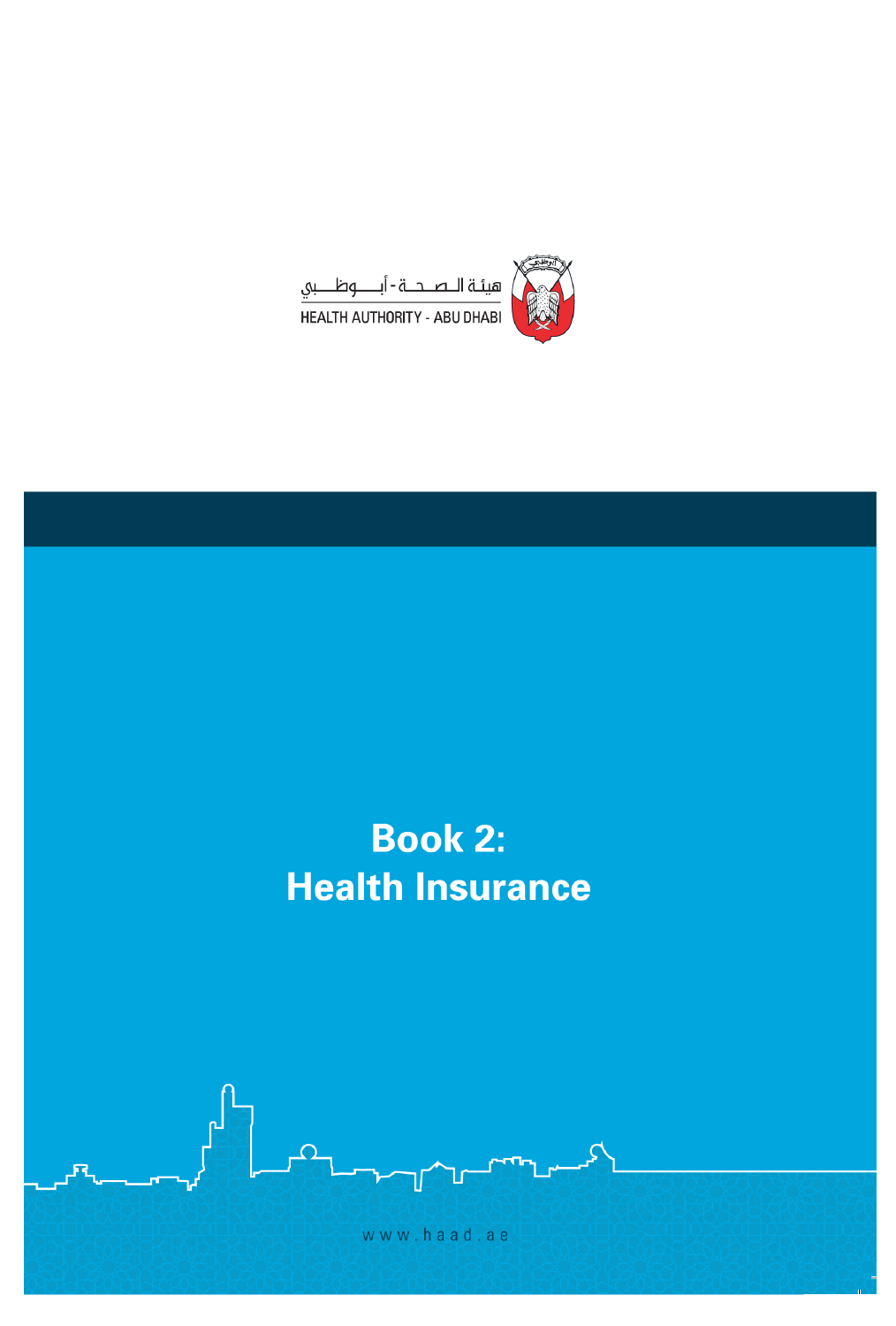



Book 2: Health Insurance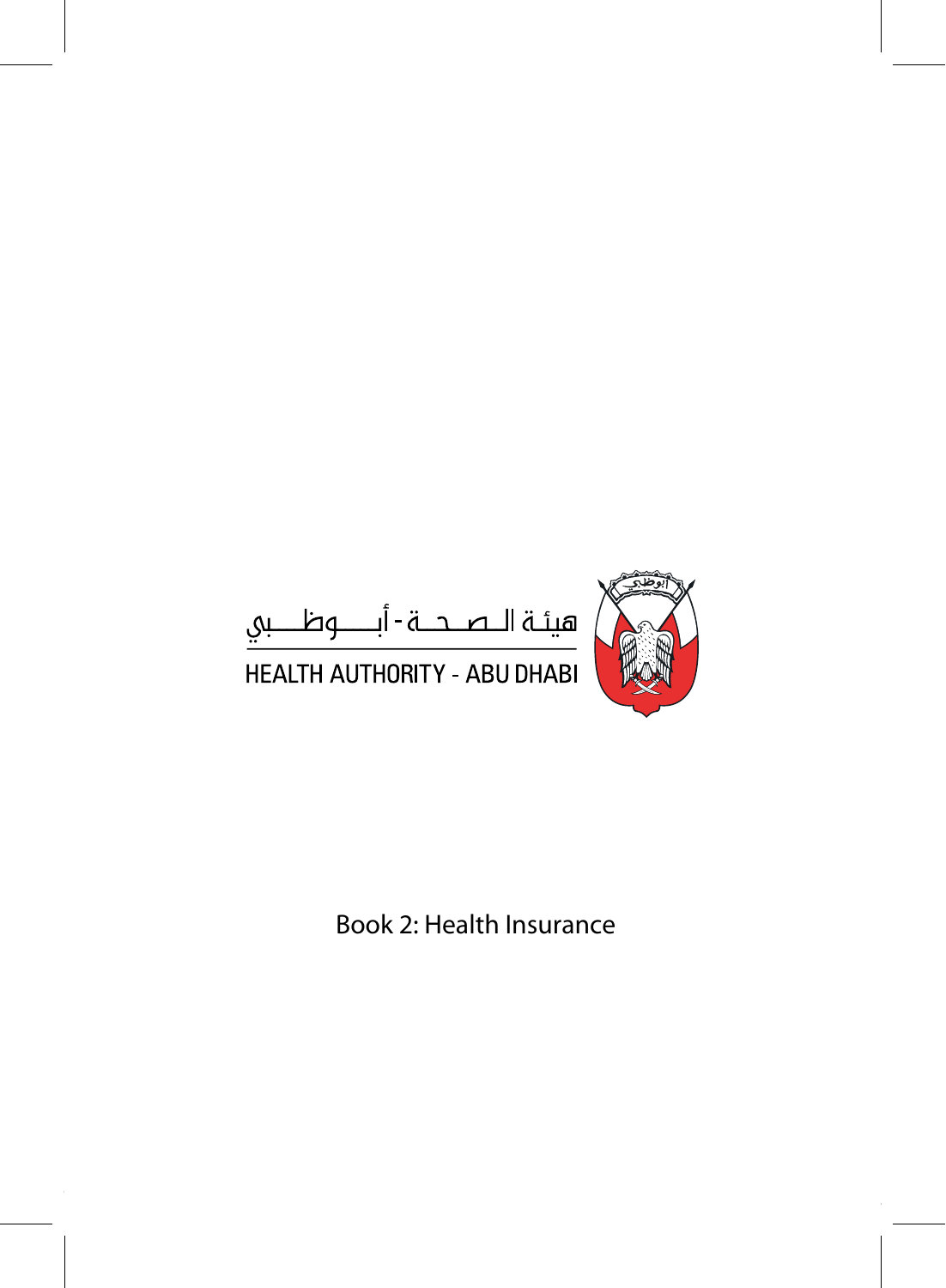Law No. (23) of 2005 Concerning Health Insurance in the Emirate of Abu Dhabi and the Implementing Regulation

Chairman of the Executive Council Decision No. (25) of 2006 Issuing the Implementing Regulation of Law No. (23) of 2005 Concerning Health Insurance in the Emirate of Abu Dhabi

Chairman of the Executive Council Decision No. 83 of 2007 Concerning the Implementation of Health Insurance in respect of Nationals and the Like in the Emirate of Abu Dhabi

Chairman of the Executive Council Decision No. 47 of 2008 Amending some Provisions of Decision No. 25 of 2006 Issuing the Implementing Regulation of Law No. 23 of 2005 Concerning Health Insurance in the Emirate of Abu Dhabi

Resolution No. (CO-014/10) Amending Certain Provisions of Resolution No. (25) of 2006 Issuing the Regulations of Law No. (23) of 2005 Regarding Health Insurance in The Emirate of Abu Dhabi

Resolution No. (CO-19/10)Amending Certain Provisions of Resolution No. (25) of 2006 Issuing the Regulations of Law No. (23) of 2005 Regarding Health Insurance in The Emirate of Abu Dhabi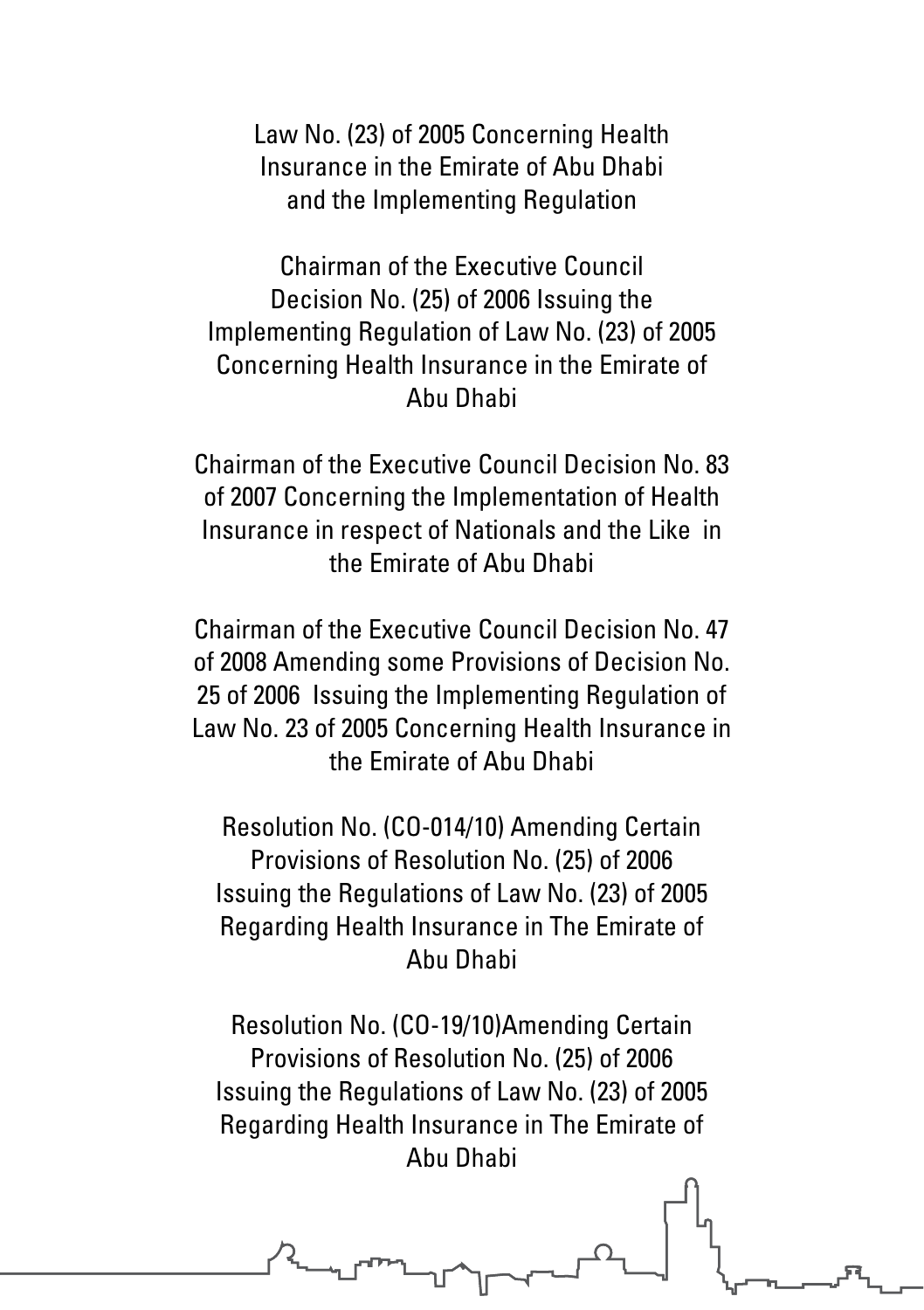Law No. (23) of 2005 Concerning Health Insurance in the Emirate of Abu Dhabi and the Implementing Regulation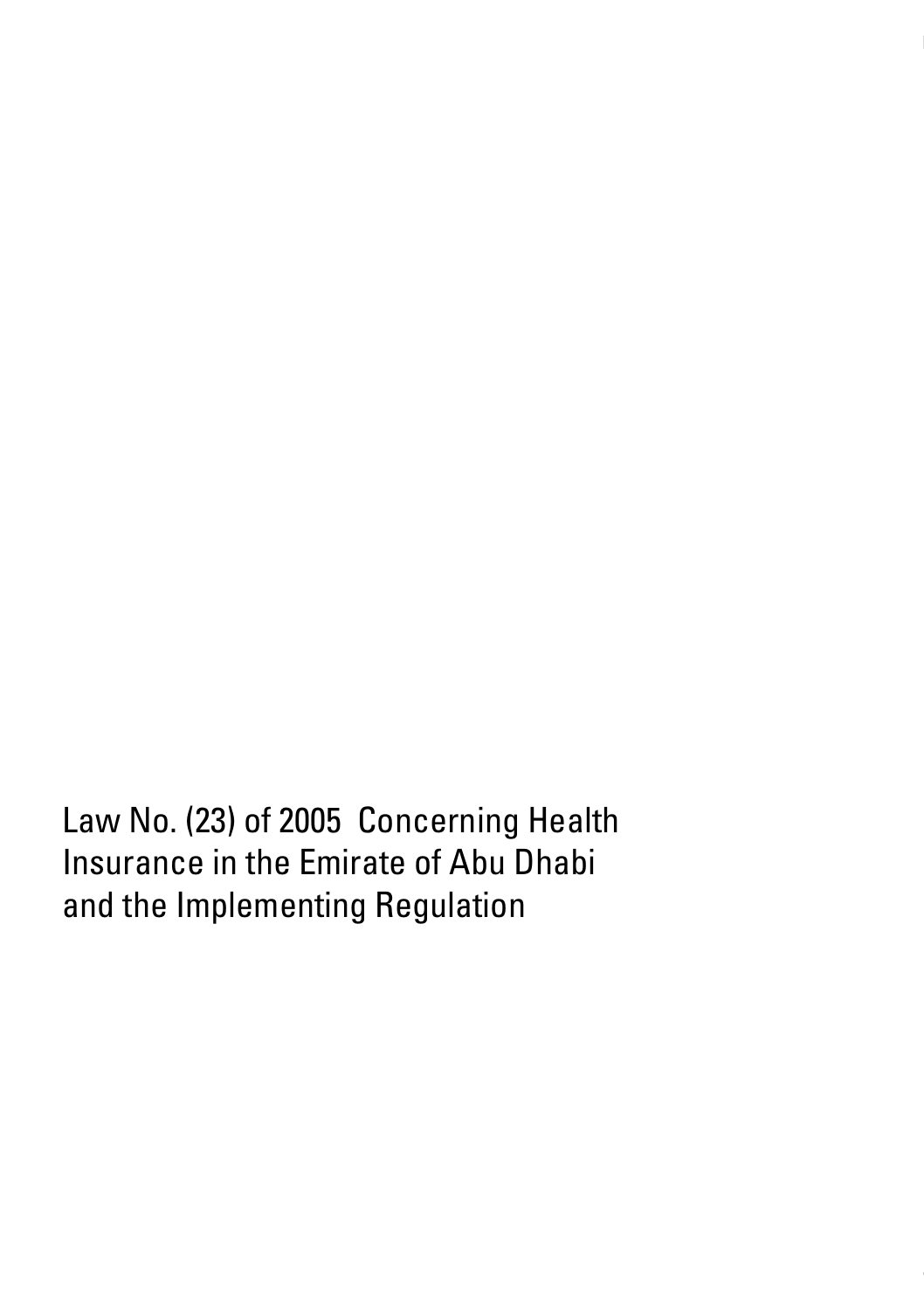#### Law No. (23) of 2005 Concerning Health Insurance in the Emirate of Abu Dhabi and the Implementing Regulation

We, Khalifa Bin Zayed Al Nahyan, Ruler of Abu Dhabi,

Upon consideration of Law No. (1) of 1974 reorganizing the government structure in the Emirate of Abu Dhabi, as amended; And Law No. (2) of 1971 concerning the National Consultative Council, as amended;

And Law No. (8) of 2001 establishing the General Authority for Health Services for the Emirate of Abu Dhabi; And Law No. (1) of 2004 issuing the Civil Service Law of the Emirate of Abu Dhabi;

And Federal Law No. (5) of 1985 issuing the Civil Transactions Law, as amended;

And Federal Law No. (8) of 1980 concerning Labor Relations, as amended;

And Federal Law No. (9) of 1984 concerning Insurance Companies and Agents, as amended;

And Federal Law No. (21) of 2001 concerning the Civil Service Law in the Federal Government;

And based upon the proposal to the Executive Council and the Council's approval thereof;

Have promulgated the following Law:

Page - 2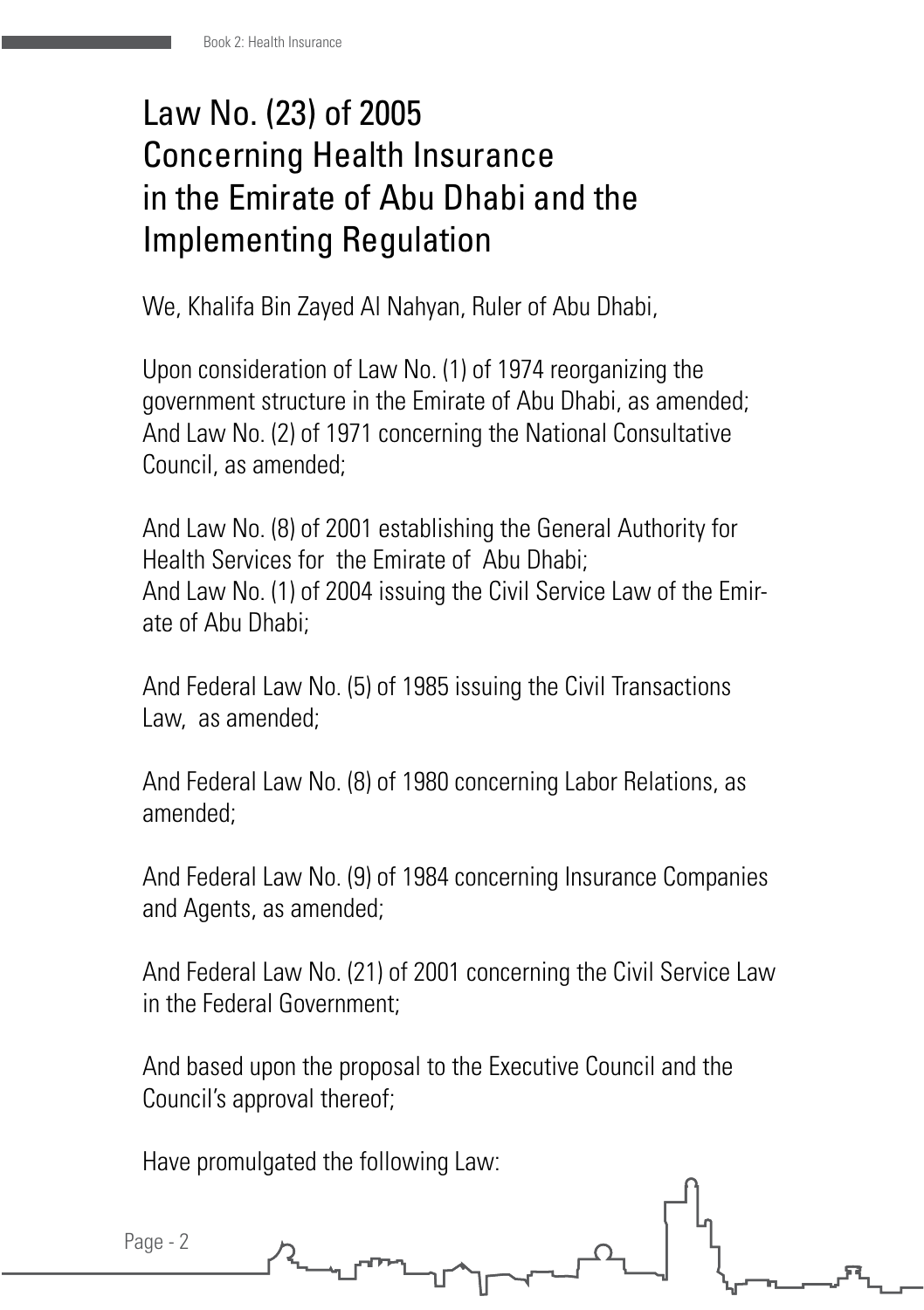#### Chapter I **Definitions**

#### Article 1

只

The following words and expressions shall have the meanings set forth opposite each one, unless the context indicates otherwise:

| The State<br>The Emirate | : The United Arab Emirates (UAE)<br>: The Emirate of Abu Dhabi              |
|--------------------------|-----------------------------------------------------------------------------|
| The Executive Council    | : The Executive Council of the Emirate of<br>Abu Dhabi                      |
| The Authority            | : The General Authority for Health<br>Services for the Emirate of Abu Dhabi |
| The UAE National         | : A person holding the UAE citizenship                                      |
| The Non-UAE National     | : A person not holding the UAE                                              |
| Resident                 | citizenship and is working, within the                                      |
|                          | limits of the Emirate of Abu Dhabi,                                         |
|                          | for any kind of pay or sponsored by a                                       |
|                          | natural or corporate person within the                                      |
|                          | Emirate                                                                     |
| The Employer             | : A natural or corporate person who,                                        |
|                          | within the limits of the Emirate, hires                                     |
|                          | employees or workers for any kind of                                        |
|                          | pay.                                                                        |
| The Sponsor              | : A person sponsoring a non-UAE                                             |
|                          | National resident.                                                          |
| The Insurer              | : An insurance company operating in the                                     |
|                          | State and licensed by the Authority to                                      |
|                          | provide health insurance services                                           |
| The Insurance            | : The contractual relationship between                                      |
| relationship             | the licensed insurers and the employer or                                   |
|                          | sponsor for providing medical treatment                                     |
|                          | services to the insured.                                                    |
|                          |                                                                             |
|                          | Page - 3<br>$\sim$                                                          |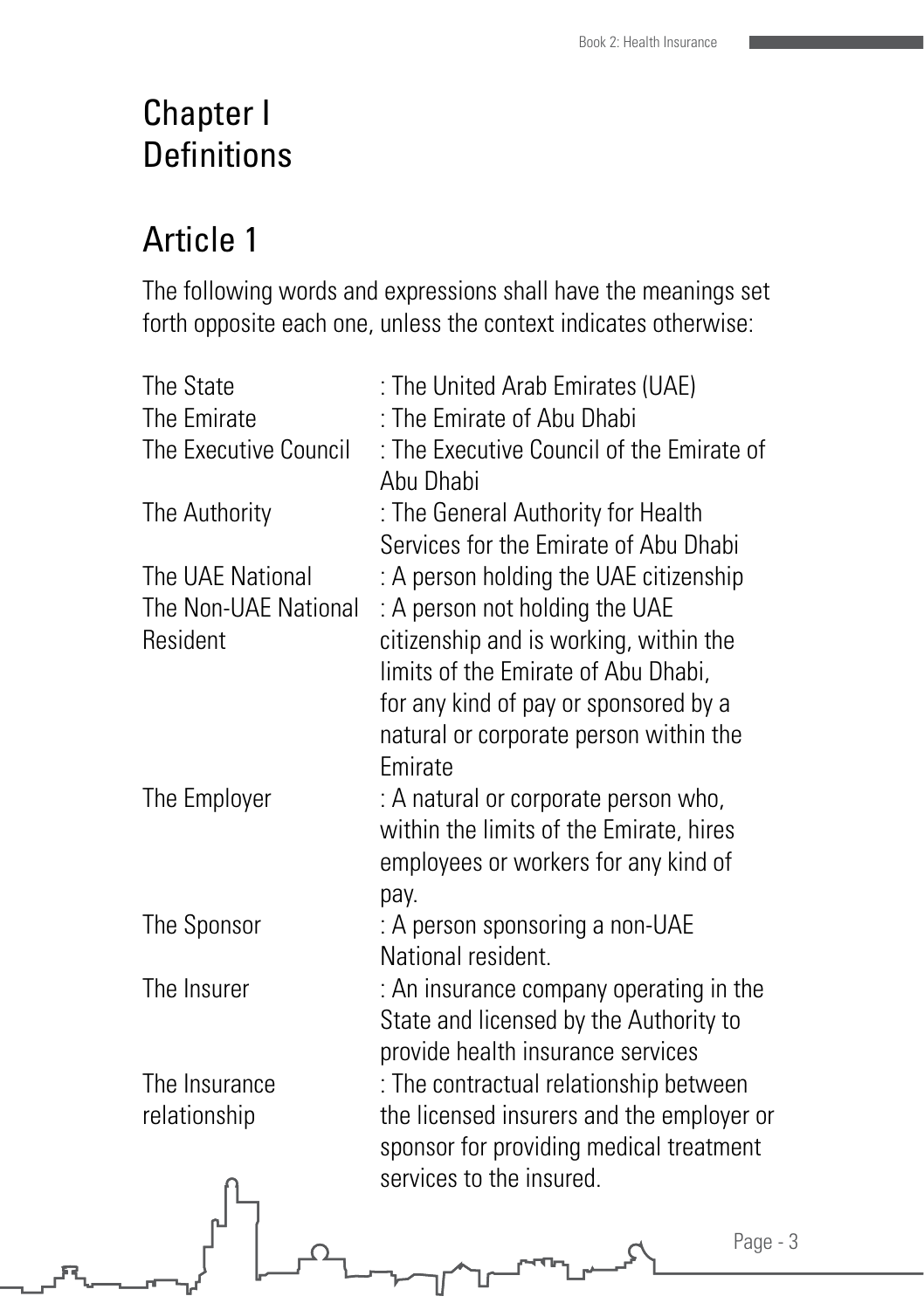| : The person having been insured through  |
|-------------------------------------------|
| the health insurance scheme               |
| : The healthcare service given by         |
| Healthcare Providers through health       |
| centers to the Insured under a health     |
| insurance policy                          |
| : Government or private health centers    |
| licensed by the Authority to provide      |
| healthcare services.                      |
| : A contract entered into between the     |
| employer or sponsor with the Insurance    |
| for providing health insurance service to |
| the Insured                               |
|                                           |

## Chapter II Applicability

#### Article 2

Pursuant to the provisions hereof, the health insurance scheme shall apply to non-UAE national residents and their families in the Emirate of Abu Dhabi.

It may also apply to UAE nationals in the Emirate by a resolution of the Executive Council.

The Implementing Regulation of this Law shall set out the health insurance provisions applicable to visitors who are sponsored by their relatives.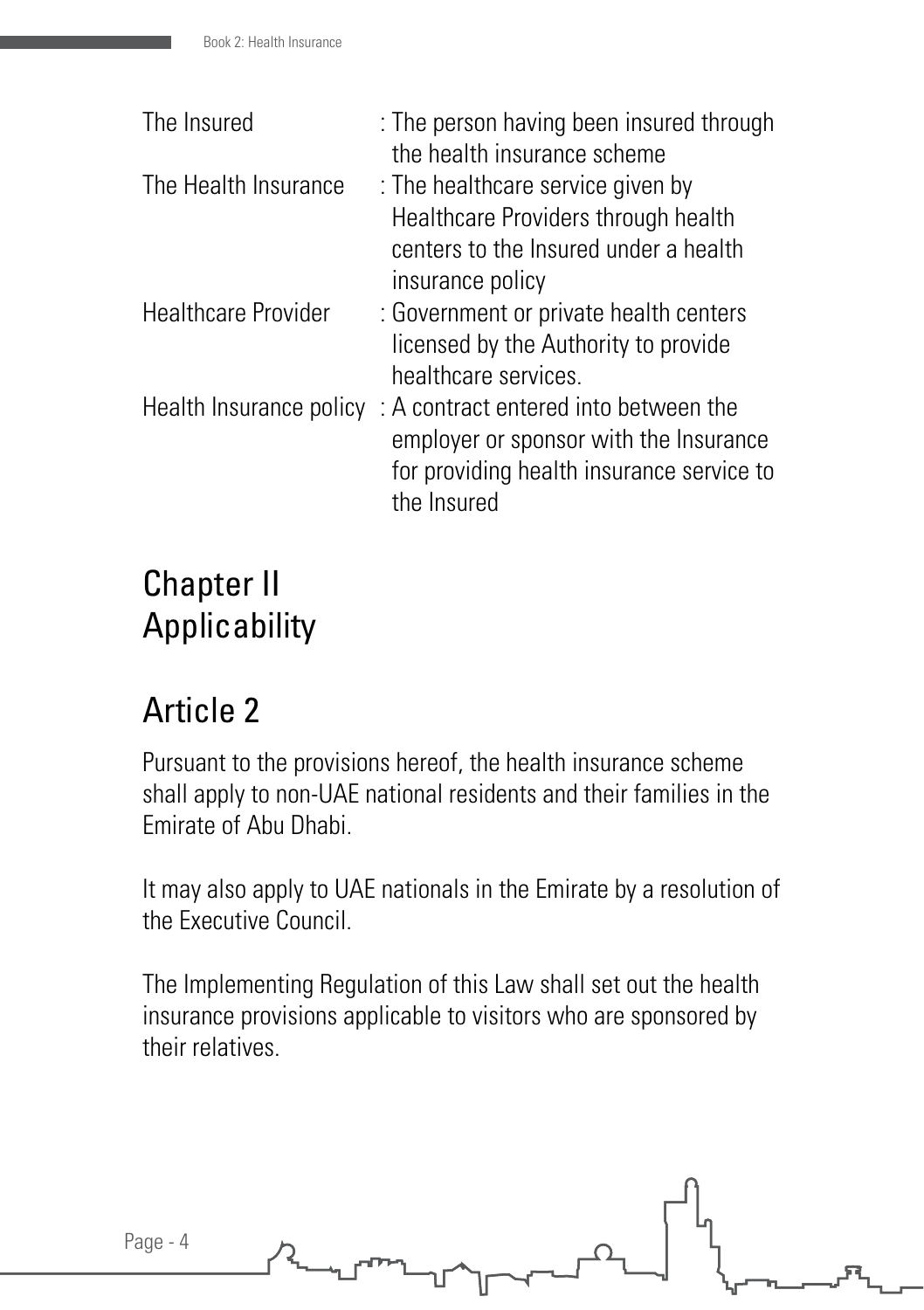#### Article 3

The following categories shall be exempted from the health insurance scheme:

1. employees of establishments and companies operating in the Emirate and having their own medical facilities, which are licensed by the Authority to provide medical treatment services, provided that they are exempted by a decision of the Authority;

- 2. non-UAE national women married to UAE nationals;
- 3. children of UAE national women married to non-UAE nationals;
- 4. Arrivals in the Emirate on tourist visa;
- 5. other categories that are exempted by a decision of the Authority, after approval of the Executive Council.

# Article 4

Subject to articles (2) and (3) hereof, subscription to the health insurance scheme is compulsory for non-UAE nationals and their families who are residing in the Emirate, and optional for others.

# Article 5

The Employer shall undertake to provide health insurance coverage for all his employees/workers and their family members including an employee's/worker's wife and three children under 18 years of age. Every sponsor shall undertake to provide insurance coverage for those sponsored by him who are not covered by the Employers, as of the date of arrival in the State. A non-UAE national may not obtain a residence permit or renewal thereof, nor may he be employed, unless after enrollment into the health insurance scheme.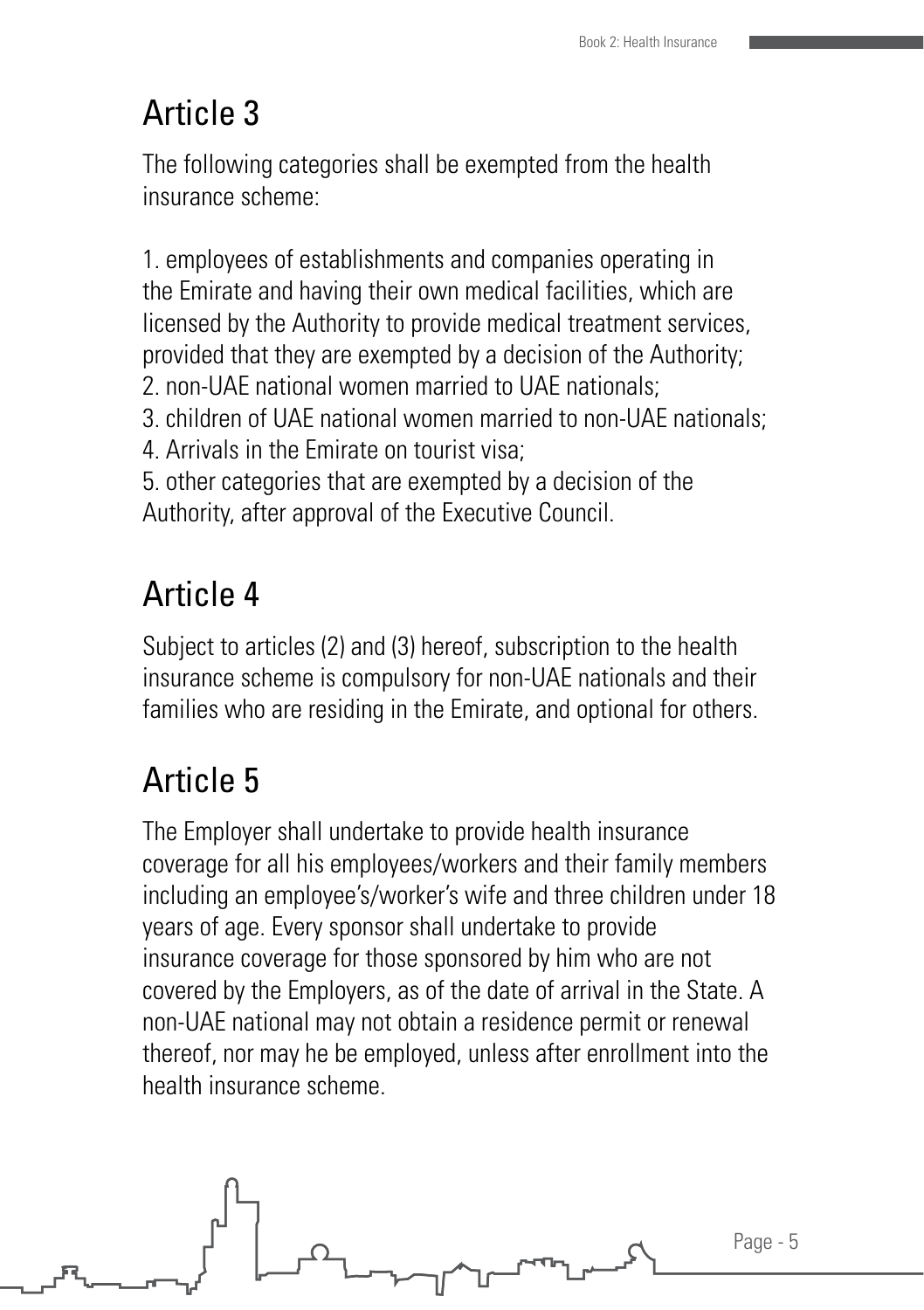## Chapter III Health Insurance Companies

## Article 6

Companies that are licensed by the Authority to operate in the health insurance field shall provide services to non-UAE national residents and their families, as well as others requiring such services.

The Implementing Regulation shall set out the terms and conditions of licensing.

# Article 7

Health insurance companies shall pay the Healthcare Services Providers the costs of the medical services provided to the Insured.

## Article 8

Health insurance companies may not own, manage or co-manage therapeutic establishments or provide any therapeutic services. Healthcare Services Providers may not own, manage or co-manage these companies.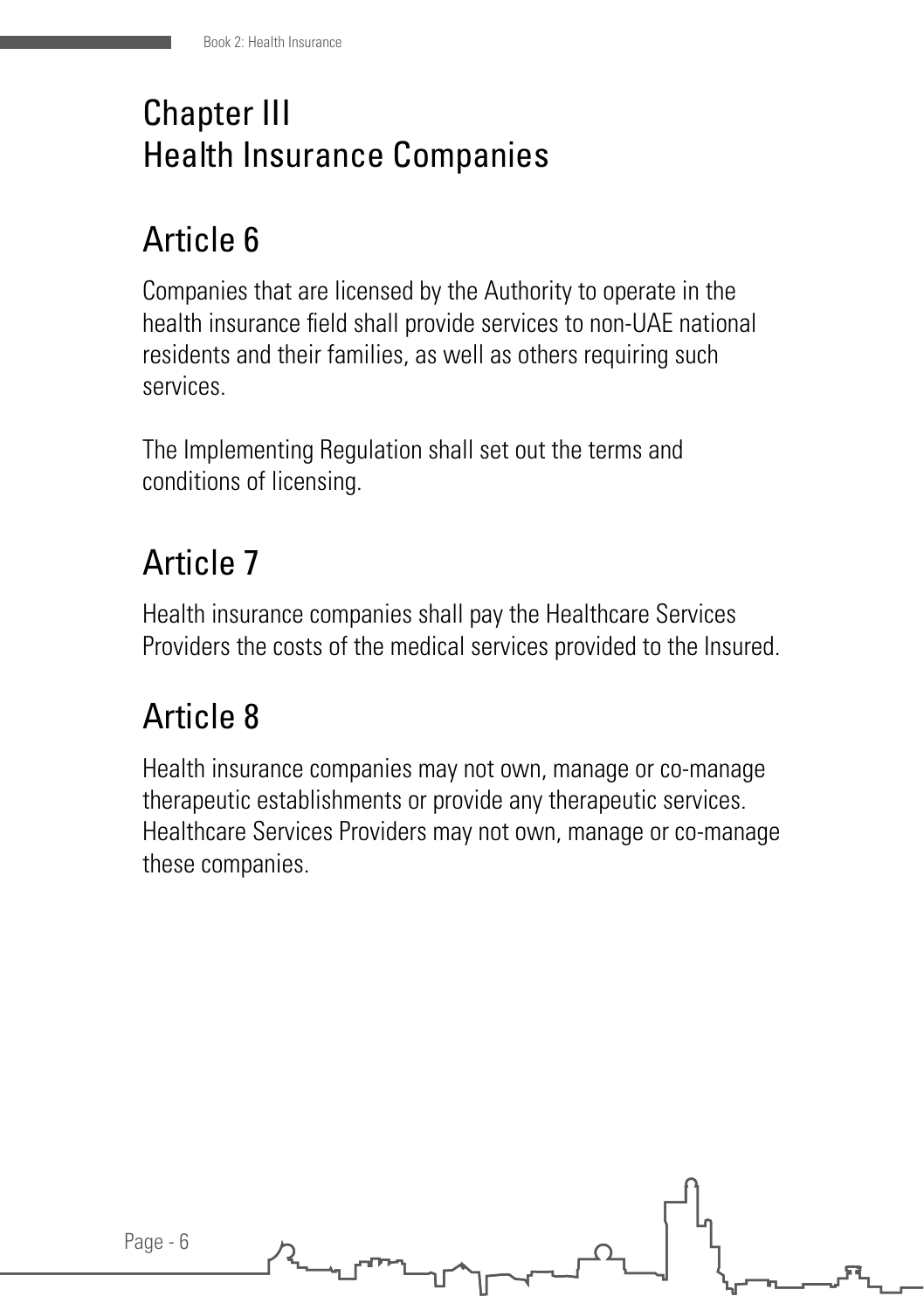#### Chapter IV Healthcare Services Providers

#### Article 9

Government and private healthcare facilities shall provide medical treatment services to the Insured under the health insurance scheme. Private healthcare facilities may not provide these services unless they are licensed by the Authority, which shall monitor the services provided by these facilities under the Health Insurance scheme.

The Implementing Regulation shall specify the facilities where the Insured should be treated.

## Article 10

Healthcare Services Providers shall provide services in accordance with the applicable professional and ethical standards and the recognized medical practices, with due consideration for the scientific progress realized in this regard.

## Article 11

In emergency cases, Healthcare Services Providers shall first provide medical treatment to the Insured and then seek reimbursement of incurred costs from the insurers.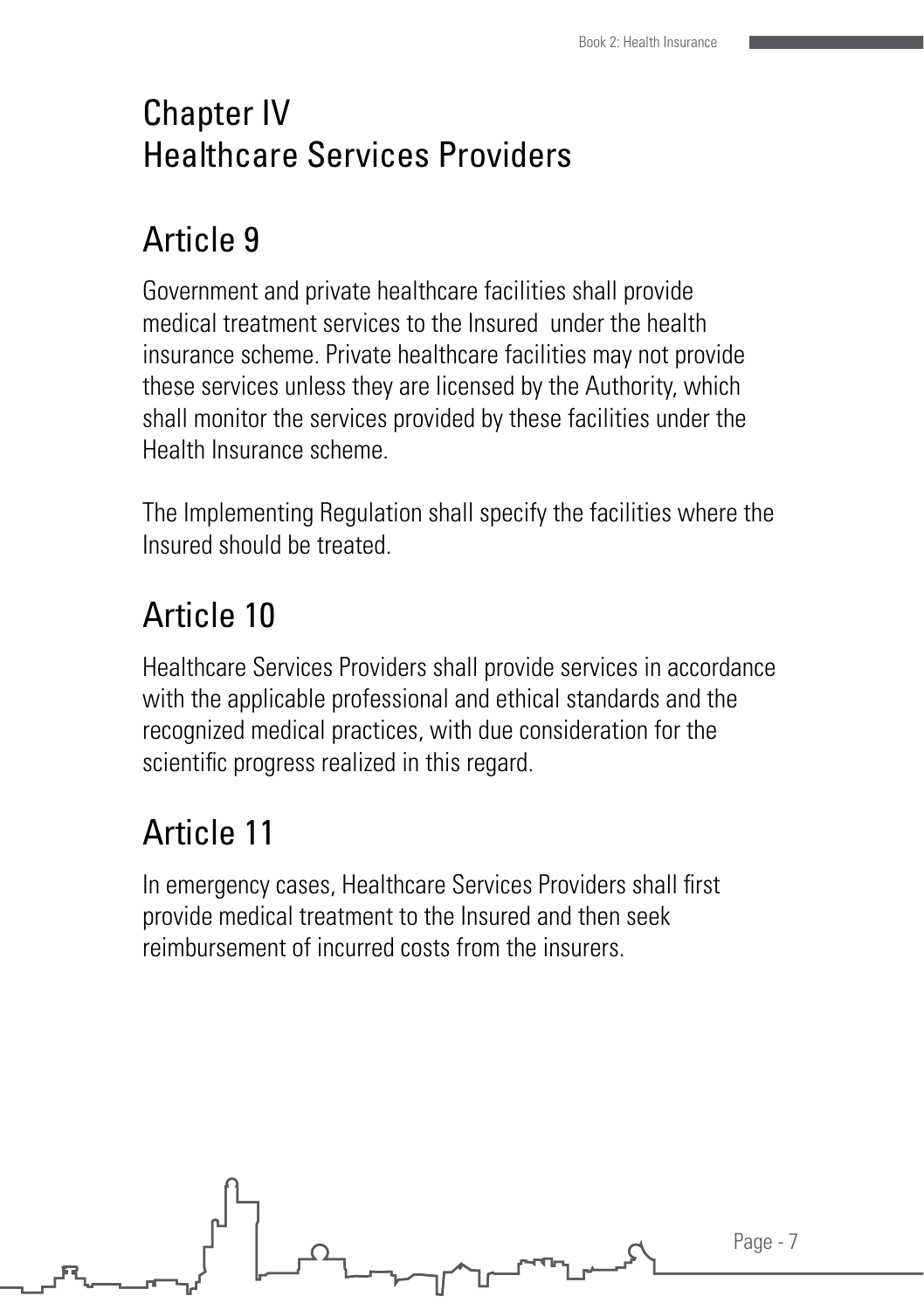## Chapter V Medical Treatment Services

# Article 12

The Compulsory Health Insurance scheme herein shall include the provision of the following medical treatment services:

1. Medical examination, treatment and primary healthcare provided in clinics and medical centers by general practitioners and specialist doctors;

- 2. laboratory tests and x-rays;
- 3. in-patient stay and hospital treatment;

4. regular dental and gum treatment excluding orthodontics and dentures;

- 5. medications required to treat a case;
- 6. Accommodation charges of one escort in critical cases.

The Authority may, after approval of the Executive Council, delete or add other services whenever necessary. The Implementing Regulation shall specify for the Authority the type of medical treatment services to be provided to the Insured.

# Article 13

The health insurance scheme shall not cover the following medical treatment services:

1. self-inflicted injuries;

2. diseases caused by the use of performance-enhancement drugs or tranquilizers without medical prescription, or the consumption of alcohol, drugs or the like;

3. plastic surgery, unless necessitated by a serious consequential injury;

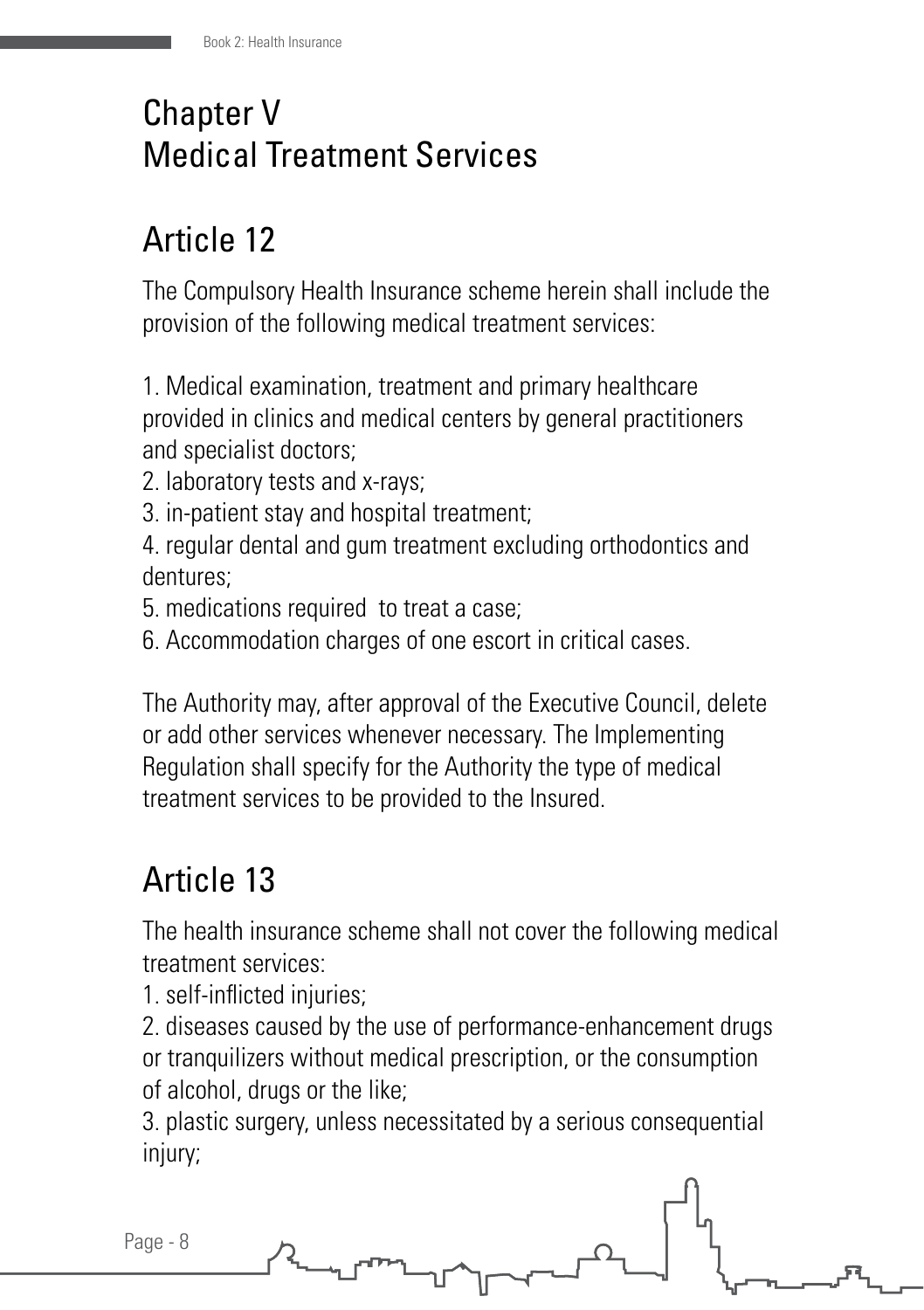4. overall medical examinations, preventive vaccinations, drugs and media not necessitated by a medical treatment covered under the insurance policy;

5. pregnancy and delivery treatment for women enrolled as unmarried in the scheme;

6. recreational treatment and physical fitness programs;

7. occupational diseases or injuries resulting directly from the Insured's occupation (occupational injury);

8. treatment of venereal diseases that are sexually transmitted as medically recognized;

9. expenses of medical treatment of post-HIV diagnosed cases; 10. all expenses connected with dental implants, dentures, permanent or removable bridges and orthodontics, except as a

result of external violent occurrences;

11. optometric and audiometric testing and audio/visual aids, unless ordered by the attending physician;

12. expenses of transporting the insured by transport means other than local licensed ambulances;

13. treatment of hair fall, hair loss or artificial hair;

14. psychiatric treatment or treatment of mental or nervous disorders other than acute cases;

15. sensitivity tests of whatever nature other than those related to medication, diagnosis or treatment;

16. devices, media, drugs, procedures or hormone treatment for the purpose of birth control, contraception , conception or the treatment of infertility, sexual impotence, lack of fertility, In Vitro fertilization or any other means of artificial fertilization;

17. treatment of any pre-insurance congenital deficiency or defect that is not life-threatening;

18. organ transplants;

19. medical cases requiring treatment abroad.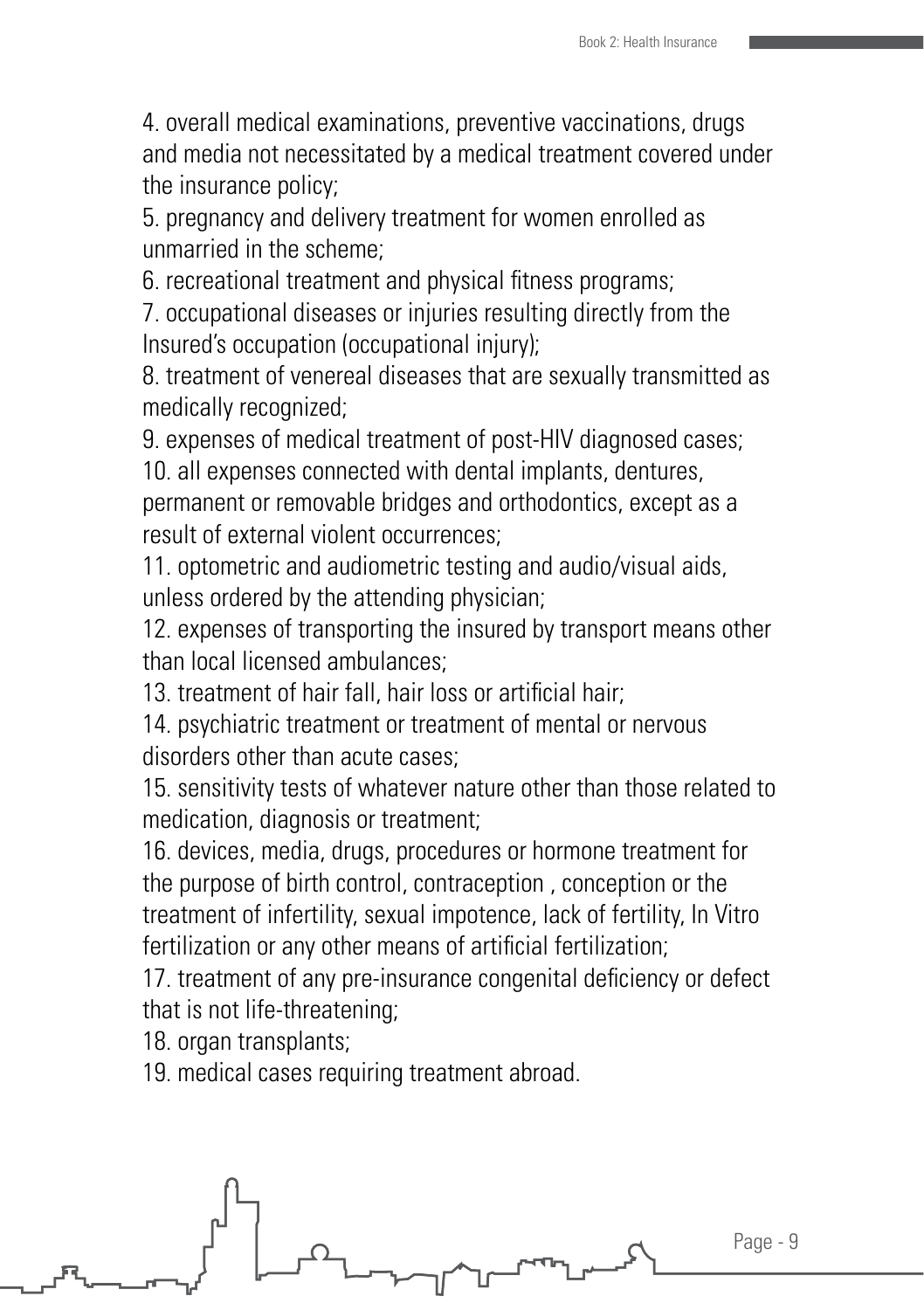Without prejudice to Article 12 herein, the Authority may, after approval of the Executive Council, add or delete other services as necessary.

## Chapter VI Health Insurance policies

## Article 14

The Implementing Regulation shall set out the methods of contracting between the health insurance companies and Healthcare Services Providers, provided that they shall include the following elements:

- 1. Scope of services, price caps and cost of services;
- 2. Deductible paid by the insured upon each visit;

3. methods for settlement of disputes and indemnities arising from breach of contracts or insurance policies.

In all events, these contracts shall be subject to the Authority's control.

# Article 15

Page - 10

The Authority's government healthcare facilities may contract directly with the Insurers for providing the Insured with medical treatment services, whether or not they are covered under the medical insurance scheme.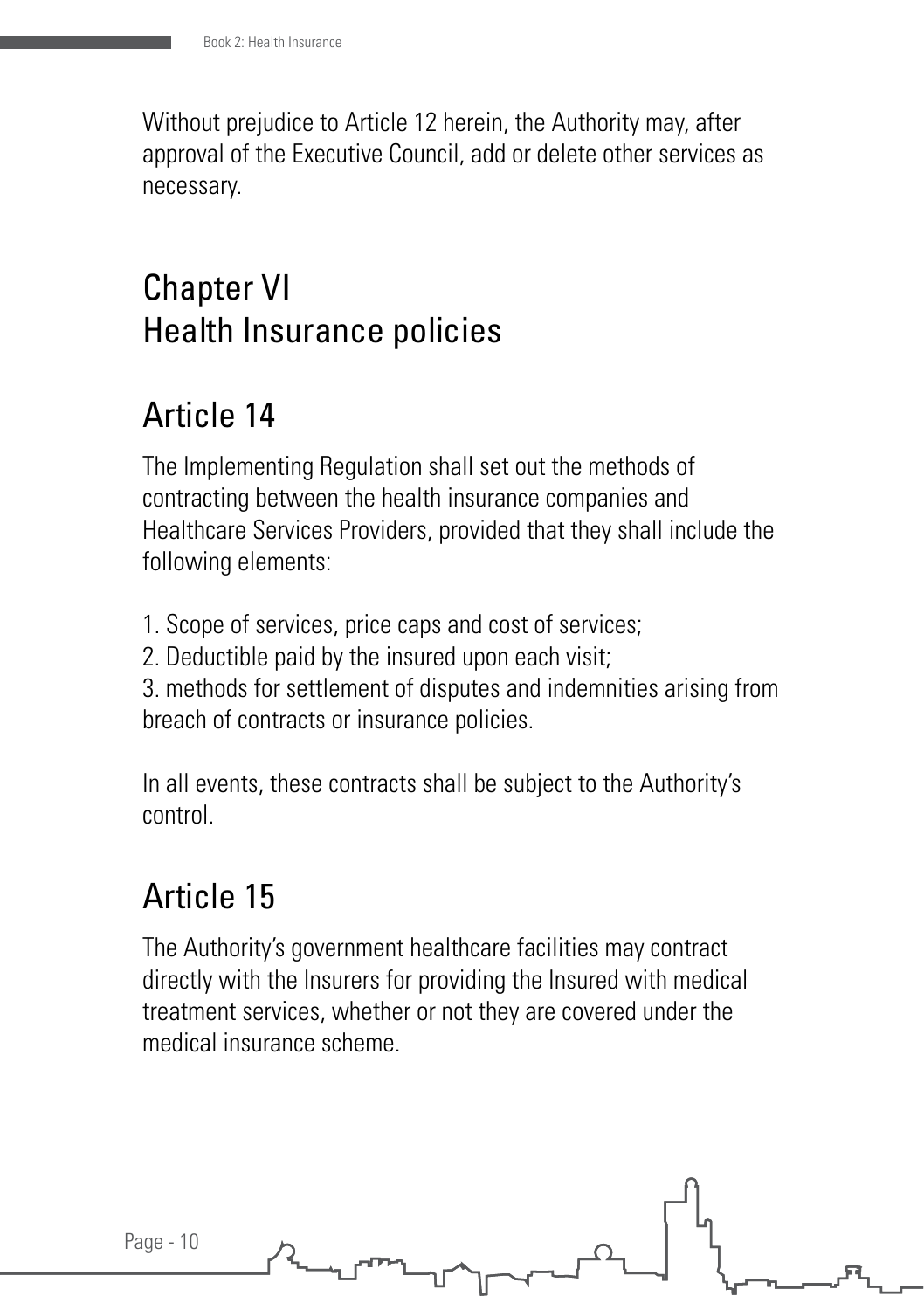# Article 16

The Authority shall approve the value of the compulsory Health Insurance Policy. The Insurers shall provide the Insured with insurance cards and guidelines as to the scope and limits of the medical coverage, and types of medical treatment that are covered or excluded under the policy.

# Article 17

Medical treatment services, other than those listed in the compulsory health insurance policy, may be added through other optional insurance policies whose type and conditions are to be agreed between the Insurers and Healthcare Services Providers.

# Article 18

The Authority shall approve the prices of the medical treatment services offered by Healthcare Services Providers, whether governmental or private, and such prices shall be final and may not be changed during the validity of the policy.

## Article 19

The provision of medical treatment services shall commence on the start date of the insurance policy, and shall cease upon the death of the Insured or the expiry of the policy.

# Article 20

If the Insurer or Insured is in breach of the Insurance Policy, or if false declaration is made by either of them, the breaching party shall pay the costs of the medical treatment services provided to the Insured, in accordance with the prices of medical treatment services prescribed for non-holders of the Health Insurance Policy.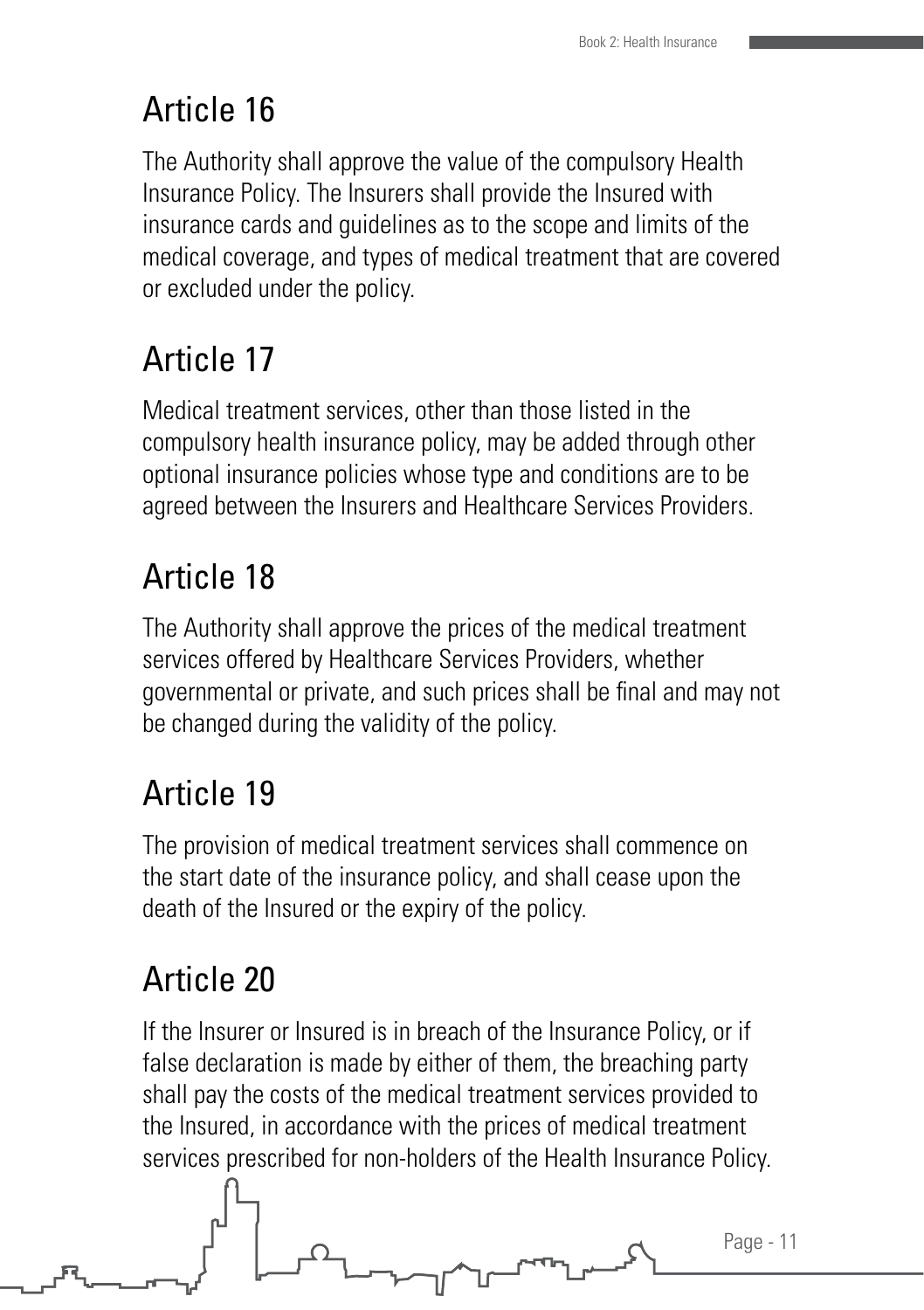## Chapter VII General provisions

# Article 21

The medical files and all related data of the Insured shall be confidential, shall not be disclosed to any third party and shall be maintained by the Healthcare Services Providers for two years from the date of the last treatment. The Insurers, third parties or the Insured may not take possession of these files. Judicial and other authorities as determined by law shall be exempted from this restriction.

# Article 22

The General Authority for Health Services for the Emirate of Abu Dhabi shall be the competent body to oversee the implementation of this Law. The Authority will issue any required decisions in this regard, after approval of the Executive Council.

# Article 23

The Minister of Justice shall, in coordination with the Chairman of the Authority, issue a decision naming some officials of the Authority as investigation officers with judicial capacity. These officers will inspect the facilities that are licensed to operate under the Health Insurance Scheme in order to verify their compliance with the laws.

# Article 24

1. Any employer or sponsor who refrains from subscribing to the health insurance scheme or renewing the health insurance policy

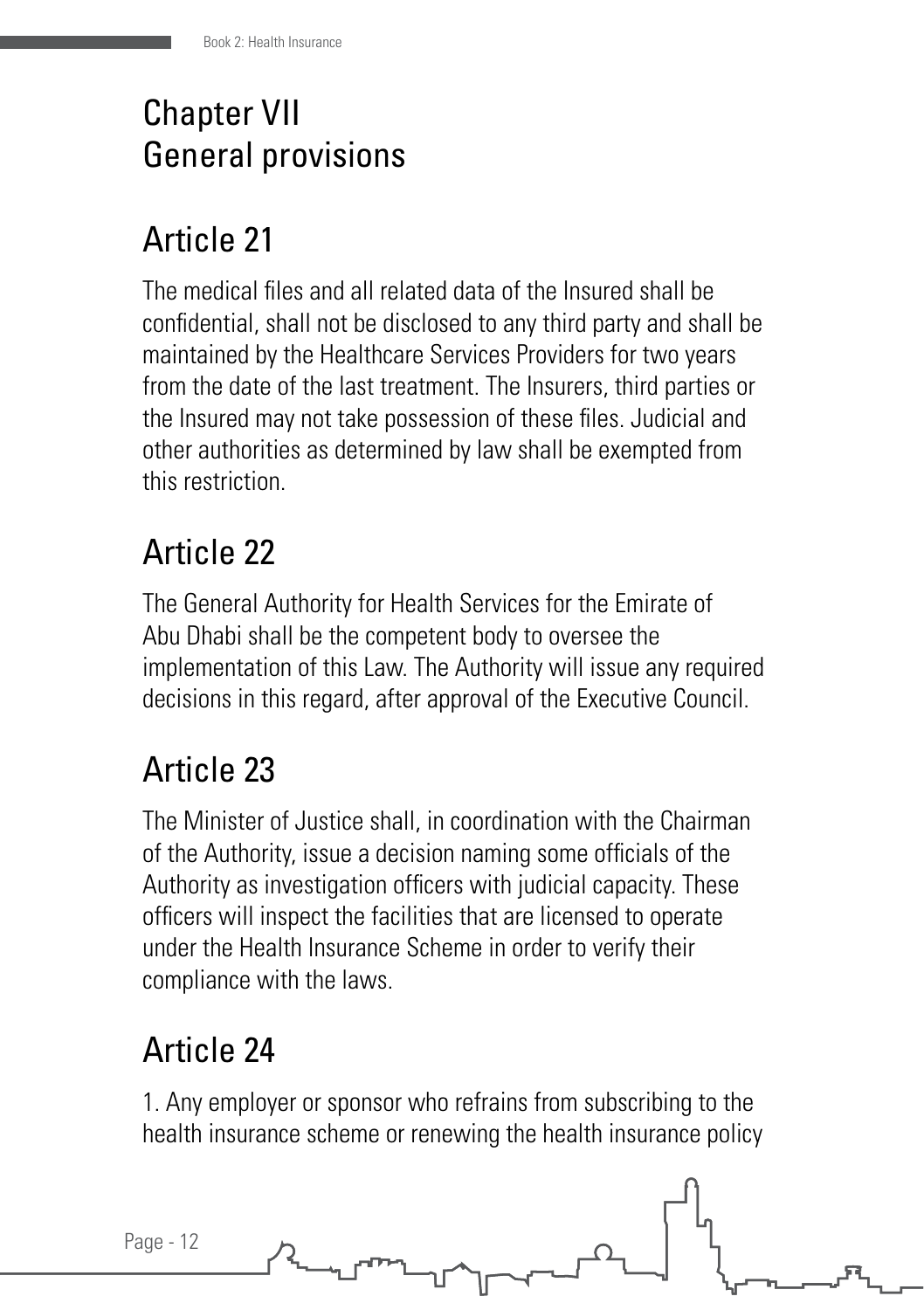is punishable by a fine of not less than Dhs. 300 (three hundred) for each month not subscribed for in the health insurance policy. This penalty will be compounded corresponding to the number of persons involved.

2. Subject to para '1' hereinbefore, and without prejudice to any stiffer penalty as stipulated by any other law, anyone who violates this Law is punishable by a fine of not less than Dhs. 5,000 (five thousand) and not more than Dhs. 20,000 (twenty thousand).

#### Article 25

The Executive Council shall issue the Implementing Regulation of this Law based upon the proposal of the General Authority for Health Services for the Emirate of Abu Dhabi.

# Article 26

Any provision contrary to the provisions of this Law or its Implementing Regulation is repealed.

# Article 27

This Law shall be published in the official gazette and come into effect after four months from the date that it is published.

## Khalifa Bin Zayed Al Nahyan Ruler of Abu Dhabi

Issued by us in Abu Dhabi Date: 10th September 2005 Corresponding to: 06 Shaaban 1426 H.

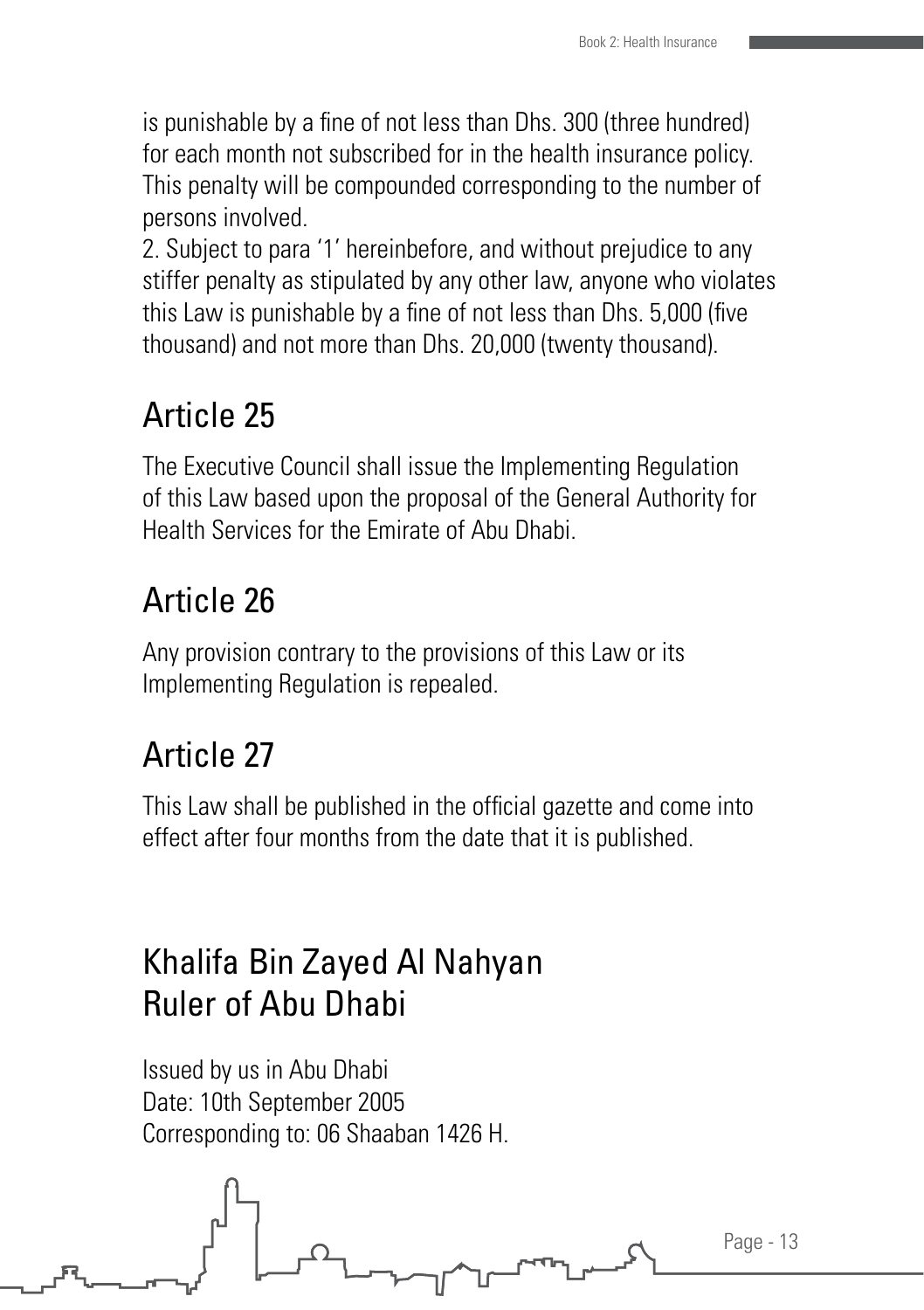Chairman of the Executive Council Decision No. (25) of 2006 Issuing the Implementing Regulation of Law No. (23) of 2005 Concerning Health Insurance in the Emirate of Abu Dhabi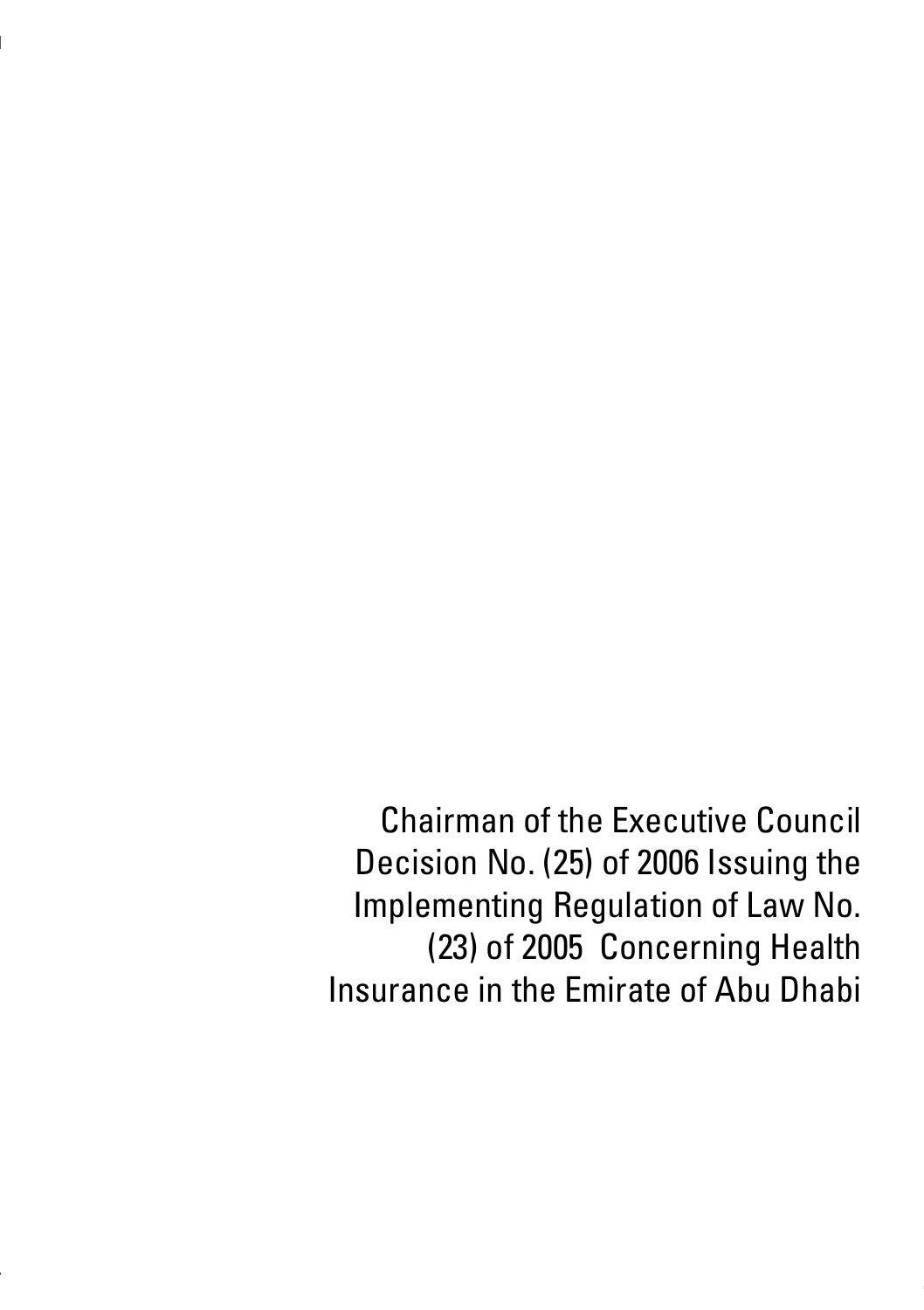#### Chairman of the Executive Council Decision No. (25) of 2006 Issuing the Implementing Regulation of Law No. (23) of 2005 Concerning Health Insurance in the Emirate of Abu Dhabi

We, Mohammed Bin Zayed Al Nahyan, Crown Prince, Chairman of the Executive Council,

 Upon consideration of Law No. (1) of 1974 reorganizing the government structure in the Emirate of Abu Dhabi, as amended;

And Law No. (8) of 2001 establishing the General Authority for Health Services for the Emirate of Abu Dhabi;

And Law No. (23) of 2005 concerning Health Insurance in the Emirate of Abu Dhabi;

And Federal Law No. (8) of 1980 concerning Labor Relations, as amended;

And Emiri Decree No. (39) of 2005 establishing the National Health Insurance Company (joint stock company),

And based upon the proposal to the Executive Council and the Council's approval thereof; Have issued the following Decision: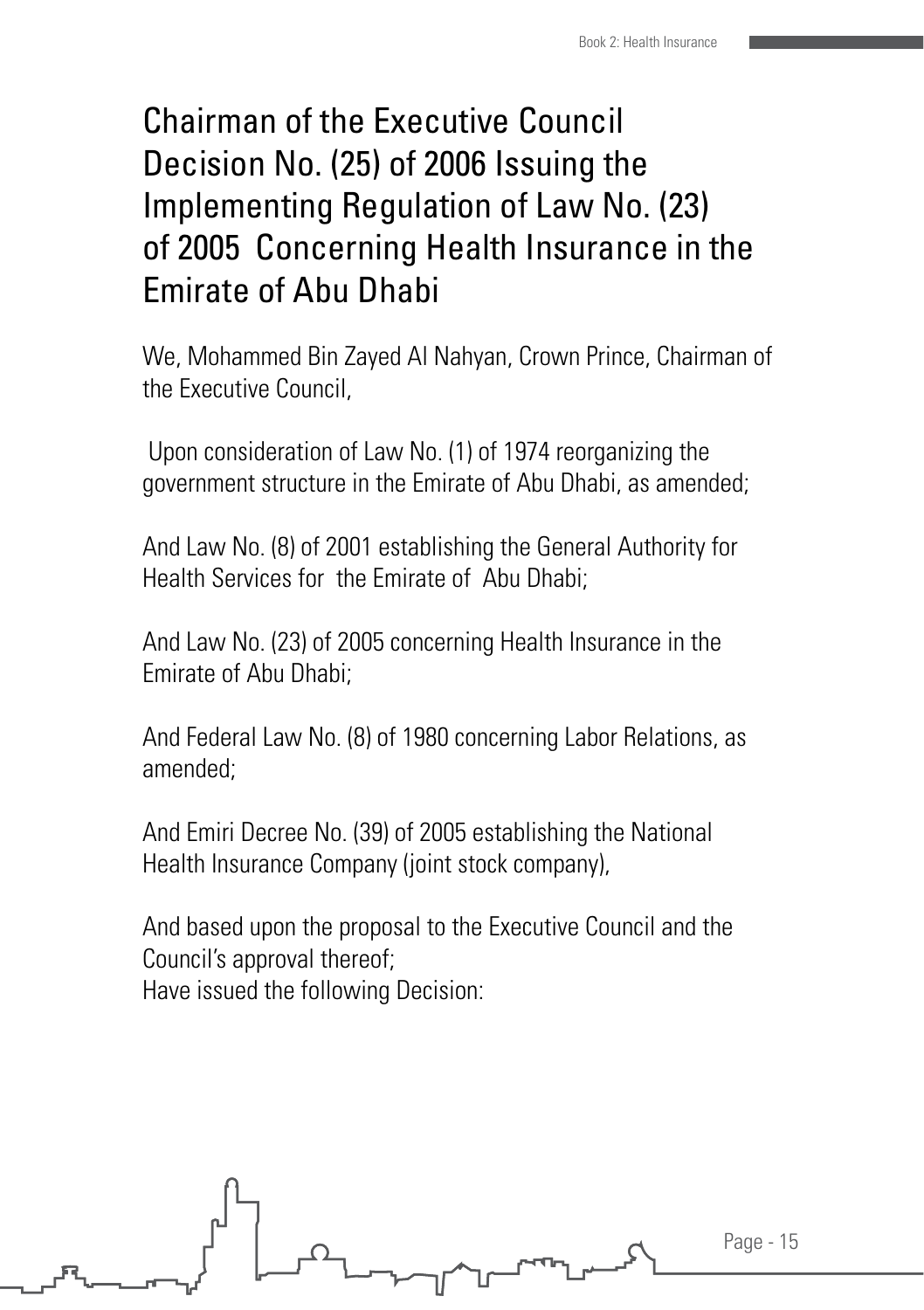# Article 1

The provisions attached hereto, in respect of the Implementing Regulation of Law No. (23) of 2005 concerning Health Insurance in the Emirate of Abu Dhabi, shall be implemented.

# Article 2

This Decision shall come into effect on the date that it is issued, and shall be published in the official gazette.

#### Mohammed Bin Zayed AL Nahyan Crown Prince Chairman of the Executive Council

Issued by Us in Abu Dhabi Date: 04 June 2006 Corresponding to: 08 Jumada I, 1427 H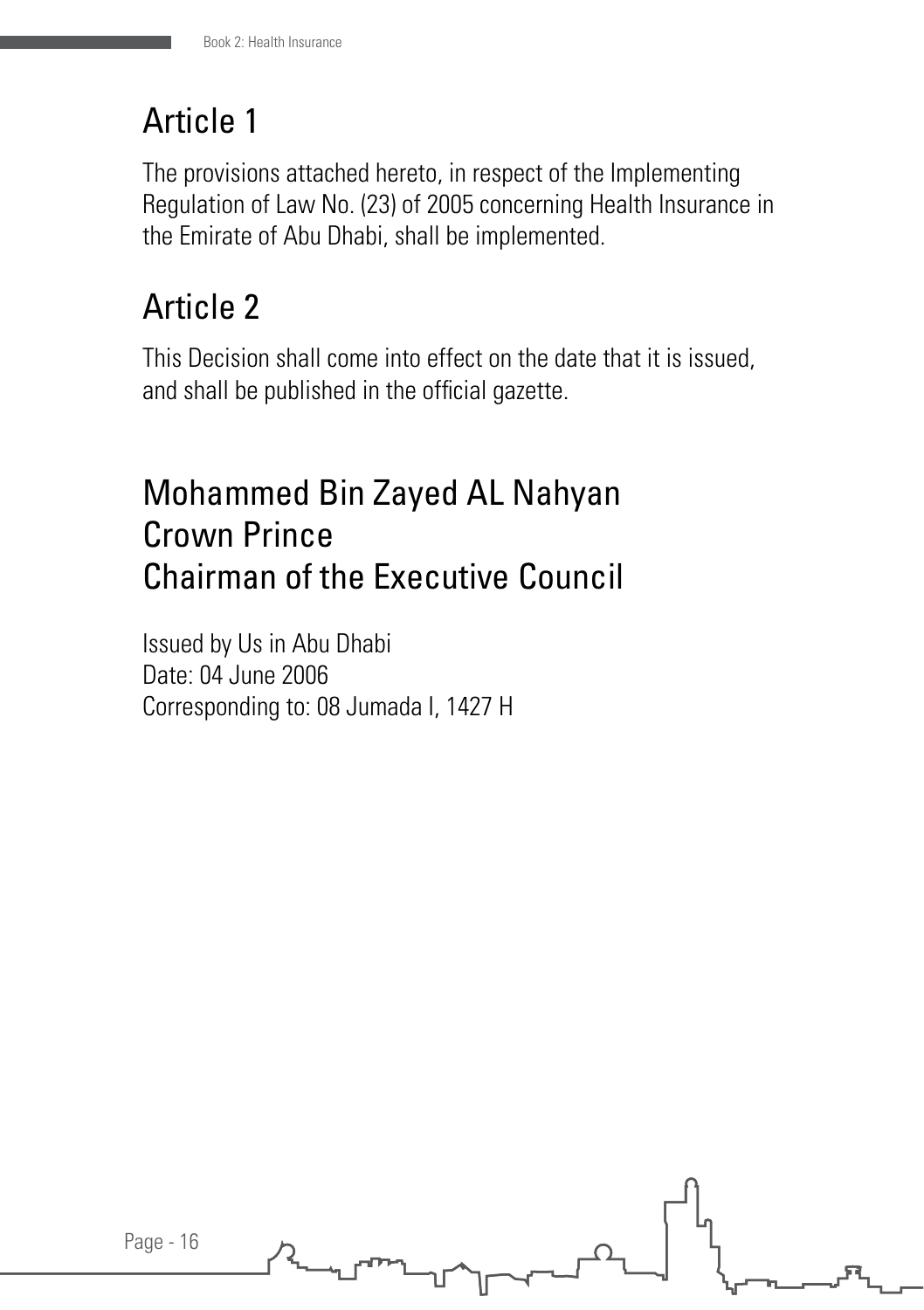#### Implementing Regulation of Law No. (23) of 2005 concerning Health Insurance in the Emirate of Abu Dhabi

#### Chapter 1

## **Definitions**

# Article 1

In applying the provisions of this Regulation, the following words and expressions shall have the meanings set forth opposite each one, unless the context indicates otherwise:

| State<br>Emirate<br><b>Executive Council</b> | : United Arab Emirates.<br>: Emirate of Abu Dhabi.<br>: Executive Council of the Emirate of<br>Abu Dhabi.                                                                                                                                                                  |
|----------------------------------------------|----------------------------------------------------------------------------------------------------------------------------------------------------------------------------------------------------------------------------------------------------------------------------|
| Health Insurance Law                         | : Law No. (23) of 2005 concerning Health<br>Insurance in the Emirate of Abu Dhabi.                                                                                                                                                                                         |
| Authority                                    | : The General Authority for Health<br>Services for the Emirate of Abu Dhabi.                                                                                                                                                                                               |
| Authorised Health<br>Insurance Company       | : A national or foreign insurance company<br>which is licensed and authorised to<br>carry on the business of health<br>insurance in the State, and which is<br>licensed by the Authority to provide<br>health insurance in accordance with the<br>Health Insurance Scheme. |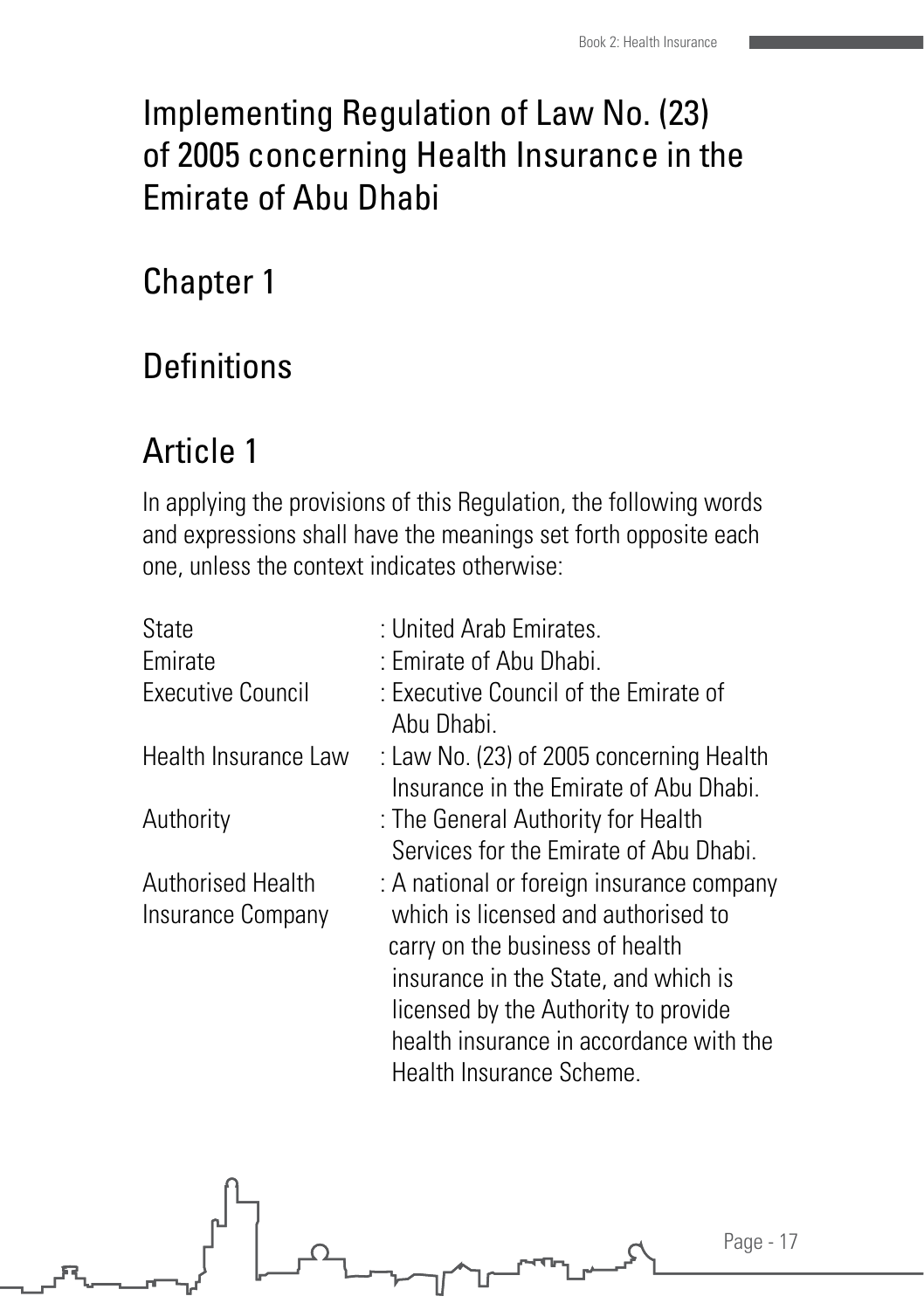| <b>Authorised Healthcare</b><br>Providers  | : Government or private<br>healthcare facilities comprising<br>Hospitals, Medical Centres, Clinics,<br>Laboratories, Diagnostic Centres,<br>Rehabilitation Centres and Pharmacies,<br>which are licensed by the Authority to<br>provide Healthcare Services in the<br>Emirate with respect to medical<br>insurance. |
|--------------------------------------------|---------------------------------------------------------------------------------------------------------------------------------------------------------------------------------------------------------------------------------------------------------------------------------------------------------------------|
| Co-payment or<br>Deductible                | : An amount or percentage sum required<br>to be paid by the Insured at the time of<br>requesting a test or treatment which<br>is covered under the insurance policy, or<br>at the time of receiving medicine or<br>undergoing medical tests.                                                                        |
| Employer                                   | : Any natural or corporate person<br>employing expatriate residents in the<br>Emirate of Abu Dhabi including<br>expatriate residents on work or<br>residence permits.                                                                                                                                               |
| <b>Basic Health Insurance</b><br>Policy    | : The Health Insurance Policy according to<br>which basic healthcare services are<br>offered to the categories set out in the<br>Regulation.                                                                                                                                                                        |
| <b>Enhanced Health</b><br>Insurance Policy | : The Health Insurance Policy according<br>to which basic healthcare services are<br>offered, in addition to other healthcare<br>services which the Insured desires to<br>add to the basic healthcare services in<br>accordance with the Regulation.                                                                |

 $\overline{\Omega}$ 

雷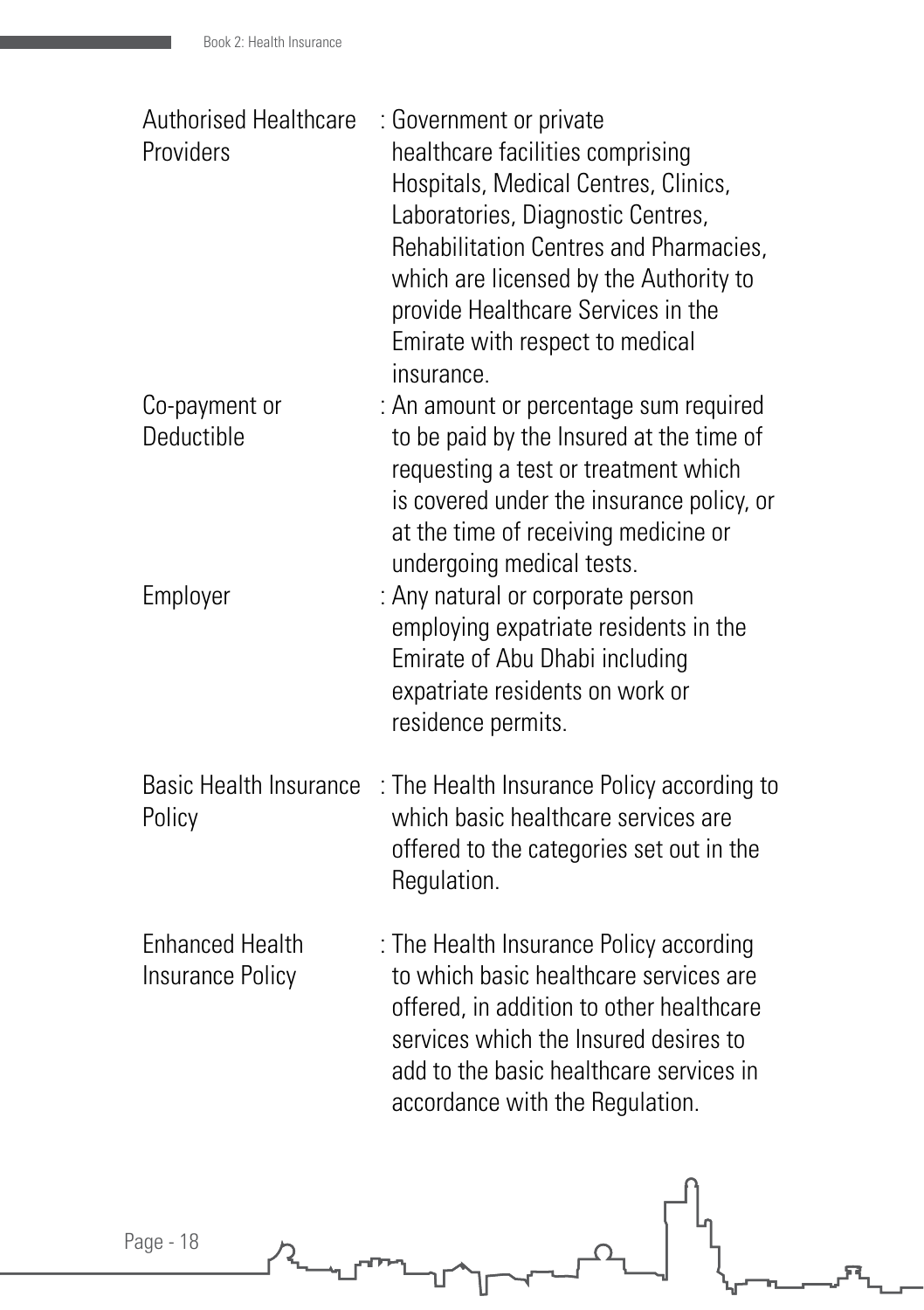| Insured                            | : Any person insured under a Health<br>Insurance Policy in accordance with the<br>Health Insurance Law.                                                                                                                                                                                                                                                                            |
|------------------------------------|------------------------------------------------------------------------------------------------------------------------------------------------------------------------------------------------------------------------------------------------------------------------------------------------------------------------------------------------------------------------------------|
| <b>Expatriate Resident</b>         | : Any non-UAE National who has entered<br>the Emirate of Abu Dhabi for the<br>purpose of work or residence under a<br>permanent or temporary work or<br>residence permit issued by the State.<br>The term "Expatriate Resident" shall<br>also include the resident families and<br>dependants of the Expatriate Resident<br>who enter the Emirate for the purpose of<br>residence. |
| Sponsor                            | : Any natural or corporate person<br>sponsoring an Expatriate Resident for<br>the purpose of residence or work in the<br>Emirate, whether temporarily or<br>permanently.                                                                                                                                                                                                           |
| <b>Health Insurance</b><br>Scheme  | : The executive and procedural scheme<br>and the obligations arising from the<br>Health Insurance Law and its<br>Implementing Regulation according to<br>which the concerned parties shall<br>operate.                                                                                                                                                                             |
| <b>UAE National</b>                | : A natural person holding the nationality<br>of the State in accordance with<br>applicable laws.                                                                                                                                                                                                                                                                                  |
| <b>Risk Assessment</b><br>Criteria | : The physical condition of the Insured,<br>including age, gender, nationality,<br>occupation, state of medical and mental<br>health, for the purpose of<br>determining the scope of insurance<br>cover and the levels of premium to be<br>charged.                                                                                                                                |
|                                    | Page - 1                                                                                                                                                                                                                                                                                                                                                                           |

ዺ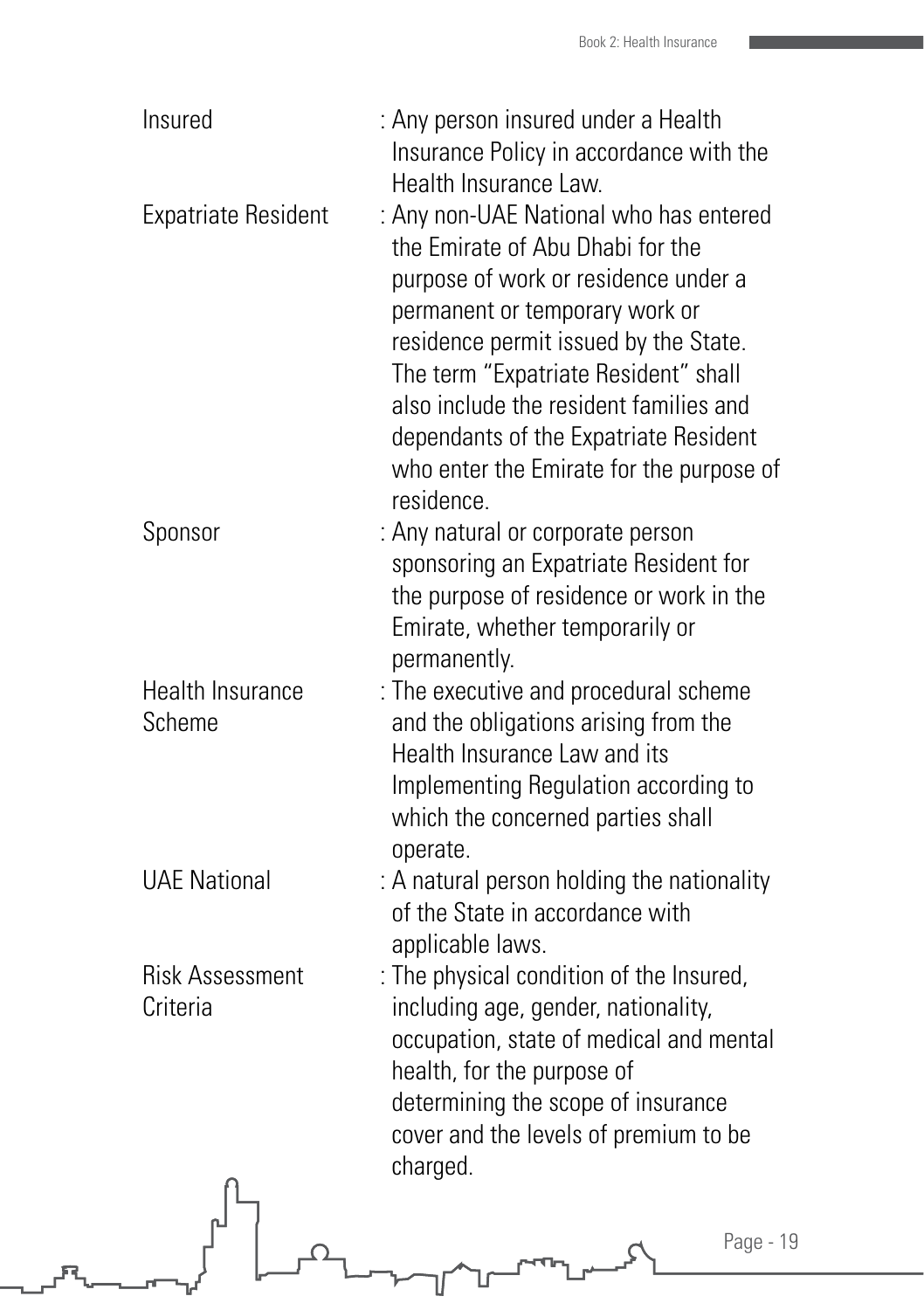| <b>Healthcare Services</b> | : An agreement entered into between an                                               |
|----------------------------|--------------------------------------------------------------------------------------|
| <b>Provision Agreement</b> | <b>Authorised Healthcare Services Provider</b><br>and an Authorised Health Insurance |
|                            | Company setting out the terms and                                                    |
|                            | conditions pursuant to which the                                                     |
|                            | Authorised Healthcare Provider will                                                  |
|                            | provide Healthcare Services to the                                                   |
|                            | Insured in accordance with the Health                                                |
|                            | Insurance Scheme.                                                                    |
| <b>Exempted Person</b>     | : Any person compelled to enrol in the                                               |
|                            | Basic Health Insurance Scheme under                                                  |
|                            | the Health Insurance Law but is                                                      |
|                            | exempted from all or part of the Basic                                               |
|                            | Health Insurance Scheme pursuant to an                                               |
|                            | enforceable exemption decision.                                                      |
| <b>Excluded Healthcare</b> | : A list of exclusions from basic                                                    |
| Services                   | healthcare services cover that are                                                   |
|                            | offered under the Enhanced Health                                                    |
|                            | Insurance Policy as set out in Schedule                                              |
|                            | $No. (2)$ .                                                                          |
| <b>Healthcare Services</b> | : The list of services set out in the                                                |
| Outside the Scope          | attached Schedule No. (3).                                                           |
| of Health Insurance        |                                                                                      |
| <b>Broker</b>              | : Any natural or corporate person                                                    |
|                            | authorized by the concerned authorities                                              |
|                            | in the State to operate in the field of                                              |
|                            | insurance brokerage, and licensed by                                                 |
|                            | the Authority to operate as a broker for                                             |
|                            | the marketing, brokerage or sale of a                                                |
|                            | Health Insurance Policy for remuneration                                             |
|                            | or commission whether payable by an                                                  |
|                            |                                                                                      |
|                            |                                                                                      |
|                            | Authorised Health Insurance Company,<br>an Insured, or an Insurer.                   |

 $\overline{\Omega}$ 

雷

Page - 20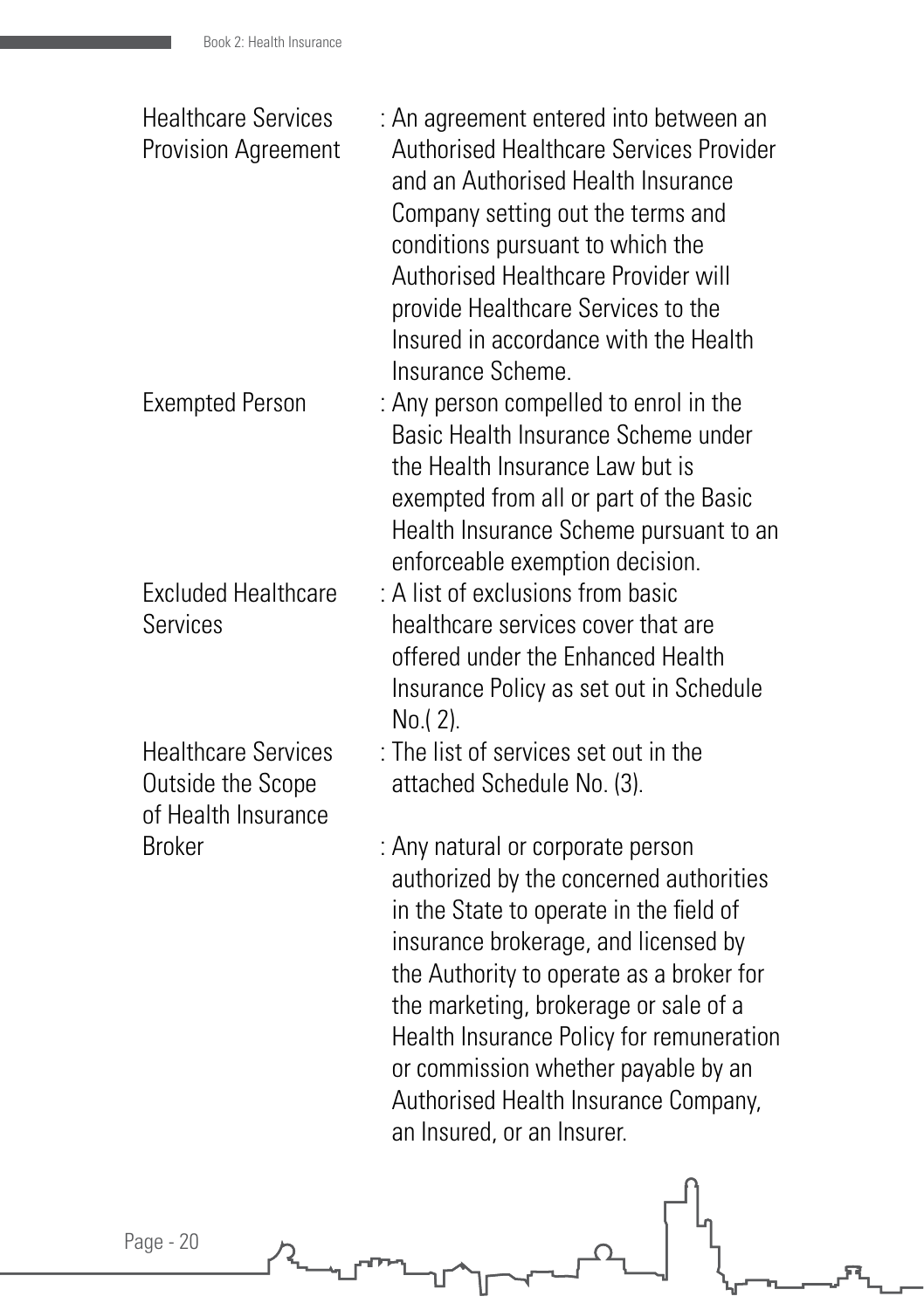| <b>Third Party</b><br>Administrator | : Any company licensed to carry on<br>insurance claims administration in the<br>Emirate.                                                                                                                |
|-------------------------------------|---------------------------------------------------------------------------------------------------------------------------------------------------------------------------------------------------------|
| Premium                             | : A cost payable by the Insured for<br>obtaining a Health Insurance Policy.                                                                                                                             |
| <b>Violation Notice</b>             | : A notice issued by the Authority to any<br>person or body specifying details of a<br>violation by that person or body of the<br>Health Insurance Law or its<br>Implementing Regulation.               |
| Medical Emergency                   | : Any injury suffered by the Insured as<br>a result of a sudden accident that was<br>not brought about by the Insured, or an<br>urgent health condition requiring an<br>immediate medical intervention. |
| Complaint                           | : A written complaint against lack of<br>fulfilment of an obligation arising from<br>the Health Insurance Scheme which is<br>lodged with the Authority pursuant to<br>this Regulation.                  |
| <b>Basic Healthcare</b><br>Services | : The minimum level of Healthcare<br>Services, as set out in Schedule 1<br>hereto, which must be provided to the<br>Insured under any health insurance<br>policy authorised under this Regulation.      |

 $\overline{C}$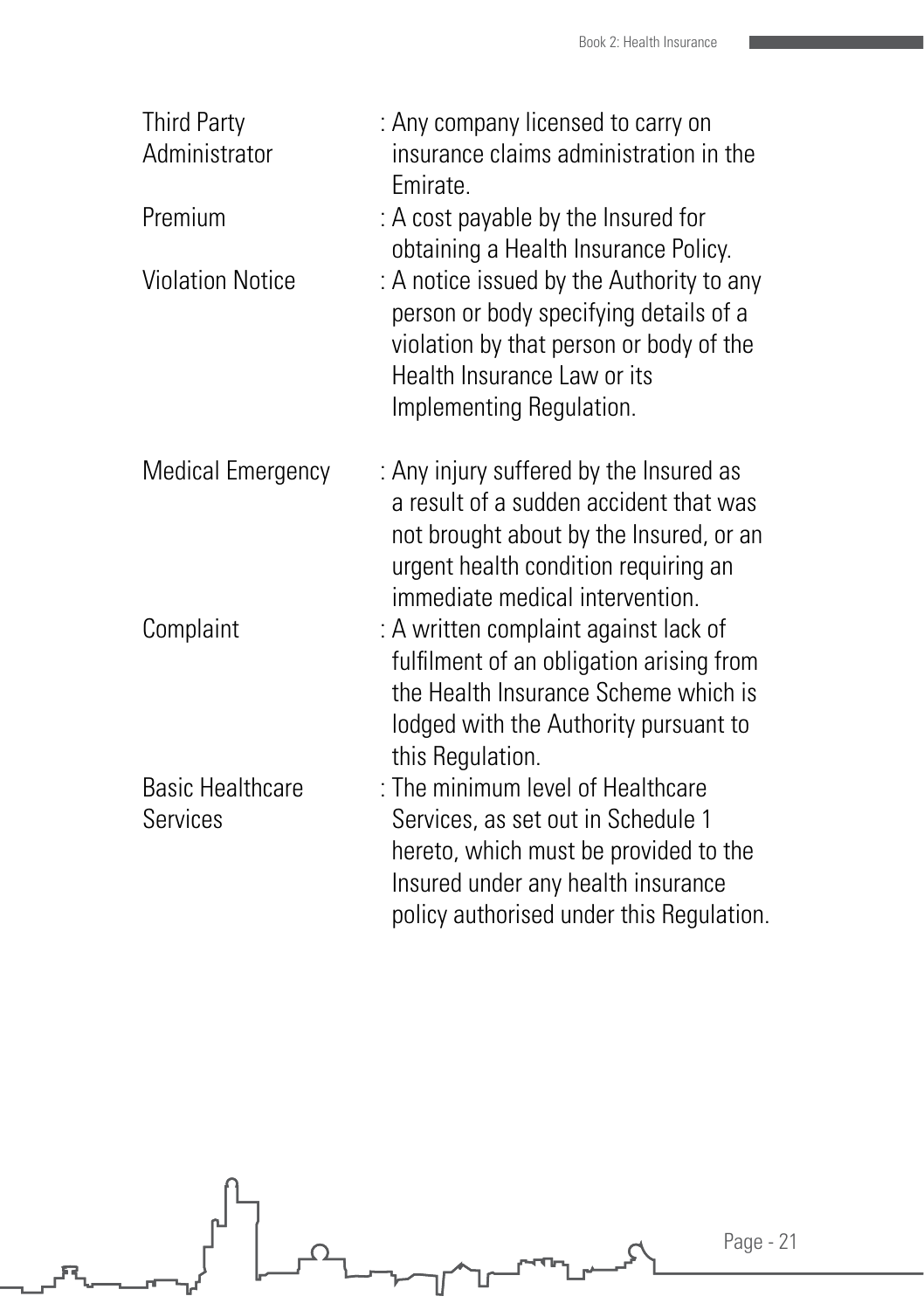## Chapter 2

# Authority

## Article 2

The Authority shall lay down policies, procedures and standards required for the implementation of the Health Insurance Law and its Implementing Regulation, with which Health Insurance Companies, Healthcare Providers, Employers, Sponsors and the Insured must comply and act accordingly , and shall, in particular, perform the following:

- implement, co-ordinate and oversee the Health Insurance Scheme;

- license and oversee the activities of Authorised Healthcare Services Providers, Authorised Insurance Companies, Brokers and Insurance Claims Administration Companies;

- set and collect fees for the licensing of Authorised Healthcare Services Providers, Authorised Insurance Companies, Brokers and Insurance Claims Administration Companies, and set and collect fines for violations of the Health Insurance Scheme;

- approve mechanism for the invoicing, payment and settlement of entitlements arising from the implementation of the Health Insurance Scheme;

- determine standards, conditions and procedures to be met by Healthcare Services Providers, Health Insurance Companies, Brokers and Insurance Claims Administration Companies (third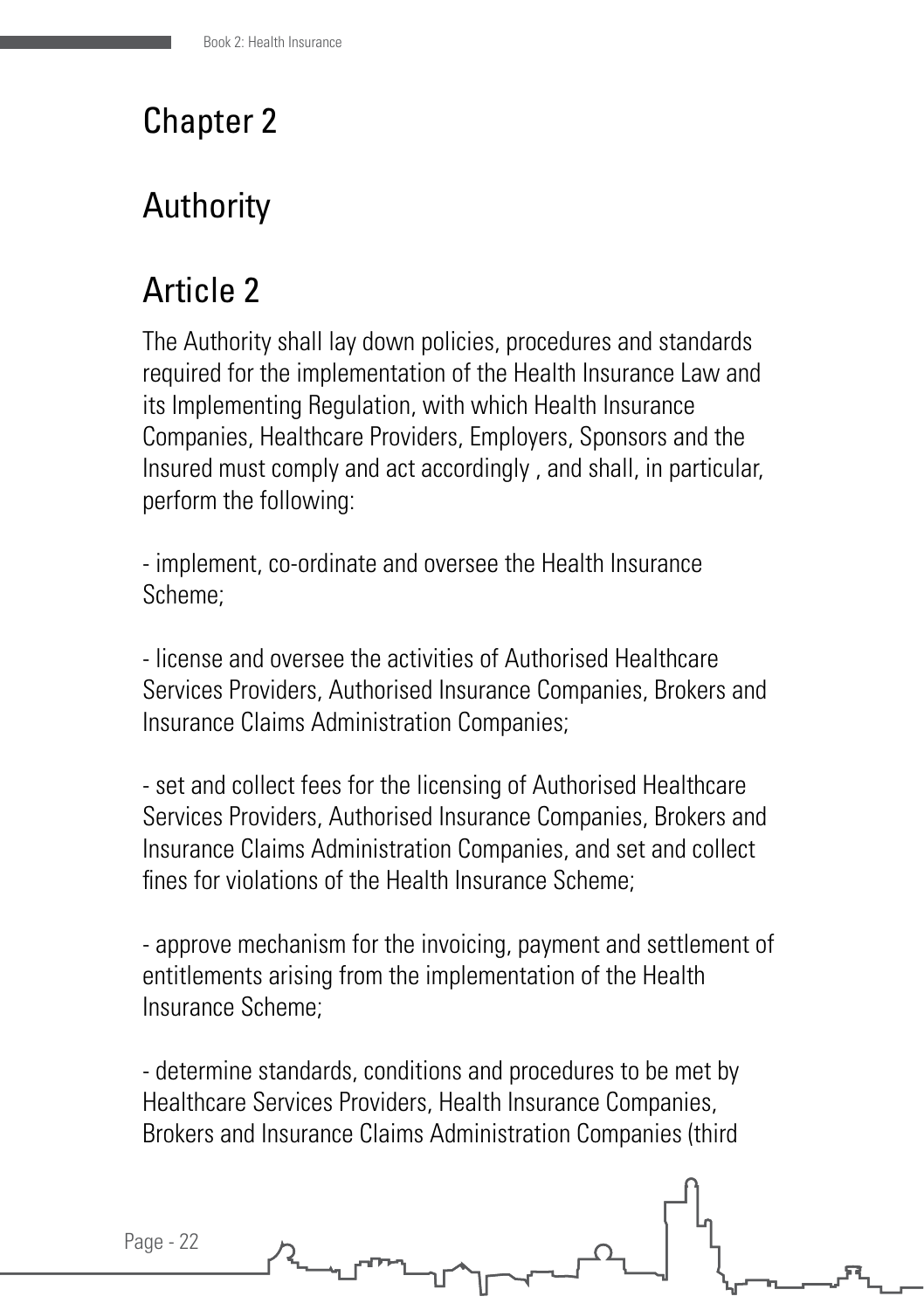partner) desiring to operate in the Health Insurance Scheme;

- develop, implement and oversee policies and procedures for the settlement of complaints and disputes;

- oversee the scope of services and the cost of health insurance policies;

- prepare necessary forms and declarations to implement the Health Insurance Scheme;

- approve and oversee the costs of healthcare services covered under the Basic Healthcare Insurance Policy;

- oversee the costs of healthcare services covered under the Enhanced Healthcare Insurance Policy;

- appoint and monitor the authorised judicial officers, and work with federal and local government and quasi-government authorities, establishments and corporations and the private sector establishments to ensure compliance with the Health Insurance Law and its Implementing Regulation;

- conduct investigations as appropriate in association with other federal and local government authorities establishments to ensure that the Health Insurance Scheme is implemented in accordance with the Health Insurance Law and its Implementing Regulation:

- report to the Executive Council with recommendations in respect of all matters concerning the Health Insurance Scheme;

- conduct studies and researches as appropriate to update the Health Insurance Scheme; and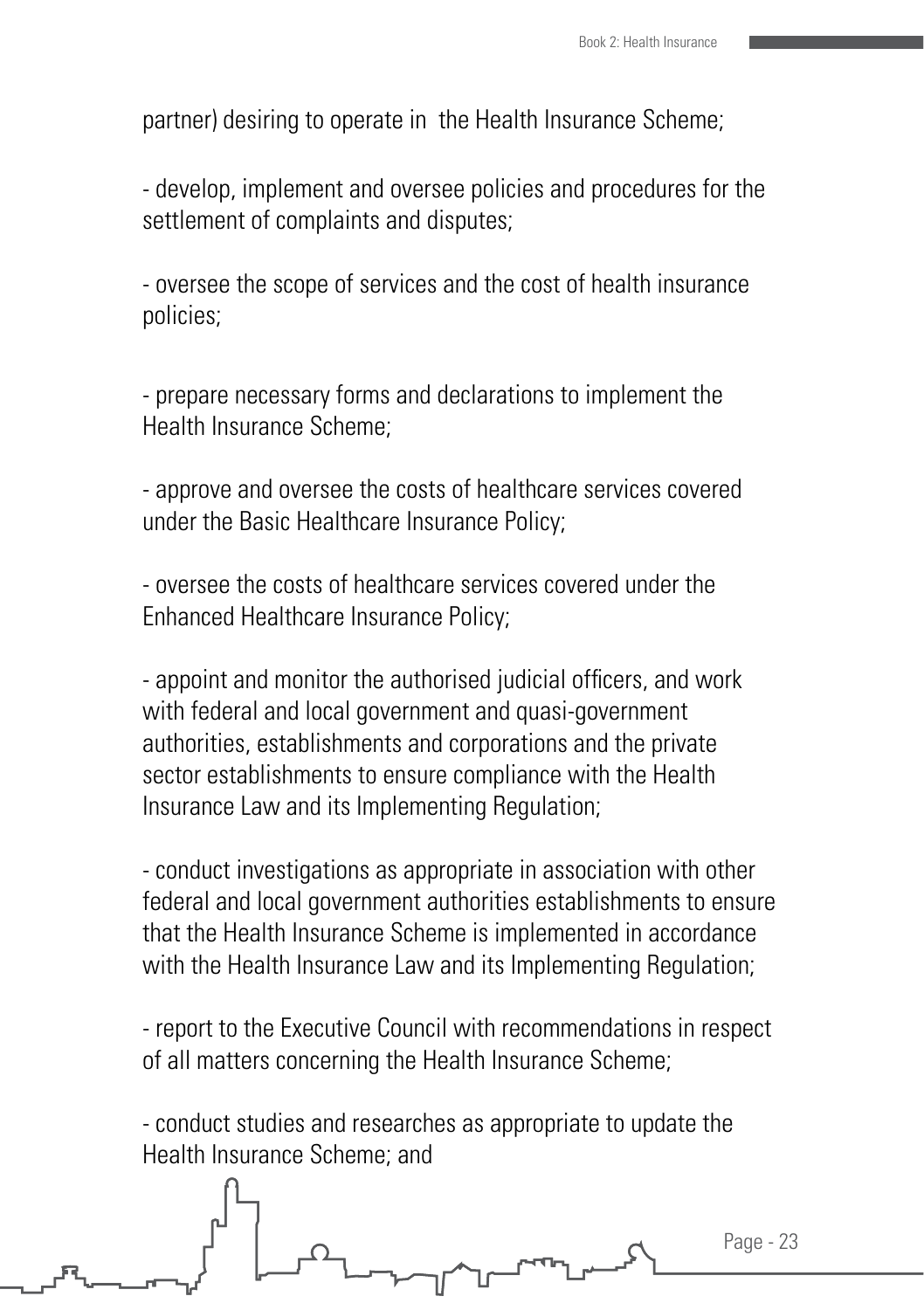- perform any other duties within the scope of the Health Insurance Scheme.

#### Article 3

In carrying out its functions, the Authority shall endeavour to achieve the following objectives:

- adopting an effective and competitive policy in the field of health insurance;

- protecting the interests of all participants in the Health Insurance Scheme;

- ensuring the optimal utilisation of health insurance premiums for the level of benefits covered under the Health Insurance Scheme;

- promoting the safety of all participants in the Health Insurance Scheme; and

- issuing periodicals explaining the authority's policies, guidelines and procedures with respect to the implementation of the Health Insurance Scheme.

## Part 3 Health Insurance Scheme Scope of Application and Exemption

#### Article 4

1. The Health Insurance Scheme sets out the requirements that

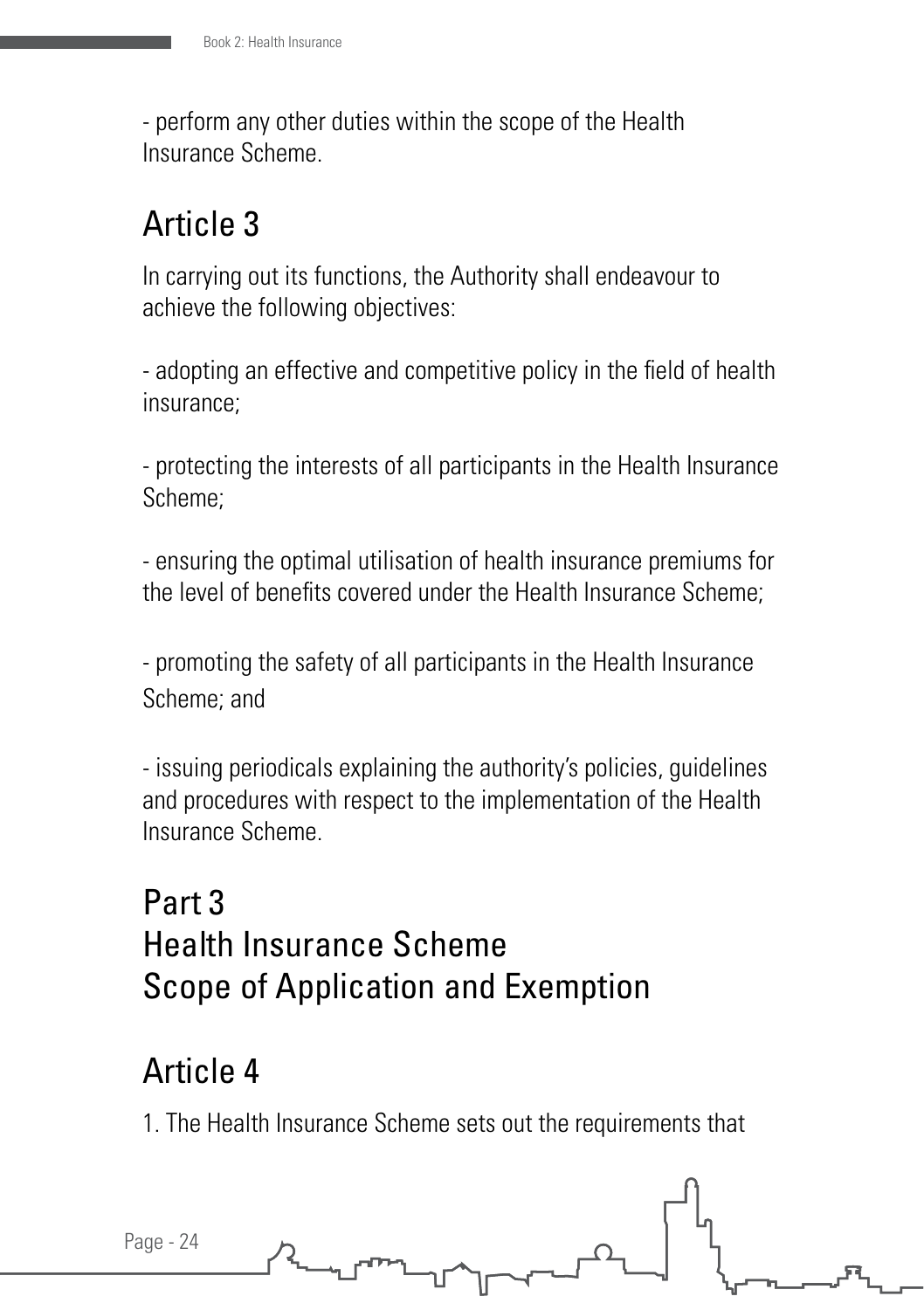must be made available to all Expatriate Residents in the Emirate in order to obtain the Basic Healthcare Services as set out in Schedule 1 attached hereto.

2. Health Insurance shall cover the following categories:

- Expatriate Residents in the Emirate either for work or residency; and
- persons sponsored by an Expatriate Resident in the Emirate;

3. The following categories shall be exempted from the implementation of the Health Insurance Scheme but will continue to receive healthcare under the Health Card System approved by the Authority:

- UAE Nationals;

j

- a non-UAE National wife of a UAE National;
- children of a UAE National female married to a non-UAE National;
- nationals of the GCC countries residing in the Emirate;
- holders of the State's passport residing in the Emirate during the validity of the passport;
- residents of the Emirate who have been granted the citizenship of the State by a federal decree, but who have not been issued with a family book;
- every person granted an exemption by the Authority from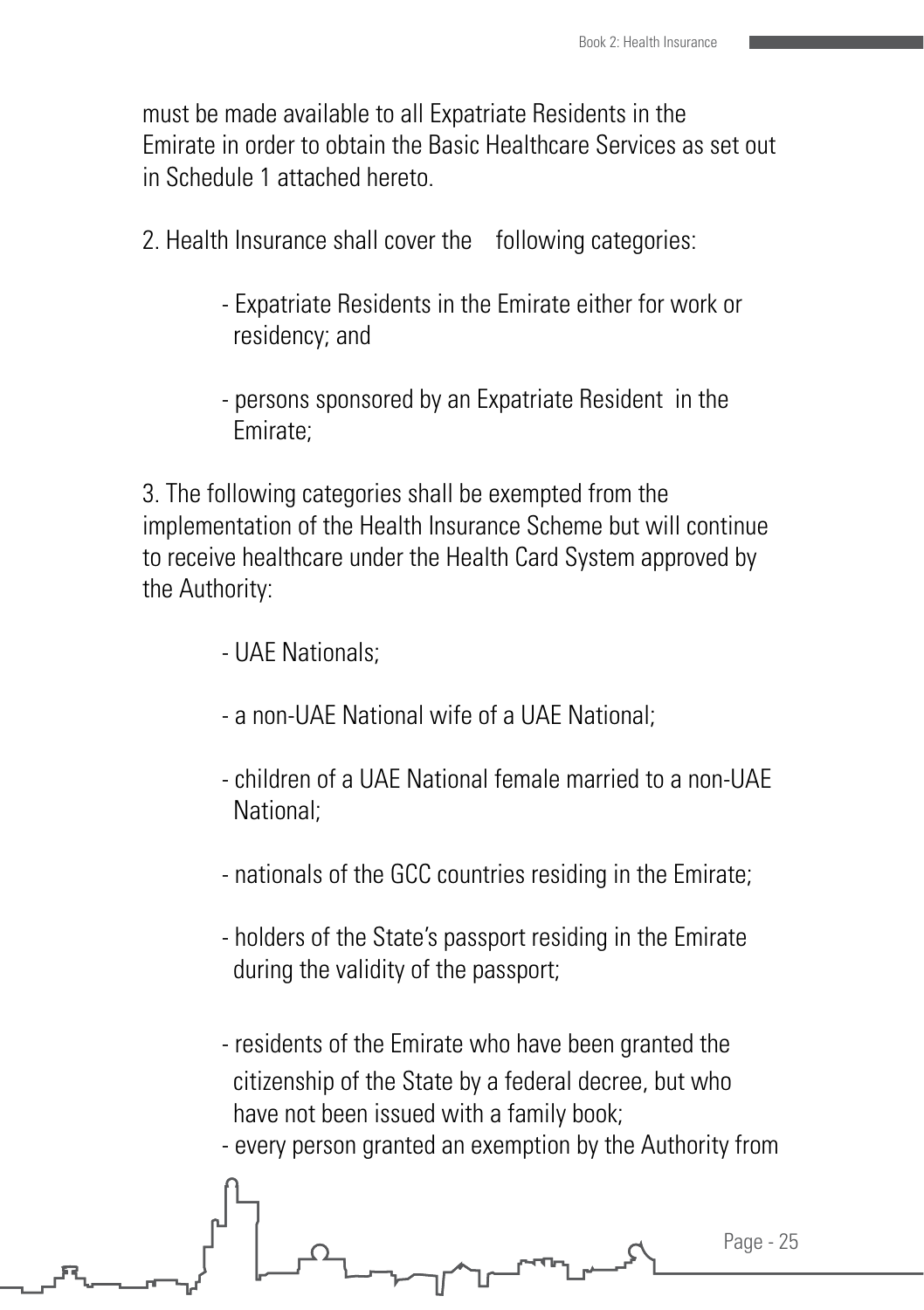all or part of the requirements of the Health Insurance Scheme; and

- any other categories excluded from the application of the Health Insurance Scheme by decisions of the Authority after approval by the Executive Council.

4. The Executive Council may issue a decision for the application of the Health Insurance Scheme to the excluded categories. These categories may subscribe to the Health Insurance Scheme.

5. Non-residents or workers (UAE national/non-UAE national) in the Emirate may subscribe to the Health Insurance Scheme for insurance policies other than the Basic Health Insurance Policy.

6. Sponsors shall subscribe to the Health Insurance Scheme, under the appropriate insurance policy, for persons entering the State on their sponsorship on a visit visa in the event that their stay in the State exceeds two months.

7. Persons issued with a health card by the Authority before 1 July 2006 (for federal or local government or quasi-government sectors and private sector companies with a workforce of more than 1000 workers) and before 1 January 2007 (for all other categories) will be excluded from subscription to the Health Insurance Scheme throughout the validity of their health cards.

#### Article Five

1. Any natural or corporate person, compelled to provide mandatory health insurance to himself or to others under the Health Insurance Scheme, may submit a written application on the prescribed form to the Authority for exemption from all or some of

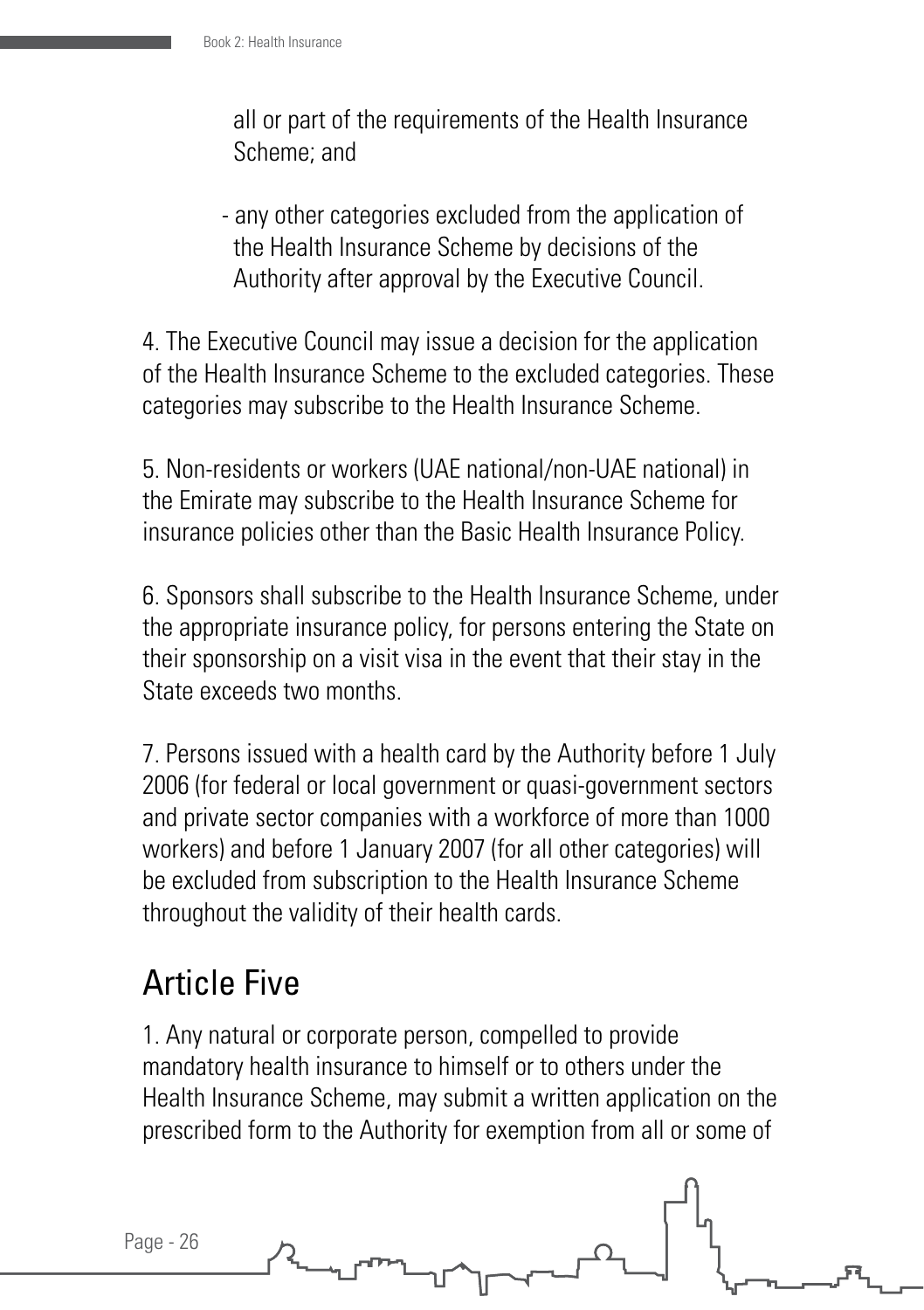the Basic Healthcare Services.

- 2. The application for exemption must include the following:
	- applicant's particulars;
	- Basic Healthcare Services that the applicant is compelled to provide;
	- complete details of healthcare services available to the applicant; and
	- complete details of healthcare services to be exempted from.

3. The Authority shall investigate the extent to which the applicant is able to provide basic healthcare services.

4. The Authority may request the applicant to provide any additional information it may deem necessary, and it may request an inspection of the applicant's healthcare facilities.

5. After approving the exemption, the Authority shall provide the applicant with a certificate of exemption setting out the extent and scope of the requested exemption.

6. The certificate of exemption issued in accordance with this Article shall be valid for a period not exceeding 12 months, and the applicant shall renew the certificate of exemption annually on the form prescribed by the Authority.

7. The Authority shall notify the concerned parties in the Emirate of all exemptions granted in accordance with this Regulation.

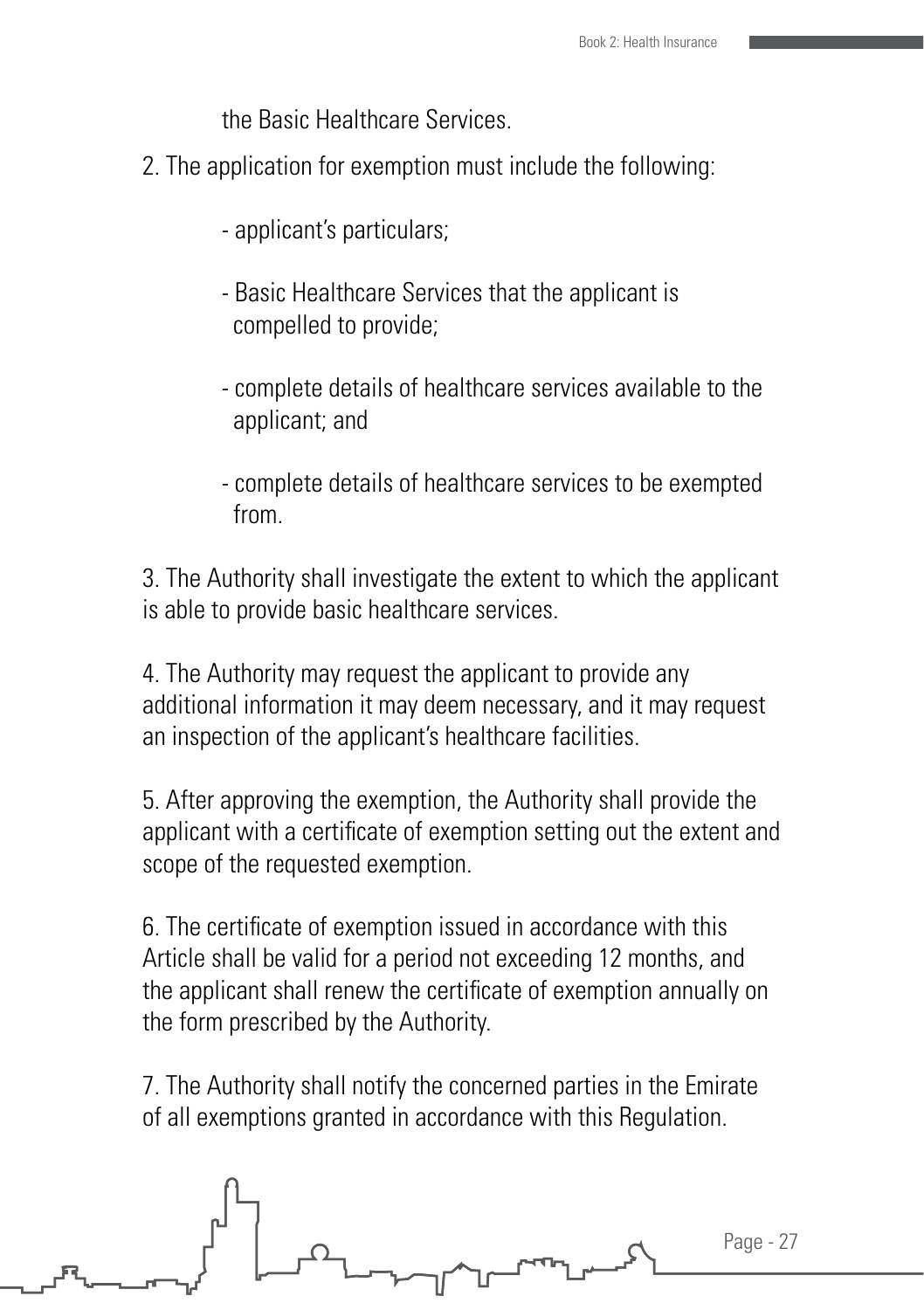8. The Authority shall lay down the standards and conditions to be met by healthcare facilities which are owned by establishments and companies operating in the Emirate, in order that they be exempted from all or part of the Health Insurance Scheme.

## Part4 Health Insurance Documents and Proof of the Insured's Income Threshold

#### Article 6

1. Health insurance policies are the policies according to which the minimum Basic Healthcare Services as set out under Schedule No. 1 are provided, and any other Excluded Healthcare Services that the Insured chooses to obtain.

2. Health insurance policies are divided into three types as under:

- (a) Basic Health Insurance Policy that is available only to the following two categories:
- persons with limited income, and their dependants who are receiving a total salary of less than: AED 3,000 monthly with accommodation; or AED 4,000 monthly without accommodation.
- dependents of an Expatriate Resident who are not covered by the Employer's health insurance.
- (b) Health Insurance Policy for urgent cases for the following two categories:

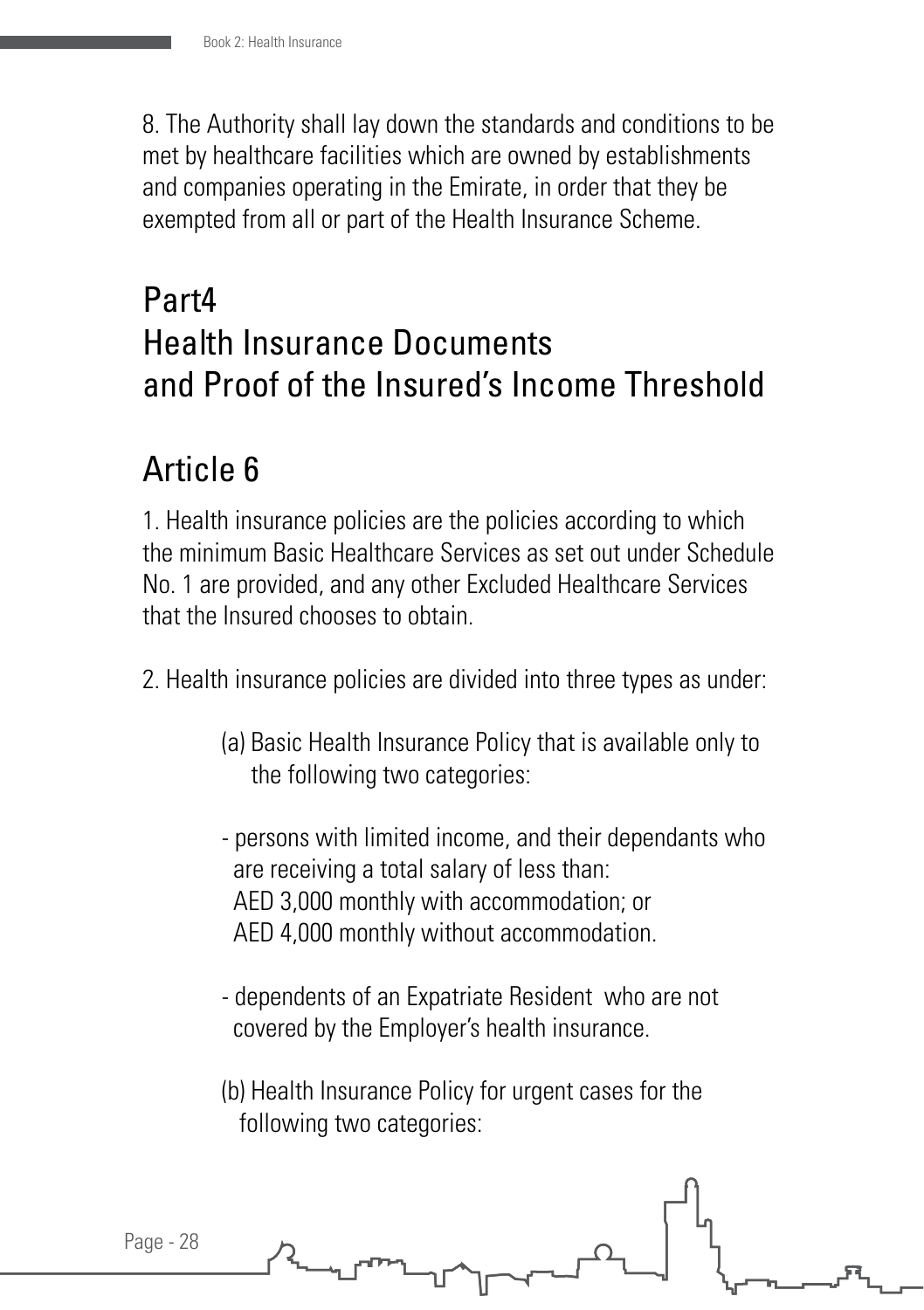- persons entering the Emirate on a visit visa;
- children sponsored by a father or mother who are not permanently residing in the State, provided that authenticated documents are presented in confirmation thereof.
- (c) Enhanced Health Insurance Policy which is available to all categories.

3. Other healthcare services may be added to the basic healthcare services set out in Schedule No. 1, provided that the cost of these additions is agreed by the Insured, the Authorised Health Insurance Companies and the Authorised Healthcare Providers.

4. The Health Insurance Policy shall be valid for one calendar year. Refund of Premiums paid in respect of the Basic Health Insurance Policy may not be recovered after the signing of the Basic Health Insurance Policy. With respect to the Enhanced Health Insurance Plicies, the Insured and the the Health Insurance Companies shall agree on the cases, conditions and procedures whereby a refund of Premiums paid may be recovered.

5. The premium for the Basic Health Insurance Policy will be determined by decision of the Executive Council upon the request of the Authority.

- 6. Every Health Insurance Policy shall include the following details:
	- Basic Healthcare Services as set out in Schedule 1, as a minimum;

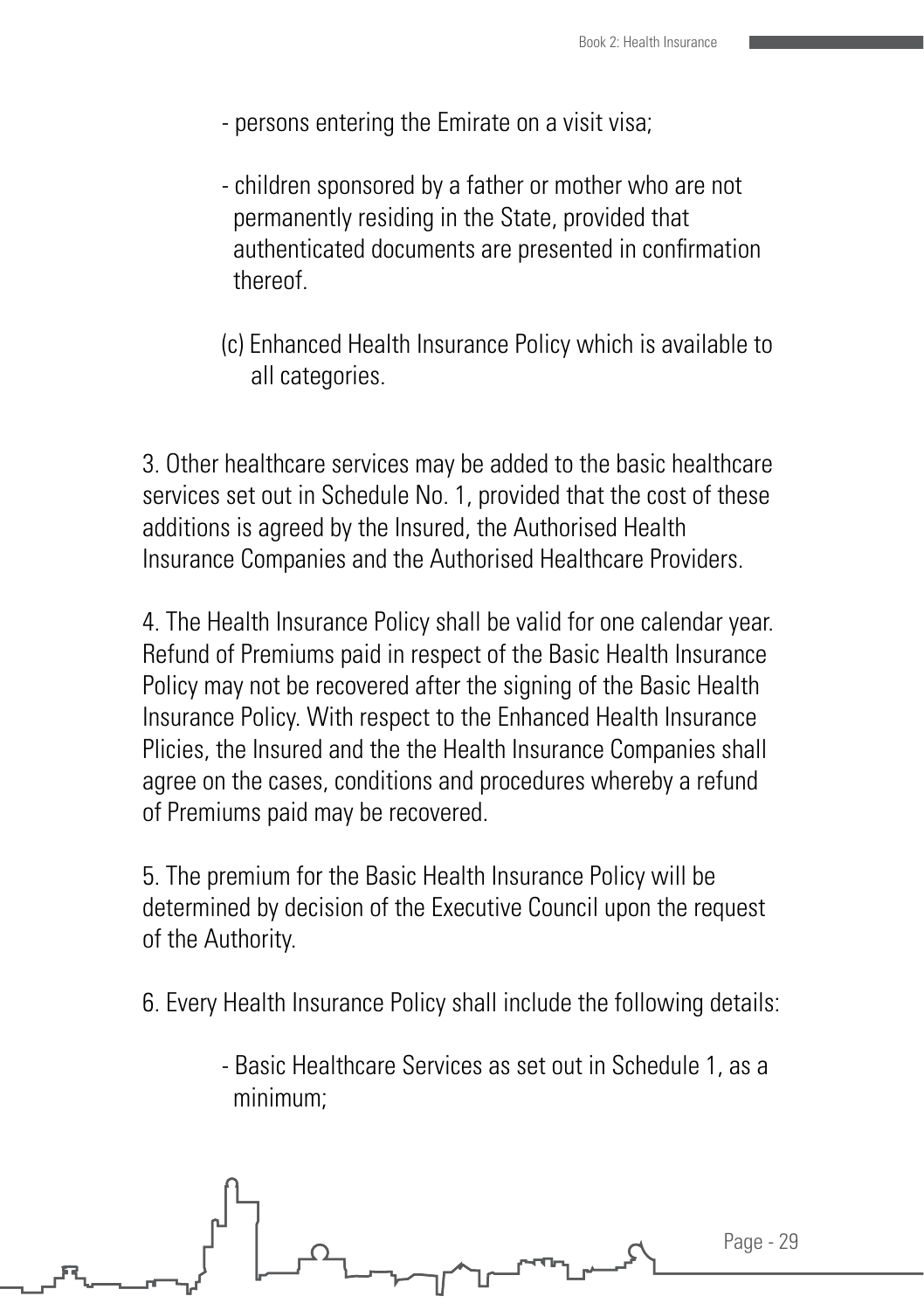- Excluded Healthcare Services as set out in Schedule 2;
- Any Excluded Healthcare Service that the insurer chooses to add to the Basic Healthcare Services;
- C0-payment or Deductible that may be payable by the Insured with respect to any requested tests or healthcare covered under the health insurance policy, medicine or medical tests.
- The maximum amounts in respect of healthcare services that are covered by the Health Insurance Company under the Health Insurance Policy;
- List of Excluded Healthcare Services;
- Procedures for examination of complaints and settlement of disputes.

7. Health insurance policies for visitors and non-resident dependent children covers provision of healthcare services in medical emergencies only, and the Premium thereof will be determined on the basis of the duration of the visit or stay in the State in accordance with market rates.

8. Any Health Insurance Policy shall include a statement as to the exemptions granted with respect to Basic Healthcare Services and a reduction of the Premium in proportion to the approved exemptions.

9. Health Insurance Policies will be drafted in Arabic and will be translated into English. The Arabic text is the official text which will take precedence in the event of any dispute.

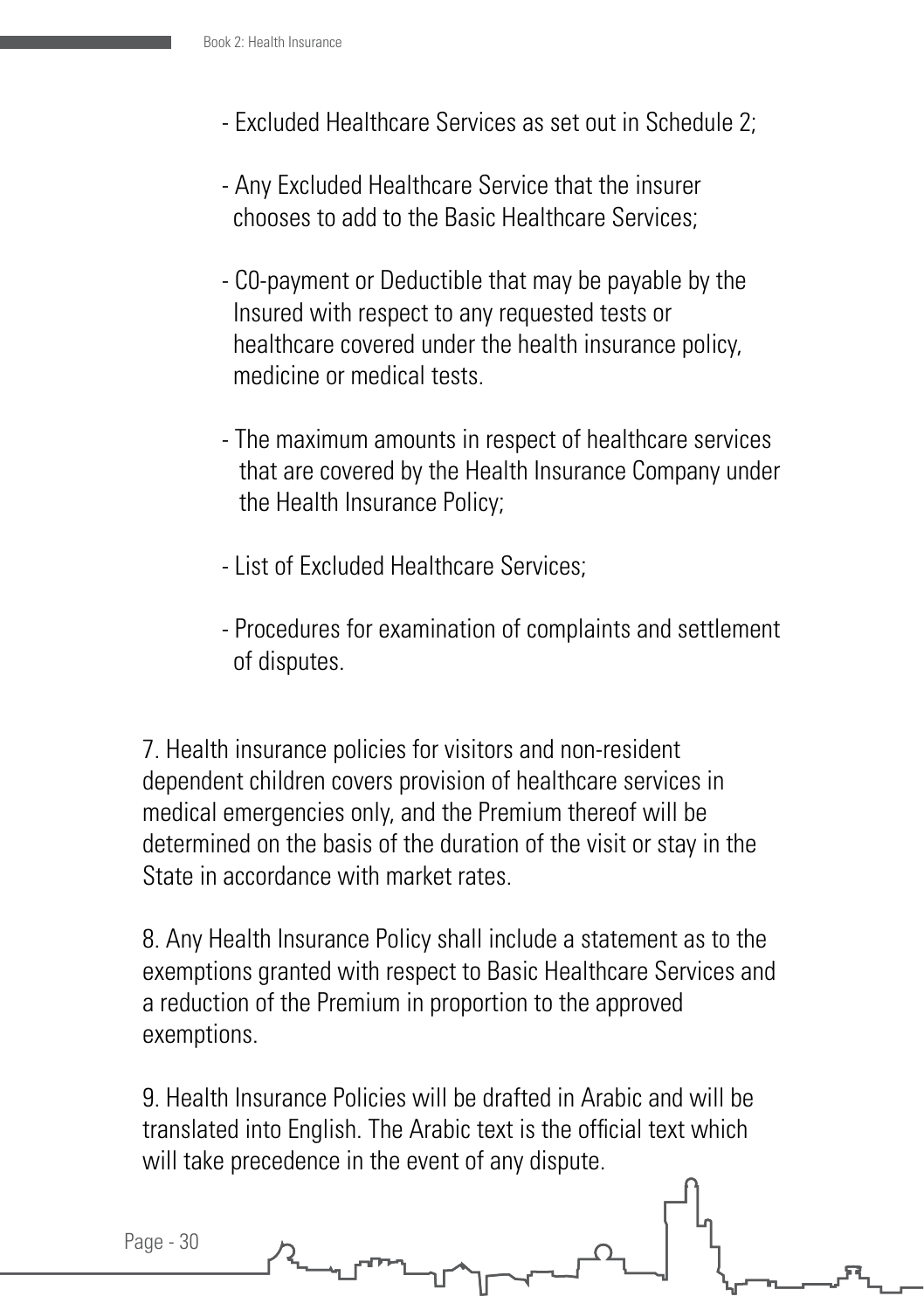10. Major, high-cost medical conditions suffered by the Insured (who is entering for the first time for residence or work, or residing in the Emirate and not in possession of a valid health card) may not be treated under the basic Health Insurance Policy unless after a six- month period has elapsed since the date of commencement of insurance policy. The Authority shall specify the types of these conditions.

11. Health insurance policies issued before this Regulation came into effect will continue to be valid for the duration of the Health Insurance Policy or for a period of one year from the date of coming into effect of this Regulation, whichever is less, and may be renewed on the terms set out in the Health Insurance Scheme.

12. Authorised Insurance Companies shall provide the Insured with cards showing details of the Health Insurance Policy.

13. An Authorised Health Insurance Company shall issue a renewal notice 30 days prior to the expiry of a Health Insurance Policy, specifying the Premium payable and any change in the new policy.

14. It is a precondition that the Insured be fit for work or residence before subscribing to the Health Insurance Scheme.

#### Article 7

1. Employers and Sponsors shall undertake to provide the Authorised Health Insurance Company with details of the monthly income of the Insured in a written declaration to be signed by the Insured, the Employer or Sponsor who is authorised to sign.

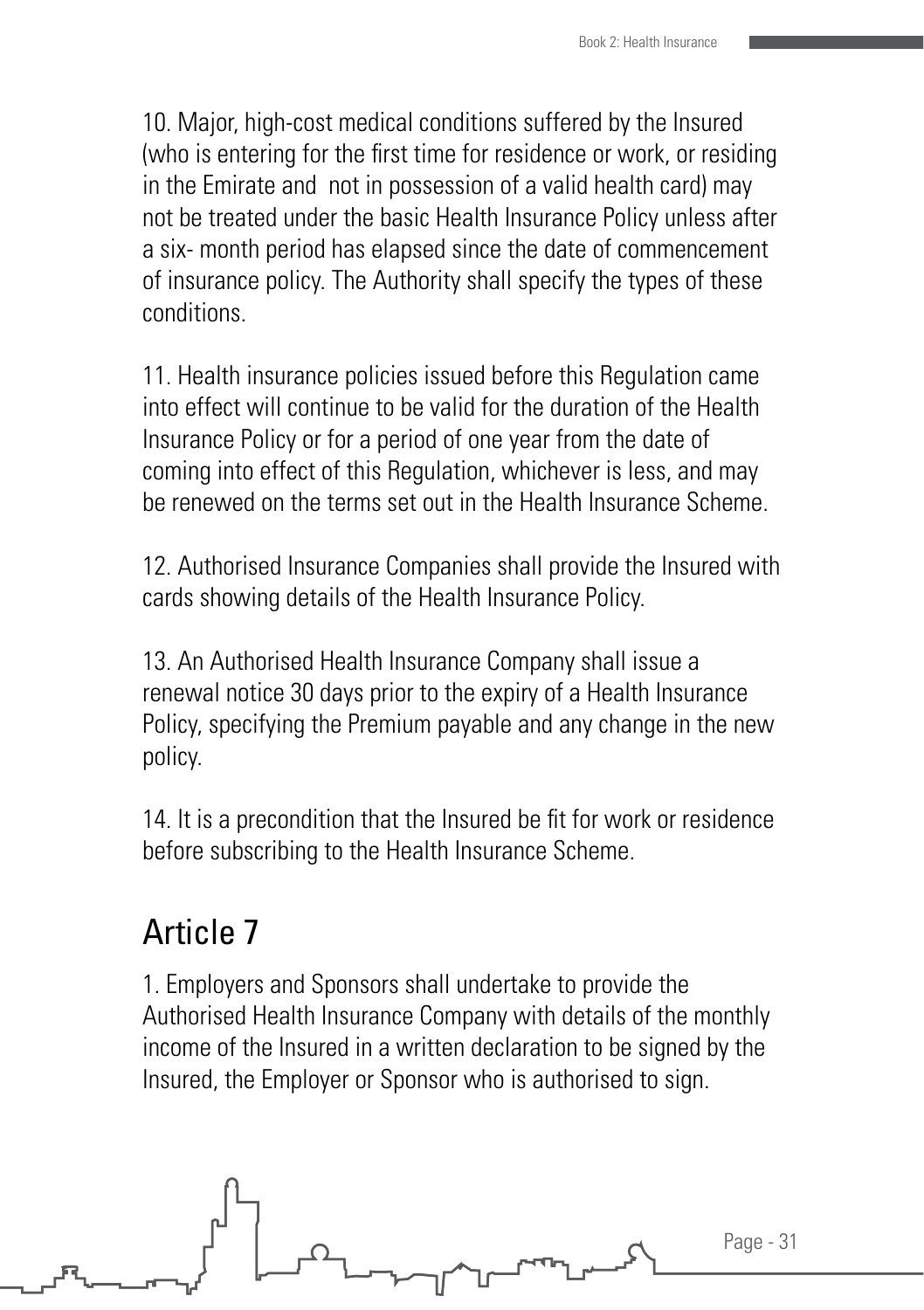2. The Authorised Health Insurance Company or the Authority may require further evidence with respect to the monthly income of the Insured.

3. All concerned authorities in the Emirate shall provide the Authority, or any party delegated by the Authority, with all required documents in confirmation of the monthly salary of the Insured.

4. Any untrue declaration of a monthly income is considered a violation which is punishable by a fine in accordance with the attached Schedule.

5. Authorised Health Insurance Companies must not issue Basic Health Insurance Policies except after verifying the income threshold of an Insured.

#### Part 5 Basic Healthcare Services and Emergencies and Exclusions

#### Article 8

1. Schedule No. 1 hereto sets out the Basic Healthcare Services that shall be made available to every Expatriate Resident in the Emirate.

2. Any Authorised Healthcare Provider may set the level of health insurance cover offered under a health insurance policy in excess of the Basic Healthcare Services schedule.

3. Insurance cover for Basic Healthcare Services shall be offered under a single Insurance Policy.

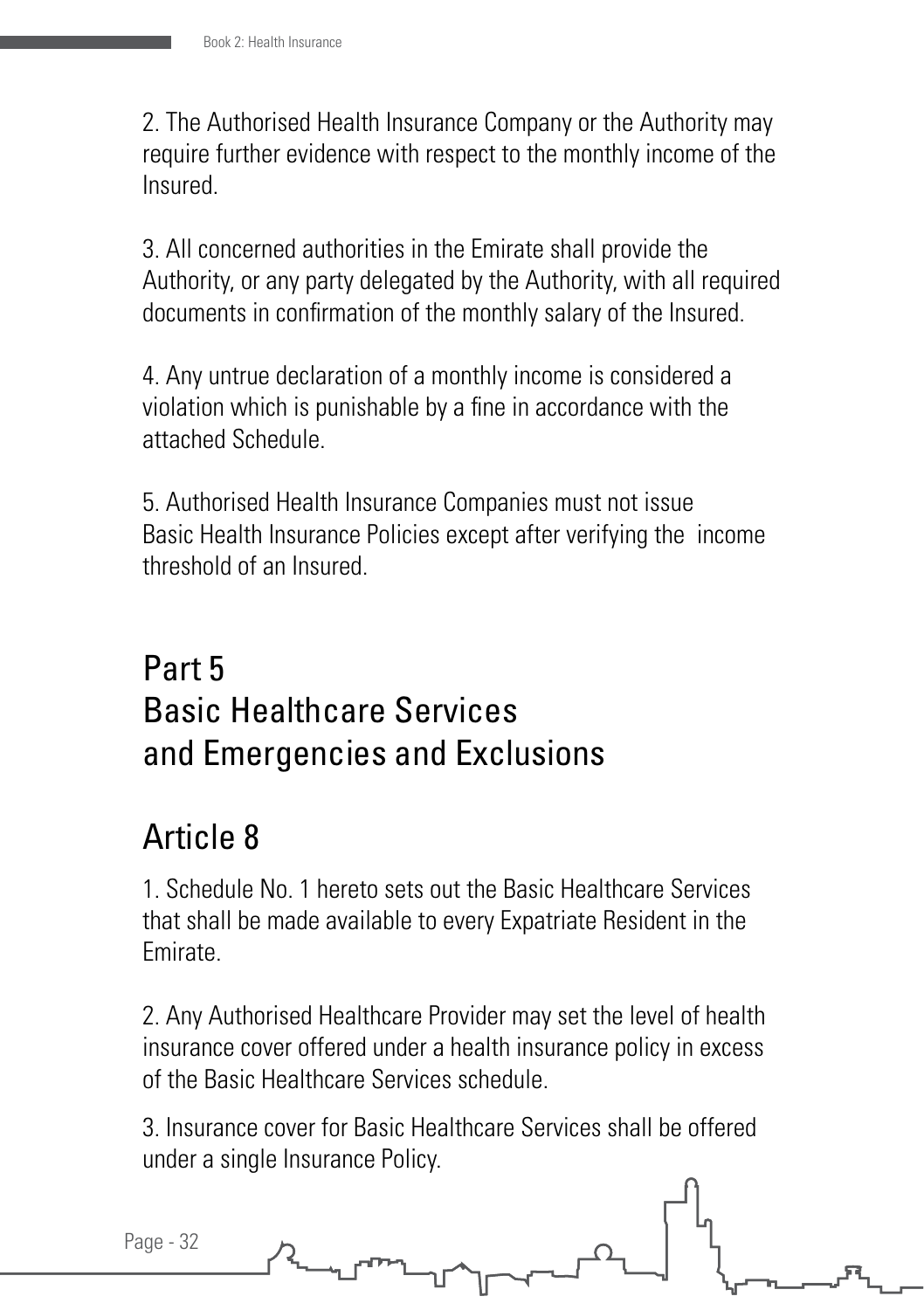4. Notwithstanding the provisions of the previous clause, insurance may be procured for inpatient medical investigations and treatment alone, in which case the Premium will be equivalent to 50% of the original Premium for either a Basic Health Insurance Policy or Enhanced Health Insurance Policy.

5. The Authority shall publish the rates for Basic Healthcare Services and any amendments thereto in the official gazette of the Emirate.

#### Article 9

1. Authorised Healthcare Services Providers shall undertake to provide healthcare services to every Insured or Uninsured in medical emergencies, and may subsequently recover the cost of healthcare services from the Authorised Insurance Company, in accordance with the Health Insurance Policy, if the injured is insured.

2. The Sponsor or Employer shall undertake to meet the actual cost of healthcare in medical emergencies in the event that the injured is not insured.

3. Government or private medical facilities may not refrain from providing healthcare services in medical emergencies, otherwise they will be in violation of the Health Insurance Law.

4. If an injured in an accident is insured against the accident by an insurance company in the State under any other insurance policy, the costs of healthcare services offered in connection with the accident will be recovered from this company.

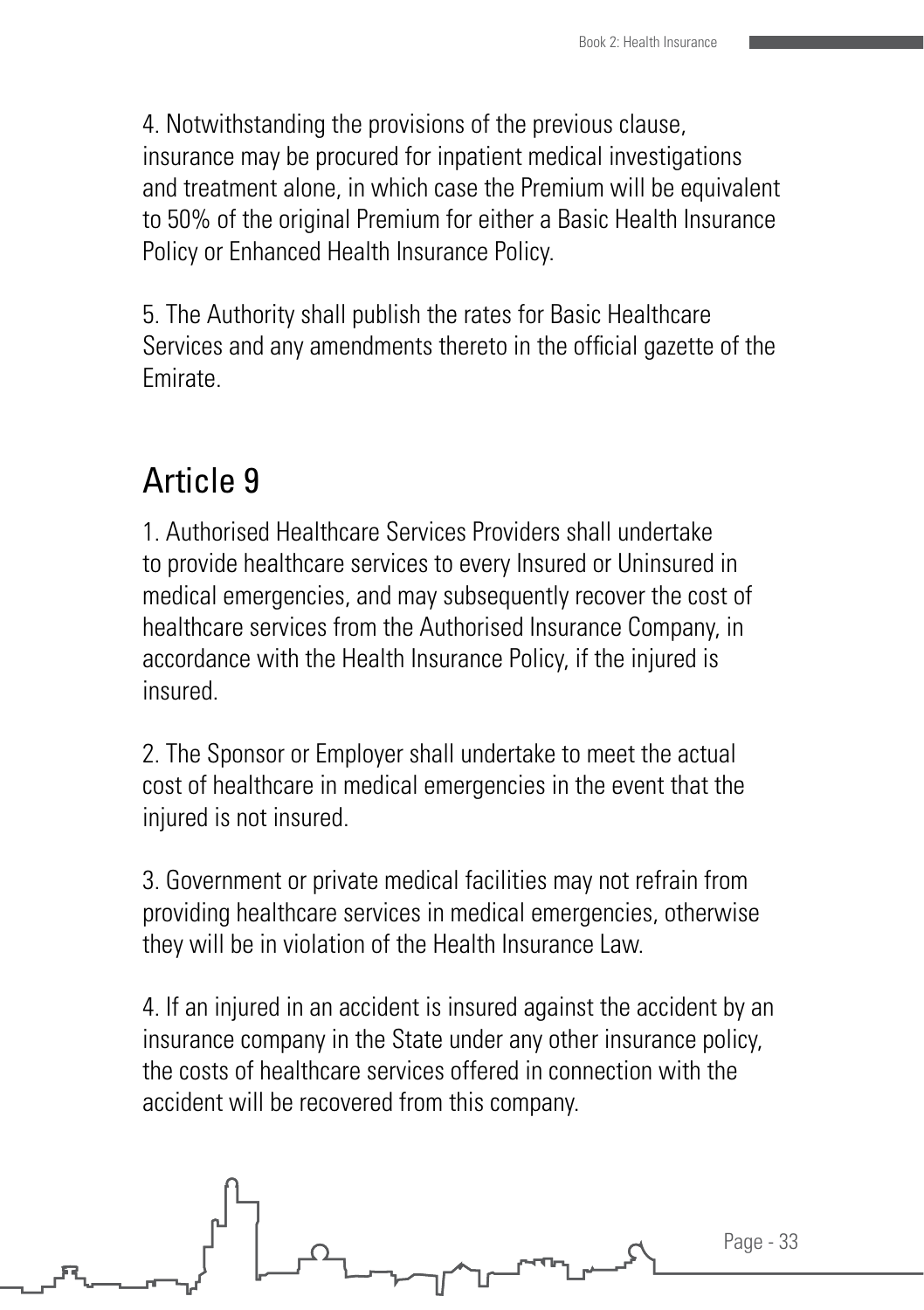# Article 10

1. Schedule No. 2 hereto sets out the Excluded Healthcare Services which are not included in the Basic Health Insurance Policy.

2. Subject to the exclusions provided for under this Regulation, the Basic Health Insurance Policy shall not include any of the Excluded Healthcare Services.

3. An Authorised Health Insurance Company may extend the health insurance cover provided under the Basic Health Insurance Policy to provide insurance cover for the Excluded Healthcare Services in return for a market rate premium provided that the Basic Health Insurance Policy will in this case become an Enhanced Health Insurance Policy.

## Part 6 Obligations of the Employer and Sponsor to Provide Health Insurance

# Article 11

1. An Employer shall be responsible to the Sponsor for providing the Basic Health Insurance cover for its Employees and their dependents, even if not sponsored by him, and shall be responsible for ensuring that the Employee or worker and their dependents are covered by valid health insurance policies at all times.

2. Where an Employee has more than one wife on his sponsorship, he must notify the Employer in writing as to which wife is to be



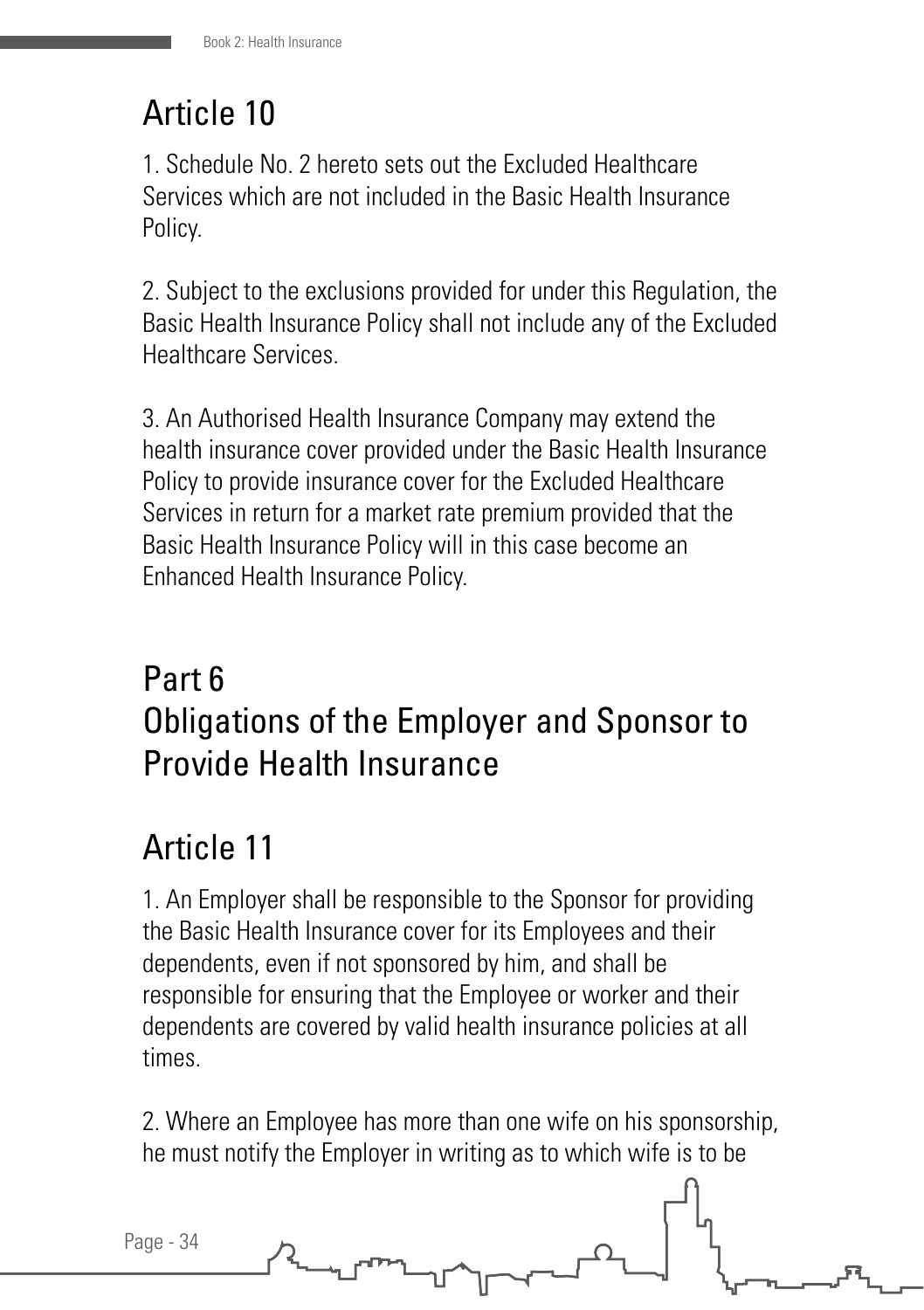insured by the Employer. In the absence of such notification, the Employee's first wife shall be deemed to have been selected for health insurance coverage.

3. Subject to the provisions of paragraph 7 of Article Six, where an Employee has more than three children under the age of 18 years on his sponsorship, the Employer shall be responsible for insuring the first three of the Employee's children, who are residing permanently in the State, in order of birth from eldest to youngest. Where a child reaches the age of 18, he will be replaced by the child second in order of birth and so forth.

4. An Employer shall be responsible for the cost of providing Basic Health Insurance Policies to the Employee and Employee's dependents and shall not pass on the cost of providing such policies, or any part thereof, to its Employees.

5. An Employer, even if not subscribed to the Health Insurance Scheme, shall be liable for the cost of Healthcare Services that are provided to Employees and Employees' dependents,

6. The concerned authorities in the Emirate shall not renew an Employer's trade licence without the Employer submitting evidence of subscription to health insurance for his employees for the previous applicable period.

7. The concerned authorities, whether federal or local, shall introduce suitable procedures to verify compliance with the Health Insurance Law by parties to which the Law applies.

8. All bodies in the Emirate detecting proven violations of the Health Insurance Law must inform the Authority of these violations.

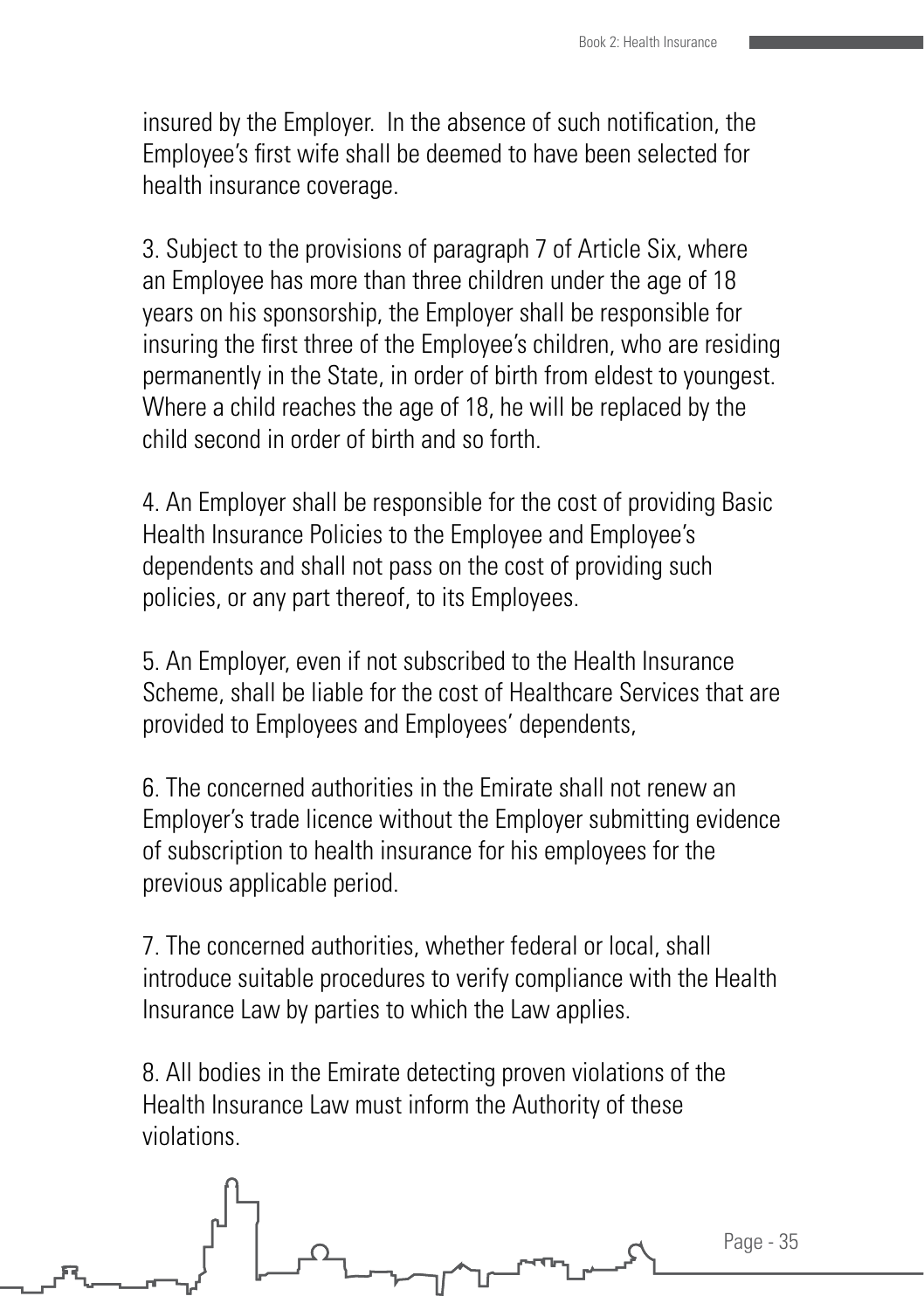9. An Employer shall not be permitted to apply for a work visa for any Employee without submitting evidence of subscription to the Health Insurance Scheme.

10. Failure by an Employer to comply with the provisions of this Article shall constitute a violation of the Health Insurance Law as set out under the Schedule of Violations hereto.

### Article 12

1. A Sponsor shall be responsible for ensuring that all Expatriate Residents on his sponsorship are covered by valid Health insurance policies at all times.

2. A Sponsor shall be liable for the cost of all Basic Health Insurance Policies and shall be personally liable for the cost of any healthcare services offered to any person on his sponsorship in the event that such person is not covered by a valid Health Insurance Policy.

3. A Sponsor shall undertake to submit the Health Insurance Policies when obtaining or renewing residence permits.

4. Departments of Immigration and Residency in the Emirate must not issue or renew any residence permit unless the Health Insurance Policy is enclosed with the application.

5. Residence permits shall not be renewed without submitting evidence of health insurance subscription for the previous applicable period.

6. A Sponsor shall not pass on the cost of providing the Basic Health Insurance Policy, or any part thereof, to any persons on his sponsorship.



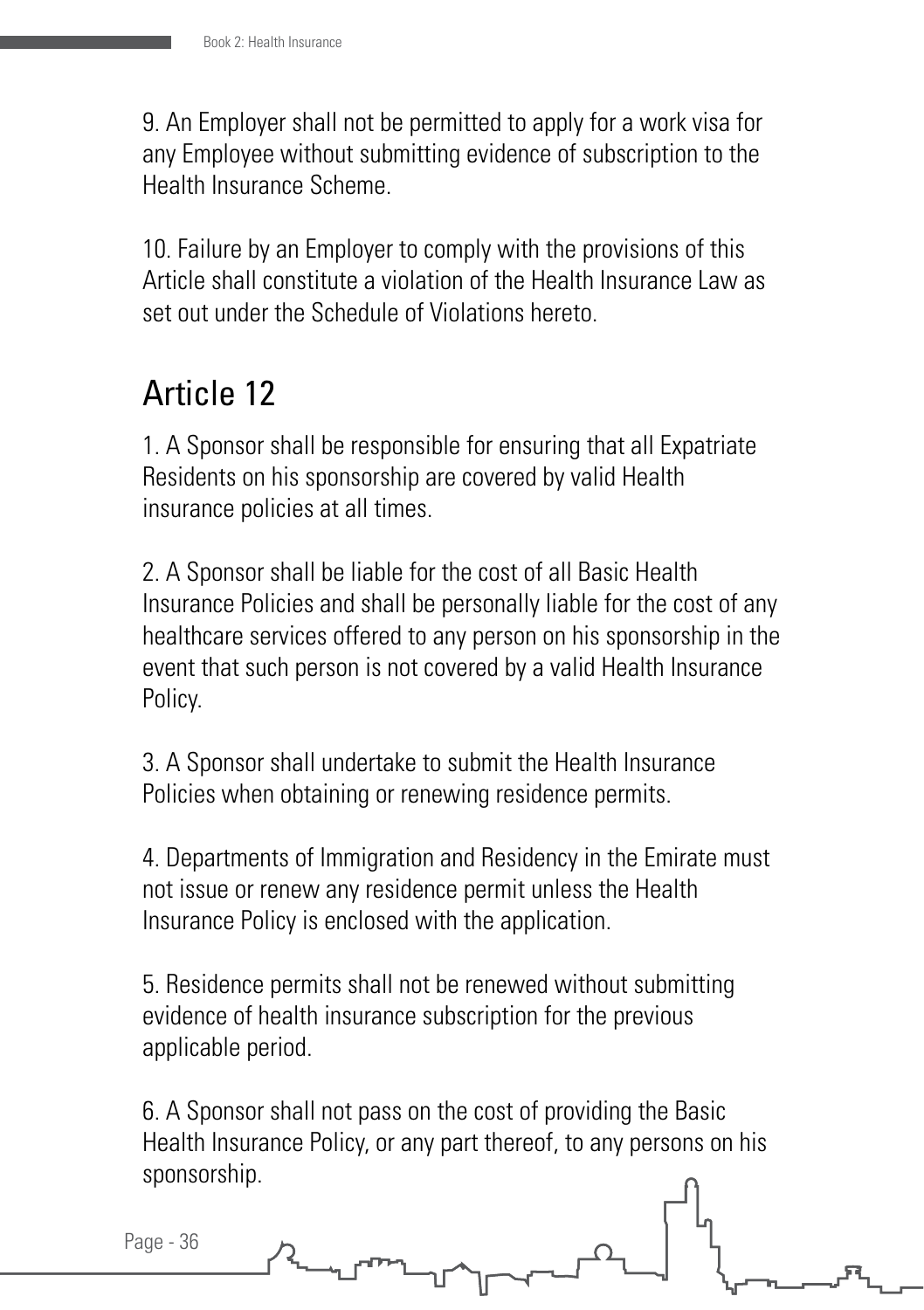7. The obligation of an Employer and Sponsor to subscribe to the Health Insurance Scheme for an Employee or a sponsored person shall commence after seven working days following the arrival of the Employee or the sponsored person to the Emirate or from the date on which the medical examination card is obtained, whichever occurs first.

8. Departments of Naturalisation and Residence in the Emirate shall enforce mechanisms to monitor the compliance with the Health Insurance Scheme.

9. Failure by a Sponsor to comply with the provisions of this Article shall constitute a violation of the Health Insurance Law as set out in the enclosed Schedule of violations.

### Part 7 Health Insurance Companies

### Article 13

1. An insurance company licensed to carry on business in the Emirate and wishing to provide Health Insurance Services pursuant to the Health Insurance Scheme shall apply to the Authority for registration as an Authorised Health Insurance Company on the prescribed format which shall include the following particulars:

> - copy of the licence to underwrite insurance in the Emirate of Abu Dhabi as issued by the concerned authorities;

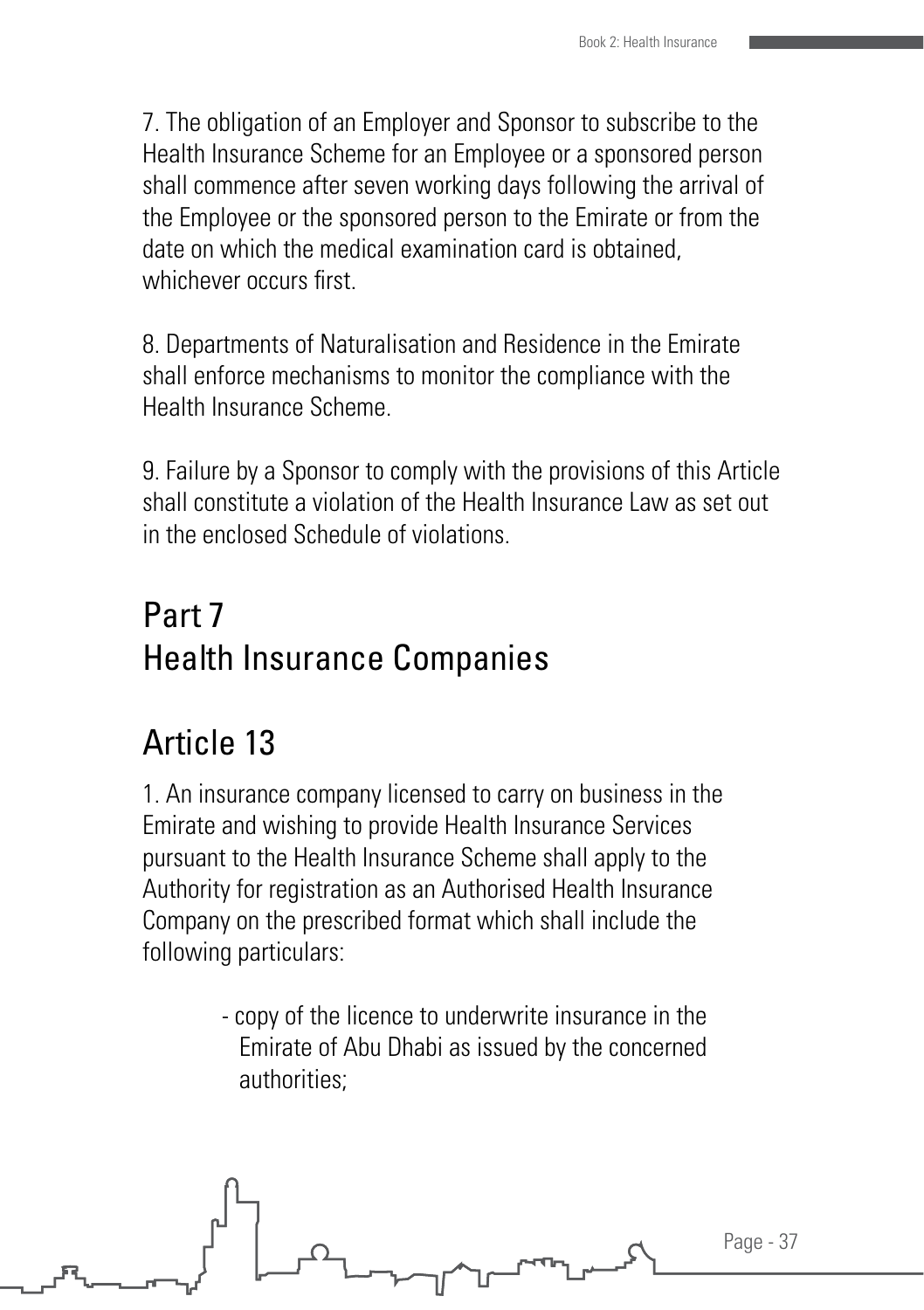- full details and pro forma copies of the proposed Health Insurance Policy;
- full details and pro forma copies of the proposal forms, claim forms and other relevant documentation that the applicant intends to utilise in underwriting Health Insurance Policies pursuant to the Health Insurance Scheme;
- proposed contracts to be entered into in the field of Healthcare Services, Health Insurance Companies and Brokers in the sale of Health Insurance Policies and Third Party Administration.
- copy of the health insurance card format.
- an automated system for financial reconciliation arising from the implementation of the Health Insurance Scheme.
- full details of the dispute settlement procedures that will be implemented by the Authorised Health Insurance Company to deal with any complaints or disputes arising with the Insured:
- any other relevant documentation or requirements that may be prescribed by the Authority in the future.

2. Insurance companies and other entities that are not registered with the Authority as Authorised Health Insurance Companies may not issue any Health Insurance Policy in accordance with the Health Insurance Law.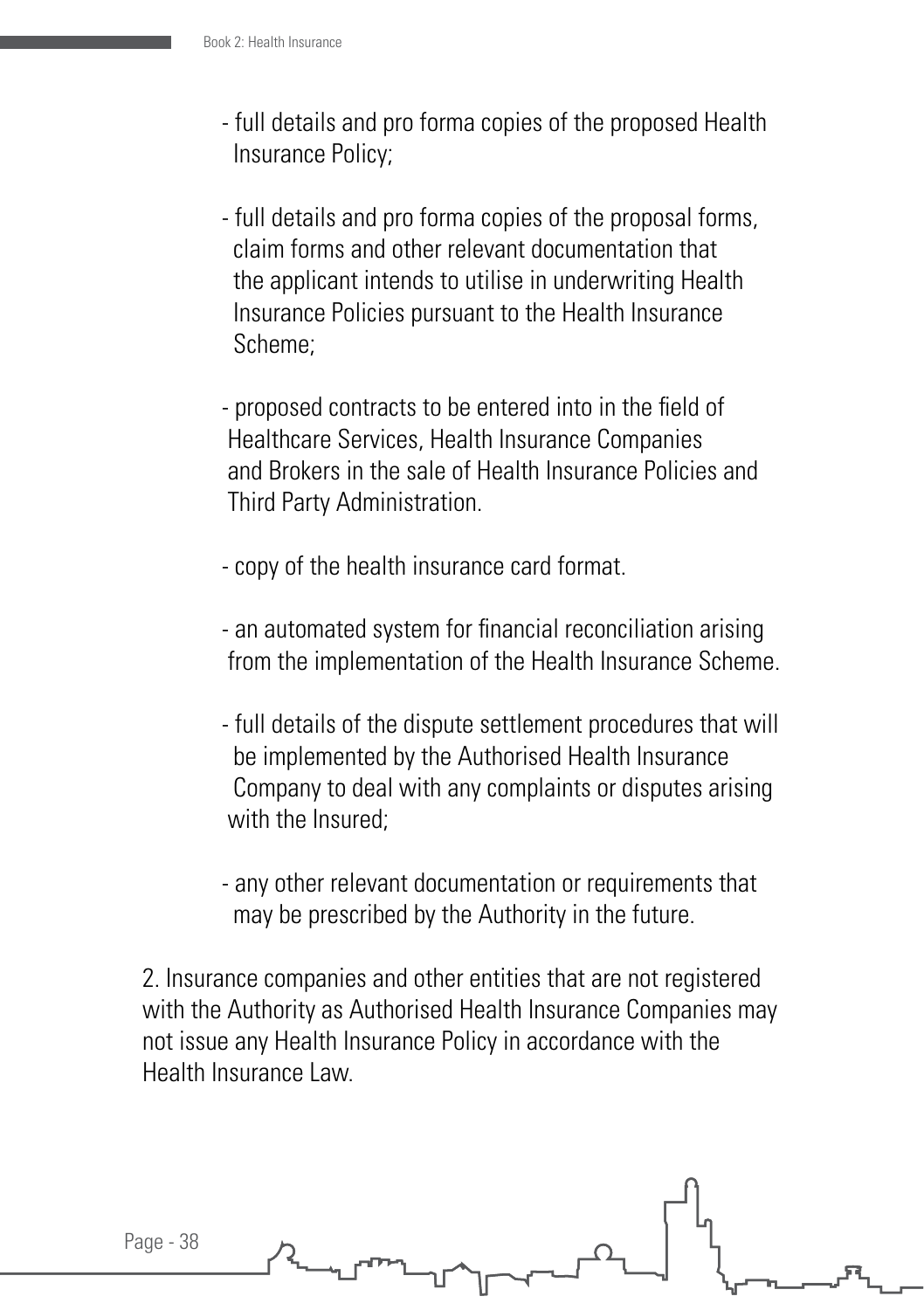3. An application to the Authority for registration as an Authorised Health Insurance Company shall be signed by a duly authorised officer of the applicant and proof of such authorisation.

4. The Authority shall within 60 days from the date of completed application that complies with the legal requirements provide its decision in writing as to whether the application for registration as an Authorised Health Insurance Company is approved. The Authority may require the applicant to produce further documents or particulars as may be reasonably necessary for the Authority to assess the application.

5. The Authority may request relevant authorities to provide the Authority with whatever information or documents are necessary for the purpose of assisting the Authority to review the application.

6. Once the application for registration as an Authorised Health Insurance Company has been approved by the Authority, the Authority shall issue a certificate to that effect.

7. The licence shall be valid for a period of one year, renewable, under the same terms.

8. The Authority shall publish a list of Authorised Health Insurance Companies and partners authorised under this Regulation in the official gazette of the Emirate.

9. The Authority shall review an Authorised Health Insurance Company's activities in relation to its operations during the duration of the licence to ensure that the companies comply with the Health Insurance Scheme; the Authority may take any action that it deems necessary against these companies.

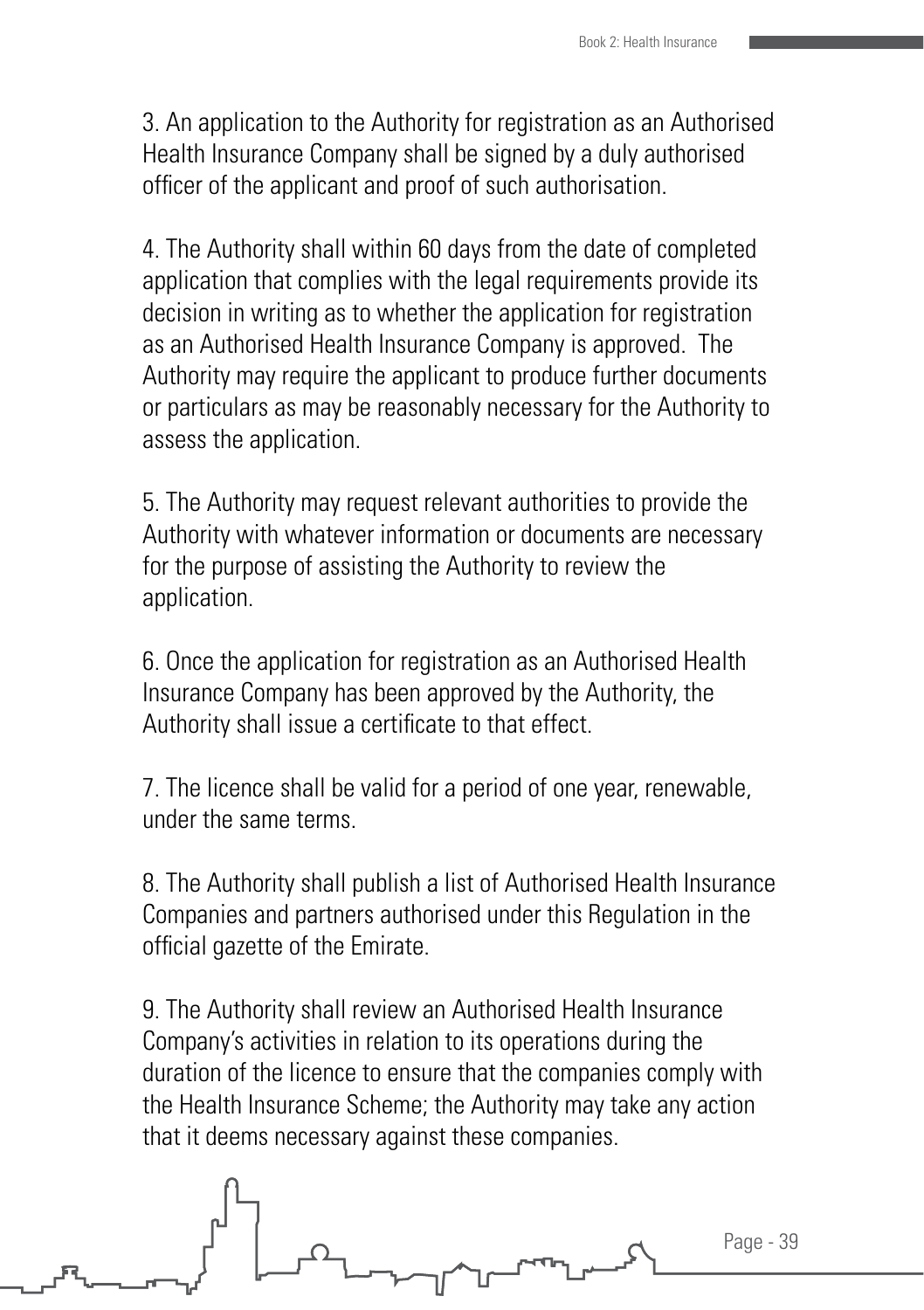10. Health Insurance Companies may not apply for the cancellation of the licence to operate under the Health Insurance Scheme until first obtaining the Authority's approval and publishing of a notice of cancellation twice in Arabic and English newspapers. A notice period of one month will be given for fulfilment of the obligations of these companies.

# Article 14

1. Authorised Health Insurance Companies may contract with other duly registered companies for the purpose of health insurance affairs administration.

2. The Authorised Health Insurance Company and the Third Party Administrator shall be jointly liable for fulfilling all obligations of the Authorised Health Insurance Company.

3. Licences for the Third Party Administrator will be issued by the Authority in accordance with licensing requirements for Health Insurance Companies.

4. A Third Party Administrator may not have an interest in, manage or participate in the management of any Healthcare Services Providers' facilities.

# Article 15

1. An Authorised Health Insurance Company shall conduct its activities honestly and with integrity and shall act with care and diligence in the course of its participation in the Health Insurance Scheme, and shall at all times conduct its operations in accordance with internationally accepted standards for insurance practice.

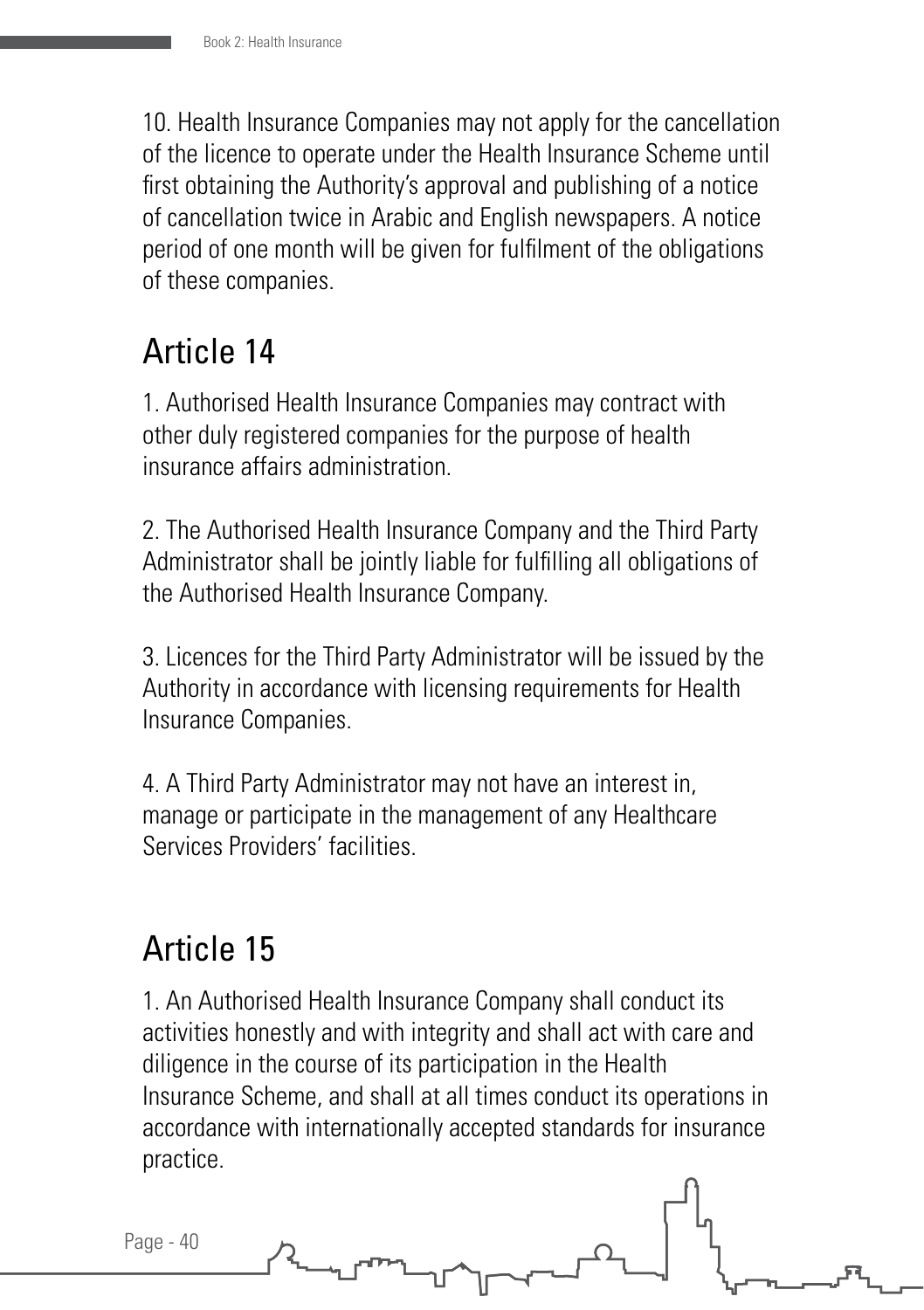2. An Authorised Health Insurance Company shall be responsible for the actions of its agents including services rendered or undertaken by a third party as if such actions were undertaken by the Authorised Health Insurance Company itself.

3. An Authorised Health Insurance Company shall ensure that it deals with any complaints or disputes in accordance with the Law.

4. An Authorised Health Insurance Company may not own, manage or participate in the management of a provider of healthcare services nor may an Authorised Health Insurance Company provide any Healthcare Services whether in respect of the Health Insurance Scheme or otherwise.

5. An Authorised Health Insurance Company may not have any interest in Authorised Healthcare Service Providers or any Broker that could conflict with the proper performance of the Authorised Health Insurance Company's duties. The provisions of this Article shall extend to the senior management of an Authorised Health Insurance Company.

6. An Authorised Health Insurance Company shall take immediate measures to avoid a conflict of interest arising or to avert a conflict of interest that has arisen and shall disclose the matters giving rise to that conflict to the Authority in writing immediately to enable investigation of the matter by the Authority.

7. The Authority may upon written notice to an Authorised Health Insurance Company require the Authorised Health Insurance Company to produce for inspection its accounts and records to ensure fulfilment of its obligations under the Health Insurance Scheme.

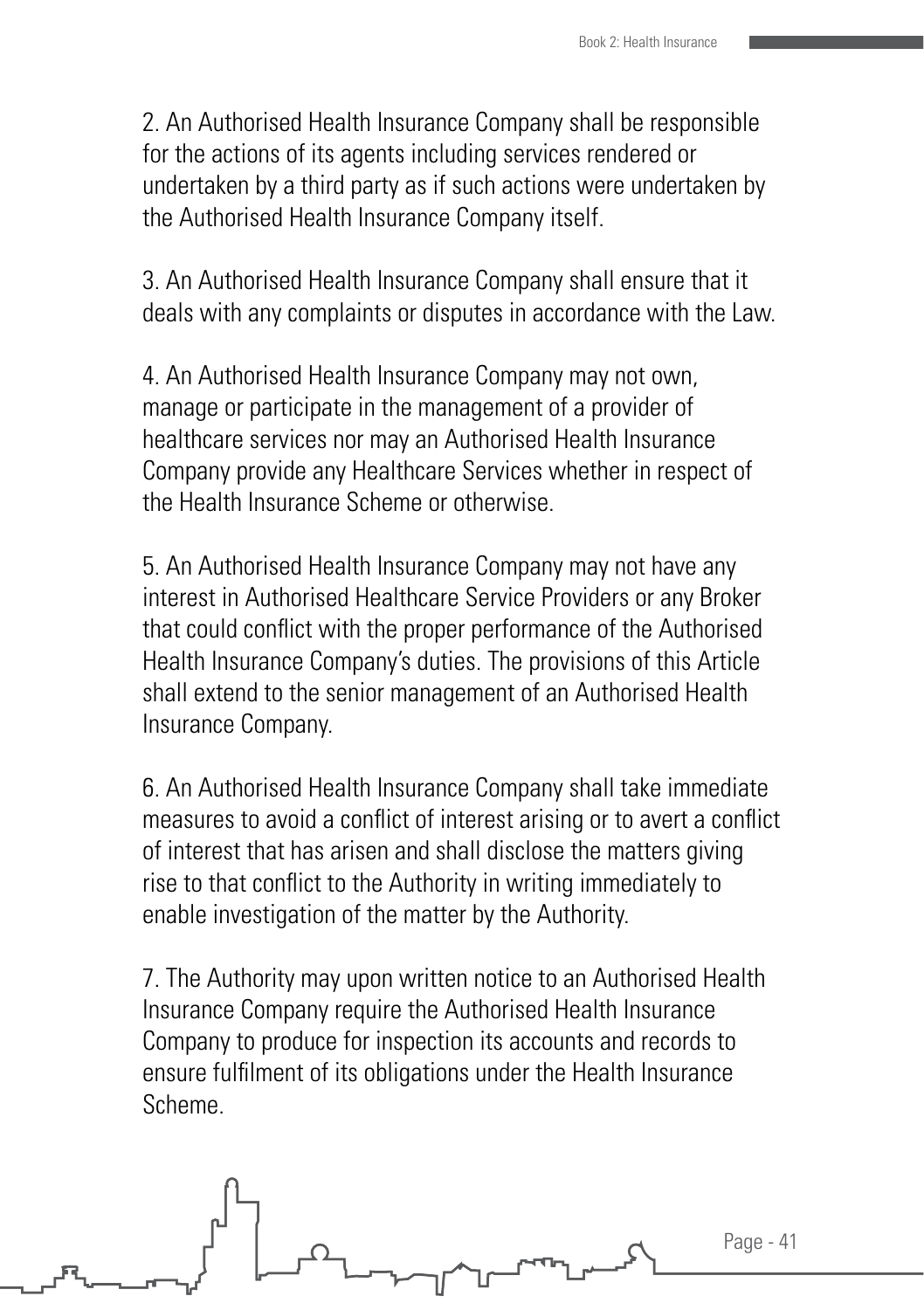8. The Authority shall be entitled to take such action as it deems necessary to implement the findings of any investigation into a potential or actual conflict of interest.

Breach of this Article shall constitute a violation under the Health Insurance Law and shall result in a penalty and/or the suspension or revocation of the Authority's authorisation of the Authorised Health Insurance Company.

### Article 16

1. A Broker who is duly licensed to operate as an insurance Broker by the concerned authorities in the State may submit a request to the Authority to practise health insurance. The Broker may practise health insurance only after obtaining a licenxe from the Authority.

2. Brokers authorised by the Authority shall undertake to transact business in the State in accordance with the insurance law in the State.

3. A Broker may not market, sell or intermediate with respect to any Health Insurance Policies unless such policy is issued by an Authorised Health Insurance Company.

4. A Broker may not accept any gift, commission or fee from any Healthcare Provider in return for his services.

5. An authorised Broker may not own, manage or participate in the management of any Authorised Healthcare Provider or Authorised Health Insurance Company.

6. When requested in writing by the Authority, Authorised Health Insurance Companies shall present all records and details of its

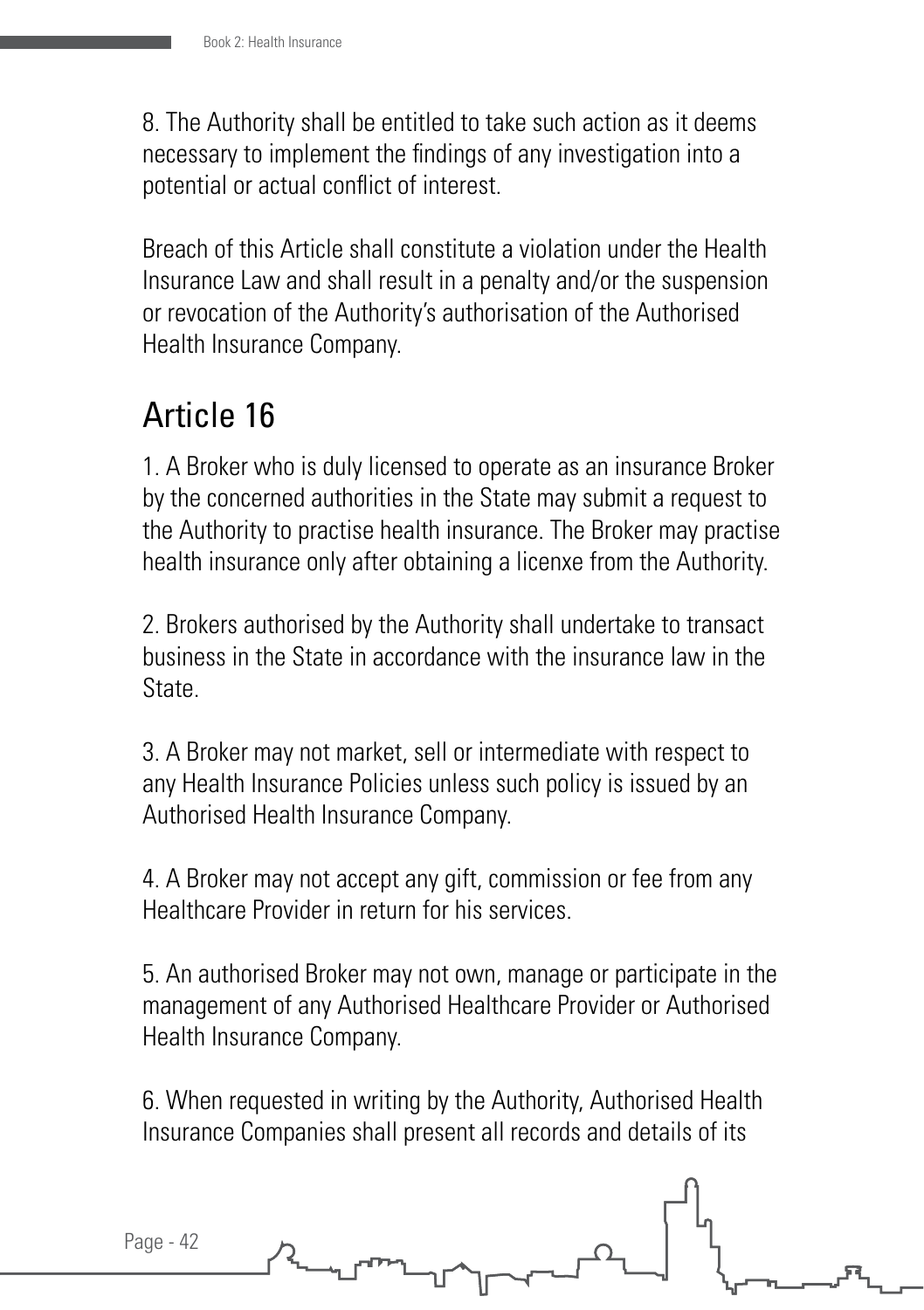transactions with all Brokers authorised by the Authority.

7. An Authorised Healthcare Provider may not pay any commissions or fees to authorised Brokers. Any such action will be deemed a violation of the Health Insurance Law.

8. All Brokers who are in possession of a licence in health insurance shall submit an annual report to the Authority on all transacted business on a form prepared for that purpose by the Authority.

9. Any Authorised Health Insurance Company dealing with a Broker that is not authorised by the Authority to act as such shall both be considered to have committed a violation of the Health Insurance Law.

### Part 8

### Licensing Requirements, Obligations and Healthcare Services Provision Agreements of Healthcare Services Providers

### Article 17

1. An entity desiring to provide Healthcare Services pursuant to the Health Insurance Scheme shall apply to the Authority for registration as an Authorised Healthcare Provider on the form prepared for that purpose by the Authority, and shall enclose the following documents with the application:

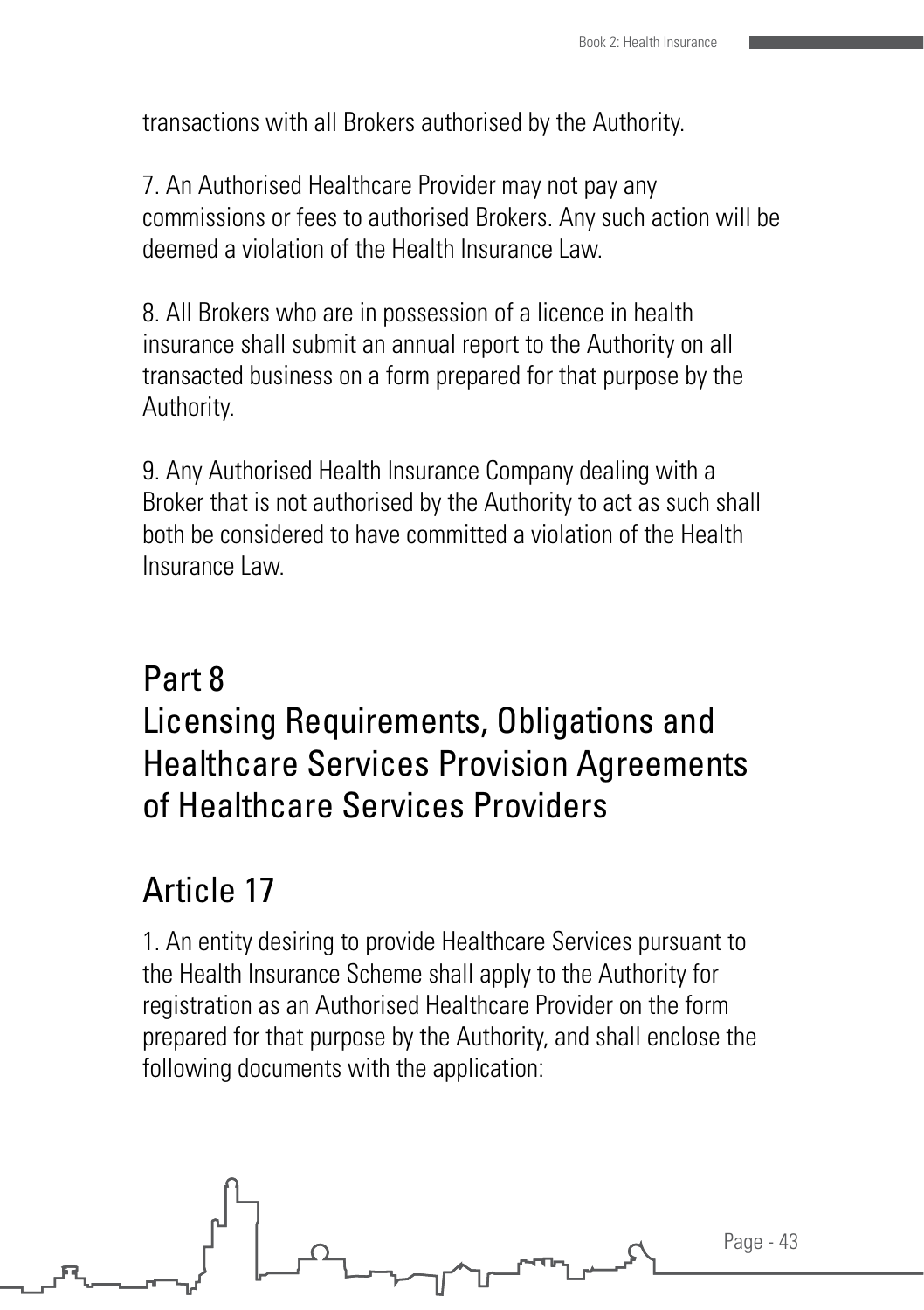- copy of the licence to operate a private medical practice in the Emirate;
- details of healthcare services the applicant wishes to provide as an Authorised Healthcare Provider;
- medical liability insurance policy for the applicant's employees;
- complete details of the proposed price list to be approved by the Authority;
- the automated system to issue invoices and settle financial matters arising from the implementation of the Health Insurance Scheme; and
- other relevant documents as may be prescribed by the Authority from time to time.

2. All Government Healthcare Services Providers of the Authority shall be regarded as Authorised Healthcare Providers with effect from 1/7/2006 for a period of one year after which new licenses will have to be obtained from the Authority.

3. Only Authorised Healthcare Servises Provider shall be entitled to provide Healthcare Services pursuant to the Health Insurance Scheme.

4. An application to the Authority for registration as an Authorised Healthcare Services Provider shall be signed by a duly authorised officer of the applicant and proof of such authorisation to the satisfaction of the Authority shall be provided with the application.

Page - 44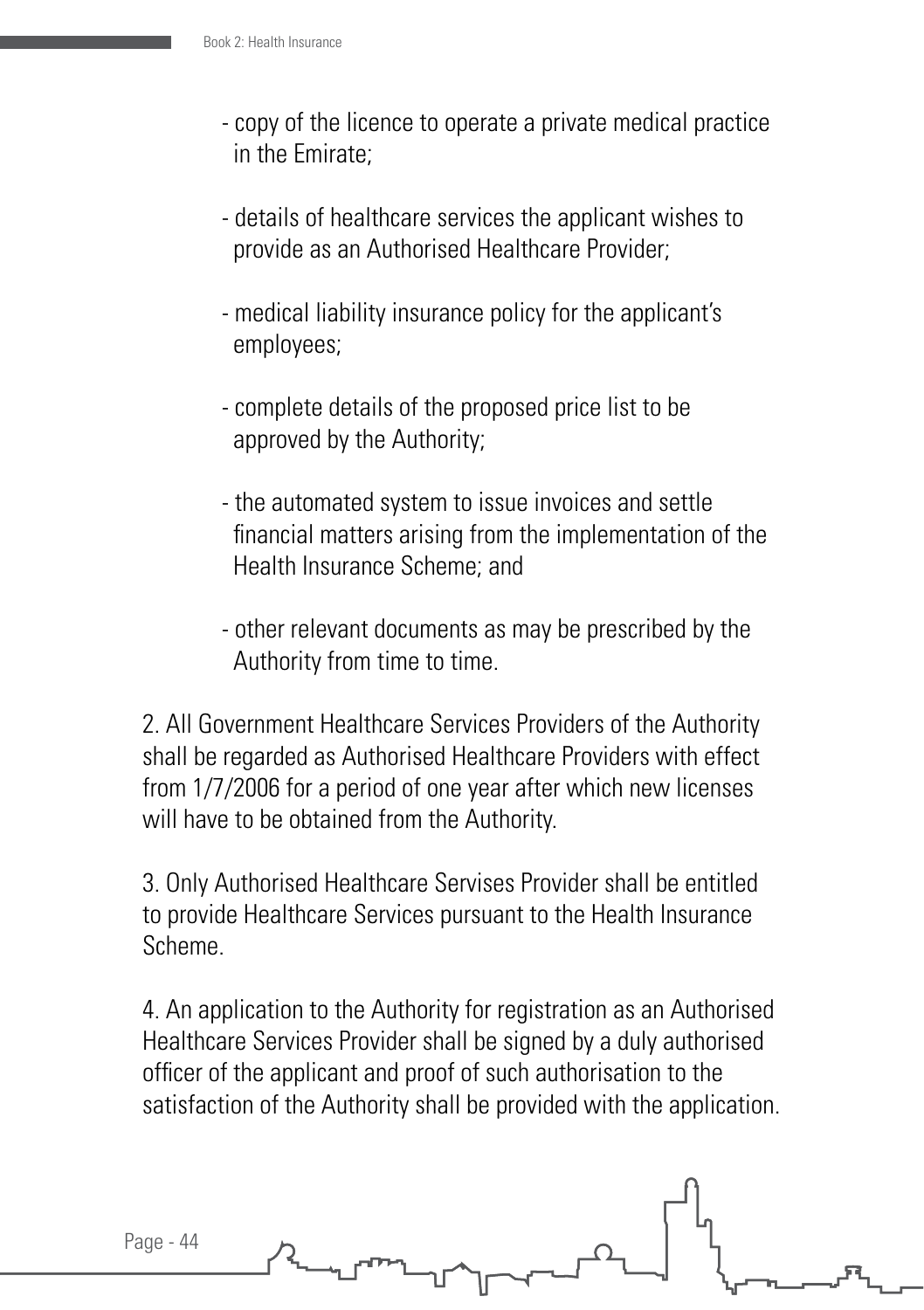5. The Authority shall within 60 days from the date of completed application that complies with the legal requirements review the application and provide its decision in writing to the applicant as to whether the application for registration as an Authorised Healthcare Service Provider is approved. The Authority may require the applicant to produce further evidence.

6. All concerned entities in the Emirate shall provide the Authority with whatever assistance is required for the Authority to process the application.

7. Once an application for registration as an Authorised Healthcare Services Provider has been approved by the Authority, the Authority shall issue a certificate of approval certifying the applicant as an Authorised Healthcare Services Provider.

8. The licence shall be valid for a period of one year, renewable, under the same terms.

9. The Authority shall monitor the activities of an Authorised Provider to ensure compliance with the Health Insurance Scheme. The Authority shall be empowered to take enforcement action against an Authorised Provider in the event of a breach of the Authorised Provider's obligations under the Health Insurance Scheme, including the levying of fines or penalties and the suspension or revocation of the Authorised Provider's health insurance authorisation.

10. An Authorised Healthcare Services Provider shall at all times comply with the policies and procedures of the Authority for providing healthcare service.

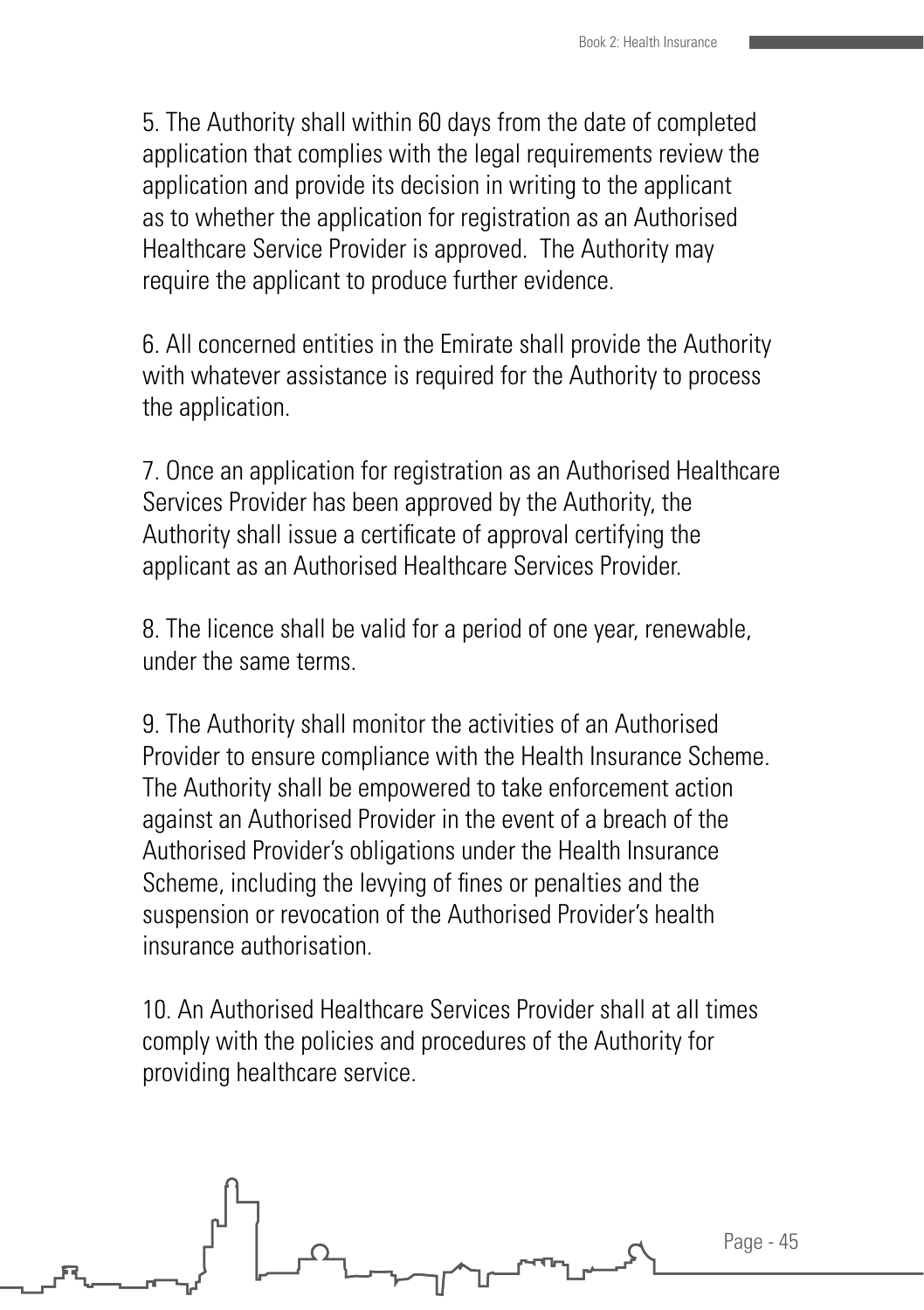11. The Authority shall assess the extent of compliance by Authorised Healthcare Service Providers with the legal policies and procedures of the Authority and shall take the prescribed legal action in the event of lack of compliance.

12. The Authority shall publish a list of Authorised Healthcare Services Providers in the official gazette of the Emirate.

13. Healthcare Service Providers may not apply for the cancellation of the licence to operate under the Health Insurance Scheme until first obtaining the Authority's approval and publishing notice of cancellation twice in Arabic and English newspapers. A notice period of two months will be given for fulfilment of their obligations.

### Article 18

1. An Authorized Healthcare Service Provider shall conduct its activities honestly and with integrity and shall act with care and diligence in the course of its participation in the Health Insurance Scheme, and shall at all times provide healthcare services in accordance with internationally accepted standards for insurance practice.

2. An Authorized Healthcare Service Provider may not own, manage or participate in the management of an Authorised Health Insurance Company or Brokers, nor may a Healthcare Service Provider participate in any manner whatsoever in acting as a Broker in the sale or marketing of Health Insurance Policies.

3. An Authorized Healthcare Service Provider may not have an interest in, participate in the ownership or otherwise of an Authorised Health Insurance Company or Broker that could conflict

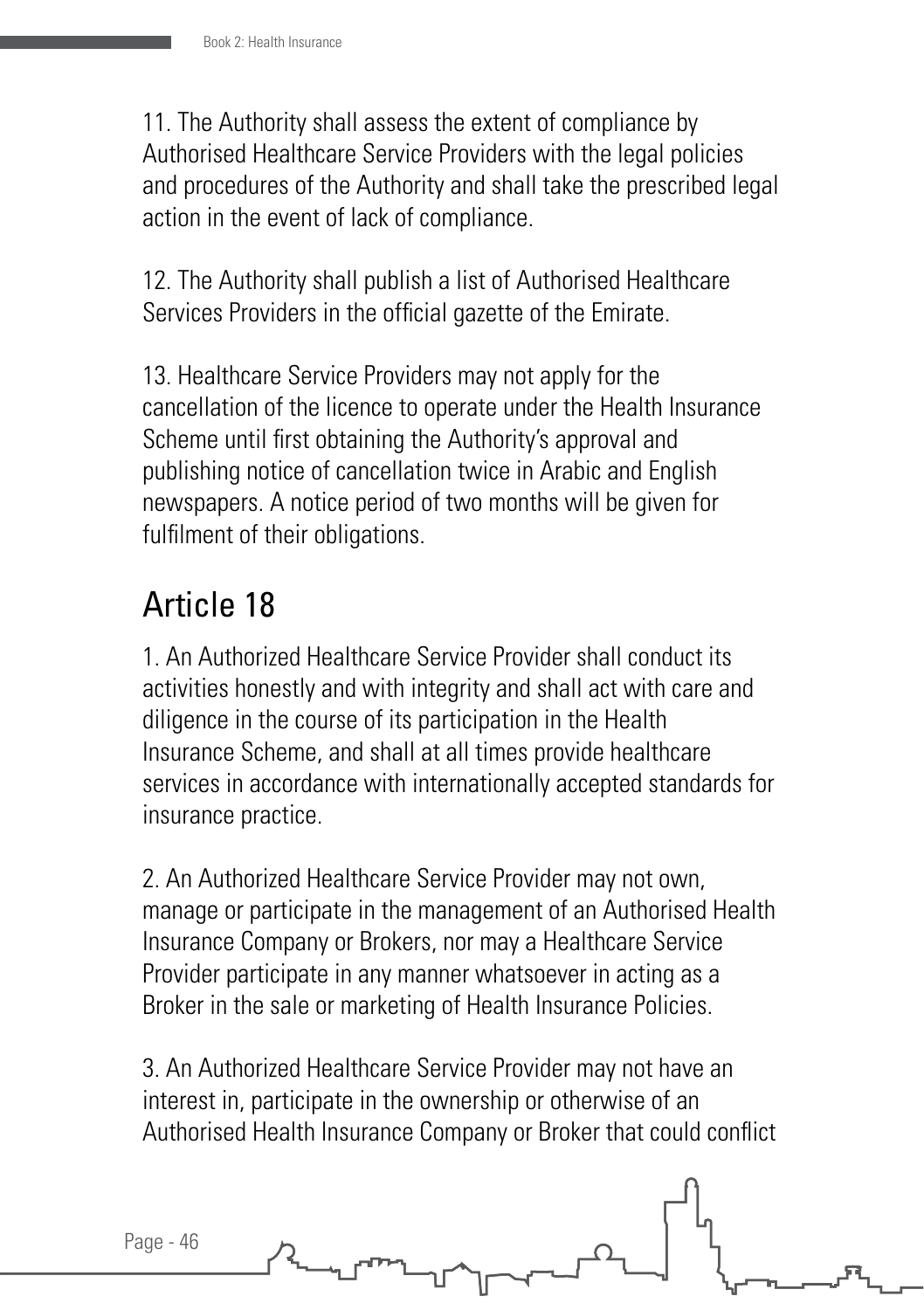with the proper performance of the Healthcare Service Provider's duties. The provisions of this Article shall extend to senior management of an Authorized Healthcare Service Provider.

4. A Healthcare Service Provider shall take immediate measures to avoid a conflict of interest arising or to avert a conflict of interest that has arisen and shall disclose the matters giving rise to that conflict to the Authority in writing immediately to enable investigation of the matter by the Authority.

5. The Authority may upon written notice to an Authorized Healthcare Service Provider require the Authorised Healthcare Provider to produce for inspection its accounts and records to ensure fulfilment of its obligations under the Health Insurance Scheme.

6. The Authority shall be entitled to take such action as it deems necessary to implement the findings of any investigation into a potential or actual conflict of interest.

Breach of this Article shall constitute a violation under the Health Insurance Law and its Implementing Regulations.

### Article 19

1. The Authority's Government Healthcare Service Providers shall only transact with the National Health Insurance Company (Daman) under Daman's policies with effect from 1 July 2006 for a period of five years which may be extended or reduced by a decision of the Executive Council.

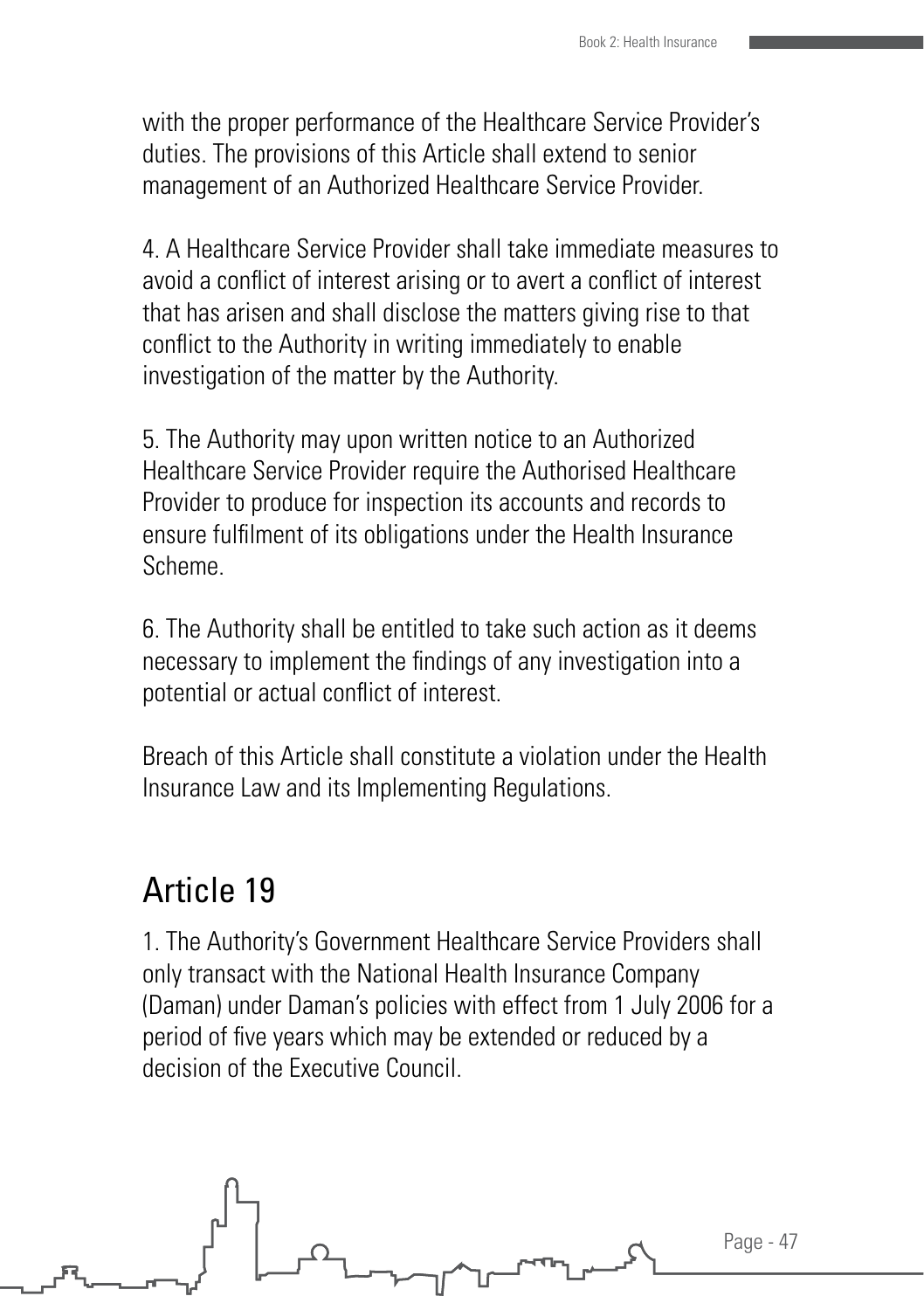2. National Health Insurance Company (Daman) shall exclusively provide basic and elective healthcare services for all government employees and their dependents (federal/local) and employees of authorities, establishments and companies wholly owned by the government (federal/local) and their dependents for a period of 10 years with effect from the date on which this Regulation takes effect. This period may be extended or reduced by a decision of the Executive Council.

3. The Authorised Health Insurance Company shall enter into agreements with the Authorised Healthcare Service Providers which will include the following details:

- parties to the agreement;
- duration of the agreement;
- duties and obligations of the Authorised Health Insurance Company;
- duties and obligations of the Authorised Healthcare Service Provider;
- payment procedures for healthcare services;
- identification procedures of the Insured in addition to approval proceedings;
- procedures for the settlement of complaints and disputes;
- conditions for the termination of the agreement;

| $\begin{picture}(180,10) \put(0,0){\vector(1,0){100}} \put(10,0){\vector(1,0){100}} \put(10,0){\vector(1,0){100}} \put(10,0){\vector(1,0){100}} \put(10,0){\vector(1,0){100}} \put(10,0){\vector(1,0){100}} \put(10,0){\vector(1,0){100}} \put(10,0){\vector(1,0){100}} \put(10,0){\vector(1,0){100}} \put(10,0){\vector(1,0){100}} \put(10,0){\vector(1,0){100}}$ |  |
|--------------------------------------------------------------------------------------------------------------------------------------------------------------------------------------------------------------------------------------------------------------------------------------------------------------------------------------------------------------------|--|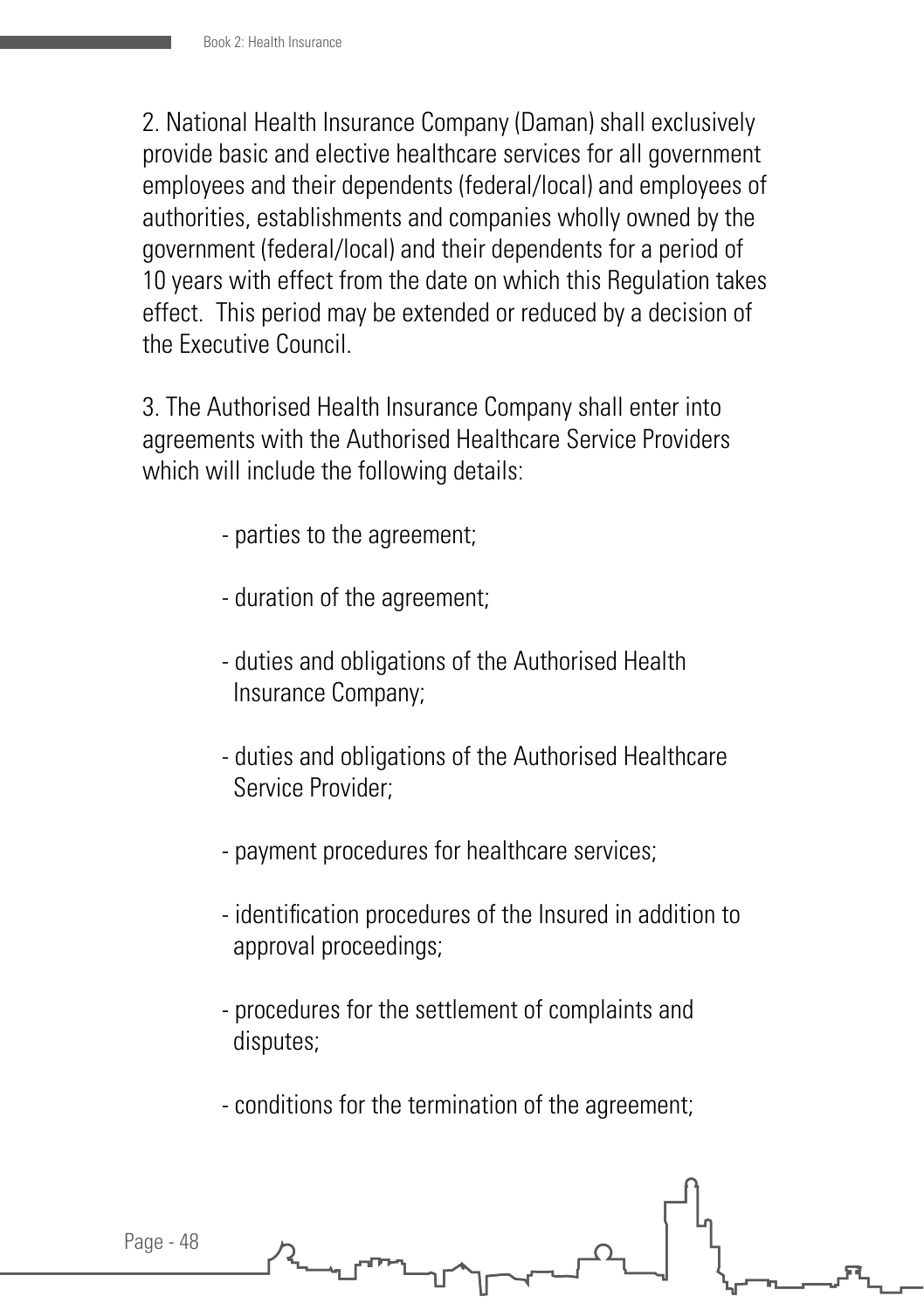- requirements of confidentiality with respect to Insured's files and records;
- volume of services, cap for prices and costs of basic healthcare services an Authorised Healthcare Service Provider is compelled to provide;
- Co-payment/Deductible to be paid by the Insured upon requesting a covered healthcare service or when receiving medicine or laboratory tests or diagnostic x-rays.

4. All agreements shall be subject to the supervision of the Authority and the Authority may make any amendments it considers appropriate before approving any agreement. No agreement will be enforced before it is approved by the Authority.

5. Parties to an agreement shall, within 30 days, provide all explanations and documents required by the Authority for the purpose of auditing that agreement, and any delay after the prescribed time limit shall constitute an offence under the Health Insurance Law and shall result in a penalty as prescribed in this Regulation.

6. Authorised Health Insurance Companies and Authorised Healthcare Service Providers shall deposit signed copies of their agreement with the Authority together with any amendments made thereto.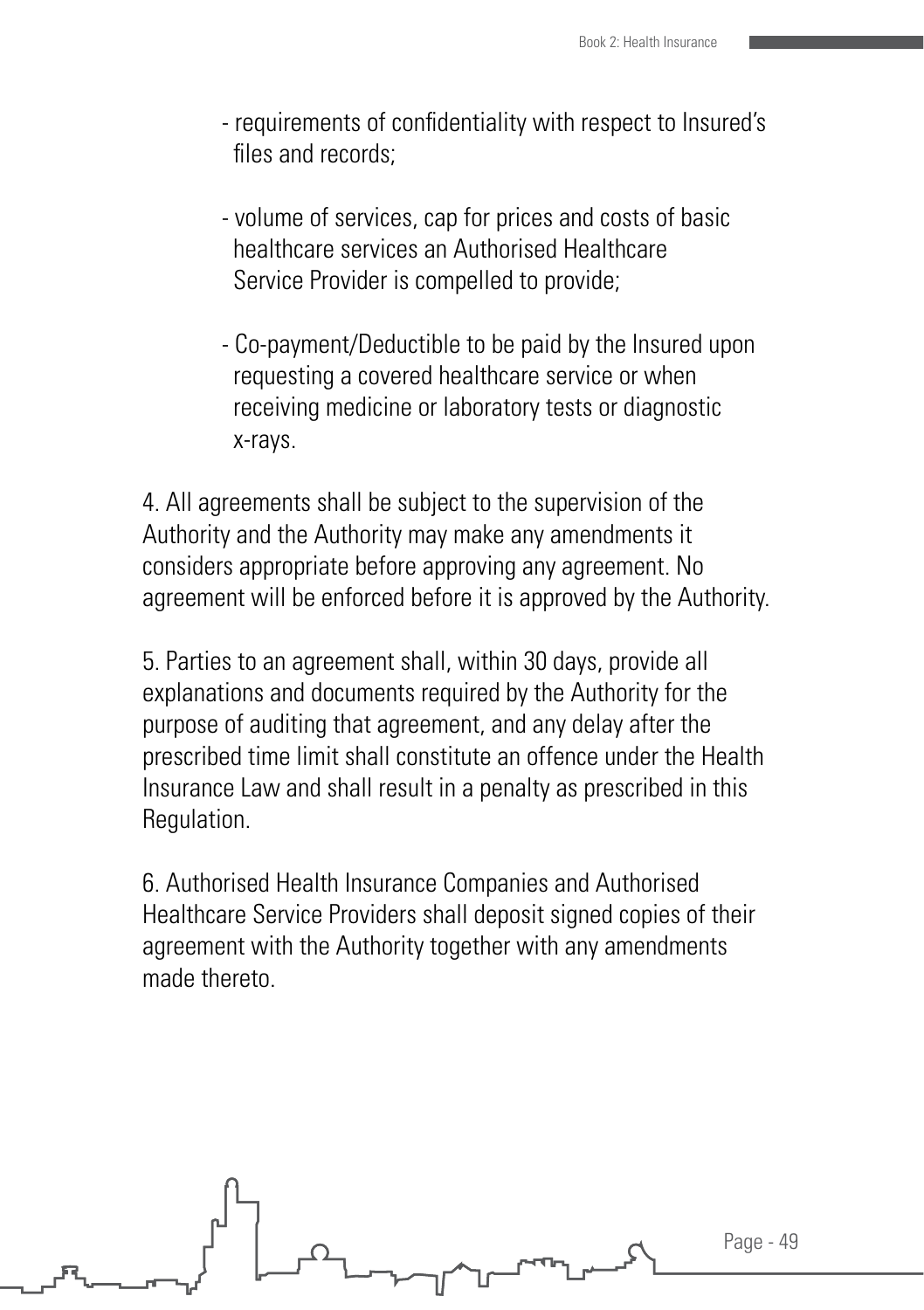## Part 9 Investigation Officers with Judicial Capacity

# Article 20

1. The Authority shall submit an application to the Minister of Justice to grant employees of the Authority involved in the enforcement of the Health Insurance Law in the Emirate the capacity of authorised judicial officers.

2. The appointment of authorised officers shall be with a view to assisting the Authority in its role of implementing, administering and overseeing the Health Insurance Scheme.

3. The Authority shall issue an authorised officer with an identity card which shall be carried by the authorised officer at all times, and be presented upon request when exercising any of his duties.

4. An authorised officer shall investigate any Complaint and/or any violation of the Health Insurance Scheme in relation to their functions pursuant to applicable laws.

5. An authorised officer shall prepare a written report of any investigations conducted in the format prescribed by the Authority, and shall contain:

- the name of the authorised officer who investigated the Complaint;
- full details of the investigative action undertaken in accordance with applicable laws;

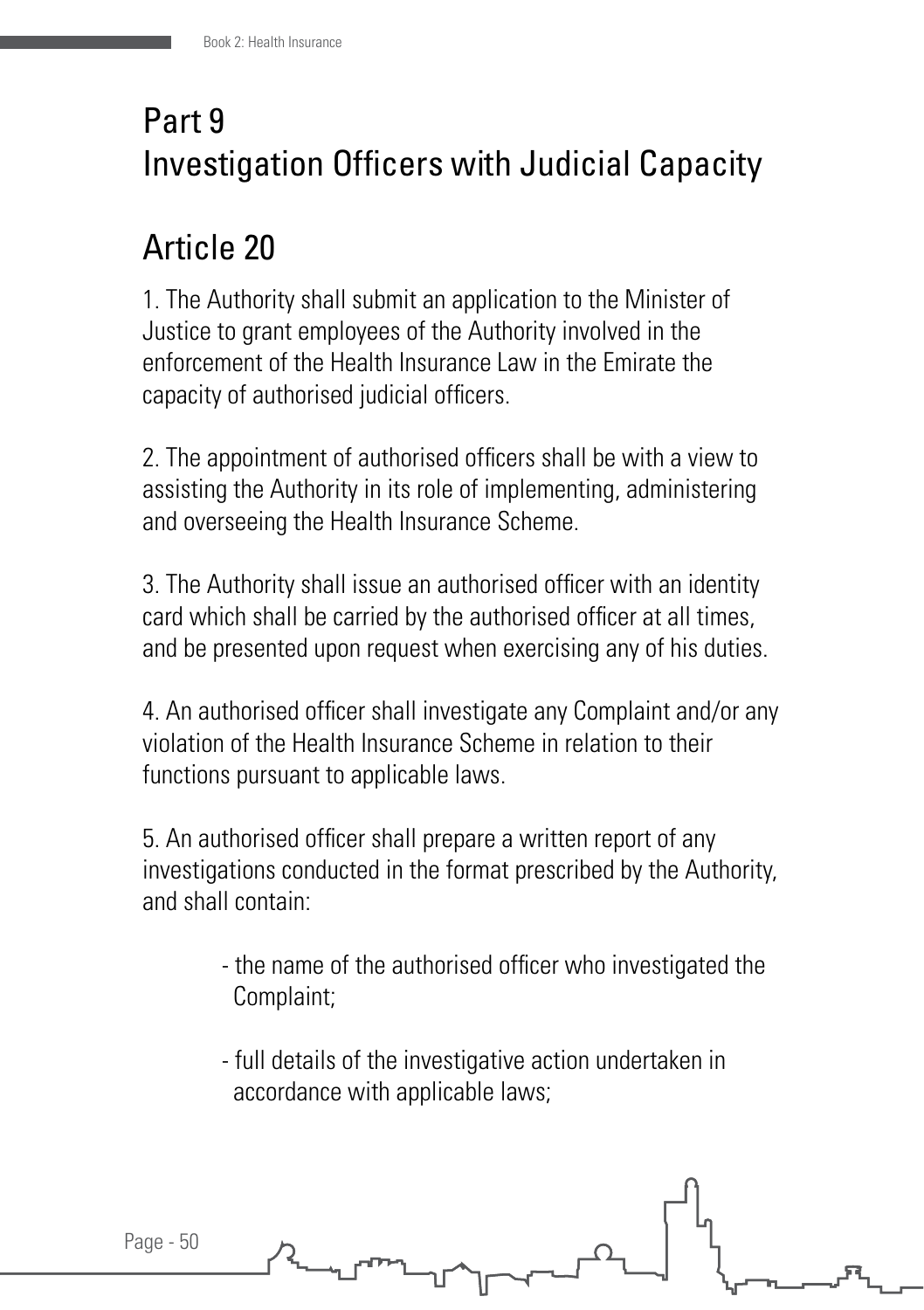- the provisions of the Health Insurance Law and/or its Implementing Regulation which have been violated;
- all other relevant facts;
- the date of completion of the report.

6. The above written report shall be signed by an authorised official and submitted to the Authority's Complaints Unit for action within seven days of the completion of the investigative action.

7. An authorised officer shall not disclose any confidential information with respect to the investigation of the Complaint and no authority, other than the concerned authority, may review the confidential information.

### Part 10 Complaints, Disputes and Penalties

### Article 21

1. The Authority shall establish a Complaints Unit to assist with investigating and resolving Complaints and disputes arising between participants of the Health Insurance Scheme.

2. A Complaint by an Insured Person in respect of healthcare services and/or a Health Insurance Policy shall not be heard by the Complaints Unit unless and until:

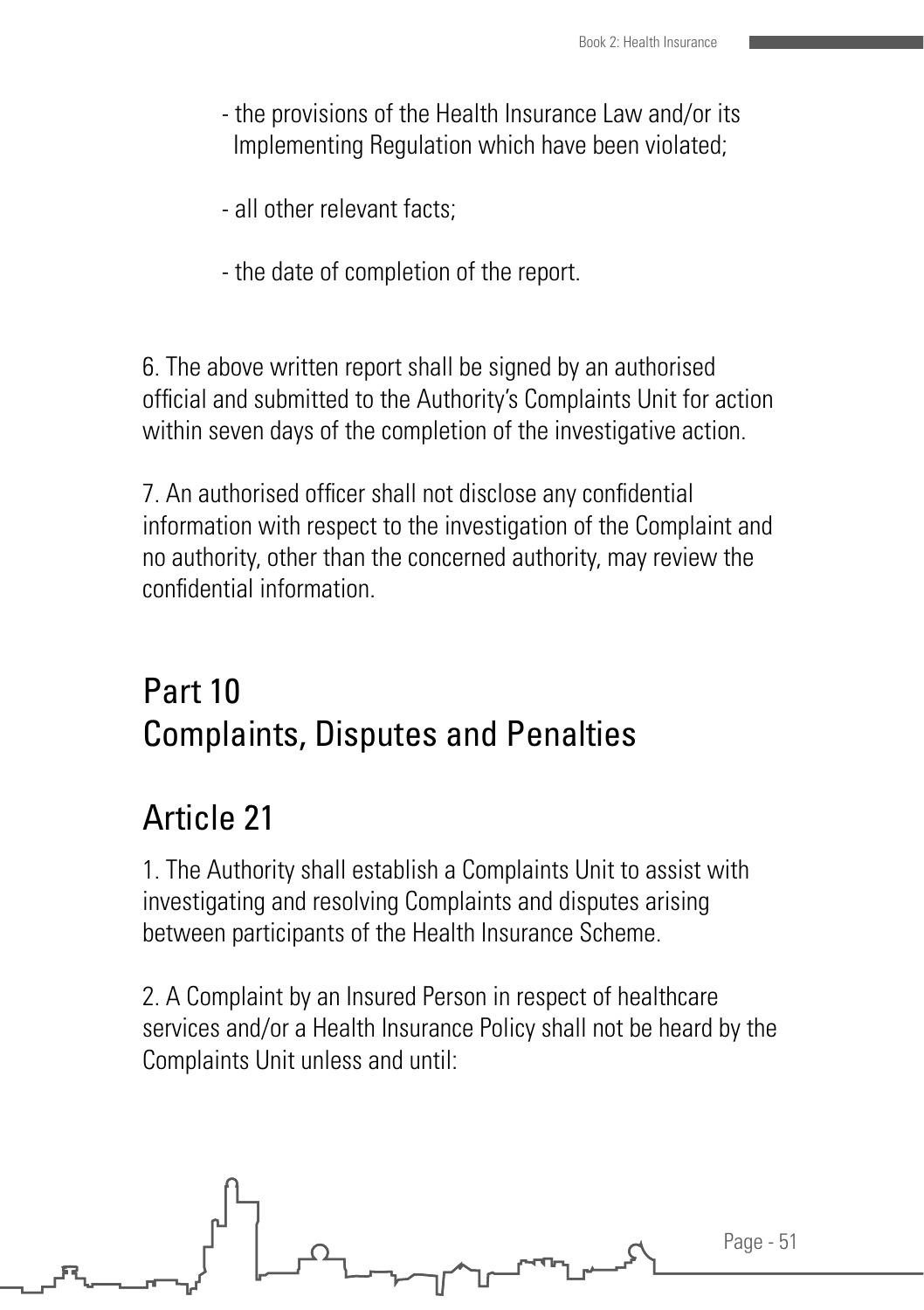- the dispute settlement procedures between the Insured and an Authorised Health Insurance Company, under the latter's system, have been exhausted; and
- the dispute settlement procedures between the Insured and an Authorised Healthcare Service Provider, under the latter's respective system, have been exhausted.

3. The Authority shall prepare the forms and set out the procedures through which a Complaint may be submitted.

4. The Authority shall set out a schedule of fees for the investigation of Complaints and procedures for the collection of the prescribed fees.

- 5. A Complaint to the Complaints Unit shall:
	- be made in writing in the prescribed form and signed by the Complainant;
	- be accompanied by the prescribed fee;
	- enclose all relevant documentation in support of the Complaint;
	- include all particulars of the Complainant's claim;
	- be in either the English or Arabic language.
- 6. The functions of the Complaint Unit shall be:
	- to receive and process Complaints' formalities;

| $\begin{picture}(120,10) \put(0,0){\line(1,0){100}} \put(15,0){\line(1,0){100}} \put(15,0){\line(1,0){100}} \put(15,0){\line(1,0){100}} \put(15,0){\line(1,0){100}} \put(15,0){\line(1,0){100}} \put(15,0){\line(1,0){100}} \put(15,0){\line(1,0){100}} \put(15,0){\line(1,0){100}} \put(15,0){\line(1,0){100}} \put(15,0){\line(1,0){100}}$ |  |
|----------------------------------------------------------------------------------------------------------------------------------------------------------------------------------------------------------------------------------------------------------------------------------------------------------------------------------------------|--|
|                                                                                                                                                                                                                                                                                                                                              |  |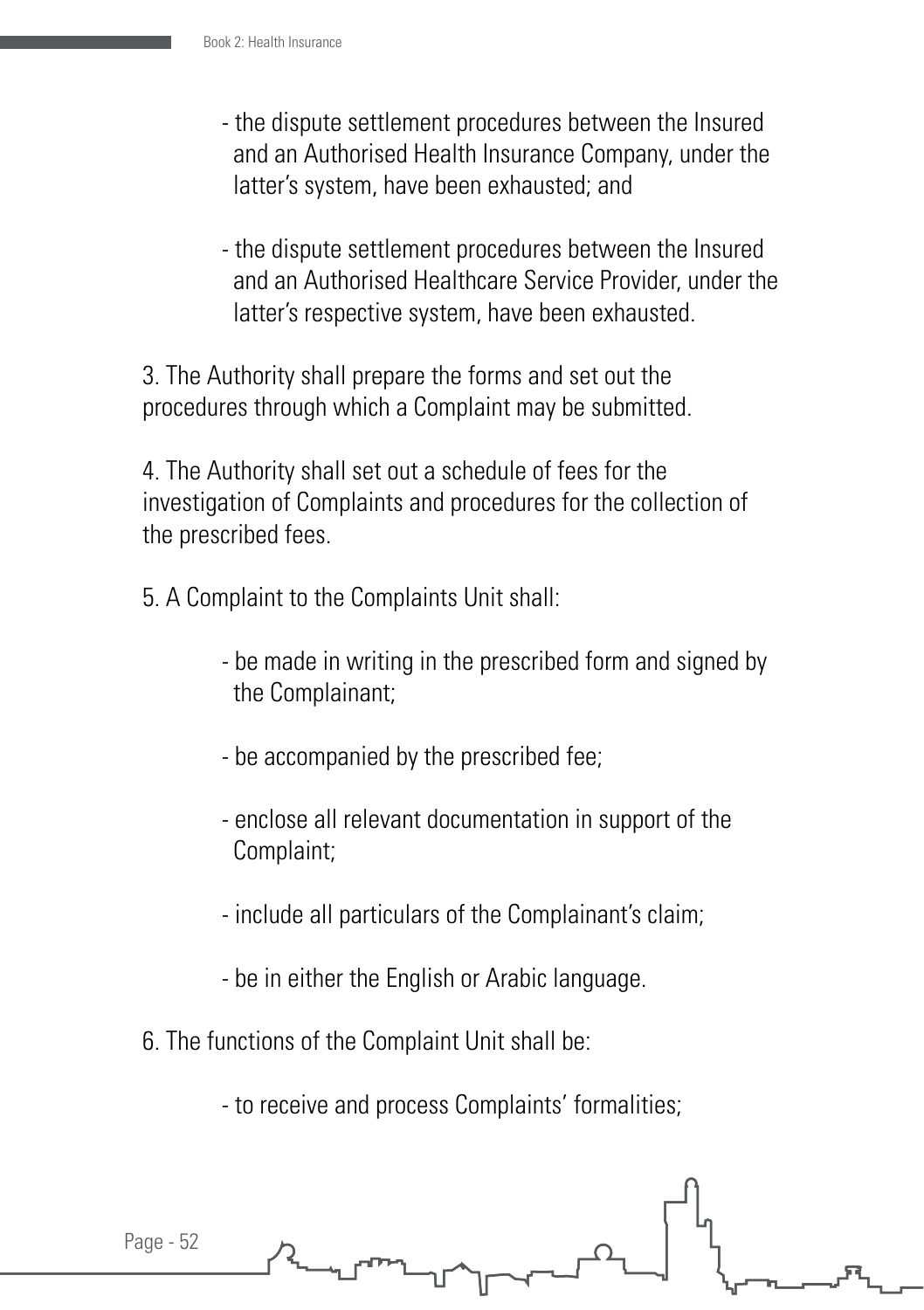- to conduct investigations into Complaints when necessary;
- to instruct authorised officers to conduct investigations and examinations deemed appropriate by the Authority;
- any other functions that are incidental to the performance of any of the preceding functions;
- to make recommendations to the Authority to take specific action in relation to the findings of any investigations into Complaints

7. On receipt of a Complaint against an Authorised Healthcare Service Provider or Authorised Health Insurance Company, the Complaints Unit may:

- inform the Authorised Healthcare Service Provider or Authorised Health Insurance Company of the nature of the Complaint, and provide whatever documentation to the Authorised Healthcare Service Provider or Authorised Health Insurance Company as the Complaints Unit in its discretion deems necessary;
- request the Authorised Healthcare Service Provider or Authorised Health Insurance Company to provide the Complaints Unit with its comments and all relevant documentation relating to the Complaint within 14 days of receipt of the request and such period could be extended to a maximum of 28 days if the Complaints Unit deems necessary;

- refer the matter to an authorised officer for investigation,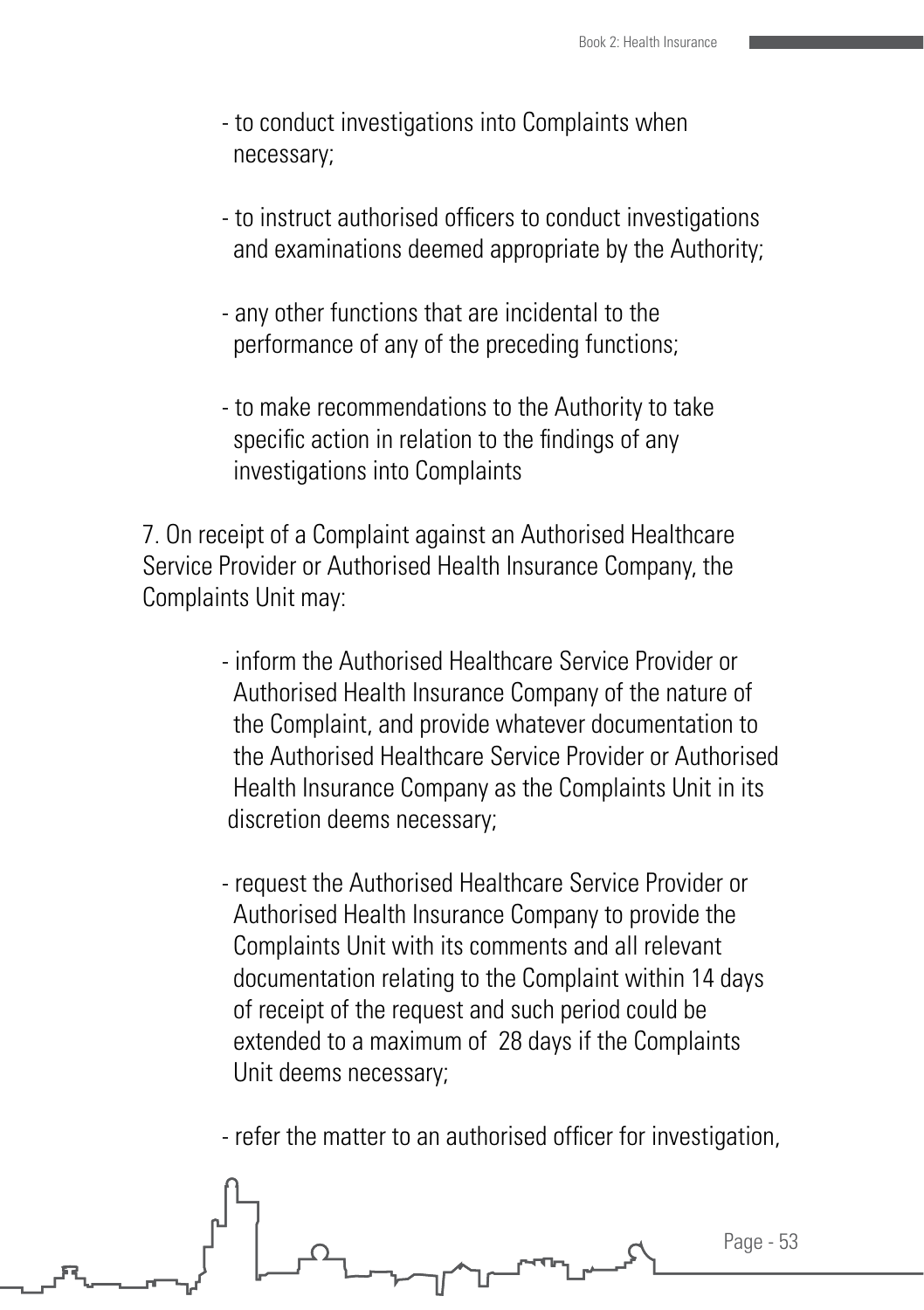#### if necessary; and

- request the Authorised Healthcare Service Provider or Authorised Health Insurance Company to provide any records or documents necessary for the investigation.

8. The Authorised Provider or Authorised Insurer shall comply with all requests received from the Complaints Unit.

9. The Complaints Unit may deal with a Complaint by:

- conducting an investigation;
- referring the investigation of a Complaint to an authorised officer;
- notifying all parties affected by the Complaint and requesting such documents as may be relevant to the Complaint;
- making a decision with respect to its findings or an authorised officer's report and recommending action for the Authority to take in relation to the Complaint including the issue of a Violation Notice;
- referring the matter to the relevant federal or local body for investigation.

10. The Complaints Unit may elect not to look into any Complaint in circumstances where:

- a decision was issued with respect to the subject matter

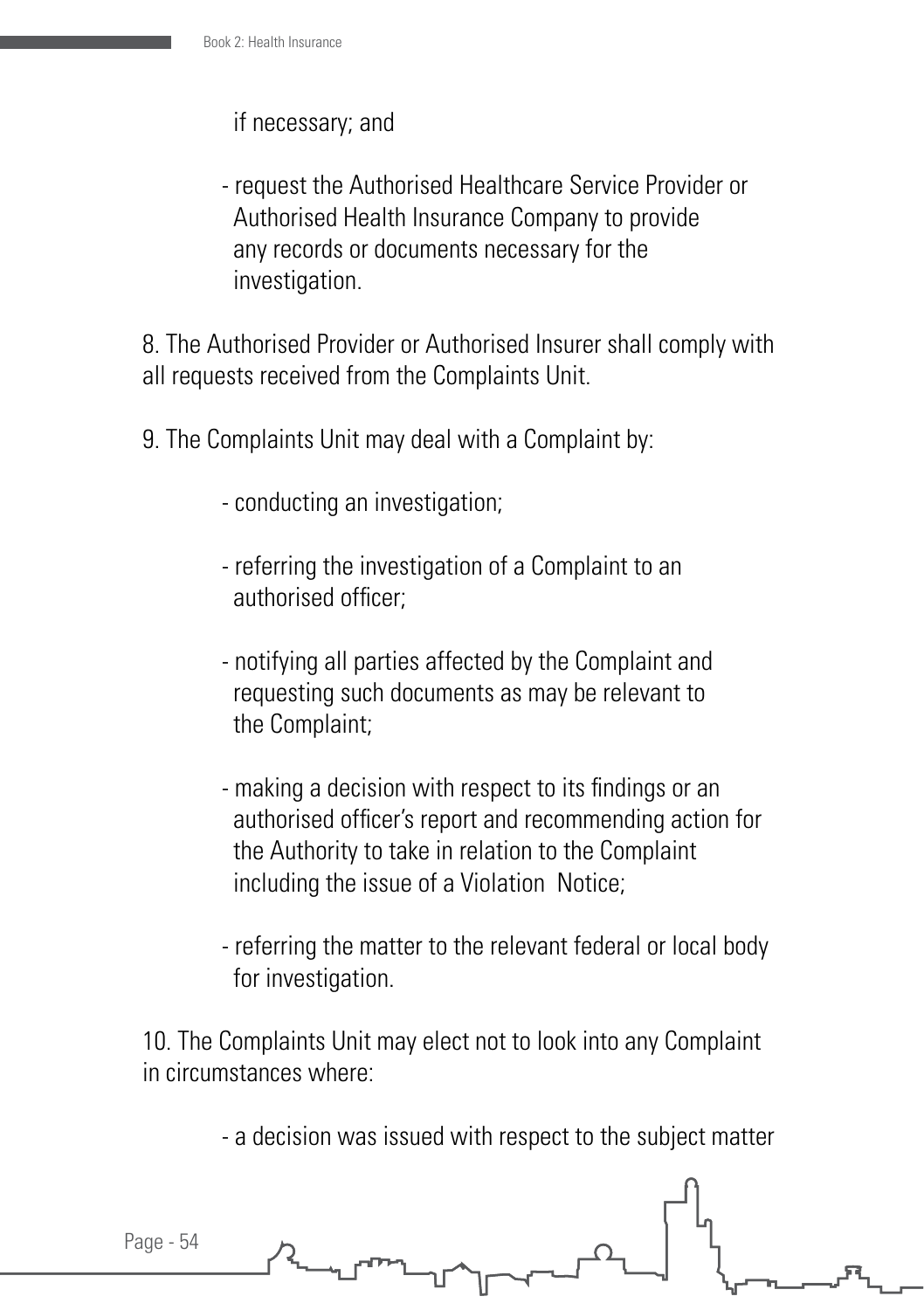of the dispute;

- the report by an authorised officer so recommends;
- the Complainant lacks the capacity or interest in the subject matter of the Complaint;
- the Complaint was not made in good faith;
- the Complaint is not made in the prescribed format or has not been accompanied by the prescribed fee.

11. The Complaints Unit may elect not to take any action in relation to a Complaint if the incident to which the Complaint relates occurred more than 12 months prior to the Complaint being made.

12. The Complaints Unit shall notify the Complainant in writing within one month of receipt of the Complaint as to what action the Complaints Unit has taken to deal with the Complaint.

13. A Complainant shall be entitled to request the Complaints Unit to provide a written summary, within 30 days of the Complainant's request, of details of any action or investigation taken by the Complaints Unit.

14. An agreement signed between a Healthcare Service Provider and Health Insurance Company shall require all disputes to be submitted to the Complaints Unit of the Authority for an amicable settlement. Any other dispute settlement procedures shall be of no force and effect unless and until the Complaints procedure set out in this Regulation has been exhausted.

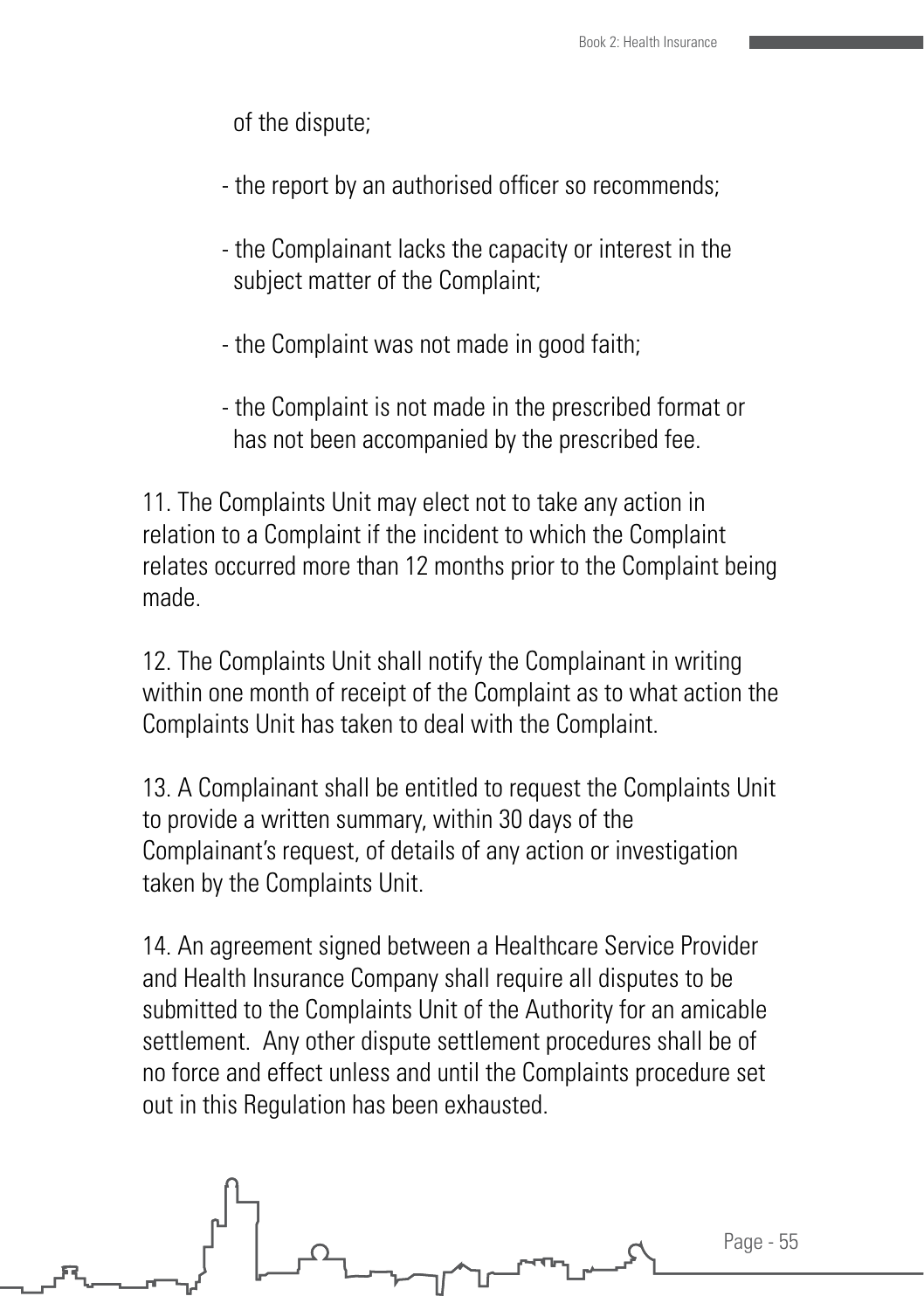15. Where the Complaints Unit regards that a Complaint should be referred to another body for investigation, the Complaints Unit may refer the matter to that body and shall advise the Complainant in writing of such referral.

16. Healthcare Service Providers, Health Insurance Companies, Brokersand Health Insurance Claims Administration Companies may not prescribe fees for complaints submitted to them with respect to health insurance.

### Article Twenty Two

1. A Violation decision shall be issued in the prescribed format and shall contain the following:

- Violation decision number and date of issue;
- the full name and address of the person or entity to whom the Violation decision is addressed:
- full details of the violation;
- the provisions of the Health Insurance Law and/or its Implementing Regulation which have been violated;
- the type of penalty to be imposed;
- details of any remedial action required to be taken by the person or entity to whom the Violation decision is addressed and the time period for such action to be taken;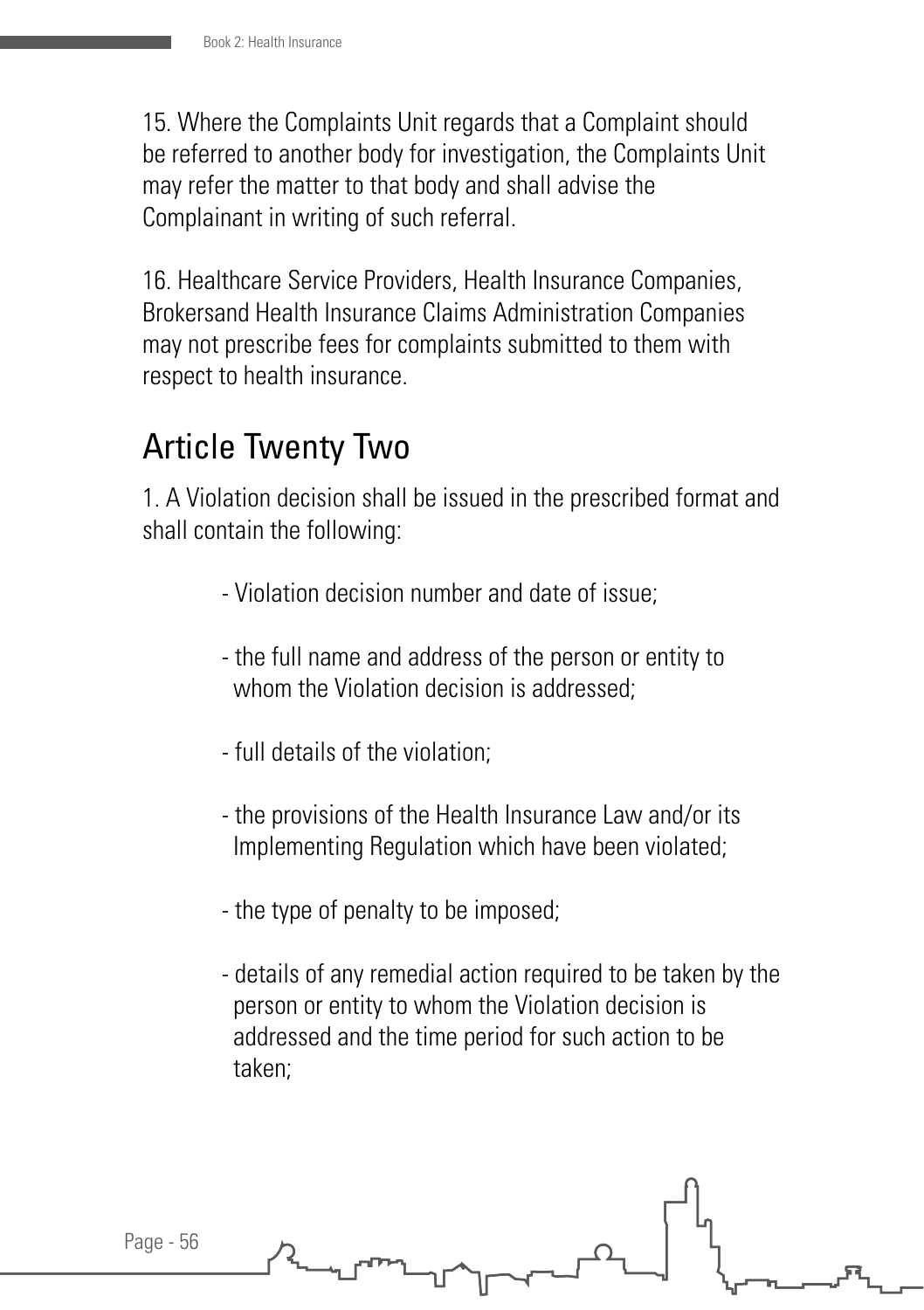- if a monetary penalty is to be imposed, the place and method by which the penalty may be paid;

- details as to the time period and process for challenging the Violation decision as set out in this Regulation;

2. A Violation Decision shall be delivered by registered mail to the person or entity to whom it is addressed and the Authority shall retain proof of such delivery.

3. In the event that a monetary penalty is imposed, payment of the penalty shall be made to the Authority in accordance with the Authority's Financial System.

4. In the event that payment is not made within the period set out in the Violation decision, the Authority shall refer the matter to the relevant judicial authorities for prosecution.

5. A person or entity to whom a Violation is addressed may register a written appeal to the Violation decision with the Complaints Unit, in accordance with the procedure set out in this Regulation within seven days of the receipt of such Violation decision. The Complaints Unit shall issue its decision with respect to the appeal within one month from the date of the appeal provided that all procedures relating to complaints must be followed.

6. Licences issued by the Authority to operate under the Health Insurance Scheme may not be renewed or cancelled unless all fines prescribed under the provisions of this Regulation have been settled.

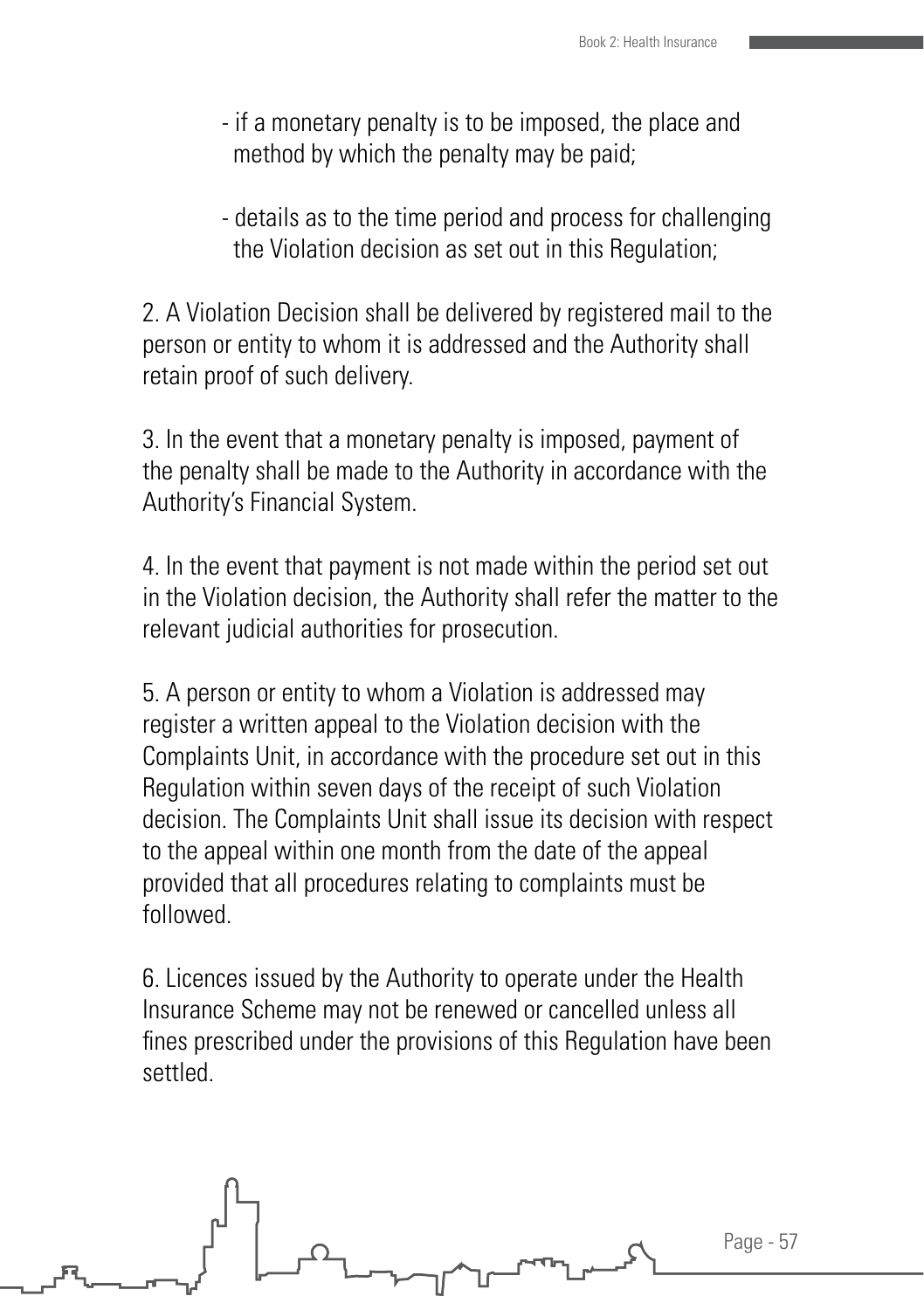### Part 11 General Provisions

## Article 23

1. All patients' files and records relating to the Healthcare Services provided to the Insured shall be confidential and shall not be disclosed to any third party except as set out below:

- where the Insured provides a written consent to such records being disclosed to a third party;
- pursuant to an order by a competent court, the police or the Authority; and
- where disclosure of the records is required for the purposes of this Regulation and the person to whom the files and records are disclosed shall undertake to maintain the disclosed information confidential.

2. An Authorised Healthcare Service Provider shall retain such records for a period of at least two years from the date of the last health insurance policy or treatment, whichever is farther, and may only be disposed of permanently five years after the last treatment.

3. An Insured may, in the event the Healthcare Service Provider is changed for any reason whatsoever, request a complete copy of his file or records and submit the same to the new Healthcare Service Provider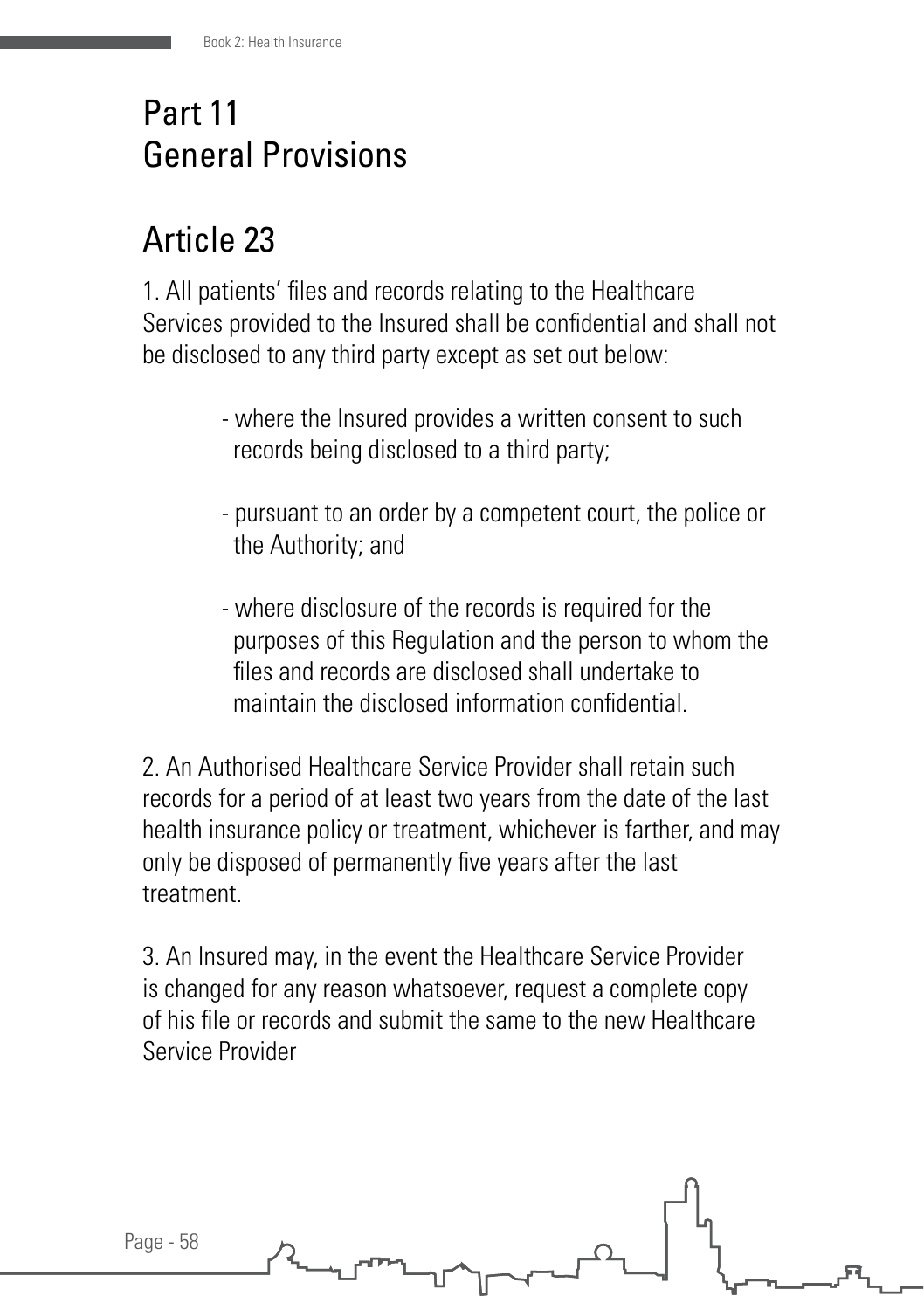## Article 24

1. The Authority shall determine the nature of reports to be submitted by Health Insurance Companies, Authorised Healthcare Service Providers, Brokers and Third Party Administrators;

2. The parties set out in the preceding paragraph shall submit their reports in the form prescribed by the Authority every three months;

3. A delay in submitting the required reports shall constitute a violation under the Health Insurance Law and its Implementing Regulation.

# Article 25

The Authority shall conduct studies and draw up opinions in all technical, medical, therapeutic, financial and legal affairs that are required by the enforcement of the Health Insurance Law and its Implementing Regulation.

# Article 26

The health insurance shall come into effect with respect to the following categories on the date set out opposite each one:

1. Federal and local government authorities and establishments, and government and quasi-government companies, and private companies with more than 1000 employees. 1 July 2006

2. All other categories 1 January 2007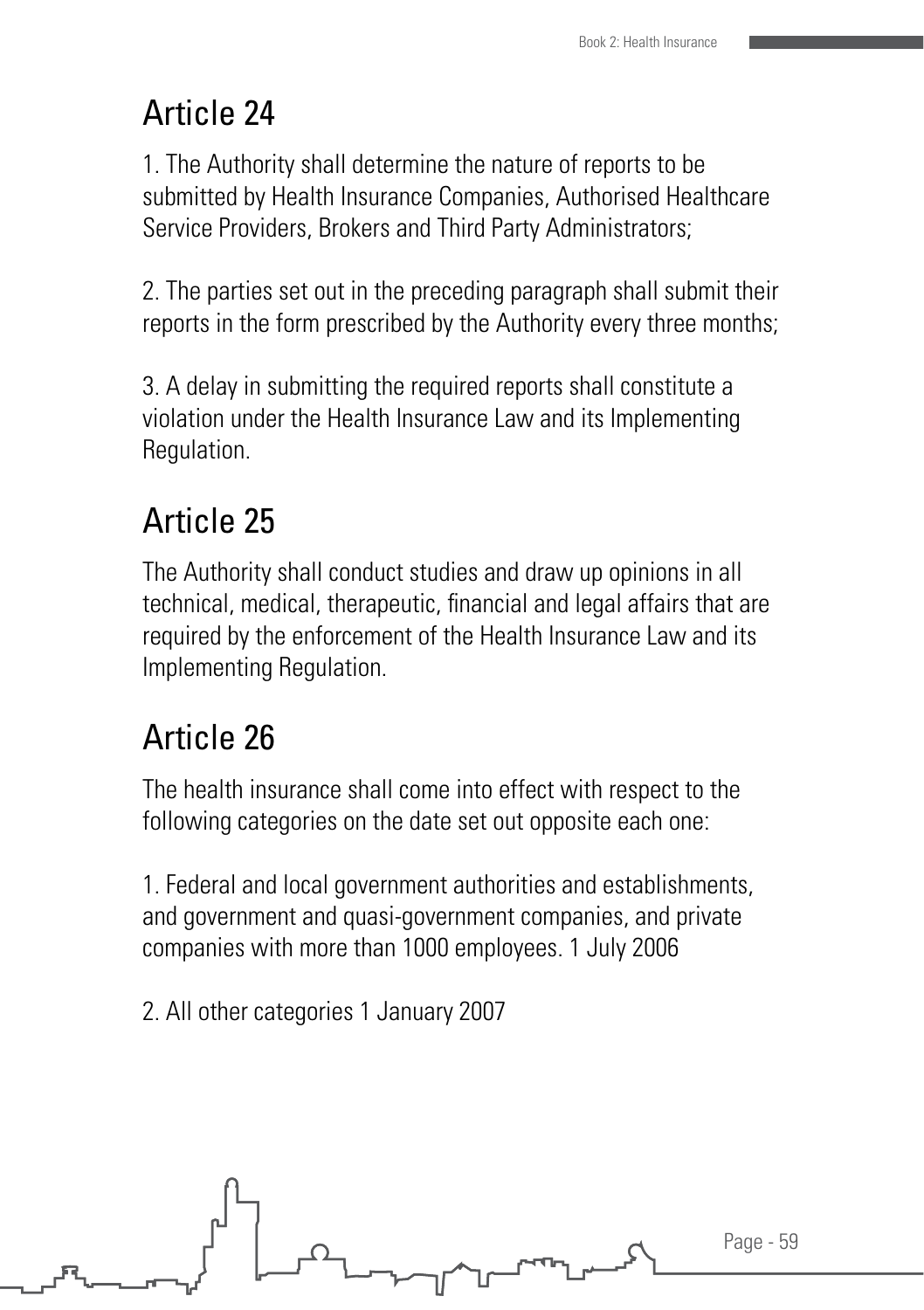### Schedule No. 1 Basic Healthcare Services

This Schedule sets out the Basic Health Care Services that are covered under the Basic Health Insurance Policy:

First: The annual maximum limit for the Basic Healthcare Services is AED 250,000(Two Hundred Fifty Thousand) for every person.

### Second: Geographic Coverage:

1- Basic Health Insurance Services are offered inside the Emirate of Abu Dhabi through a network of Healthcare Service Providers who are licensed by the Authority.

2- The cover in other emirates includes medical emergencies only.

### Third: Inpatient Basic Healthcare Services at Authorised Hospitals.

1- In-patient Basic Healthcare Services will be received in rooms of two or more beds provided that the authorised insurance company has granted its prior approval.

2- The prior approval of the insurance company is required for examination, diagnosis, treatments and surgeries in hospitals for non-urgent medical cases.

3- Healthcare services for emergency cases.

4- Transportation services for medical emergencies inside the Emirate of Abu Dhabi by an authorised party.

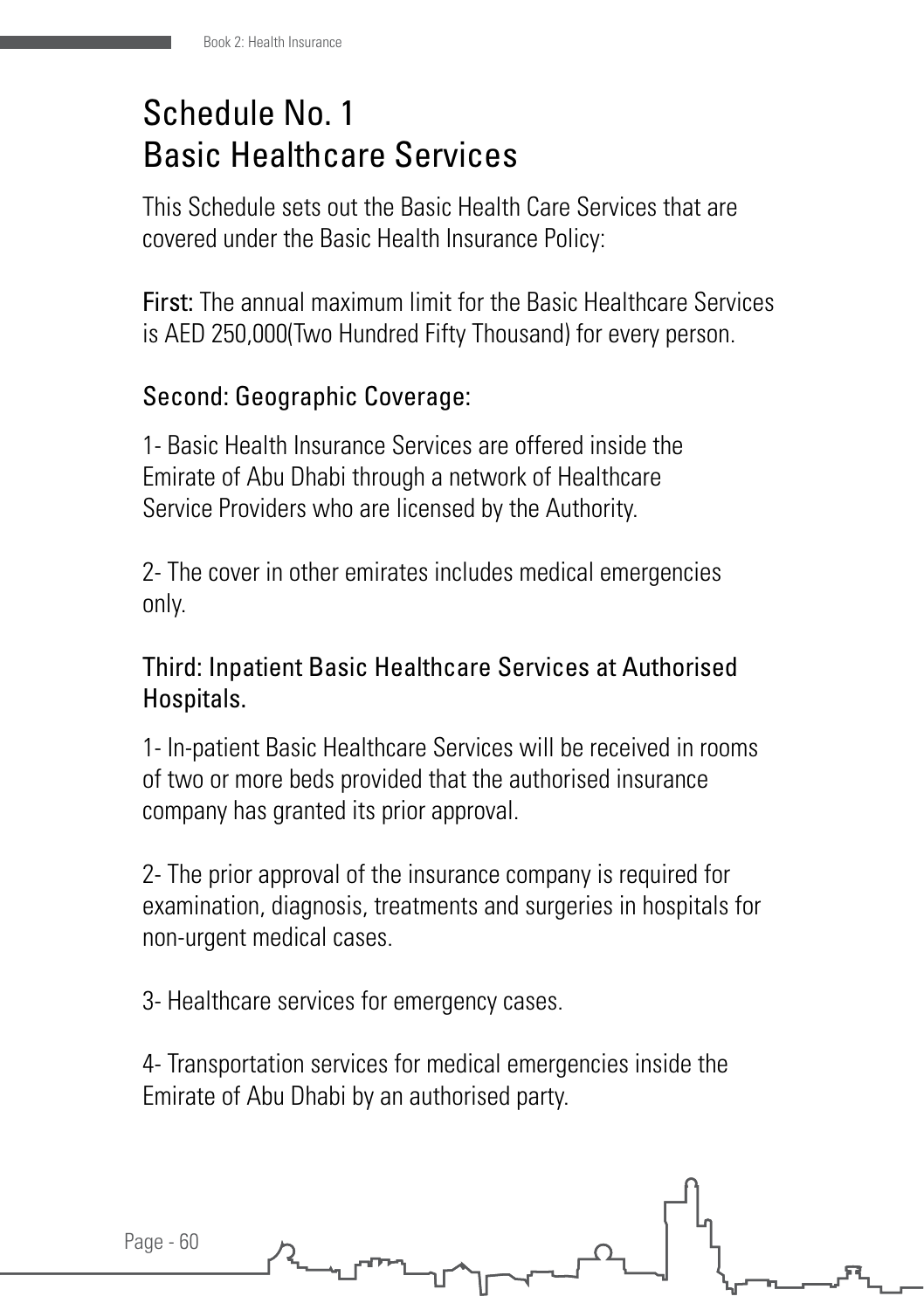5- The maximum limit for the cost of accommodating a person accompanying an insured child up to 10 years of age is AED 100 a day.

6- The maximum limit for the cost of accommodating an accompanying person in the same room in cases of medical emergencies and on the recommendation of a doctor is AED 100 a day. The prior approval of the insurance company is required.

7- In-patient maternity services of whatever nature provided that a prior approval is obtained from the insurance company and the patient pays a sum of AED 500 for each delivery.

### Fourth: Outpatient Basic Healthcare Services in Authorised Hospitals and Health Centres

1- Examination, diagnostic and treatment services by general practitioners of clinics and health centres provided that the Insured shall pay a sum of AED 20 for every new visit and AED 10 for every new visit to a specialist or consultant doctor provided that the Insured is referred by general practitioners. Follow ups are exempted from fees if made within seven days from the date of first examination.

2- Laboratory tests services provided that a fee of AED 10 is paid and the tests are carried out in the authorized facility assigned to treat the Insured.

3- X-ray diagnostic services provided that a fee of AED 10 is paid and the tests are carried out in the authorized facility assigned to treat the Insured. In cases of non-medical emergencies, the insurance company's prior approval is required for MRI, CT scans and endoscopies.

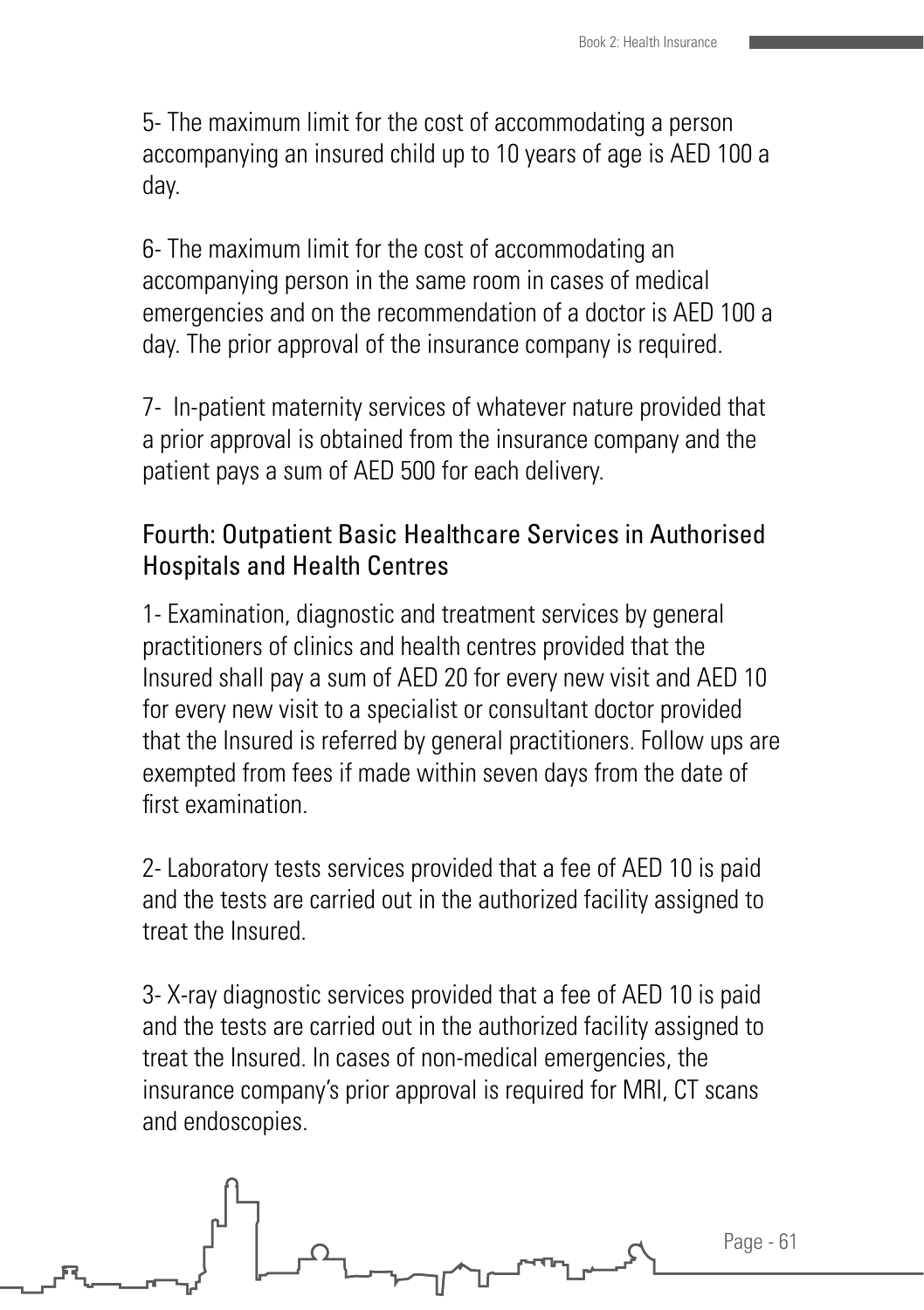4- Physiotherapy treatment services provided that the Authorised Health Insurance Company's prior approval is obtained.

5- 70% of the cost of medicine up to a maximum of AED 1,500 / Year provided that the patient settles 30% of the cost of every prescription. The health insurance company's prior approval is required for prescriptions the cost of which exceeds AED 500.

6- Examination, diagnostic and treatment services for pregnancy and gynaecology services by general practitioners in authorised health centres and clinics. The Insured shall pay a sum of AED 20 for every new visit and AED 10 for every new visit to specialist or consultant doctors provided that the Insured is referred by general practitioners. Follow ups are exempted from fees if made within seven days from the date of first examination.

### Fifth: Deferred Basic Healthcare Services

1. Diagnostic and treatment services for dental and gum treatments except for cases of medical emergencies.

2. Hearing and vision aids, and vision correction by surgeries, and laser except for cases of medical emergencies.

Sixth: The Authority shall issue a decision with respect to the period during which the health insurance company shall issue the initial approval for the provision of the Basic Healthcare Services previously subject to the approval of the health insurance company.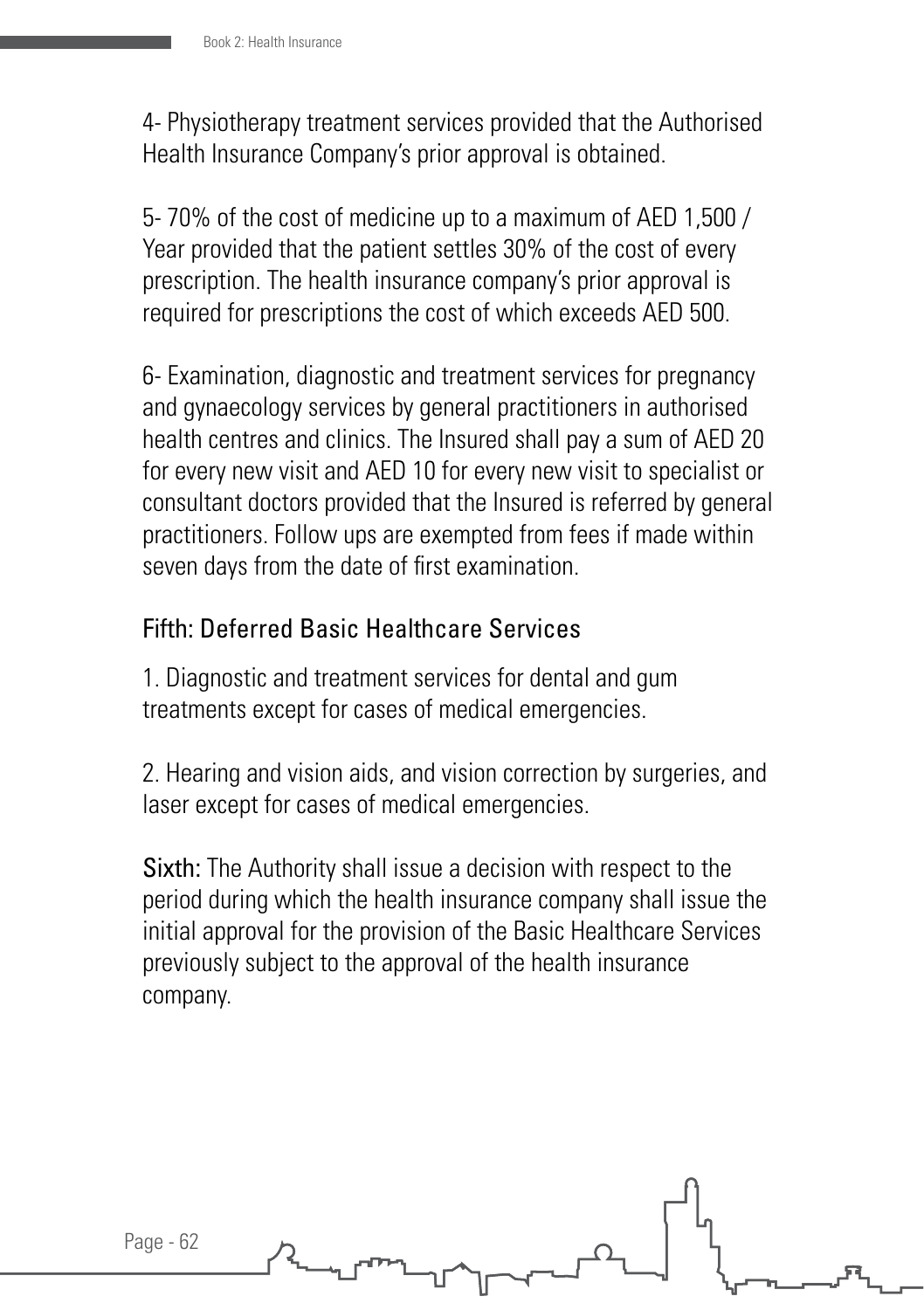### Schedule 2 Excluded Healthcare Services Offered Under the Enhanced Health Insurance Policy

This Schedule sets out the non basic (excluded) healthcare services:

1. Healthcare Services, which are not medically necessary.

2. All expenses relating to dental treatment, dental prostheses, and orthodontic treatments.

3. Domiciliary care; private nursing care; care for the sake of travelling.

4. Custodial care includes

- (1) Non medical treatment services; or
- (2) Health related services which do not seek to improve or which do not result in a change in the medical condition of the patient.

5. Services which do not require continuous administration by specialized medical personnel.

6. Personal comfort and convenience items (television, barber or beauty service, guest service and similar incidental services and supplies).

7. Cosmetic operations aimed at improving physical appearance

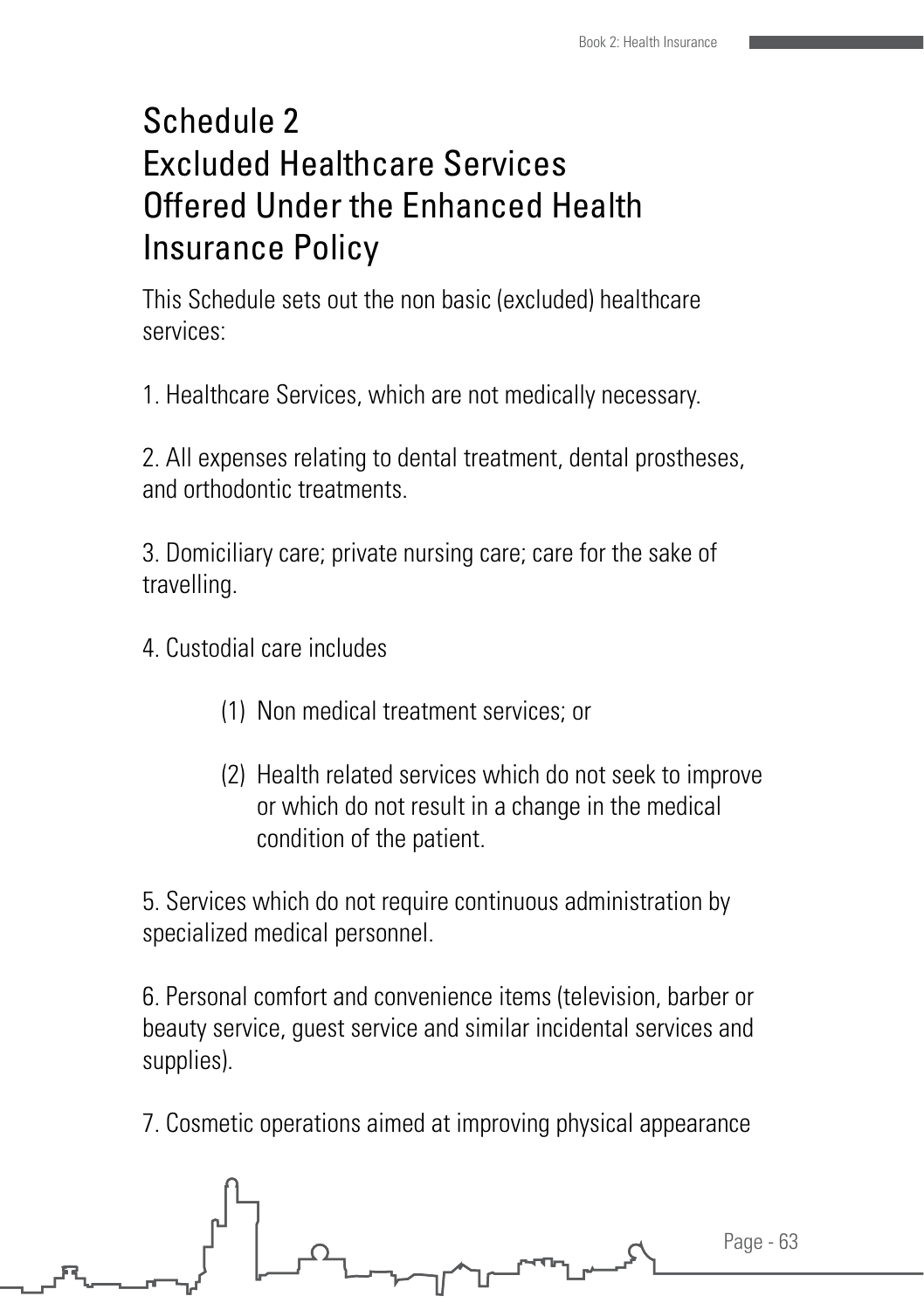and operations for replacement of an existing breast implant. Cosmetic operations with respect to an injury, sickness or congenital anomaly when the primary purpose is to improve physiological functioning of the involved part of the body, and breast reconstruction following a mastectomy for cancer are covered in the Basic Healthcare Services.

8. Surgical and non-surgical treatment for obesity (including morbid obesity), and any other weight control programs, services, or accessories.

9. Medically non-approved experimental, research, investigational healthcare services, treatments, devices and pharmacological regimens.

10. Healthcare Services that are not performed by Authorised Healthcare Service Providers, apart from Healthcare Services rendered in a Medical Emergency.

11. Healthcare services, treatments & associated expenses for alopecia, baldness, hair falling, dandruff or wigs.

12. Supplies, Treatment and services for smoking cessation programs and the treatment of nicotine addiction.

13. Non-medically necessary Amniocentesis.

14. Treatment, services and surgeries for sex transformation, sterility and sterilization.

15. Treatment and services for contraception.

16. Treatment and services related to fertility / sterility (treatment

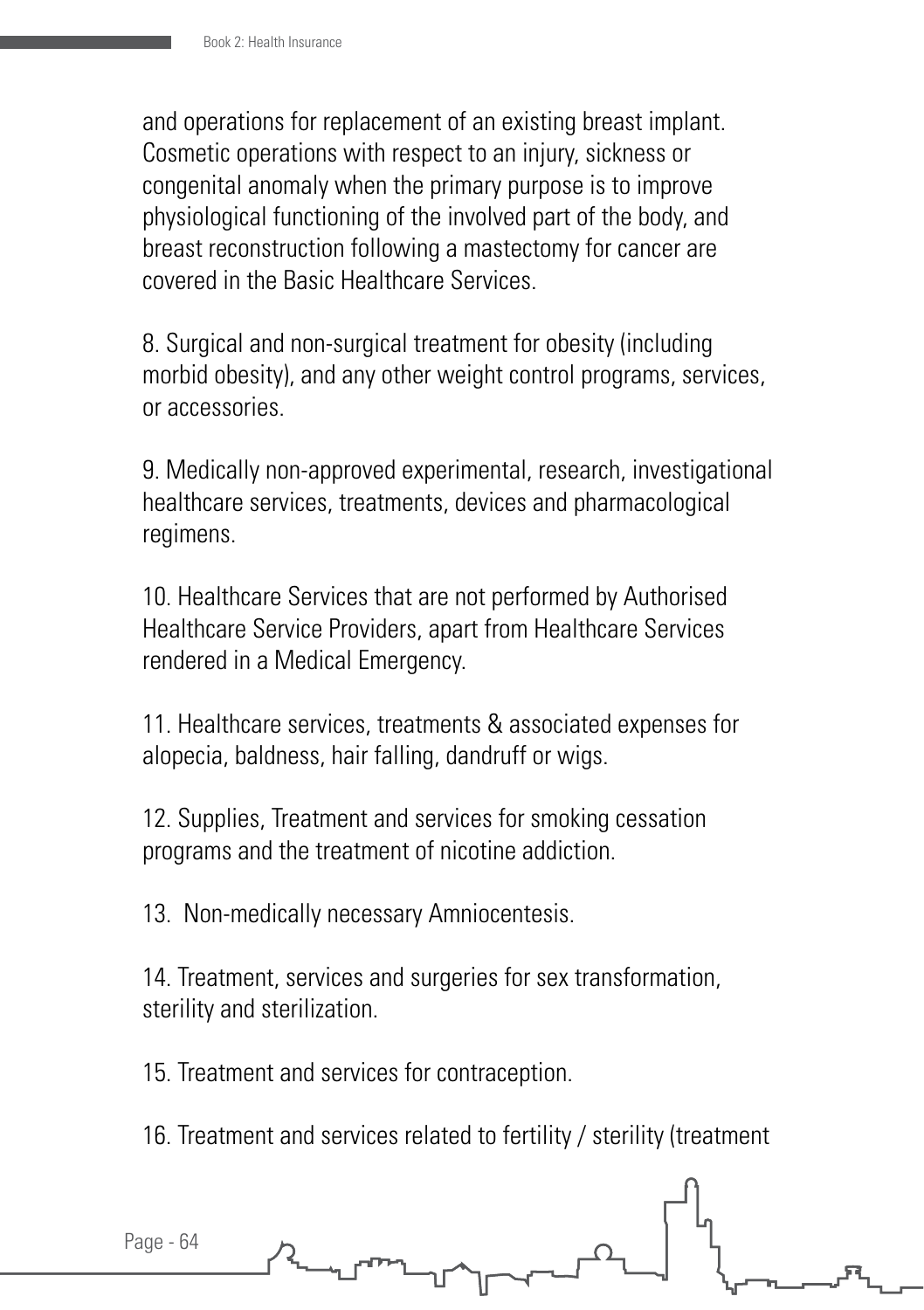including varicocele / polycystic ovary / ovarian cyst / hormonal disturbances / sexual dysfunction).

17. Prosthetic devices and consumed medical equipments, unless approved by the insurance company.

18. Treatments and services arising as a result of hazardous activities, including but not limited to, any form of aerial flight, any kind of power-vehicle race, water sports, mountaineering activities, horse riding activities, violent sports such as judo, boxing, and wrestling, bungee jumping and any professional sports activities.

19. Growth hormone therapy.

20. Costs associated with hearing tests, vision corrections, prosthetic devices or hearing and vision aids.

21. Mental Health diseases, in-patient and out-patient treatments, unless the condition is a transient mental disorder or an acute reaction to stress.

22. Patient treatment supplies (including elastic stockings, ace bandages, gauze, syringes, diabetic test strips, and like products; non-prescription drugs and treatments, excluding such supplies required as a result of Healthcare Services rendered during a Medical Emergency).

23. Preventive services, including vaccinations, immunizations, allergy testing and desensitization; any physical, psychiatric or psychological examinations or testing during these examinations.

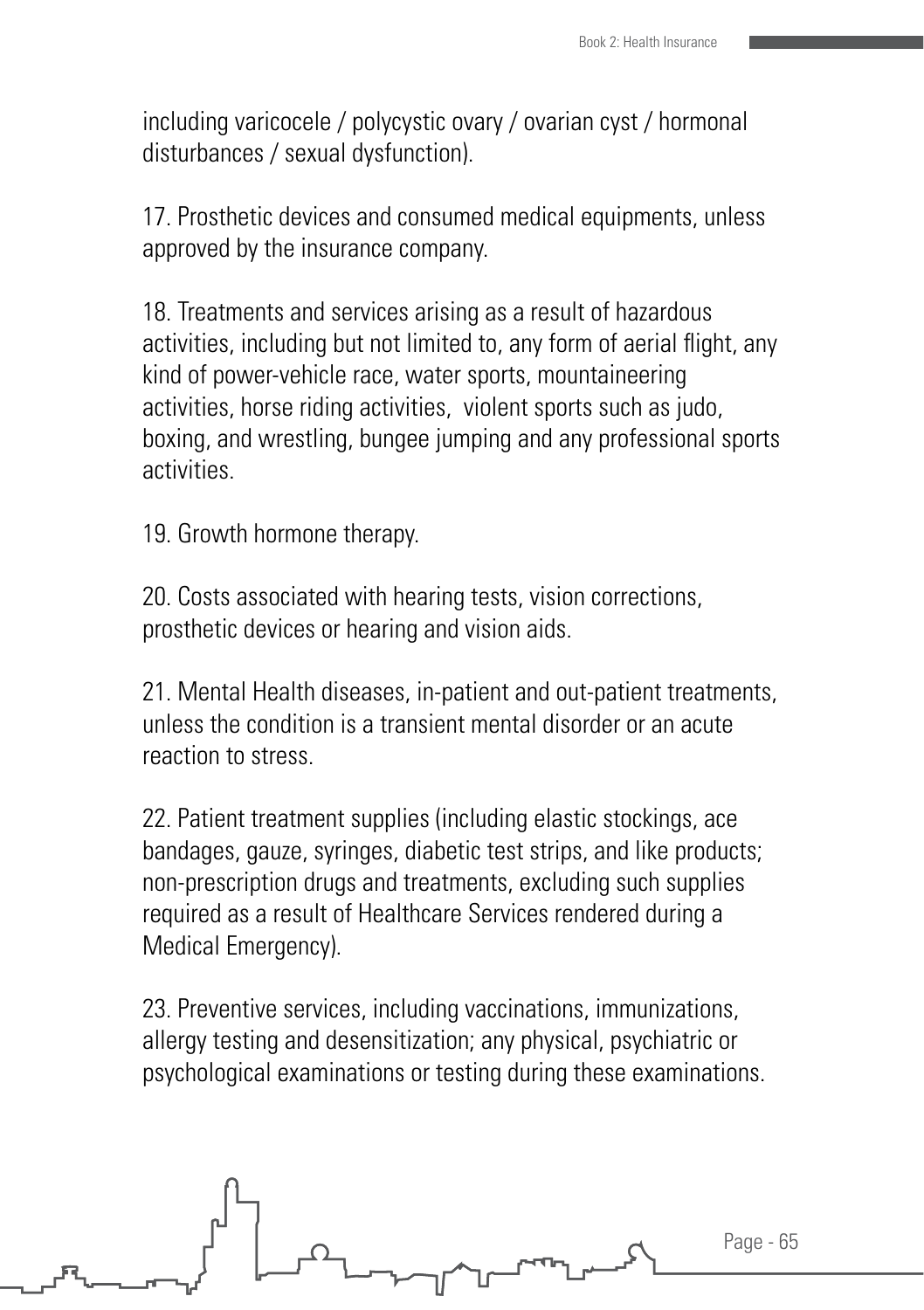24. Services rendered by any medical provider relevant of a patient for example the Insured and the Insured family members, including spouse, brother, sister, parent or child.

25. Enteral feedings (via a tube) and other nutritional and electrolyte supplements, unless medically necessary during inpatient treatment.

26. Healthcare services for adjustment of spinal subluxation, diagnosis and treatment by manipulation of the skeletal structure, by any means, except treatment of fractures and dislocations of the extremities.

27. Healthcare services and treatments by acupuncture; acupressure, hypnotism, rolfing, massage therapy, aromatherapy, homeopathic treatments, and all forms of treatment by alternative medicine.

28. All Healthcare services & Treatments for in-vitro fertilization (IVF), embryo transport; ovum and male sperms transport.

29. Elective diagnostic services and medical treatment for correction of vision.

30. Nasal septum deviation and nasal concha resection.

31. All chronic conditions requiring hemodialysis or peritoneal dialysis, and related test/treatment or procedure.

32. Treatments and services related to viral hepatitis and associated complications, except for treatment and services related to Hepatitis A.

Page - 66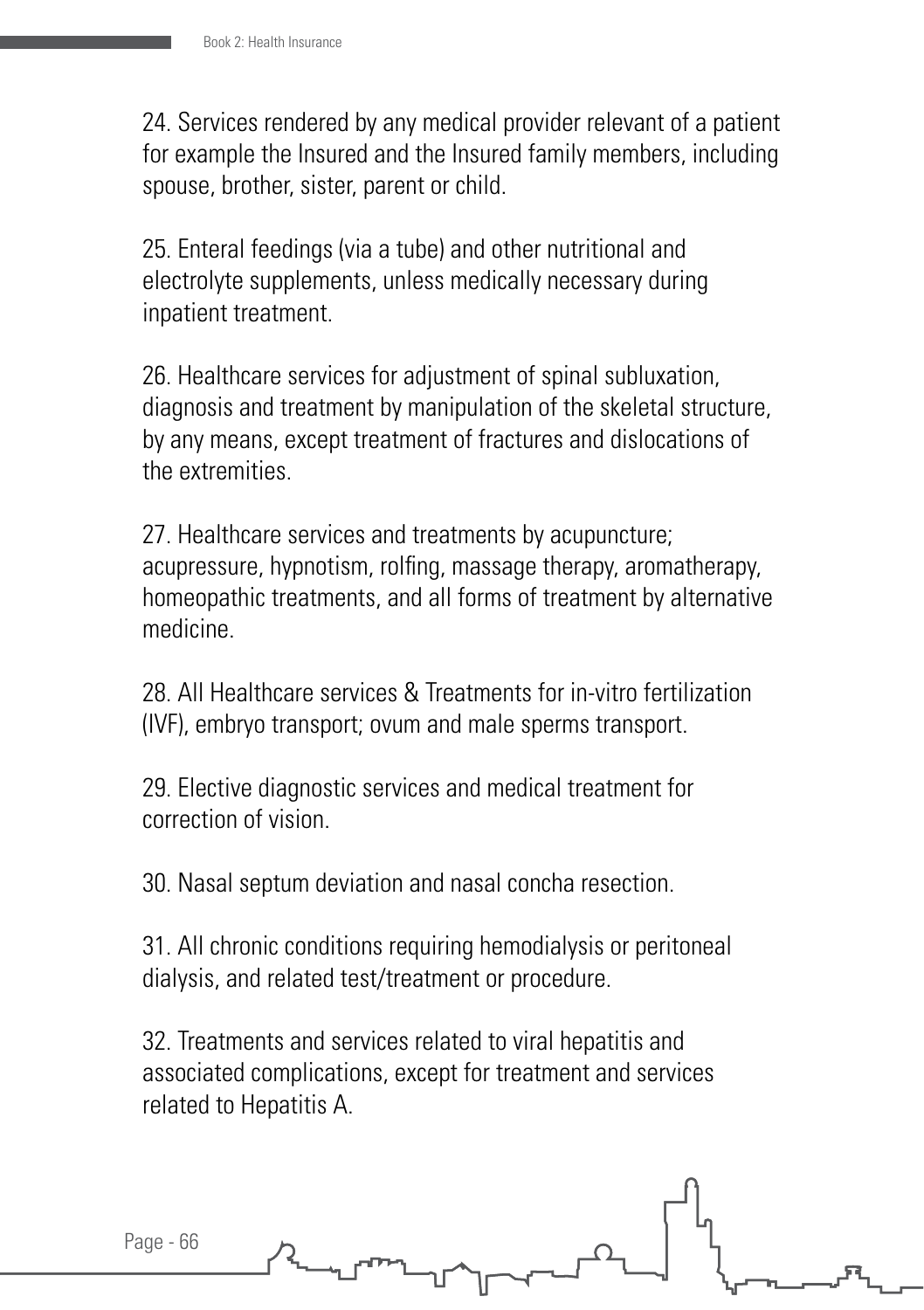33. Birth defects, Congenital diseases for newborn and/or Deformities unless life-threatening.

34. Healthcare services for Senile dementia and Alzheimer's disease.

35. Air or Terrestrial Medical evacuation except for Emergency cases or unauthorised transportation services.

36. Circumcision healthcare services.

37. Inpatient treatment received without prior approval from the insurance company including cases of Medical Emergency which were not notified within 24 hours from the date of admission.

38. Any inpatient treatment, tests and other procedures, which can be carried out on outpatient basis without jeopardizing the Insured's health.

39. Any test or treatment, for a purpose other than medical such as tests related for employment, travel, licensing or insurance purposes.

40. All supplies which are not considered as medical treatments including but not limited to: mouthwash, toothpaste, lozenges, antiseptics, milk formulas, food supplements, skin care products, shampoos and multivitamins (unless prescribed as replacement therapy for known vitamin deficiency conditions) and all equipment not primarily intended to improve a medical condition or injury, including but not limited to air conditioners or air purifying systems, arch supports, convenience items / options, exercise equipment and sanitary supplies.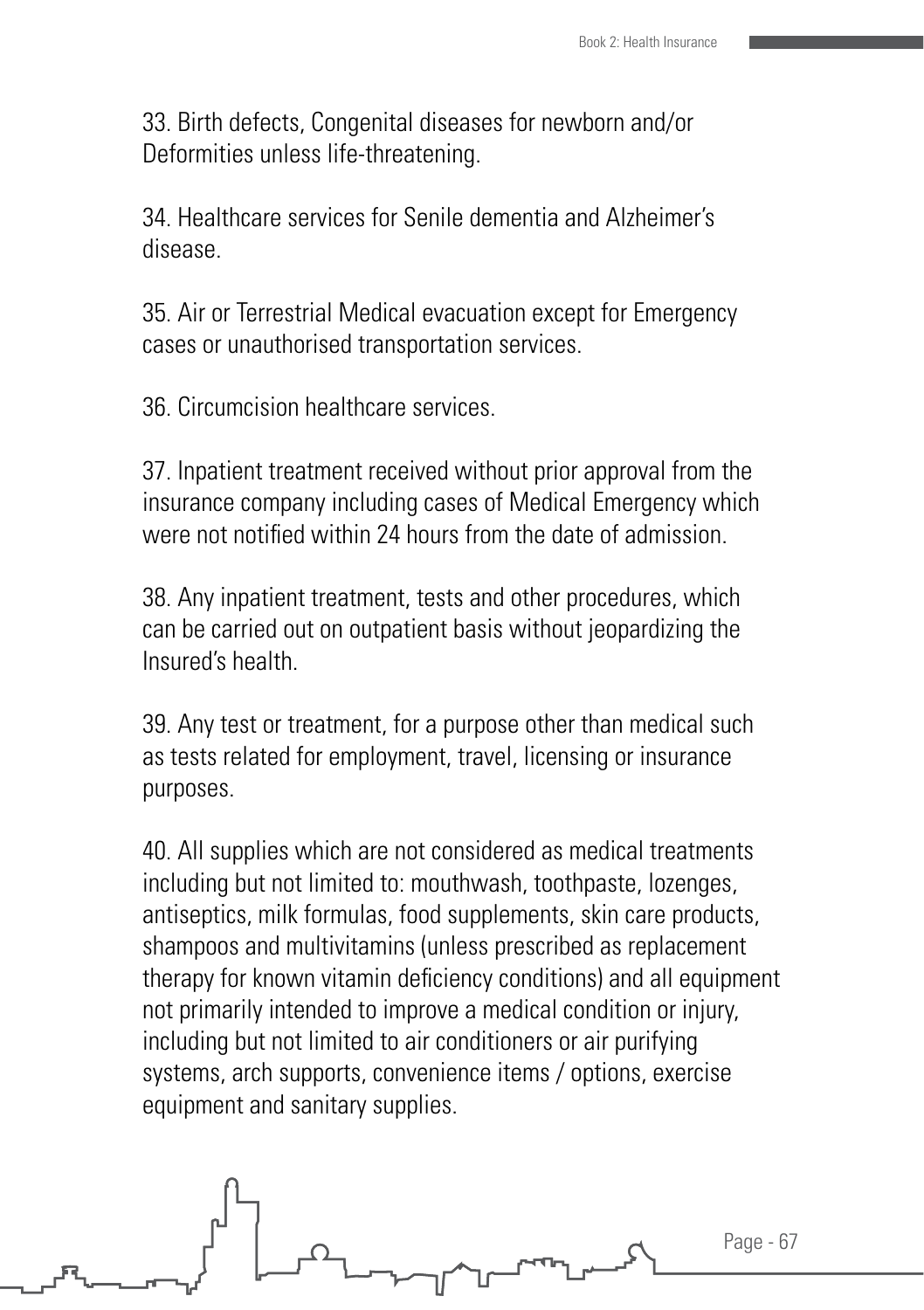41. More than one consultation or follow up with a medical specialist in a single day unless referred by a physician.

42. Health services and associated expenses for organ and tissue transplants, irrespective of whether the Insured Person is a donor or recipient.

43. Services and educational program for handicaps.

### Schedule No. 3 Healthcare Services outside the Scope of Health Insurance

1. Injuries or illnesses suffered by the Insured as a result of military operations of whatever type.

2. Injuries or illnesses suffered by the Insured as a result of wars or acts of terror of whatever type.

3. Healthcare services for injuries and accidents arising from nuclear or chemical contamination.

4. Injuries resulting from natural disasters (including but not limited to) tremors, earthquakes, tornados, cyclones and any other type of natural disaster.

5. Injuries resulting from criminal acts or resisting authority by the Insured.

6. Healthcare services for patients suffering from AIDS and its complications.

7. Healthcare services for work illnesses and injuries as per

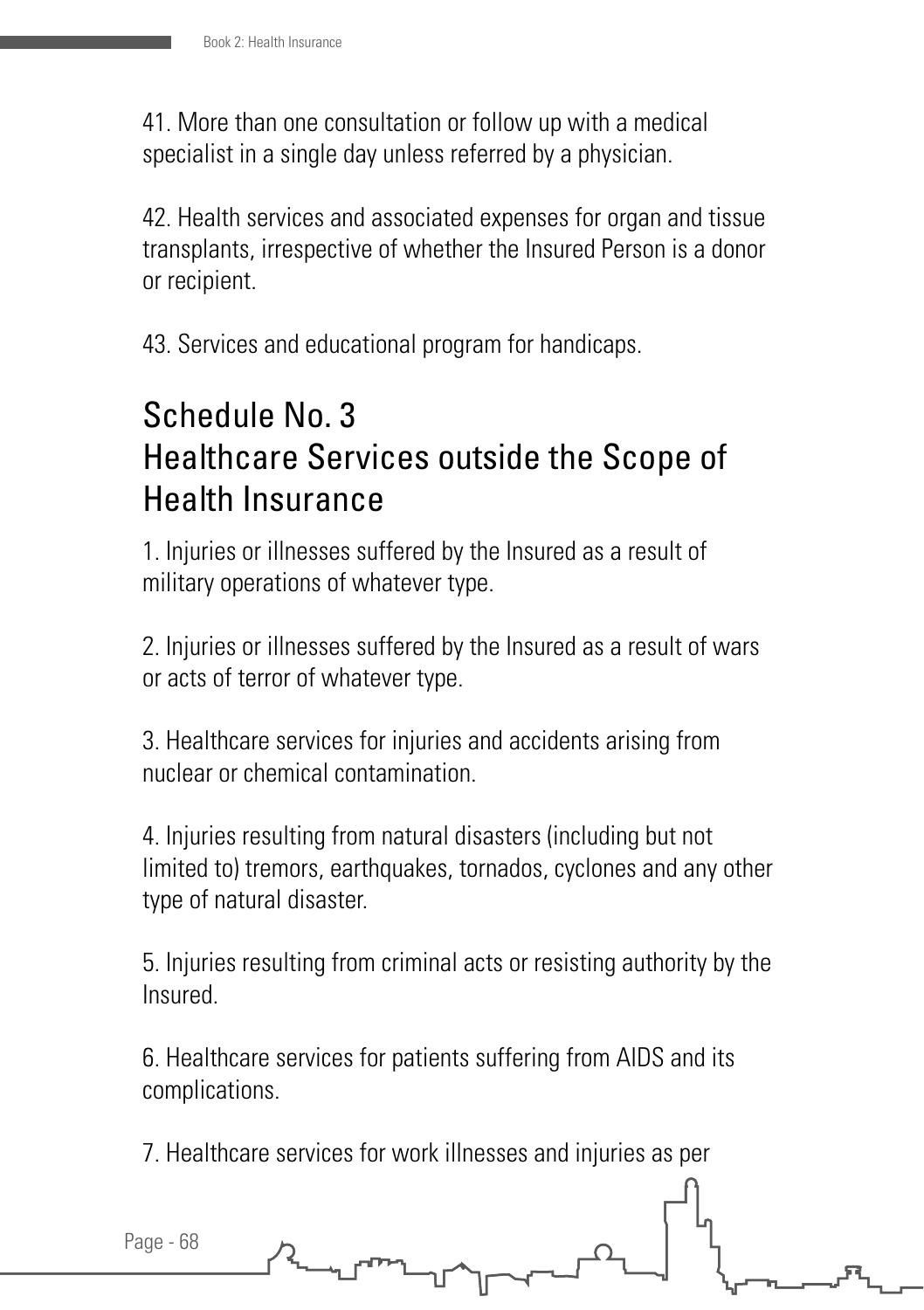Federal Law No. 8 of 1980 concerning the Regulation of Work Relations, as amended, and applicable laws in this respect.

8. All cases resulting from the use of alcohol, drugs and hallucinatory substances.

9. Any test or treatment not prescribed by a doctor.

10. Injuries resulting from attempted suicide or self-inflicted injuries.

11. Diagnosis and treatment services for complications of exempted illnesses.

12. All healthcare services for internationally and locally recognised epidemics.

13. Venereal sexually transmitted diseases. A list with respect thereto will be set out by the General Authority for Health Services.

### Schedule 4 Violations and Penalties

The following Penalties shall apply in respect of any violations of the Health Insurance Law and this Regulation: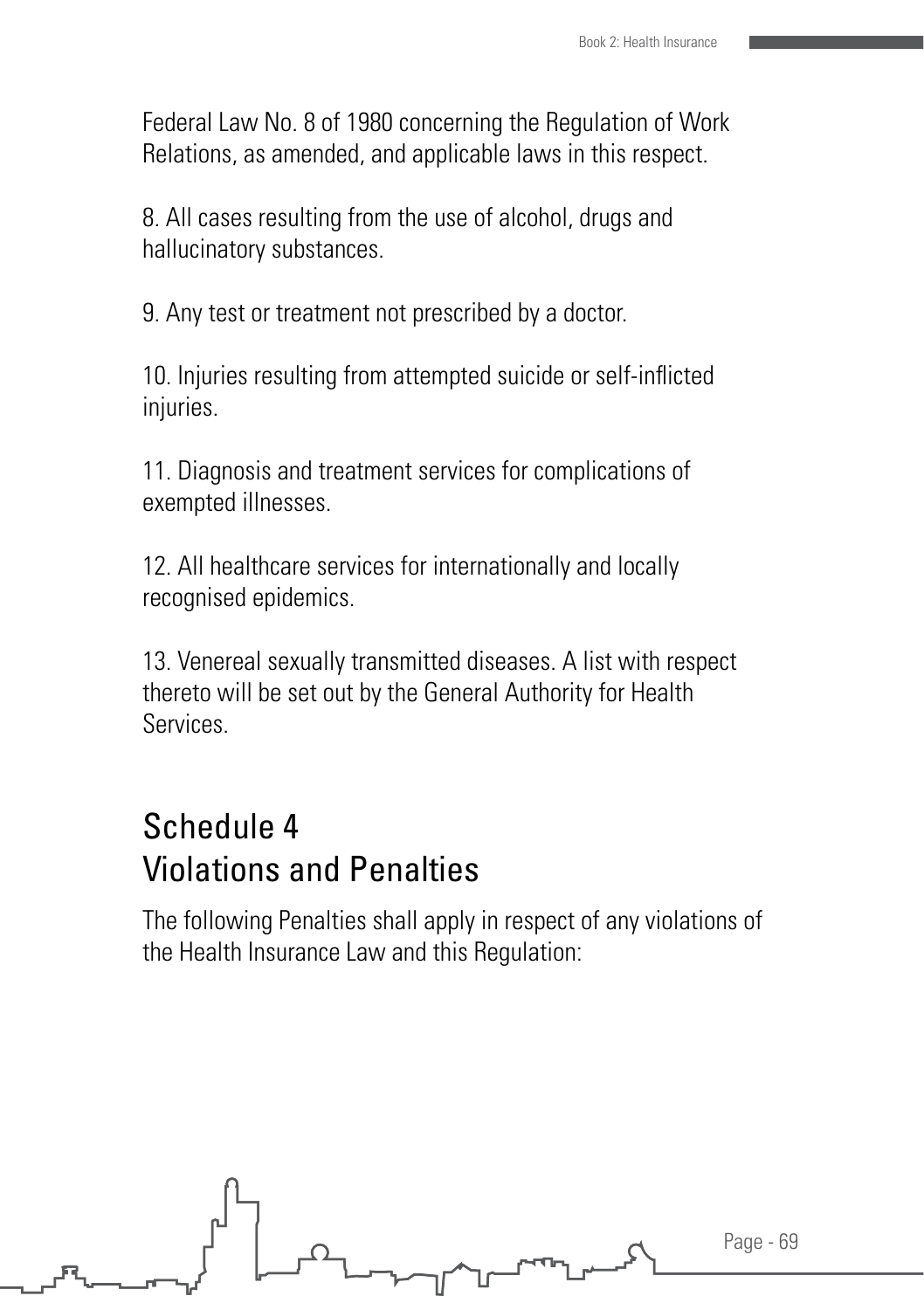|                | Violation                                                                                                                                                                           | Penalty                                                                                                |
|----------------|-------------------------------------------------------------------------------------------------------------------------------------------------------------------------------------|--------------------------------------------------------------------------------------------------------|
| 1              | Failure to subscribe or<br>renew the subscription<br>to the Health<br>Insurance Scheme by<br>the Employer, Sponsor<br>for his workers and<br>those residing on his<br>sponsorship;  | AED 300 (three<br>hundred) monthly for<br>every person without<br>an insurance<br>subscription.        |
| $\overline{2}$ | Failure to renew the<br>licence during the<br>month following the<br>date of expiry of the<br>licence, with respect to<br>licensees operating in<br>the Health Insurance<br>Scheme; | AED 10,000 (ten<br>thousand) monthly for<br>every licence.                                             |
| 3              | <b>Employer or Sponsor</b><br>passing on part of<br>the cost of the health<br>insurance policy to the<br>Insured;                                                                   | AED 10,000 (ten<br>thousand) for every<br>Insured together with a<br>refund of the deducted<br>amount. |
| 4              | Any action by a natural<br>or corporate person<br>to offer or sell health<br>insurance policies<br>without authorization<br>from the Authority;                                     | AED 10,000 (ten<br>thousand) for every<br>health insurance policy<br>sold.                             |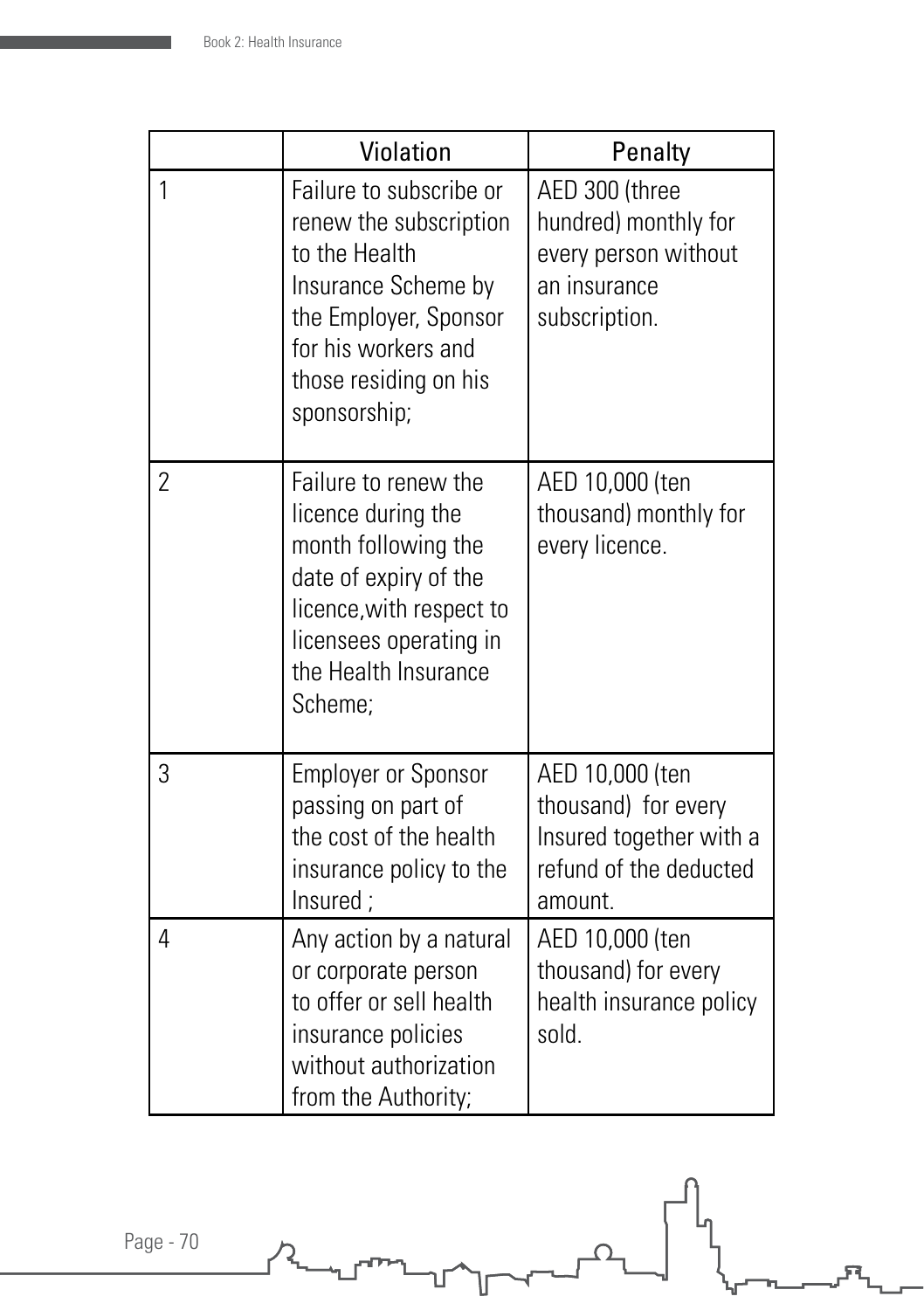|   | Violation                                                                                                                                                                                                                                                                                     | Penalty                                                   |
|---|-----------------------------------------------------------------------------------------------------------------------------------------------------------------------------------------------------------------------------------------------------------------------------------------------|-----------------------------------------------------------|
| 5 | Any action by a Health<br>Insurance Company,<br><b>Healthcare Service</b><br>Provider, Broker or Third<br>Party Administrator to<br>transact health<br>Insurance Scheme<br>without first<br>obtaining a licence<br>from the Authority;                                                        | AED 20,000 (twenty<br>thousand) for every<br>violation.   |
| 6 | Any action by a Health<br>Insurance Company,<br><b>Healthcare Service</b><br>Provider, Broker or<br><b>Third Party</b><br>Administrator to<br>conduct dealings with<br>each other without<br>both obtaining a licence<br>from the Authority to<br>transact in the health<br>insurance scheme; | AED 20,000 (twenty<br>thousand) payable by<br>each party. |
| 7 | Any action by a Health<br>Insurance Company,<br><b>Healthcare Service</b><br>Provider, Broker or Third<br>Party Administrator to<br>conduct dealings                                                                                                                                          | AED 20,000 (twenty<br>thousand) payable by<br>each party. |

 $\overline{\mathbf{C}}$ 

 $\overline{\mathcal{L}}$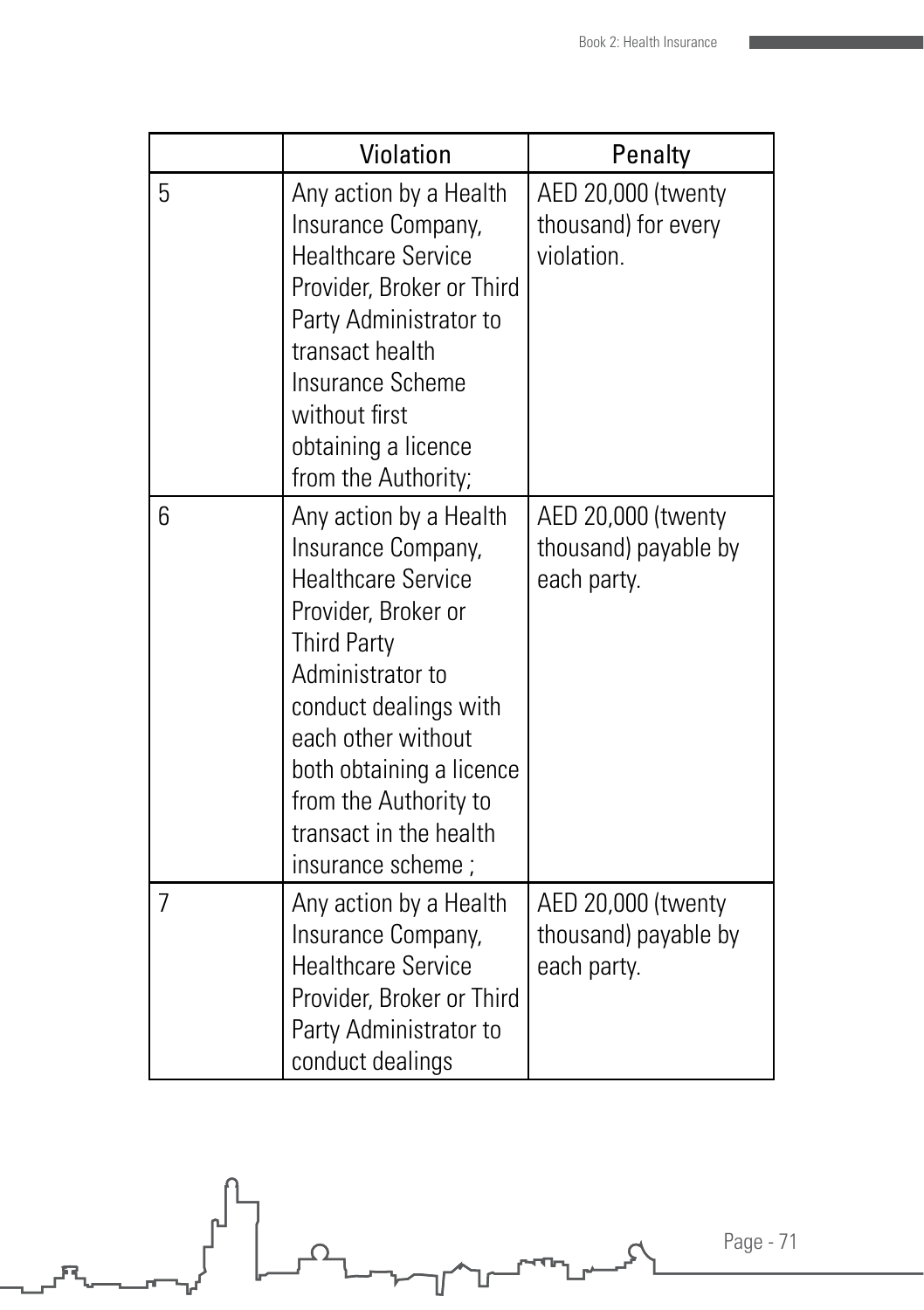|    | Violation                                                                                                                                                                                                    | Penalty                                                               |
|----|--------------------------------------------------------------------------------------------------------------------------------------------------------------------------------------------------------------|-----------------------------------------------------------------------|
|    | with another party<br>not licensed by the<br>Authority to transact<br>in the health insurance<br>scheme;                                                                                                     |                                                                       |
| 8  | Issue of a health<br>insurance policy that<br>provides less cover<br>than required by the<br><b>Basic Healthcare</b><br>Services without<br>obtaining the<br>Authority's approval;                           | AED 20,000 (twenty<br>thousand) for every<br>health insurance policy. |
| 9  | Failure by Health<br>Insurance Company,<br><b>Healthcare Service</b><br>Provider, Broker or Third<br>Party Administrator<br>to provide the reports<br>required by the<br>Authority on time;                  | AED 5,000 (five<br>thousand) for every<br>case.                       |
| 10 | Any action by<br>Authorised<br>Insurance Companies or<br><b>Authorised Healthcare</b><br>Service Providers to<br>conduct dealings with<br>each other without an<br>authorised agreement<br>by the Authority; | AED 20,000 (twenty<br>thousand) payable by<br>each party              |

F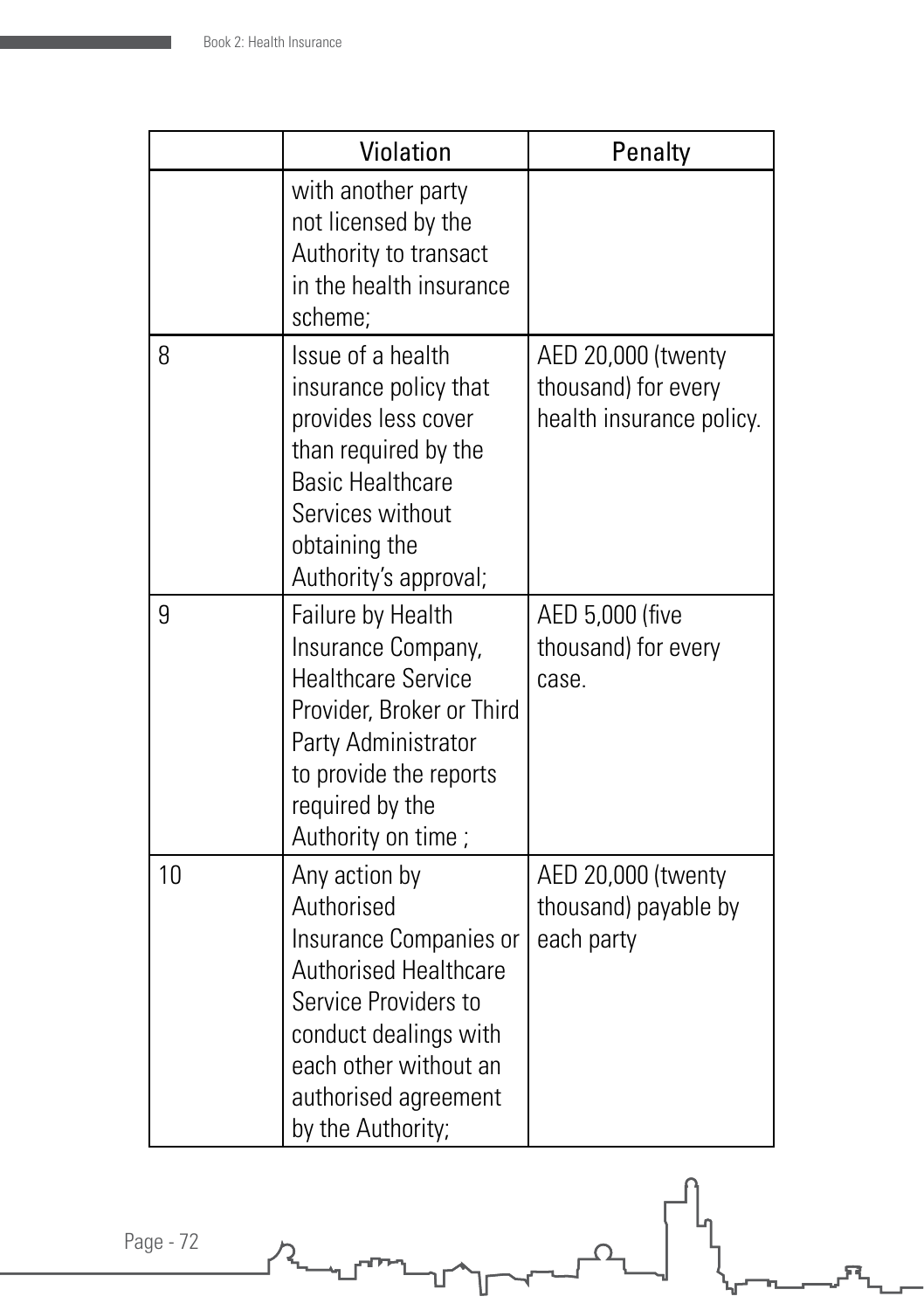|    | Violation                                                                                                                                                                                                                   | Penalty                                                                                                                                                                                           |
|----|-----------------------------------------------------------------------------------------------------------------------------------------------------------------------------------------------------------------------------|---------------------------------------------------------------------------------------------------------------------------------------------------------------------------------------------------|
| 11 | Any Authorised Health<br>Insurance Company,<br><b>Broker or Third Party</b><br>Administrator co-own-<br>ing, co-managing or<br>having any financial<br>interest in any<br><b>Authorised Healthcare</b><br>Service Provider; | AED 20,000 (twenty<br>thousand) and a grace<br>period of six months<br>to remedy the Viola-<br>tion. The licence will<br>be revoked in the event<br>the Violation continued<br>after six months.  |
| 12 | Any Authorised<br><b>Healthcare Service</b><br>Provider co-owning,<br>co-managing or having<br>any financial interest in<br>any Health Insurance<br>Company, Broker or<br><b>Third Party</b><br>Administrator.              | AED 20,000 (twenty<br>thousand) and a grace<br>period of six months to<br>remedy the<br>Violation. The licence<br>will be revoked in the<br>event the Violation<br>continued after six<br>months. |
| 13 | Any manipulation or<br>negligence in files and<br>records of patients<br>during the prescribed<br>maintenance period.                                                                                                       | AED 5,000 (five<br>thousand) for every file<br>or record.                                                                                                                                         |
| 14 | Any action by<br><b>Healthcare Service</b><br>Providers, Health<br>Insurance Companies,<br>Employers, Sponsors,<br><b>Brokers and Third</b><br>Party Administrator to<br>impose any fines;                                  | AED 10,000 (ten<br>thousand) for every<br>case.                                                                                                                                                   |
|    |                                                                                                                                                                                                                             | Page -                                                                                                                                                                                            |

g

ı,

Ù l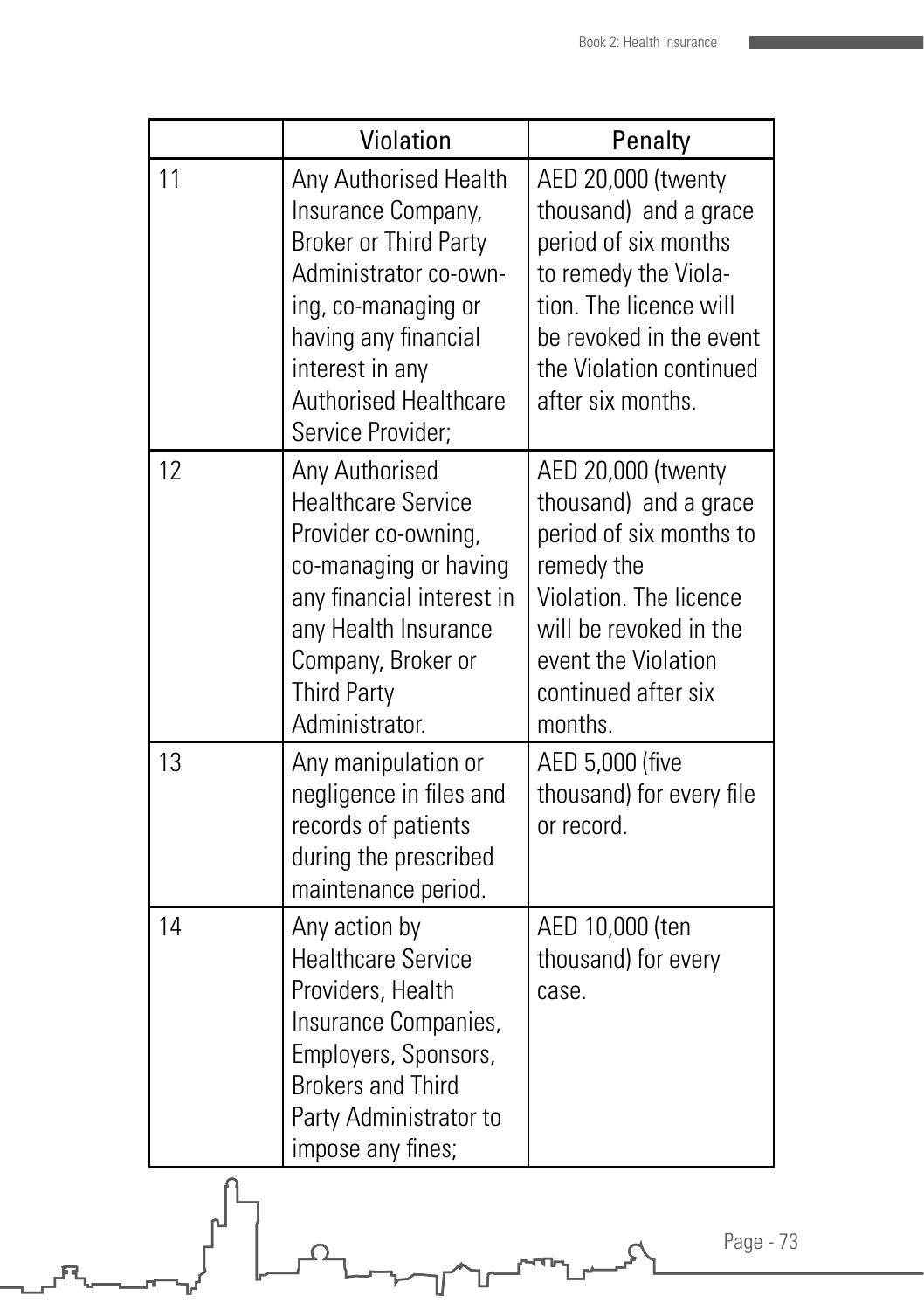|    | Violation                                                                                                                                                                                                       | Penalty                                                               |
|----|-----------------------------------------------------------------------------------------------------------------------------------------------------------------------------------------------------------------|-----------------------------------------------------------------------|
| 15 | Any provision of<br>misleading or incorrect<br>information in respect<br>of any financial<br>settlement under<br>the Health Insurance<br>Scheme;                                                                | AED 20,000 (twenty<br>thousand) for every<br>settlement.              |
| 16 | An Authorised Health<br>Insurance Company<br>failing to comply with<br>the requirements with<br>respect to issuing<br>Health Insurance<br>Policies;                                                             | AED 20,000 (twenty<br>thousand) for every<br>health insurance policy. |
| 17 | An Authorised<br><b>Healthcare Service</b><br>Provider failing to<br>comply with the<br>approved cost of the<br><b>Basic Healthcare</b><br>Services and the<br>Deductible as<br>determined by the<br>Authority; | AED 20,000 (twenty<br>thousand) for every<br>person.                  |
| 18 | An Authorised Health<br>Insurance Company<br>failing to comply with<br>the approved cost of<br>the basic Health<br>Insurance Policy as                                                                          | AED 20,000 (twenty<br>thousand) for every<br>health insurance policy. |

53.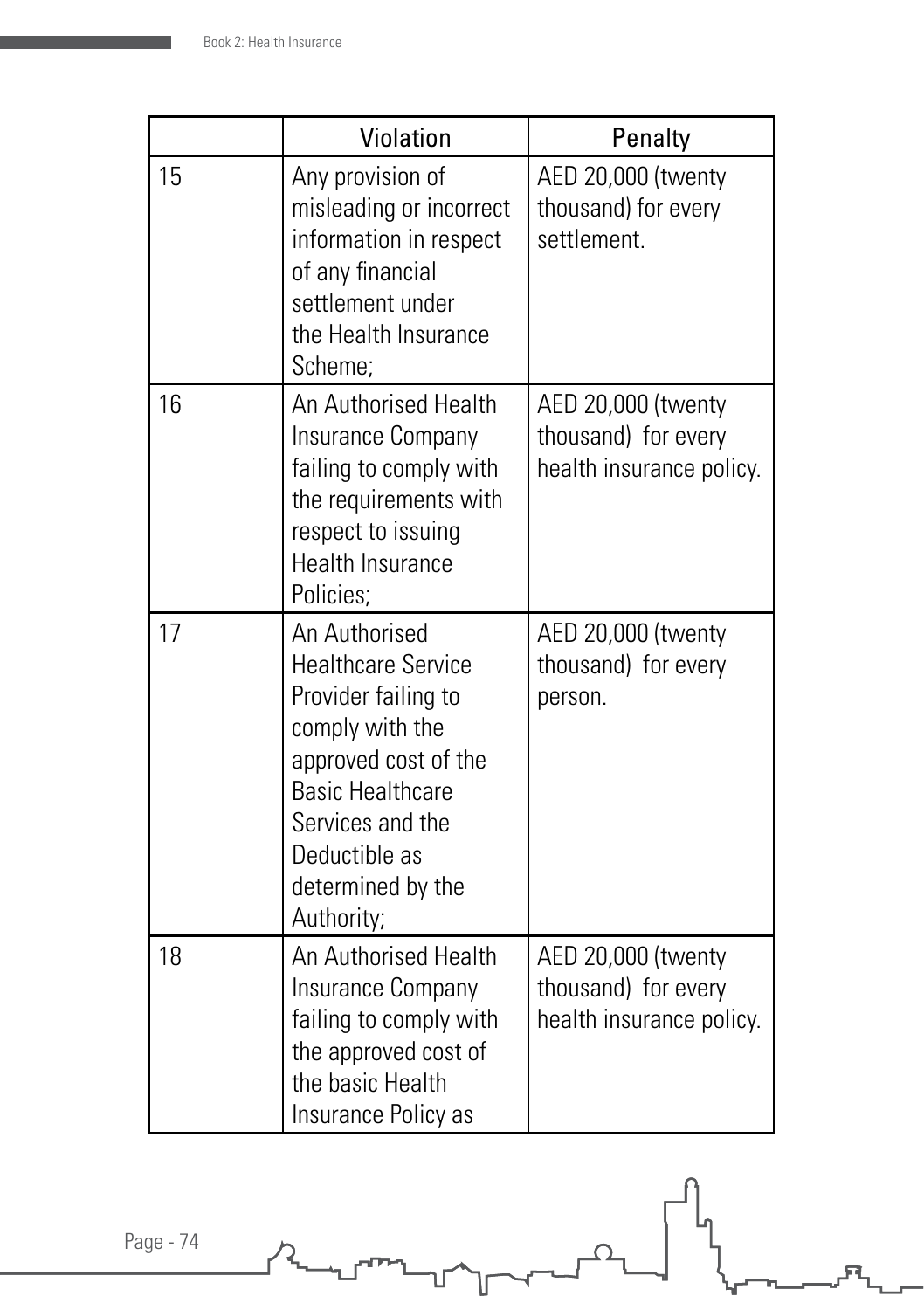|    | Violation                                                                                                                                                 | Penalty                                                      |
|----|-----------------------------------------------------------------------------------------------------------------------------------------------------------|--------------------------------------------------------------|
|    | determined by the<br>Authority, or<br>introducing any<br>amendments or<br>additions thereot;                                                              |                                                              |
| 19 | Non-compliance with<br>the extent of<br>exemptions as<br>determined by the<br>Authority;                                                                  | AED 5,000 (five<br>thousand) for every<br>person.            |
| 20 | Lack of compliance<br>with the confidentiality<br>requirements in relation<br>to the Insured's' files<br>and records;                                     | AED (twenty thousand)<br>20,000 for every file or<br>record. |
| 21 | Providing incorrect or<br>misleading information<br>in any application<br>for authorization to<br>operate under the<br><b>Health Insurance</b><br>Scheme; | AED 20,000 (twenty<br>thousand).                             |
| 22 | Providing incorrect or<br>misleading information<br>in any application for<br>uncovered healthcare<br>services under a health<br>insurance policy;        | AED 5,000 (five<br>thousand) for every<br>person.            |

 $\overline{\mathcal{L}}$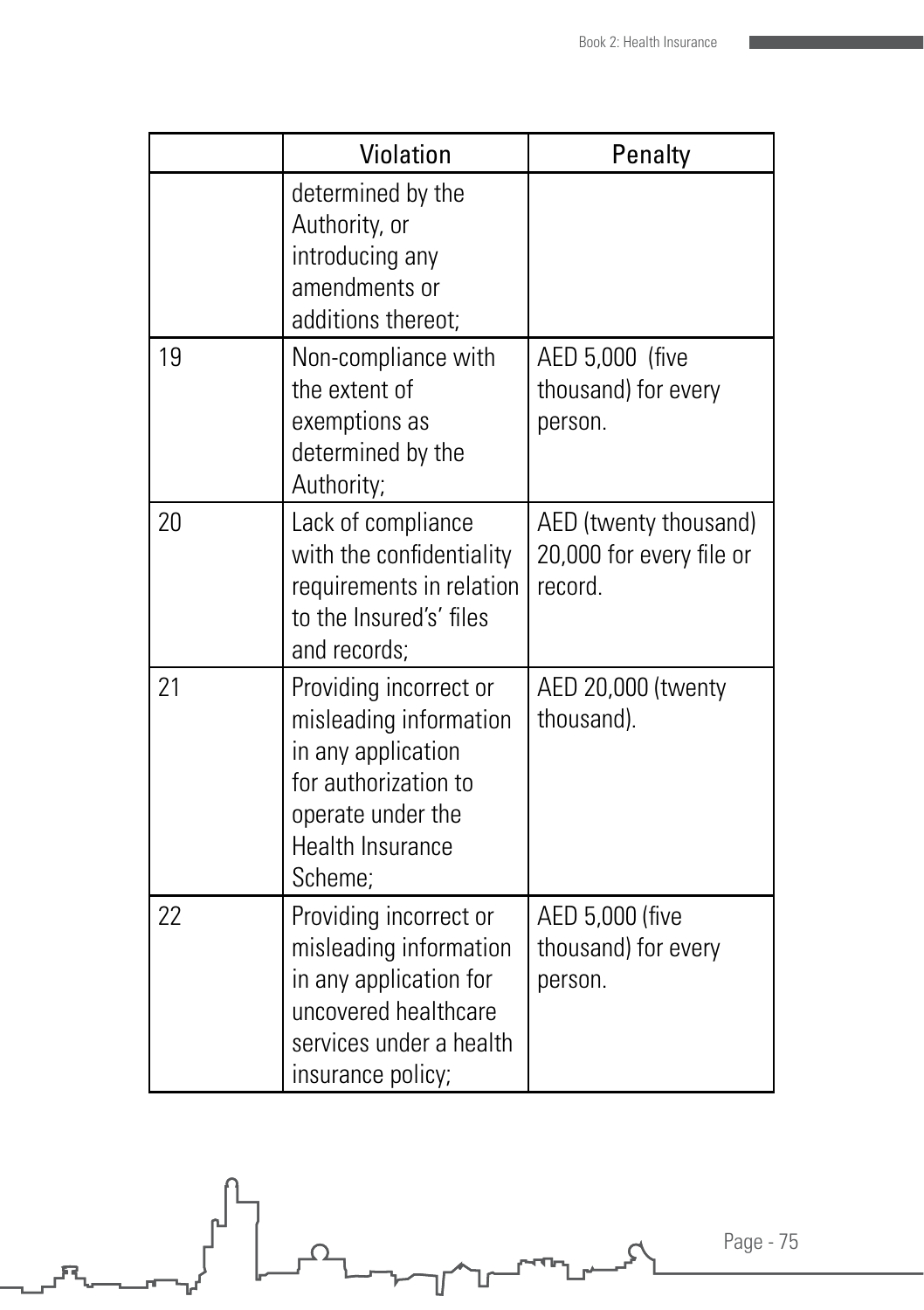|    | Violation                                                                                                                                   | Penalty                                                                                                                 |
|----|---------------------------------------------------------------------------------------------------------------------------------------------|-------------------------------------------------------------------------------------------------------------------------|
| 23 | Providing incorrect or<br>misleading information<br>in respect of the total<br>monthly income of the<br>Insured;                            | AED 15,000 (fifteen<br>thousand) for every<br>person.                                                                   |
| 24 | Failure to present a<br>sample of an Enhanced<br><b>Health Insurance Policy</b><br>for review by the<br>Authority;                          | AED 20,000 (twenty<br>thousand).                                                                                        |
| 25 | Making amendments<br>to a health insurance<br>policy after revision<br>and approval by the<br>Authority;                                    | AED 20,000 (twenty<br>thousand) for every<br>policy.                                                                    |
| 26 | Providing incorrect<br>data, information or<br>documentation in the<br>application for<br>exemption from the<br>Health Insurance<br>Scheme; | AED 15,000 (fifteen<br>thousand) for every<br>violation.                                                                |
| 27 | Providing incorrect or<br>misleading<br>information with<br>respect to any<br>contracts under the<br>Health Insurance<br>Scheme;            | AED 20,000 (twenty<br>thousand) for every<br>contract together with<br>15 days grace period to<br>remedy the violation. |

雷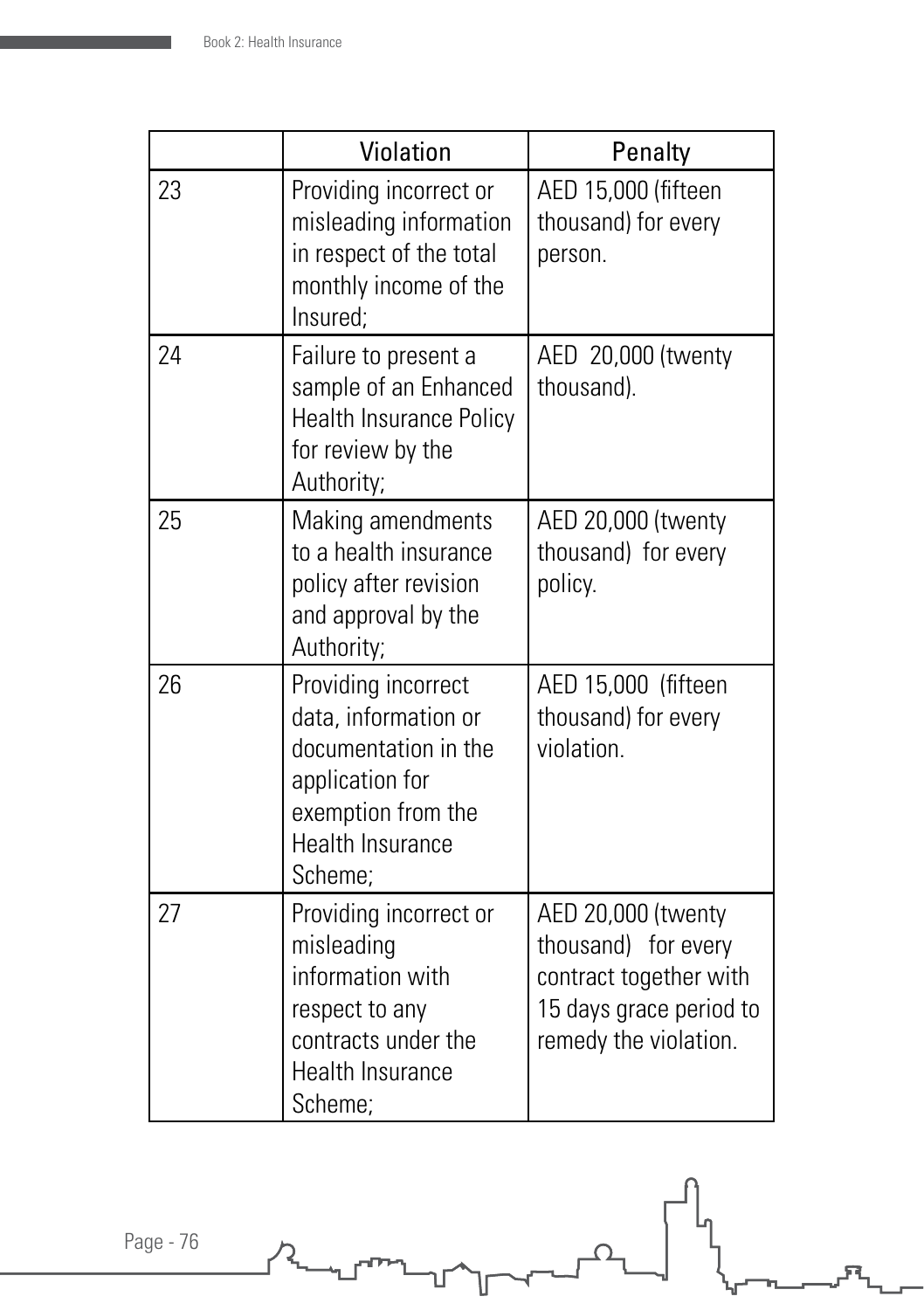|    | Violation                                                                                                                                                                                                                      | Penalty                                                                                                                                          |
|----|--------------------------------------------------------------------------------------------------------------------------------------------------------------------------------------------------------------------------------|--------------------------------------------------------------------------------------------------------------------------------------------------|
| 28 | Failure to comply with<br>the Authority's request<br>for a timely provision<br>of any information or<br>documents that are<br>relevant to the Health<br>Insurance Scheme;                                                      | Grant a one week grace<br>period to comply with<br>the request after which<br>a fine of AED 5,000<br>(five thousand) for<br>every week of delay. |
| 29 | Opposing or<br>preventing Authorised<br>Persons from<br>performing their duties;                                                                                                                                               | Matter to be referred to<br>judicial authorities.                                                                                                |
| 30 | A delay of more<br>than seven days in<br>subscribing to the<br><b>Health Insurance</b><br>Scheme after the date<br>of first arrival of the<br>sponsored person or<br>the date of medical<br>examination whichever<br>is first; | AED 100 (one hundred)<br>for every week.                                                                                                         |
| 31 | Refraining from or<br>laxity in providing<br>healthcare services in<br>medical emergencies;                                                                                                                                    | AED 20,000 (twenty<br>thousand) and<br>revocation of the<br>license in the event<br>that the violation is<br>repeated.                           |

 $\overline{\Omega}$ 

 $\overline{\mathcal{L}}$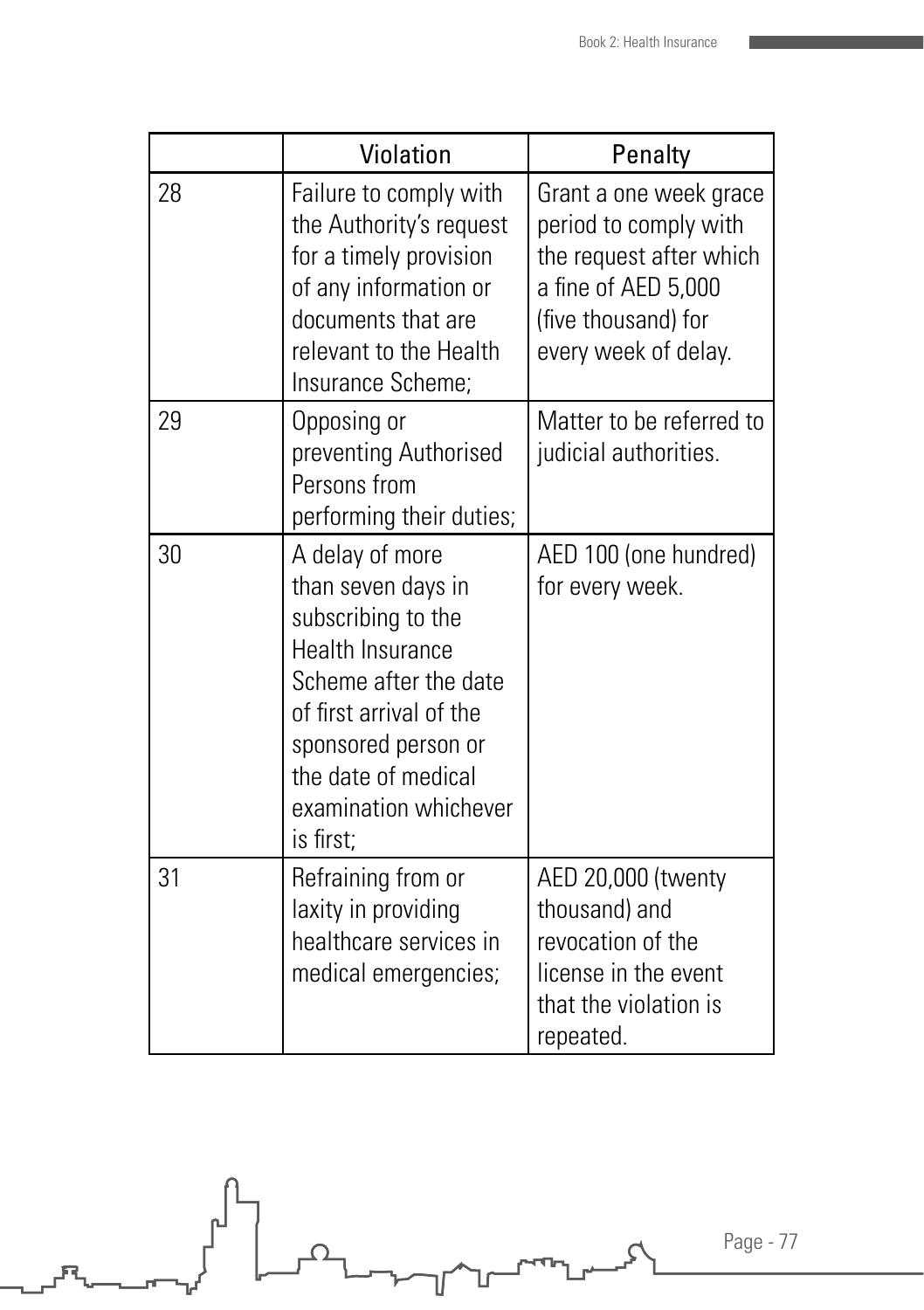|    | Violation                                                                                                                                                                                                                                                     | Penalty                                                                                                                                                    |
|----|---------------------------------------------------------------------------------------------------------------------------------------------------------------------------------------------------------------------------------------------------------------|------------------------------------------------------------------------------------------------------------------------------------------------------------|
| 32 | Failure to publish the<br>intention to cancel the<br>licence granted by the<br>Authority in<br>newspapers twice;                                                                                                                                              | AED 20,000 (twenty<br>thousand) and the<br>concerned party shall<br>be held liable for all<br>ensuing damage.                                              |
| 33 | The withdrawal of a<br><b>Health Insurance</b><br>Company or a<br><b>Healthcare Service</b><br>Provider from the<br>Health Insurance<br>Scheme after obtaining<br>the Authority's licence<br>and without obtaining<br>the prior approval of<br>the Authority; | AED 20,000 (twenty<br>thousand) for every<br>contracted health<br>insurance policy<br>without prejudice to<br>any claims for<br>necessary<br>compensation. |
| 34 | Failure to reply to a<br>Complaint within 30<br>days from the date of<br>the Complaint;                                                                                                                                                                       | AED 5,000 (five<br>thousand) for every<br>Complaint not replied<br>to.                                                                                     |
| 35 | Failure to comply with<br>standard practices in<br>the marketing,<br>brokerage or sale of<br><b>Health Insurance</b><br>Policies;                                                                                                                             | AED 10,000 (ten<br>thousand) for every<br>violation.                                                                                                       |

 $\overline{\Omega}$ 

53.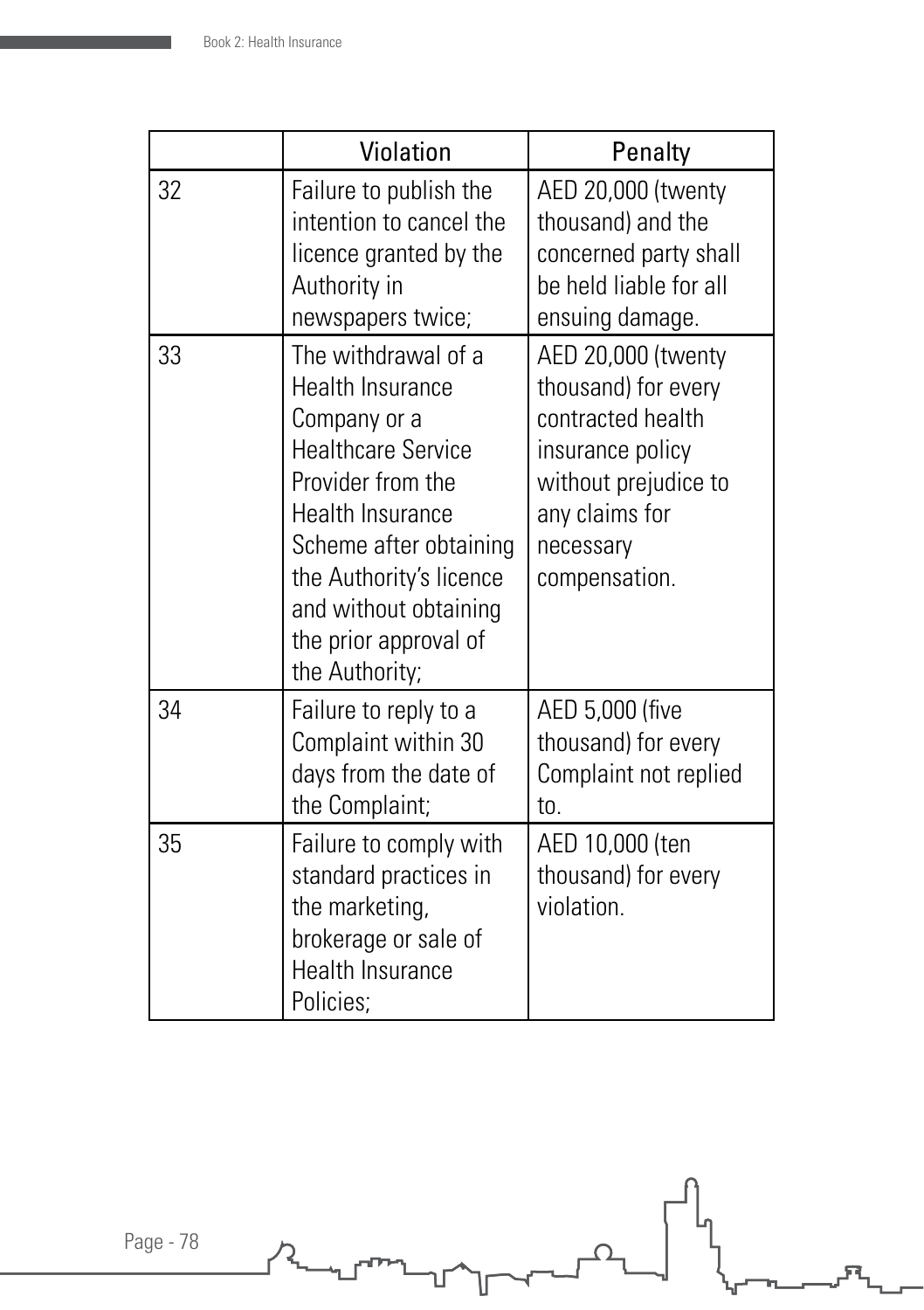|    | Violation                                                                                                                                                                                                   | Penalty                                                                                                                |
|----|-------------------------------------------------------------------------------------------------------------------------------------------------------------------------------------------------------------|------------------------------------------------------------------------------------------------------------------------|
| 36 | Payment of<br>commissions, fees or<br>any consideration to<br>Brokers by a Healthcare<br>Service Provider;                                                                                                  | AED 10,000 (ten<br>thousand) for every<br>violation.                                                                   |
| 37 | Failure to renew the<br>certificate of exemption<br>from the Health<br><b>Insurance Scheme</b><br>within a maximum<br>period of one month<br>from the date of expiry<br>of the certificate of<br>exemption; | AED 5,000 (five<br>thousand) for delay<br>every month.                                                                 |
| 38 | An unjustified refusal<br>or delay on the part of<br>an Authorised Health<br>Insurance Company to<br>grant its approval to<br>any healthcare service<br>that require its prior<br>approval;                 | AED 20,000 (twenty<br>thousand) in every case<br>without prejudice to<br>the Insured's right to<br>claim compensation. |
| 39 | Any Healthcare Service<br>Provider withholding<br>or providing incorrect<br>information on the<br>condition of the Insured<br>in order to mislead<br>an Authorised Health<br>Insurance Company              | AED 20,000 (twenty<br>thousand) for every<br>insured case.                                                             |

Page - 79

 $\zeta$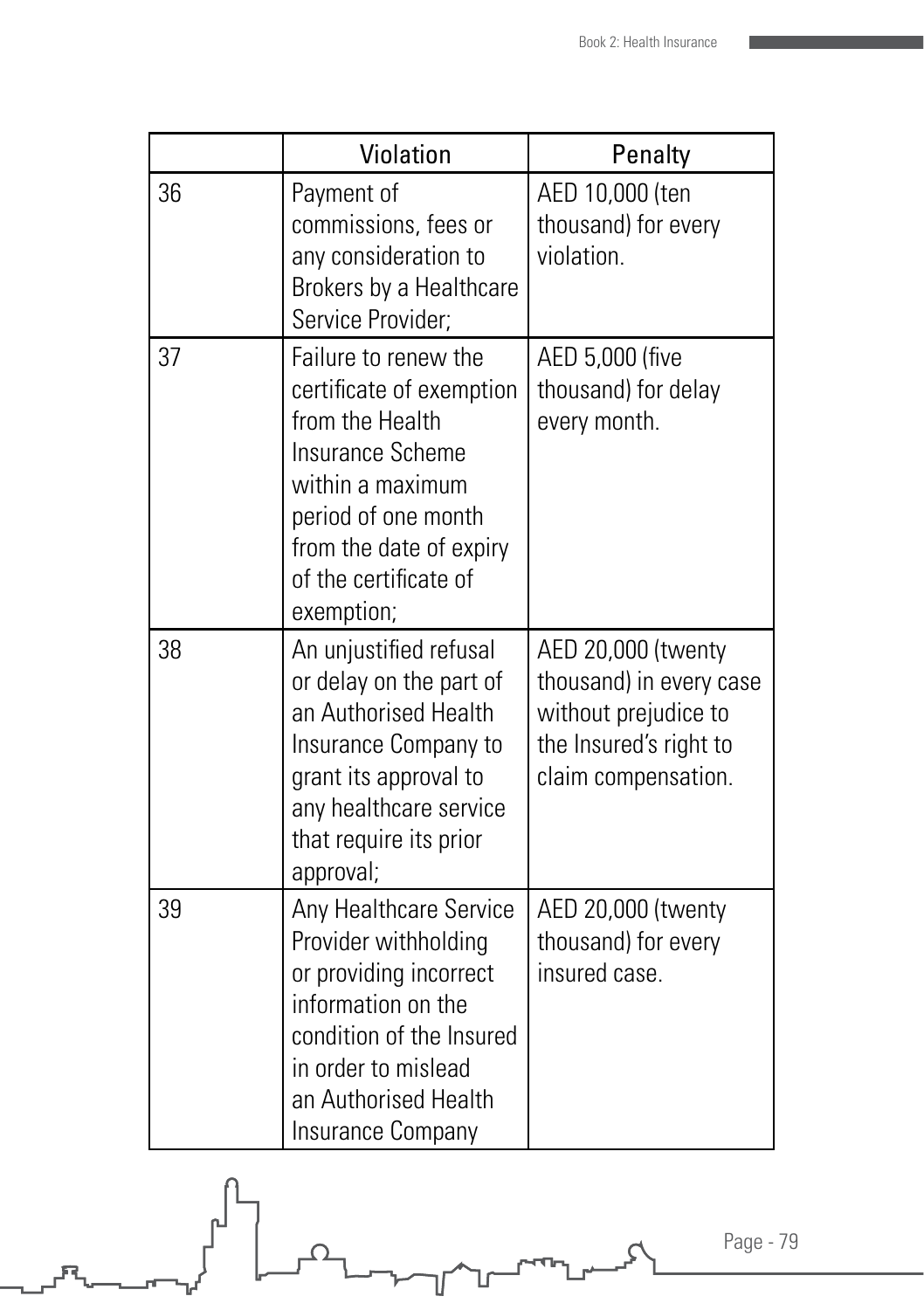|    | Violation                                                                                                                                           | Penalty                                                    |
|----|-----------------------------------------------------------------------------------------------------------------------------------------------------|------------------------------------------------------------|
|    | into granting its<br>approval for the<br>provision of Basic<br><b>Healthcare Services;</b>                                                          |                                                            |
| 40 | Malicious or<br>misleading Complaints<br>filed by a party licensed<br>to operate under the<br>Health Insurance<br>Scheme, against<br>another party; | AED 10,000 (ten<br>thousand) for every<br>complaint filed. |
| 41 | <b>Malicious Complaints</b><br>by a Health<br>Insurance Company or<br>the Insured;                                                                  | AED 2,000 (two<br>thousand) for every<br>Complaint filed.  |

 $\overline{\Omega}$ 

雷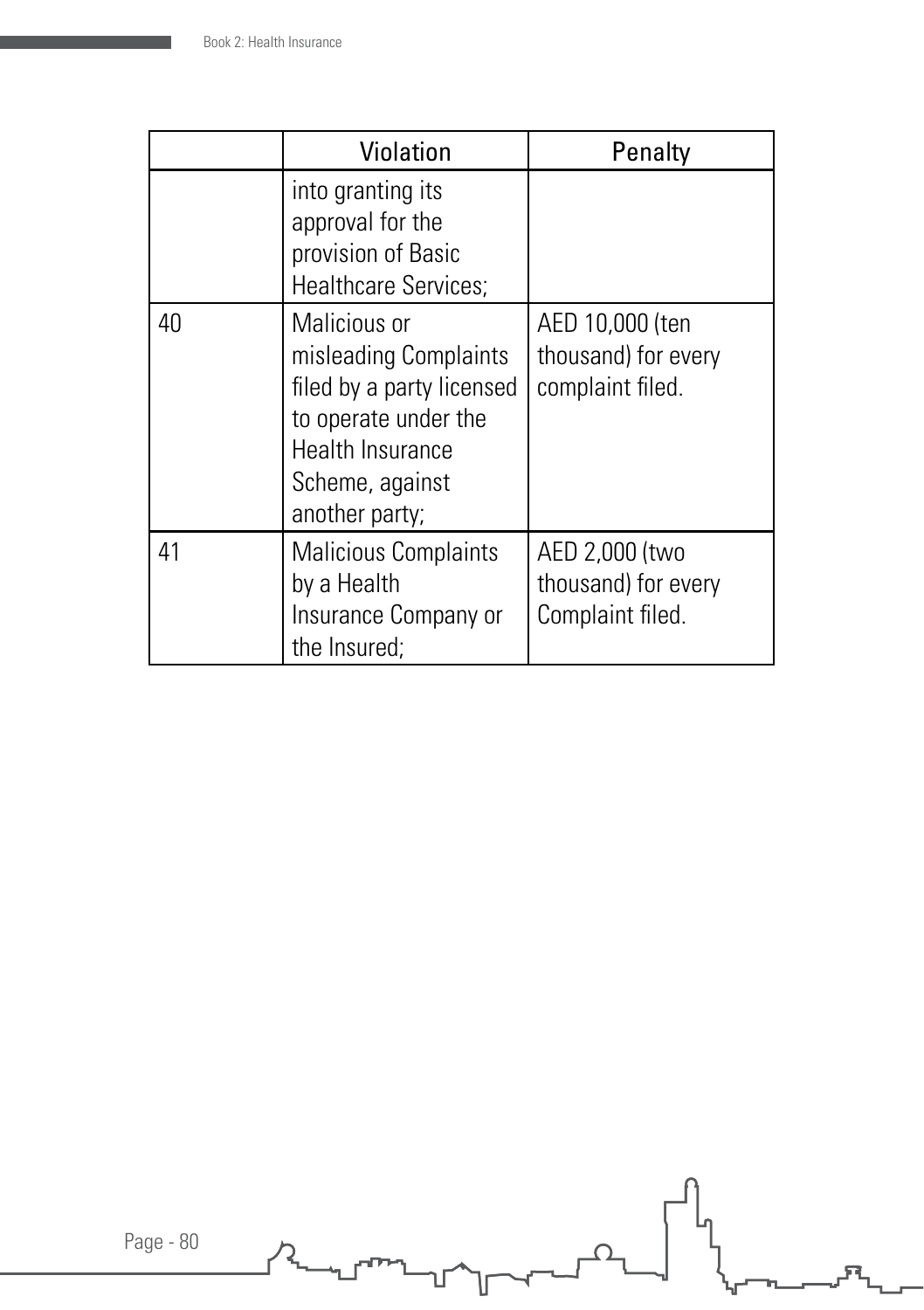### Schedule 5 Fees

This Schedule sets out the prescribed fees for applications for licence to operate under the Health Insurance Scheme and for complaints and appeals hearings:

### First: Annual Fees for Licence Applications

|                | Application                                                                                                                                                                               | Prescribed fee                                             |
|----------------|-------------------------------------------------------------------------------------------------------------------------------------------------------------------------------------------|------------------------------------------------------------|
| 1              | Application fee payable<br>when applying to the<br>Authority for a licence<br>for the first time by<br>categories referred to<br>under paragraphs (3, 4<br>and 10) of this<br>Schedule.   | AED 1,000 ( one<br>thousand -non-<br>refundable)           |
| $\overline{2}$ | Application fee payable<br>when applying to the<br>Authority for a licence<br>for the first time by<br>categories referred to<br>under paragraphs (5, 6,<br>7 and 8) of this<br>Schedule. | AED 2,000 (two<br>thousand - non-<br>refundable)           |
| 3              | Licence fee or<br>licence renewal fee<br>(clinic, doctor, group of<br>clinics, medical centre,<br>pharmacy, day care<br>centre).                                                          | AED 2,000 (two<br>thousand) for every<br>doctor/pharmacist |
|                |                                                                                                                                                                                           | Page - 81                                                  |

U 11.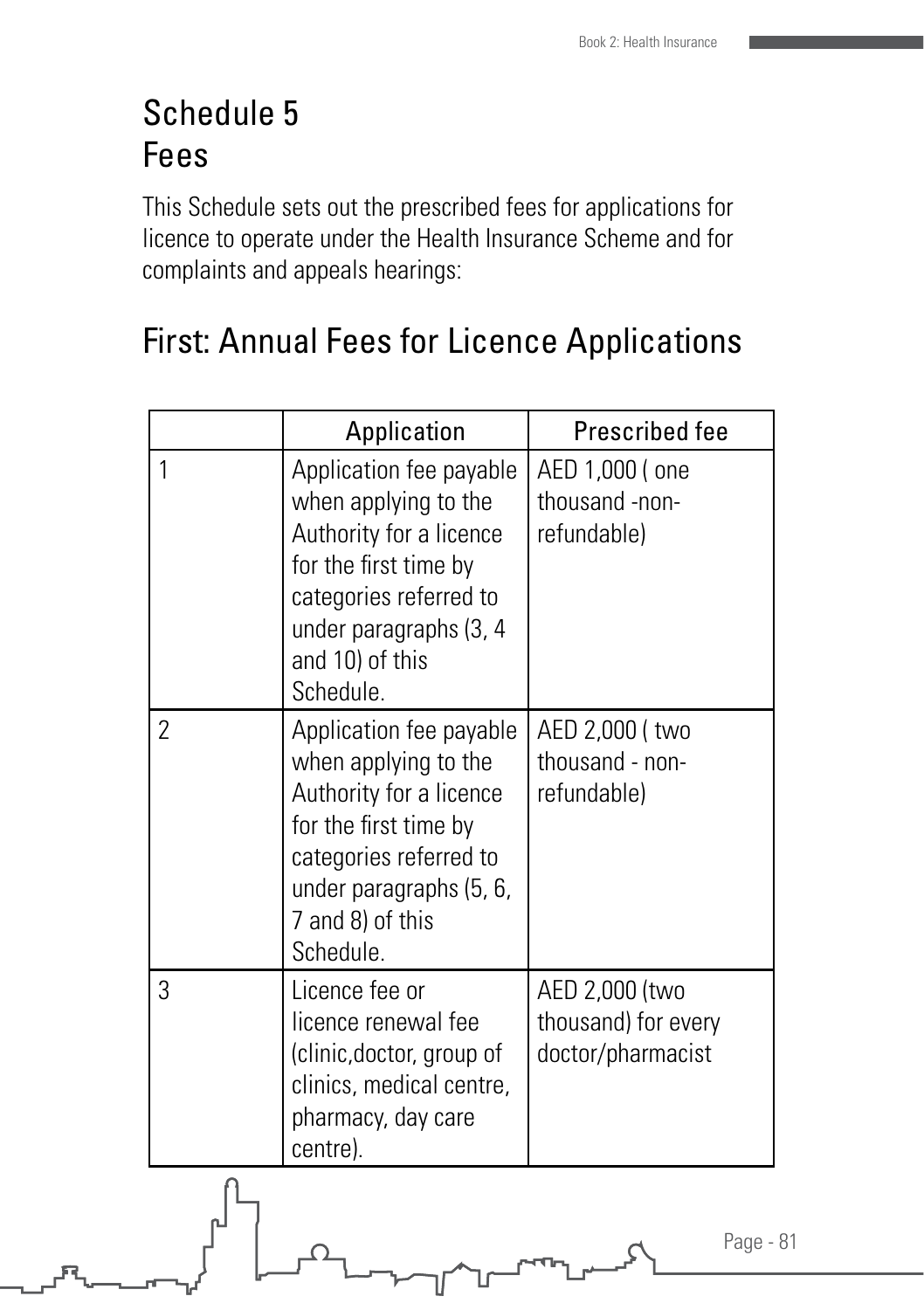|                | Application                                                                                                              | Prescribed fee                                                                            |
|----------------|--------------------------------------------------------------------------------------------------------------------------|-------------------------------------------------------------------------------------------|
| 4              | Licence fee or<br>licence renewal fee<br>(physiotherapy clinic,<br>laboratory, x-ray<br>diagnostic centre).              | AED 5,000 (five<br>thousand)                                                              |
| 5              | Hospital licence fee                                                                                                     | AED 400 (four hundred)<br>for every bed with a<br>minimum of AED 5,000<br>(five thousand) |
| 6              | <b>Health Insurance</b><br>Company licence fee                                                                           | AED 150,000 (one<br>hundred fifty thousand)                                               |
| $\overline{7}$ | <b>Insurance Broker</b><br>licence fee                                                                                   | AED 20,000 (twenty<br>thousand)                                                           |
| 8              | <b>Health Insurance Third</b><br>Party Administrator<br>licence fee.                                                     | AED 20,000(twenty<br>thousand)                                                            |
| 9              | Licence renewal fee for<br>categories referred to<br>under paragraphs (5, 6,<br>7 and 8)                                 | 75% of the first licence<br>fee.                                                          |
| 10             | Fee for first time<br>exemption or renewal<br>of the exemption from<br>some or all Basic<br><b>Health Care Services.</b> | AED 5,000 (five<br>thousand) for every<br>application                                     |

 $\overline{\Omega}$ 

雷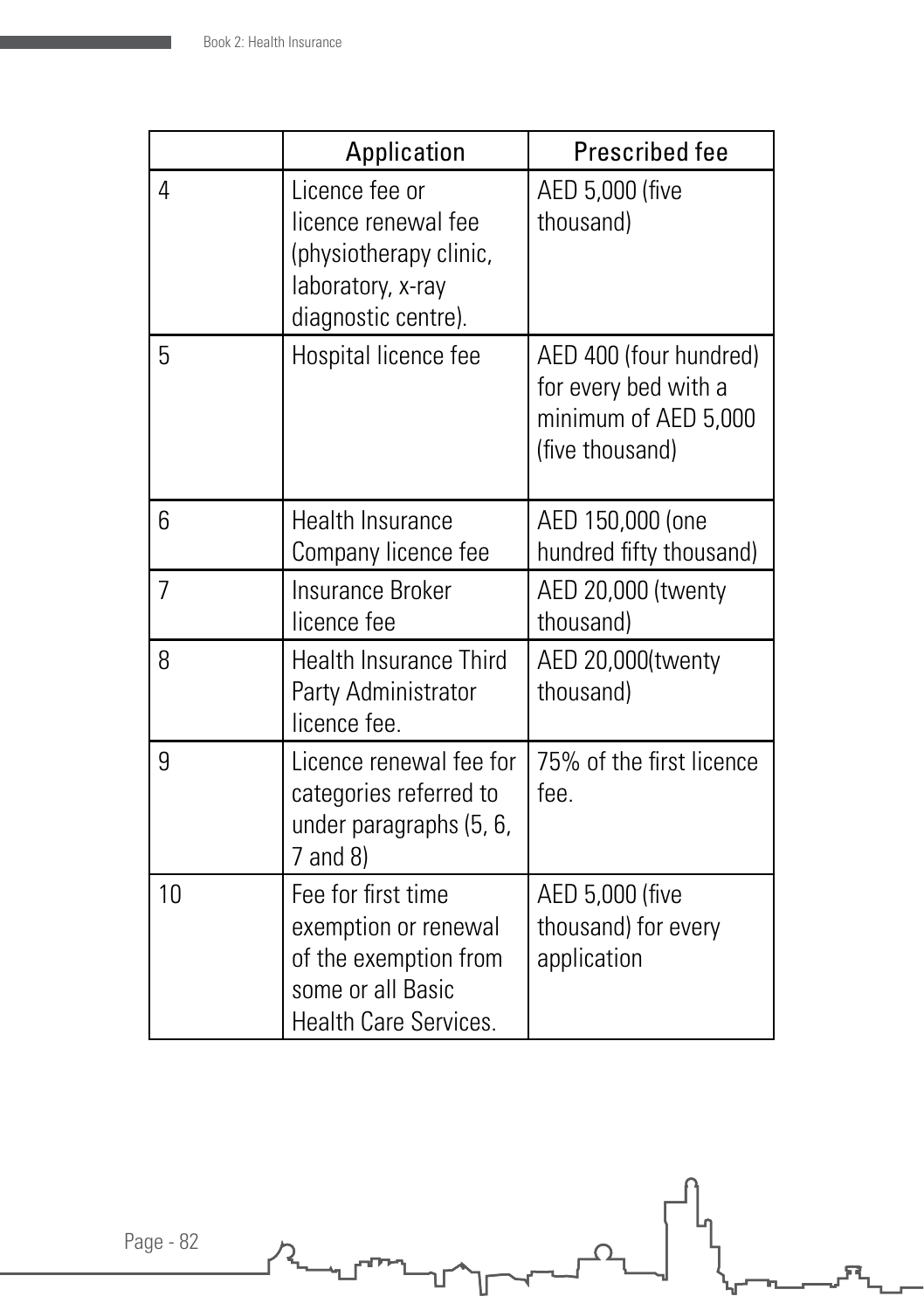|    | Application                                                                                                                                                                | Prescribed fee               |
|----|----------------------------------------------------------------------------------------------------------------------------------------------------------------------------|------------------------------|
| 11 | Fee for application to<br>cancel licence to<br>operate under the<br><b>Health Insurance</b><br>Scheme for categories<br>referred to under<br>paragraphs (3, 4, 7 and<br>8) | AED 2,000 (two<br>thousand)  |
| 12 | Fee for application to<br>cancel licence to<br>operate under the<br>Health Insurance<br>Scheme for categories<br>referred to under<br>paragraphs (5 and 6)                 | AED 5,000 (five<br>thousand) |

#### Second: Schedule of Fees for Complaints and appeals Submitted to the Authority and for Review Fees

| Application                                                                                                                      | Prescribed fee    |
|----------------------------------------------------------------------------------------------------------------------------------|-------------------|
| Fee for complaints and<br>appeals<br>submitted against a<br>Violation Decision by<br>a patient or a sponsor<br>(natural person). | AED 100 (hundred) |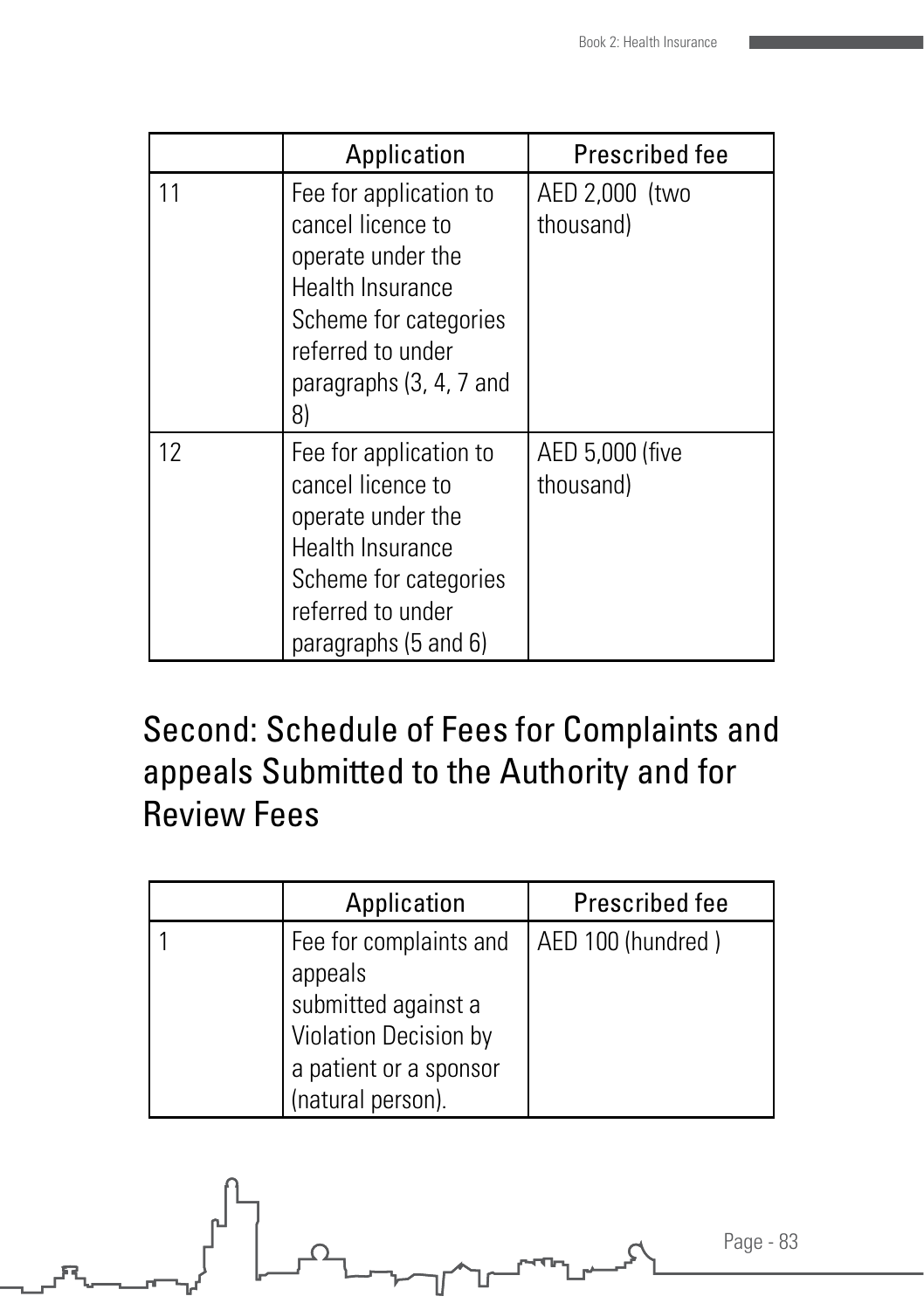|   | Application                                                                                                                                                                                                                                                     | Prescribed fee                                                                            |
|---|-----------------------------------------------------------------------------------------------------------------------------------------------------------------------------------------------------------------------------------------------------------------|-------------------------------------------------------------------------------------------|
| 2 | Fee for complaints<br>and appeals submitted<br>against a Violation<br>Decision by an<br>employer, Healthcare<br>Provider, Health<br>Insurance Companies,<br><b>Broker or Health</b><br>Insurance Third Party<br>Administrators.                                 | AED 2,000 (two<br>thousand)                                                               |
| 3 | Fee for review of<br>complaints and appeals<br>submitted against a<br>Violation Decision by<br>Health Insurance<br>Companies,<br><b>Healthcare Service</b><br>Providers, Brokers or<br><b>Health Insurance Third</b><br>Party Administrators by<br>a work team. | AED 400 (four hundred)<br>for every bed with a<br>minimum of AED 5,000<br>(five thousand) |

 $\overline{\Omega}$ 

雷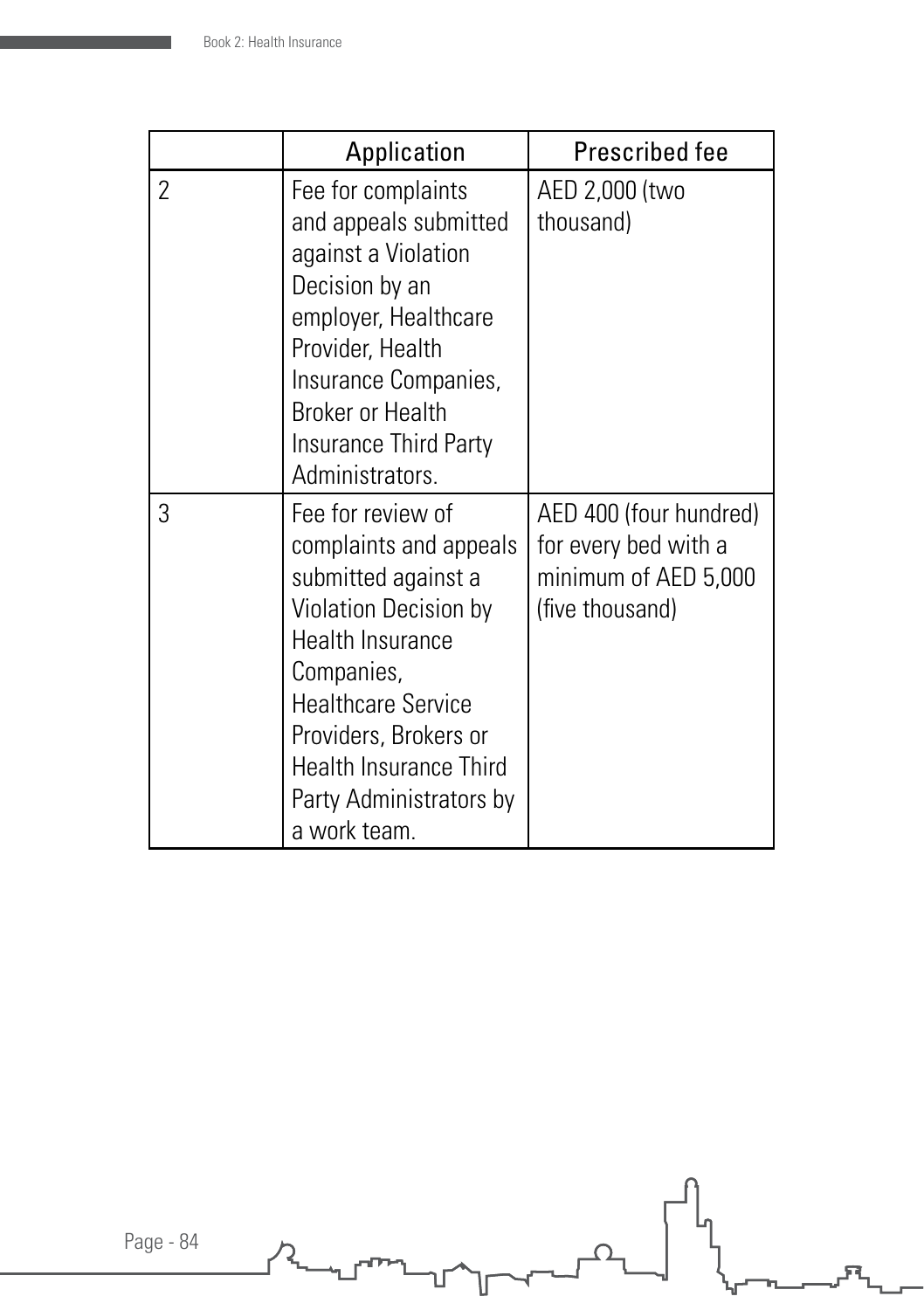Chairman of the Executive Council Decision No. 83 of 2007 Concerning the Implementation of Health Insurance in respect of Nationals and the Like in the Emirate of Abu Dhabi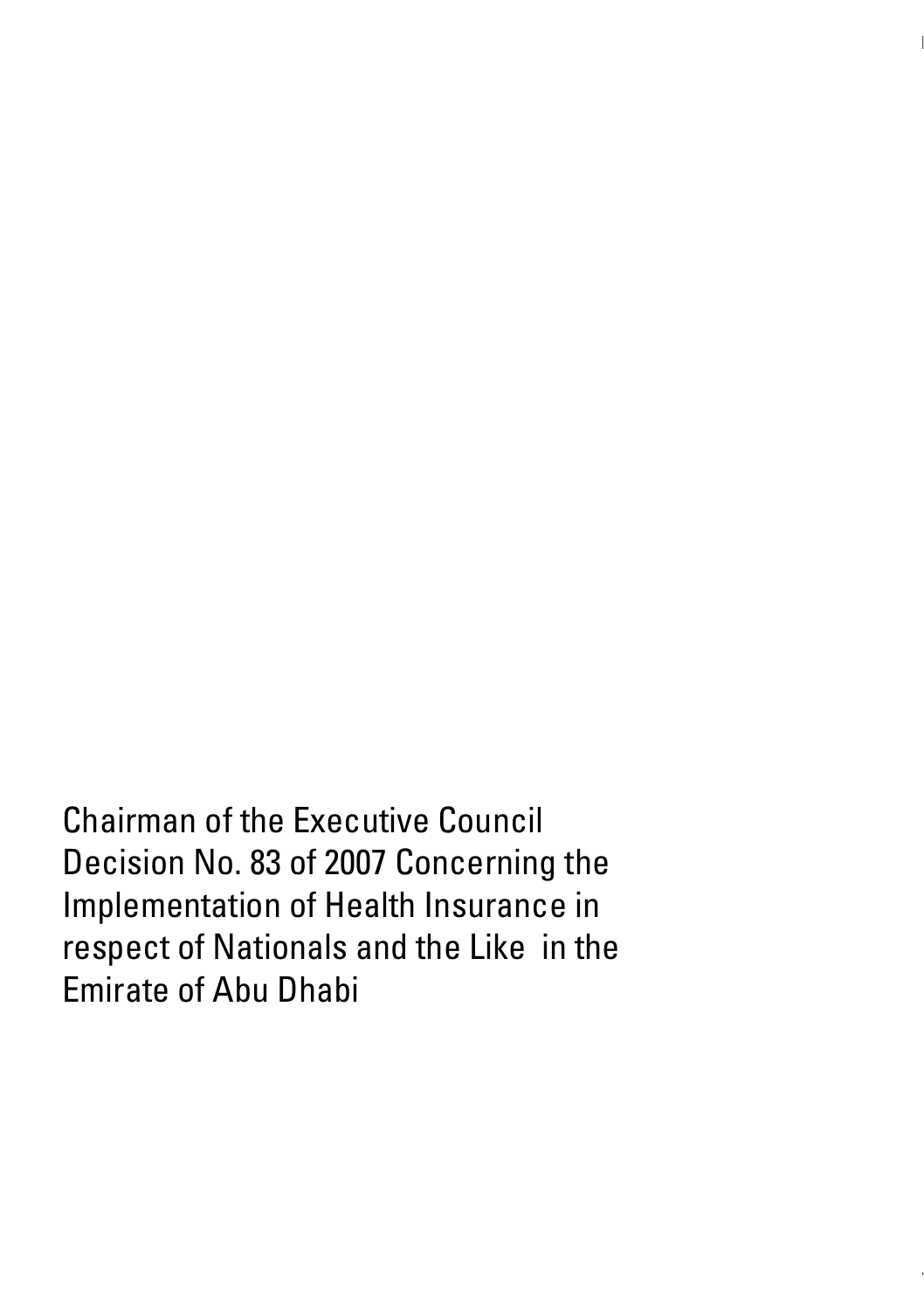#### Chairman of the Executive Council Decision No. 83 of 2007 Concerning the Implementation of Health Insurance in respect of Nationals and the Like in the Emirate of Abu Dhabi

We, Mohammed Bin Zayed Al Nahyan, Crown Prince and Chairman of the Executive Council,

Upon consideration of Law No. (1) of 1974 Reorganizing the Government Structure in the emirate of Abu Dhabi, as amended,

And Law No. (23) of 2005 concerning Heath Insurance in the Emirate of Abu Dhabi,

And Law No. (1) of 2007 Concerning the establishment of the Health Authority – Abu Dhabi,

And Emiri Decree No. (39) of 2005 concerning the establishment of the National Health Insurance Company,

And Emiri Decree No. (10) of 2007 concerning the establishment of the Abu Dhabi Health Services Company,

And Chairman of the Executive Council Decision No. (25) of 2006 Issuing the Implementing Regulation of Law No. (23) of 2005,

And based upon the proposal to the Executive Council and the Council's approval thereof,

Hereby issue the following Decision:

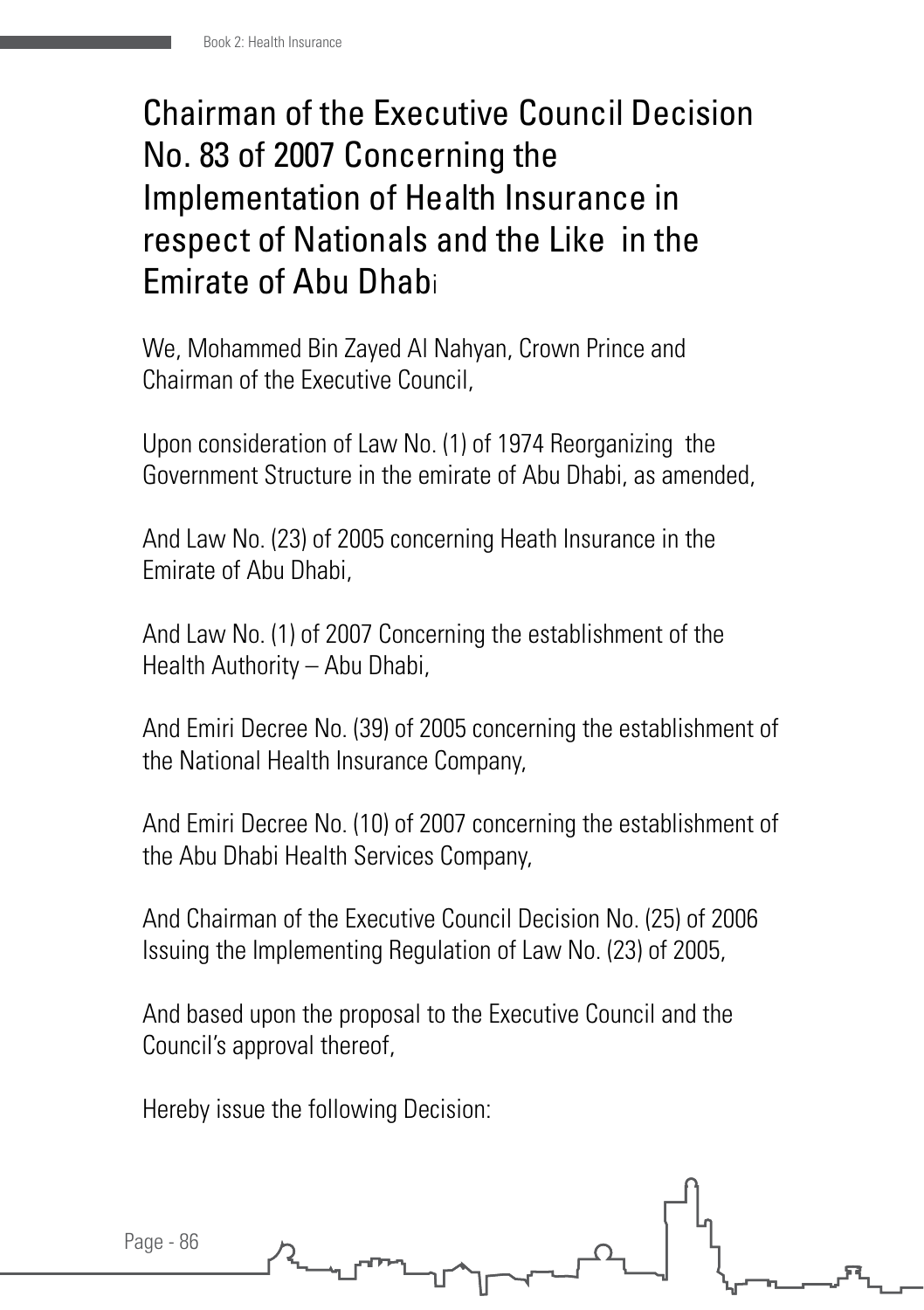### Article 1

The provisions attached hereto shall apply regarding the implementation of the health insurance in respect of UAE nationals and the like in the Emirate of Abu Dhabi.

## Article 2

The provisions of the Chairman of the Executive Council Decision No. (25) of 2006 issuing the Implementing Regulation of the said Law No. (23) of 2005, shall apply to all those included in this Decision with regard to issues for which there is no specific provision and without contradiction to the provisions attached hereto.

# Article 3

This Decision shall come into effect as of January 1st, 2008 and shall be published in the official gazette.

### Mohammed Bin Zayed Al Nahyan, Crown Prince, Chairman of the Executive Council,

Issued in Abu Dhabi: Date: December 13, 2007 AD Corresponding to Thil Hija 4, 1428 AH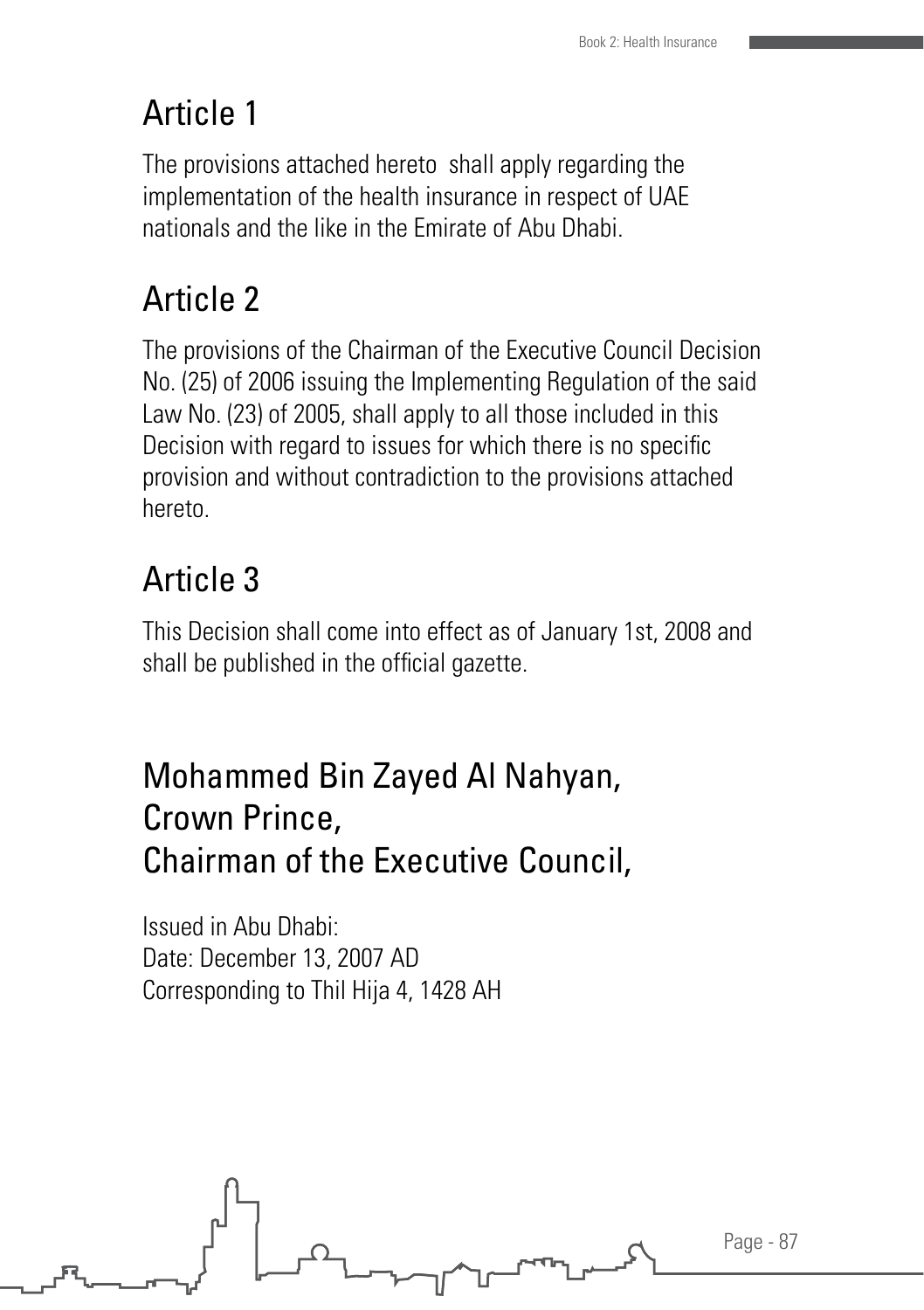Provisions of the Health Insurance in Respect of Nationals and the Like in the Emirate of Abu Dhabi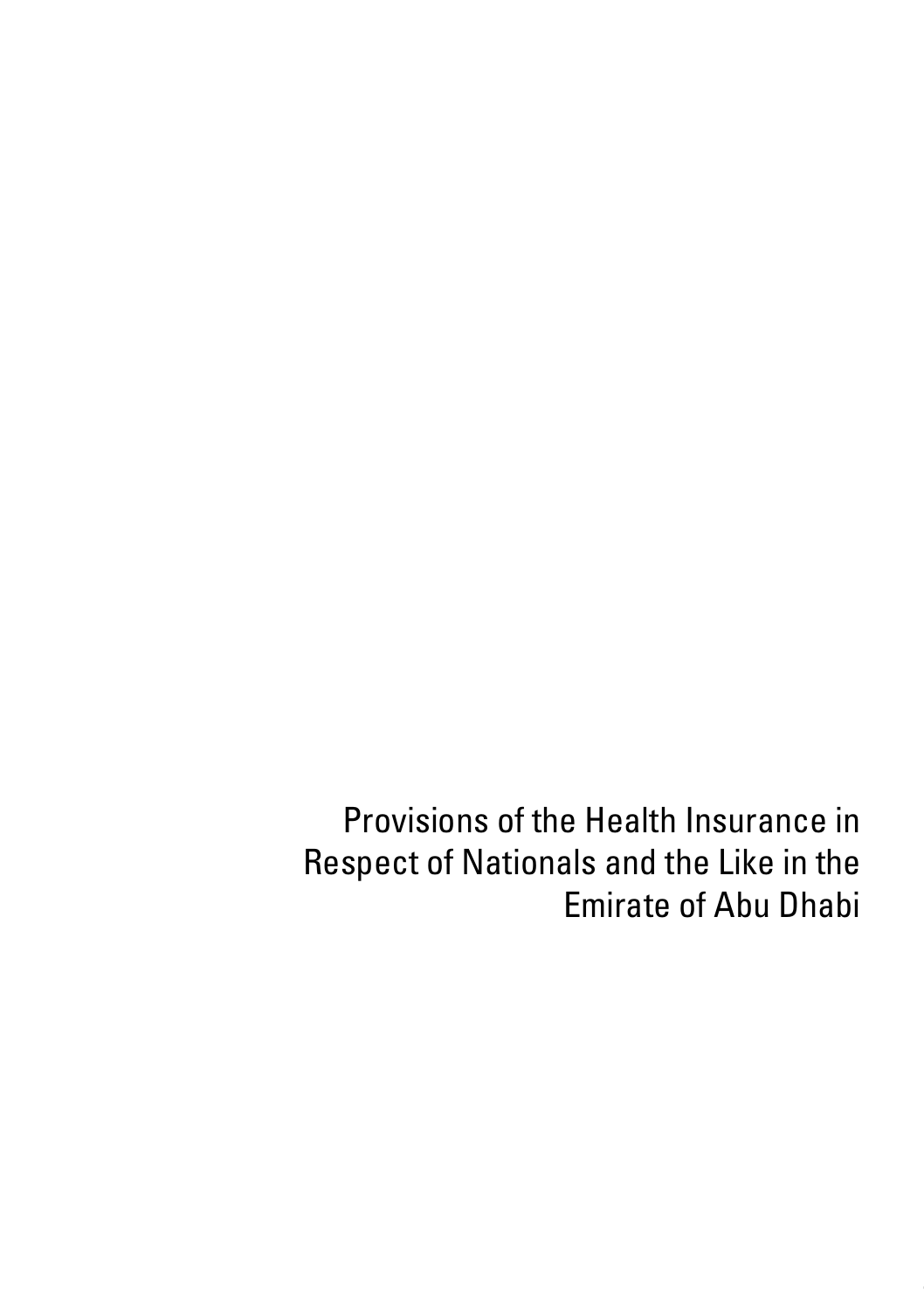#### Provisions of the Health Insurance in Respect of Nationals and the Like in the Emirate of Abu Dhabi

#### Part One Scope of Application

### Article 1

Without prejudice to the provisions of Law No. (23) of 2005 and its implementing regulation issued by the Chairman of the Executive Council Decision No. (25) of 2006, the provisions of the health insurance provisions, according to this Decision, shall apply to the following categories:

1 - Nationals of the United Arab Emirates;

2 - Non-National Family members of the UAE national male and female, who are dependents of either of them and are not holding the UAE nationality.

3 - Holders of federal decrees who are residing or working in the emirate of Abu Dhabi.

# Article 2

The provisions of the Health Insurance Law No. (23) of 2005 and its implementing regulation shall apply to the following:

1 - Holders of UAE passports and their family members residing or working in the emirate of Abu Dhabi.

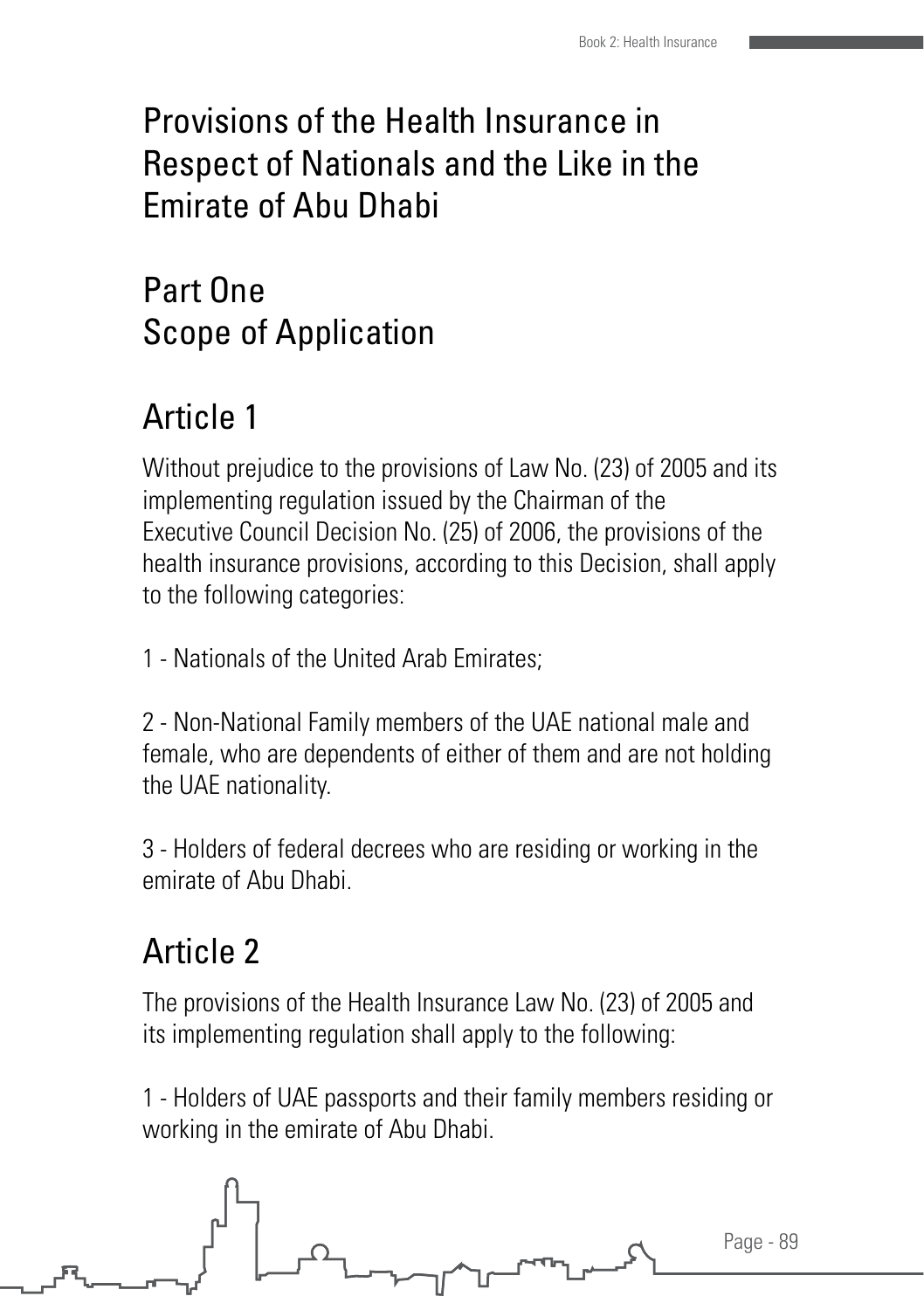2 - Citizens of the Gulf Cooperation Council (GCC) countries and their family members residing or working in the emirate of Abu Dhabi.

3 - Non-holders of identity papers and their family members residing or working in the emirate of Abu Dhabi.

#### Part Two Medical Treatment Services

### Article 3

- The Health Insurance System, applied according to the provisions of this Decision, shall include the provision of the following healthcare and therapeutic services:

1 - Coverage of all the healthcare and therapeutic services currently applied in the Authority's hospitals, centres and clinics.

2 - Coverage of all emergency services all over the world.

3 - Coverage of a dead body repatriation costs.

4 - Hospitalization in a single room at the healthcare facility.

5 - Prior approval required for treatment, hospitalization, and dental services, some outpatient diagnostic services and a second medical opinion.

6 - 10% of the value of therapeutic services provided outside the emirate of Abu Dhabi.

Page - 90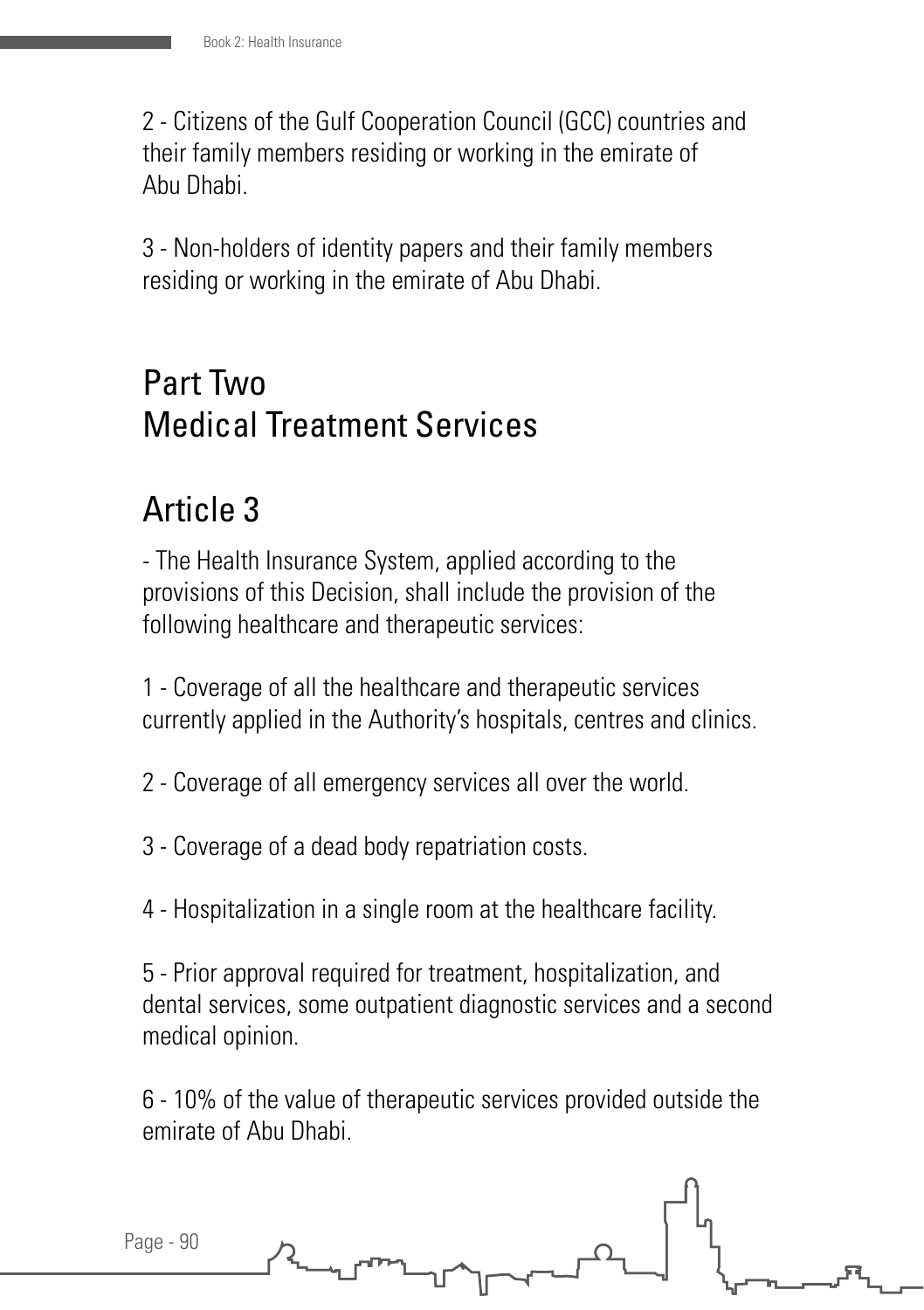- Provision of healthcare and therapeutic services includes the public and private health facilities.

#### Article 4

The geographical coverage for all healthcare and therapeutic services provided pursuant to this Decision shall be inside the United Arab Emirates.

## Article 5

The National Health Insurance Company "Daman" shall determine the coverage benefits provided by virtue of this Decision for the categories of UAE nationals and the like.

# Article 6

If the person covered by the provisions of this Decision wishes to obtain more benefits or a more comprehensive geographical coverage than that specified in Articles (3) and (4) hereof, he shall meet the cost of an additional Health Insurance Policy from an Insurance company.

# Article 7

The Chairman of the Authority shall issue a decision to regulate the benefits and prohibit the duplication of benefits set out in the provisions hereof, and any other benefits determined by any other healthcare or therapeutic system.

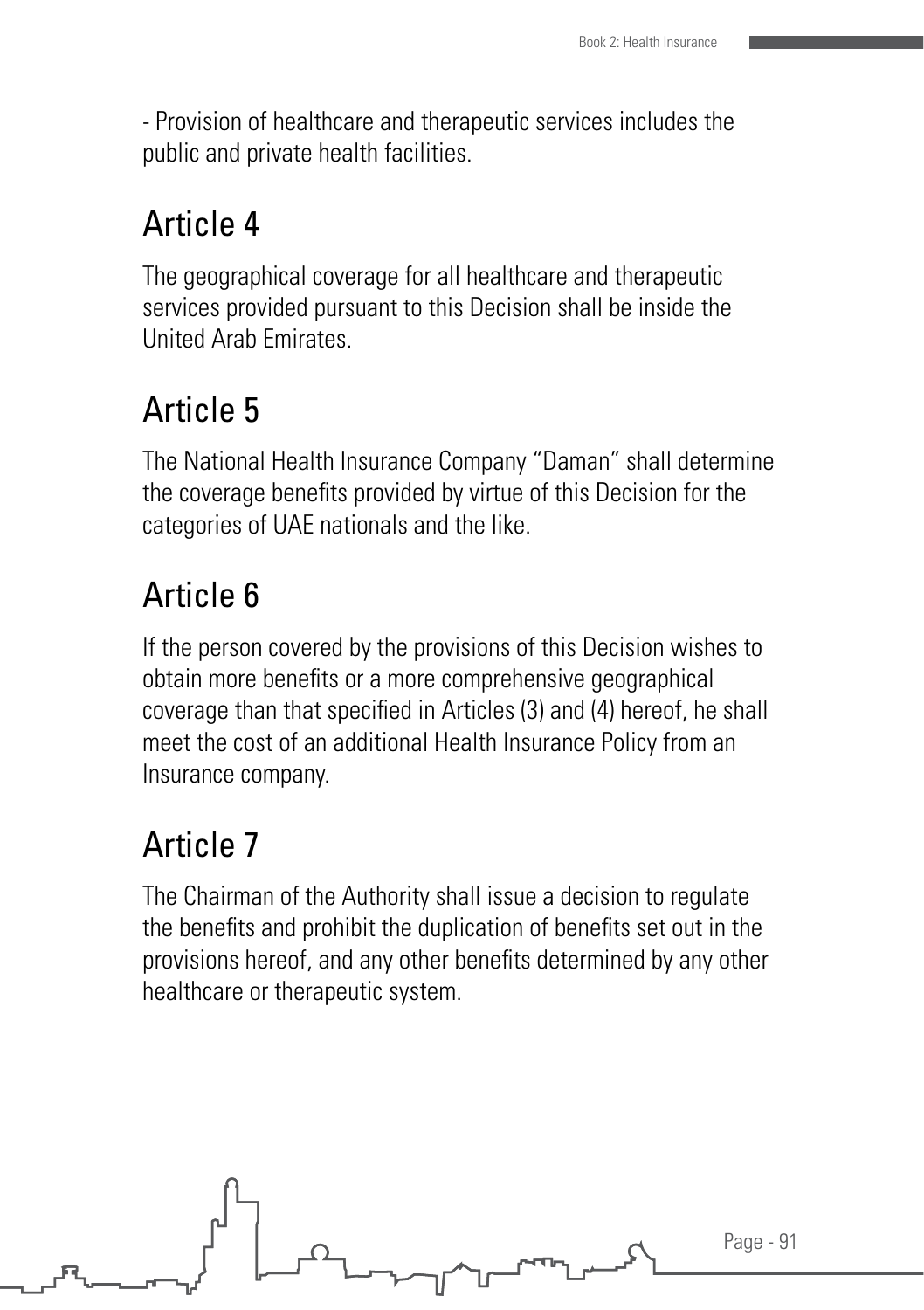### Part Three Health Insurance System for UAE Nationals

## Article 8

The National Health Insurance Company "Daman" shall implement the Health Insurance Scheme for the UAE nationals and the like who are included under the provisions of this Decision according to the Claims Management Companies regulation.

# Article 9

The Health Authority – Abu Dhabi shall, in collaboration with the National Health Insurance Company "Daman" and Abu Dhabi Health Services Company "SEHA", lay down mechanisms, procedures, and controls for the implementation of this Decision.

### Part Four Financial Reconciliations

# Article 10

Page - 92

The Department of Finance shall take perform the financial reconciliations in respect of the healthcare and therapeutic services provided to the categories specified in Article (1) of these provisions, and according to the proposal submitted by the National Health Insurance Company "Daman".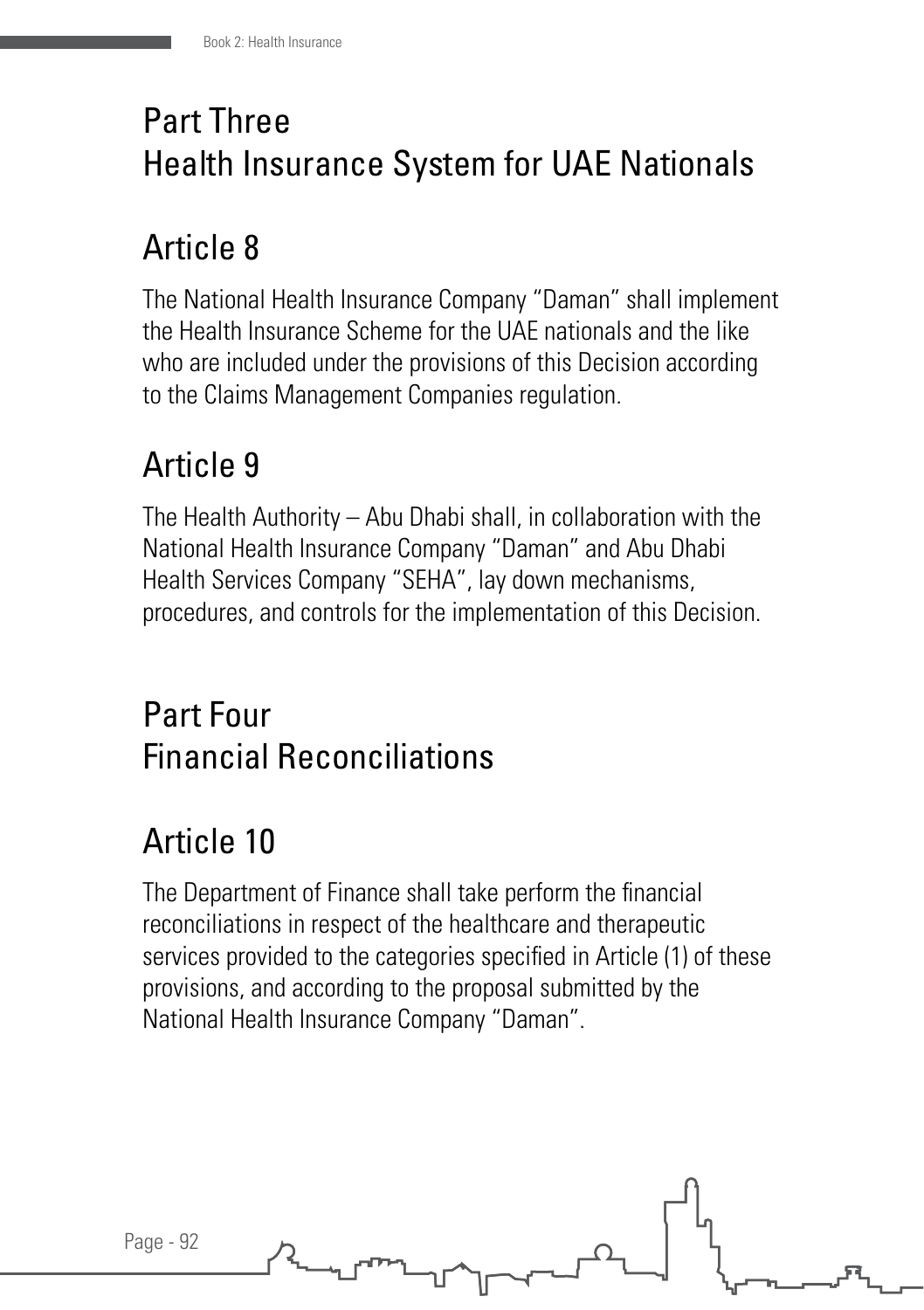Chairman of the Executive Council Decision No. 47 of 2008 Amending some Provisions of Decision No. 25 of 2006 Issuing the Implementing Regulation of Law No. 23 of 2005 Concerning Health Insurance in the Emirate of Abu Dhabi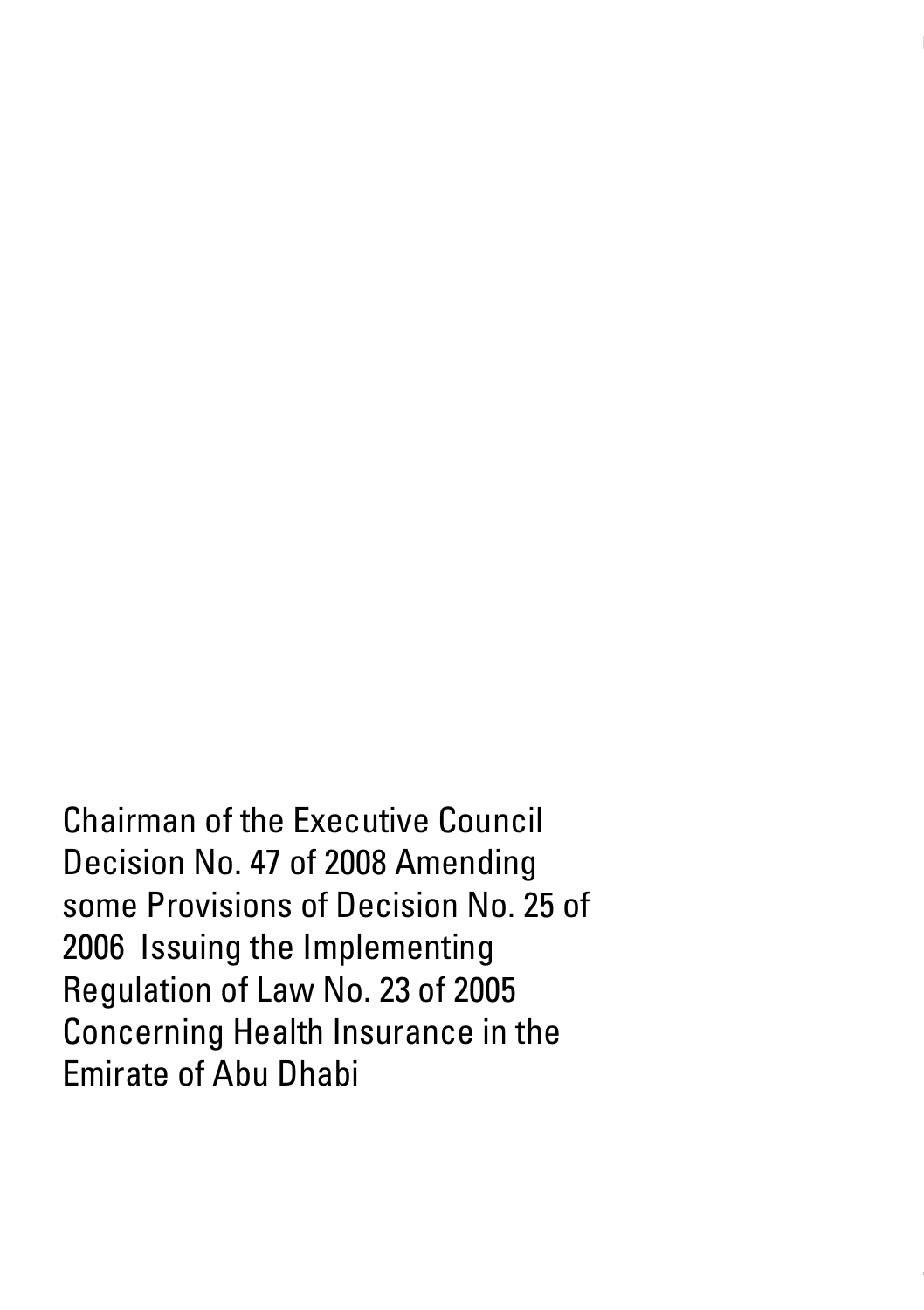#### Chairman of the Executive Council Decision No. 47 of 2008 Amending some Provisions of Decision No. 25 of 2006 Issuing the Implementing Regulation of Law No. 23 of 2005 Concerning Health Insurance in the Emirate of Abu Dhabi

We, Mohammed Bin Zayed Al Nahyan, Crown Prince and Chairman of the Executive Council,

Upon consideration of Law No. (1) of 1974 re-organizing the government structure in the emirate of Abu Dhabi, as amended,

And Law No. (1) of 2007 Concerning the establishment of the Health Authority – Abu Dhabi (HA-AD),

And Law No. (23) of 2005 concerning Heath Insurance in the Emirate of Abu Dhabi,

And Emiri Decree No. (39) of 2005 concerning the establishment of the National Health Insurance Company (Public Joint Stock Company),

And Chairman of the Executive Council Decision No. (25) of 2006 Issuing the Implementing Regulation of Law No. (23) of 2005 concerning Heath Insurance in the Emirate of Abu Dhabi,

And based upon the proposal to the Executive Council and the Council's approval thereof,

Hereby issue the following Decision:

Page - 94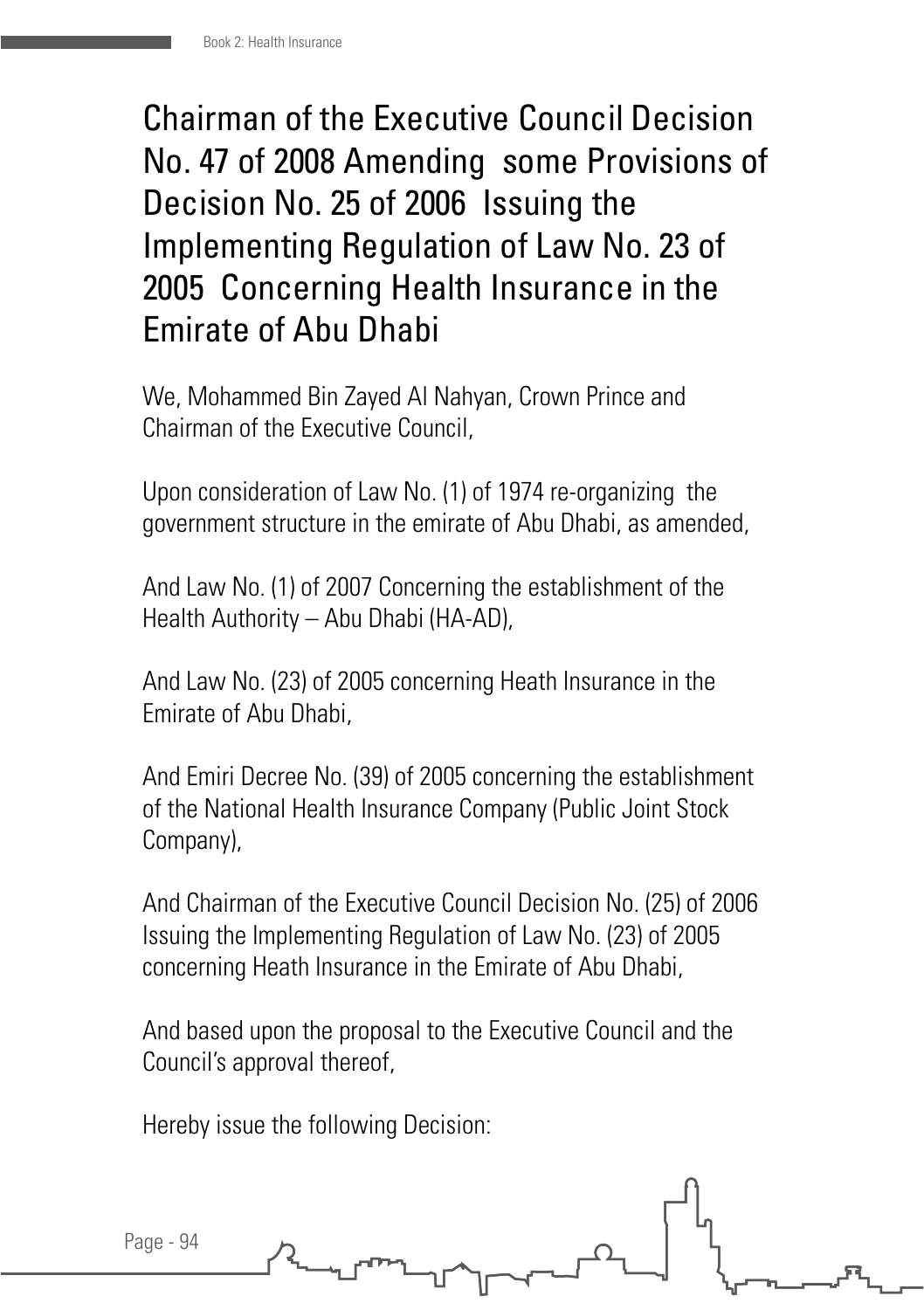## Article 1

Paragraph (a), clause (3) of article (6) of the Chairman of the Executive Council Decision No. (25) of 2006 issuing the implementing regulation of Law No. (23) of 2005 concerning heath insurance in the emirate of Abu Dhabi, shall be replaced with the following text:

a-Only the following categories shall benefit from the Basic Health Insurance Policy:

> Individuals with limited income and their dependents, who earn total salaries of:

AED 4,000 monthly with accommodation, or AED 5,000 monthly without accommodation;

Dependents of resident expatriates not covered by the employer's health insurance;

Needy non-nationals and persons in critical (human) conditions, provided that HA-AD shall lay down the necessary controls thereof.

## Article 2

There shall expire, as of July 1st, 2008,the exclusive right of the National Health Insurance Company (Daman) concerning the provision of compulsory and optional health insurance services for all government expatriate employees and the like and their resident family members, stipulated pursuant to clause (1) of article (4) of the said Emiri Decree No. (39) of 2005, and clause (3) of article (19) of the said Chairman of the Executive Council Decision No. (25) of 2006.

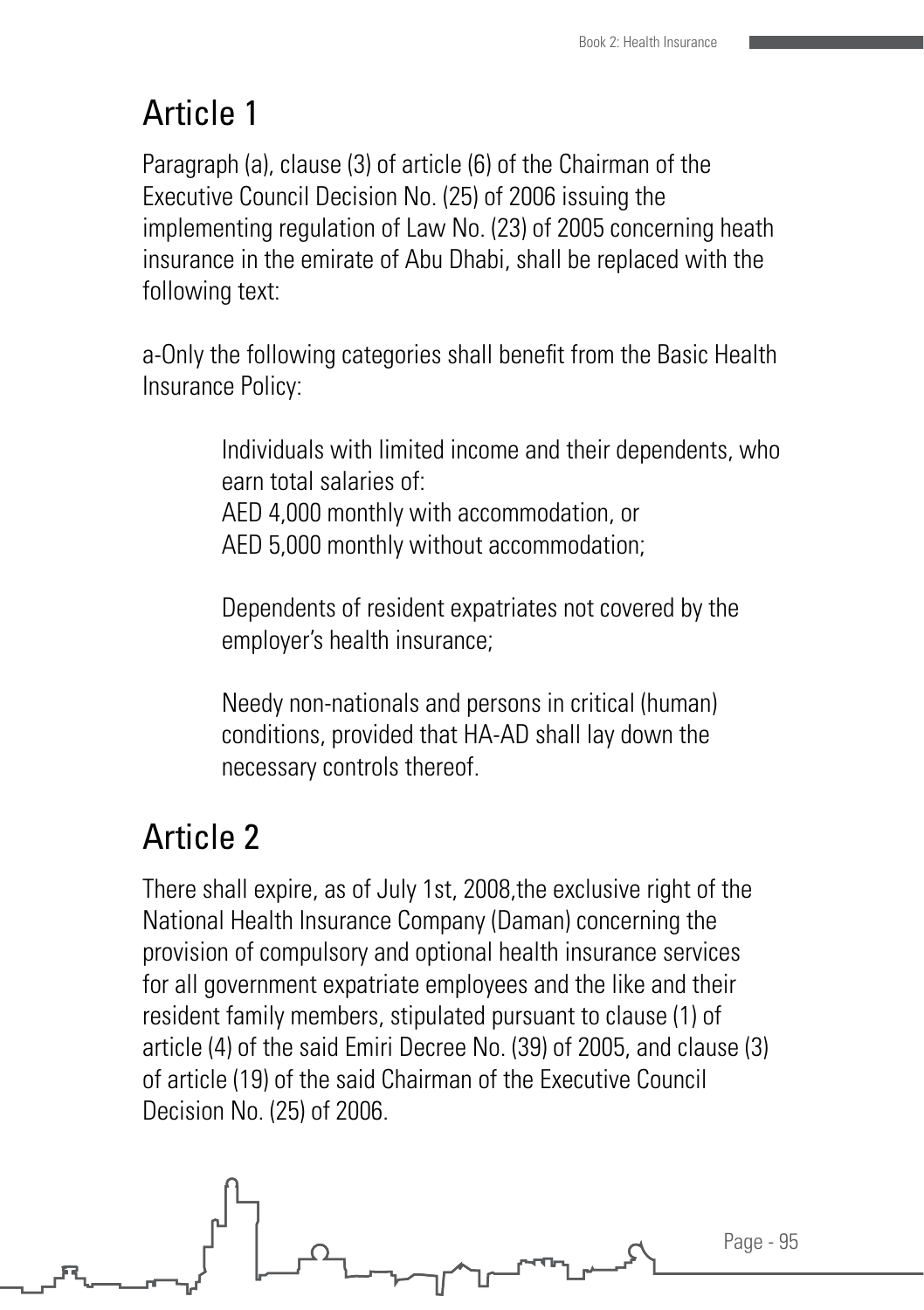### Article 3

Any clause or provision contrary to this Decision is repealed.

### Article 4

This Decision shall come into effect on the date that it is issued, and shall be published in the official gazette.

(signature)

### Mohammed Bin Zayed Al Nahyan Crown Prince Chairman of the Executive Council

Issued in Abu Dhabi: Date: June 19, 2008 AD Corresponding to: Jumada Al-Akhira 15, 1429 AH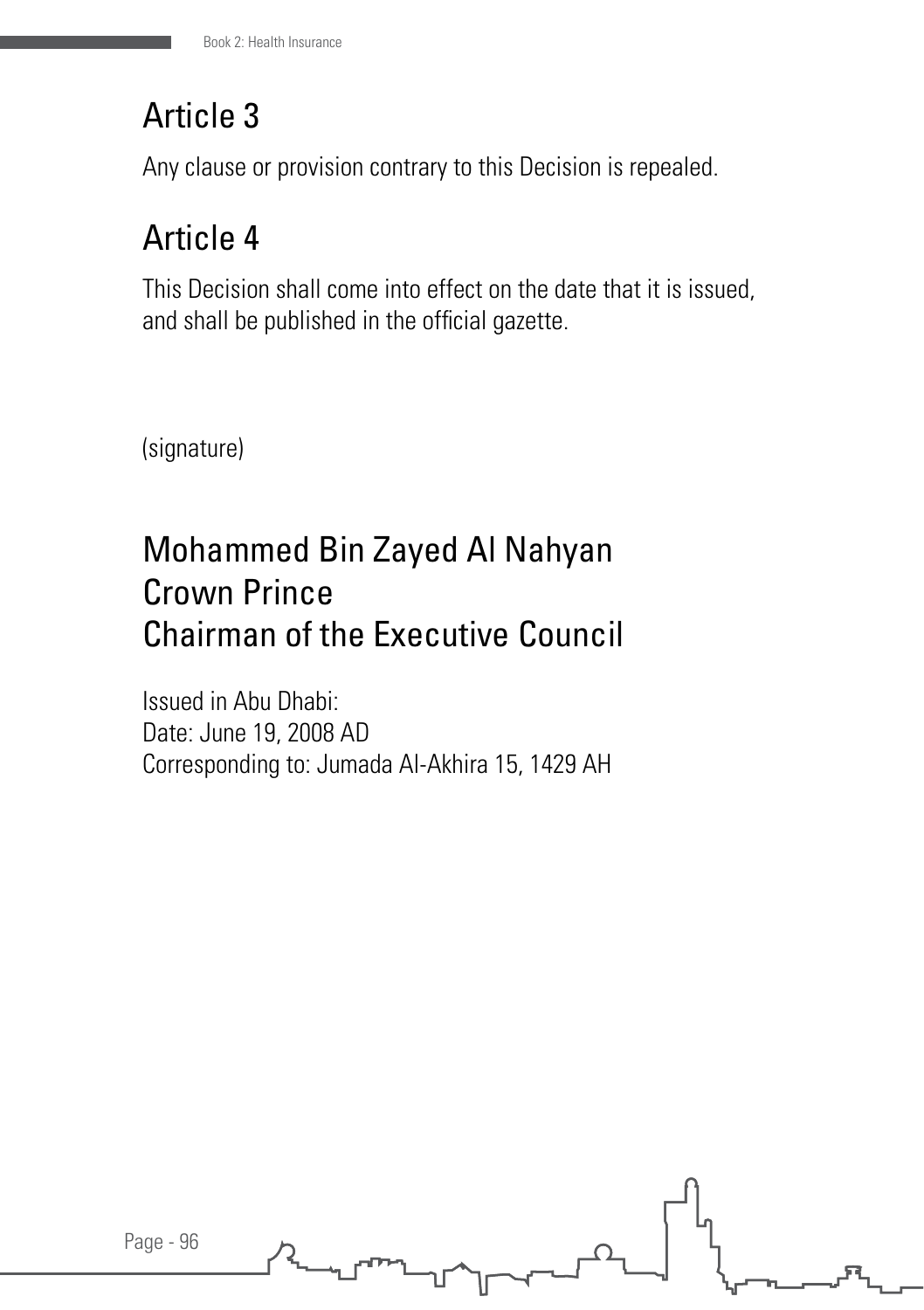Resolution No. (CO-014/10) Amending Certain Provisions of Resolution No. (25) of 2006 Issuing the Regulations of Law No. (23) of 2005 Regarding Health Insurance in The Emirate of Abu Dhabi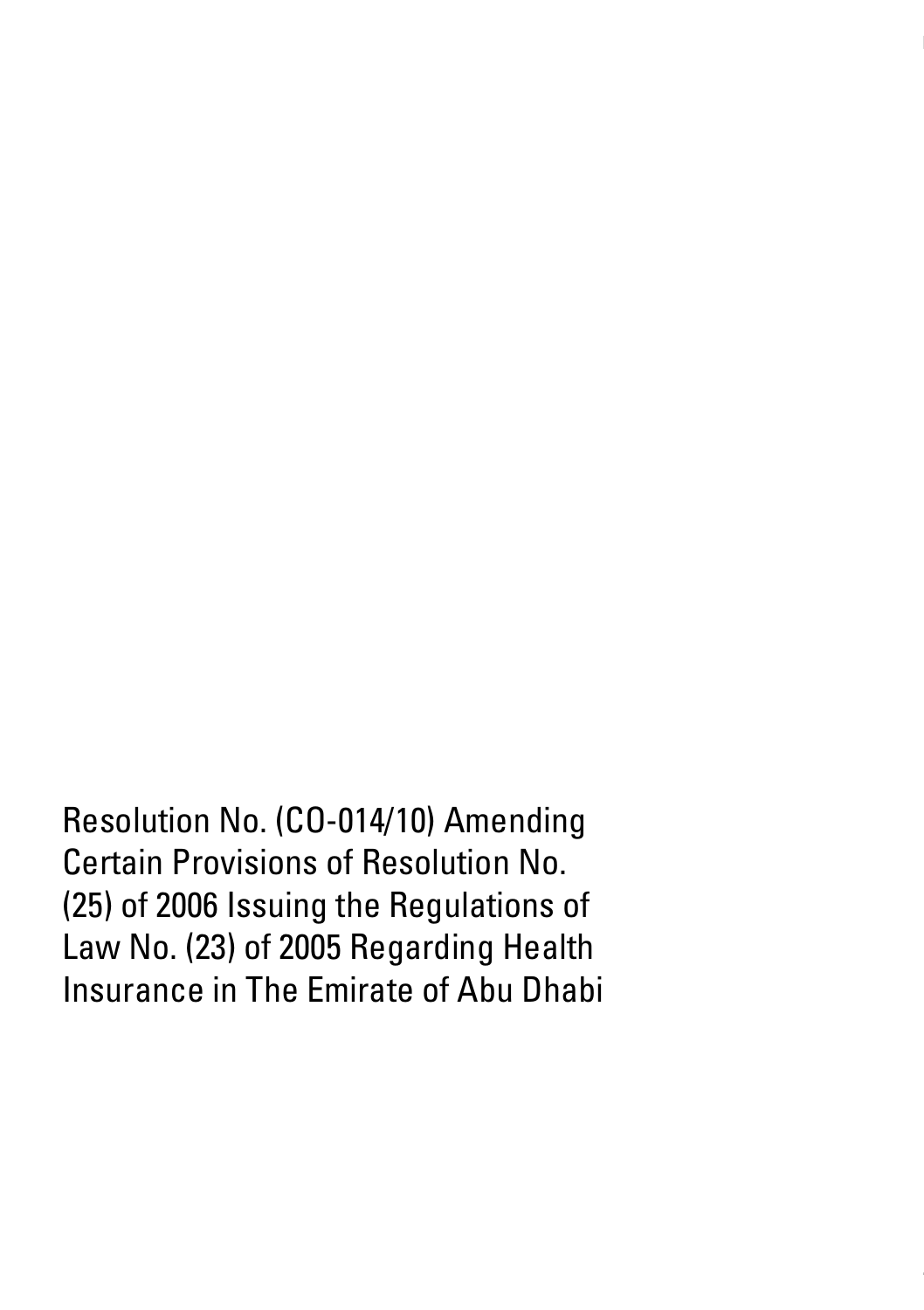### Resolution No. (CO-014/10) Amending Certain Provisions of Resolution No. (25) of 2006 Issuing the Regulations of Law No. (23) of 2005 Regarding Health Insurance in The Emirate of Abu Dhabi

### Chairman/ Health Authority – Abu Dhabi

Having reviewed:

Law No. (1/2007), Establishing Health Authority – Abu Dhabi;

Law No. (23) of 2005, regarding Health Insurance in The Emirate of Abu Dhabi;

Amiri Decree No. (8/2008)

The Executive Council Chairman's Resolution No. (25) of 2006, Issuing the Regulations of Law No. (23) of 2005, regarding Health Insurance in The Emirate of Abu Dhabi;

Resolution No. (4C/2010) issued on 24/02/2010 by the Executive Committee at The General Secretariat of The Executive Council, regarding the Addition of Healthcare Services for Work Related Injuries and Diseases to the Benefits of the Basic Health Insurance Policy; and

For the Public Good

We decided the following:

Page - 98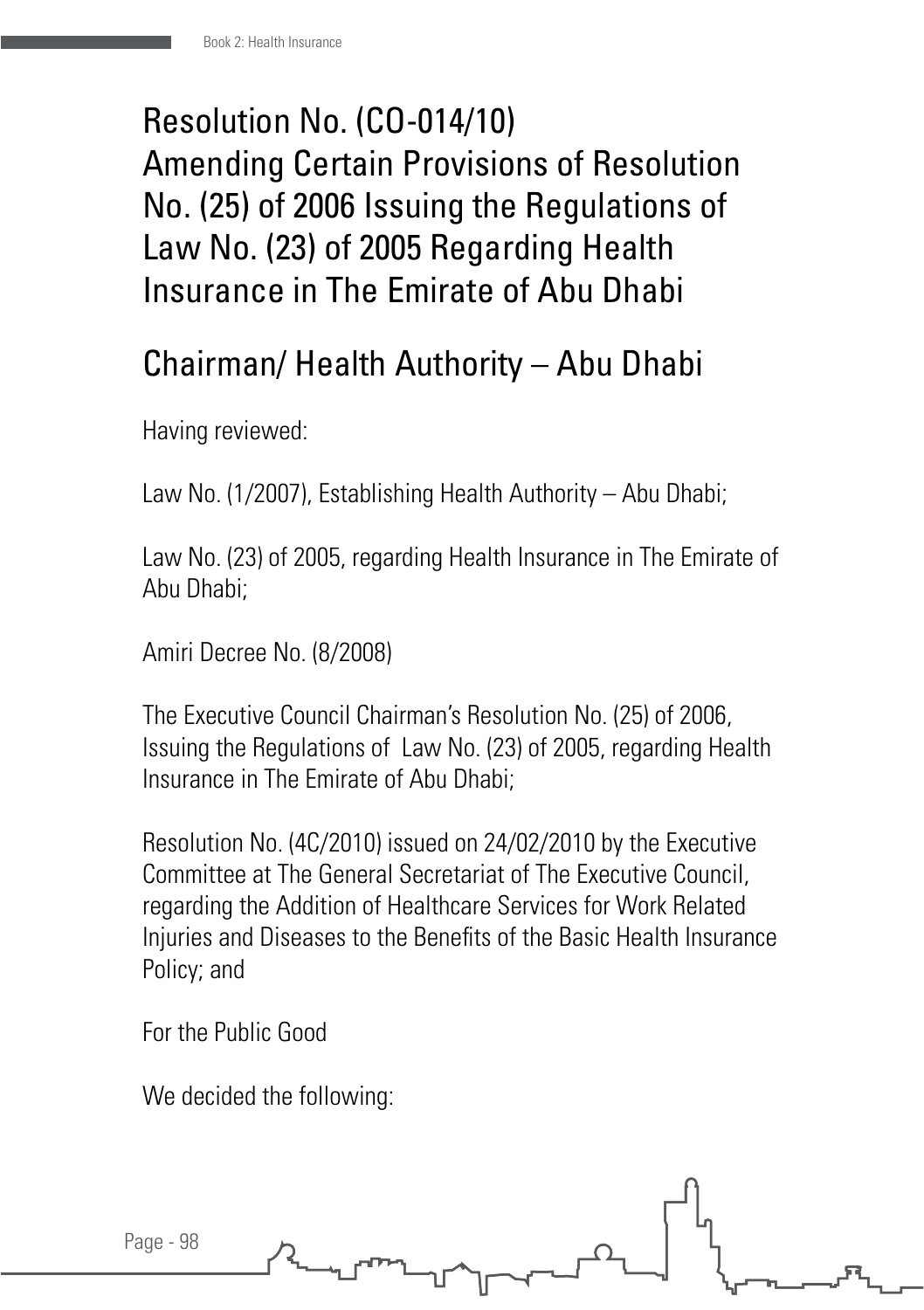## Article 1

Item No. (7) of Schedule No. (3), annexed to Resolution No. (25) of 2006 issuing the Regulations of Law No. (23) of 2005, shall be repealed.

## Article 2

An item shall be added to Clause "Third" of Schedule No. (1) on the basic healthcare services, attached to the Resolution No. (25) of 2006 Issuing the Regulations of Law No. (23) of 2005. The above item shall be known as "8" and shall provide as follows: " 8- Healthcare services for work related injuries and diseases as determined in Law No. (8) of 1980 regarding work relations, its amendments and the applicable laws and resolutions in this regard".

# Article 3

These amendment provisions shall be applicable to the basic insurance policies issued or renewed after the effective date of this Resolution.

# Article 4

Any provision, to the extent it is in conflict with the provisions of this Resolution, shall be repealed.

# Article 5

This Resolution shall be effective as from its issuance date, and shall be circulated to the concerned parties to implement its provisions.

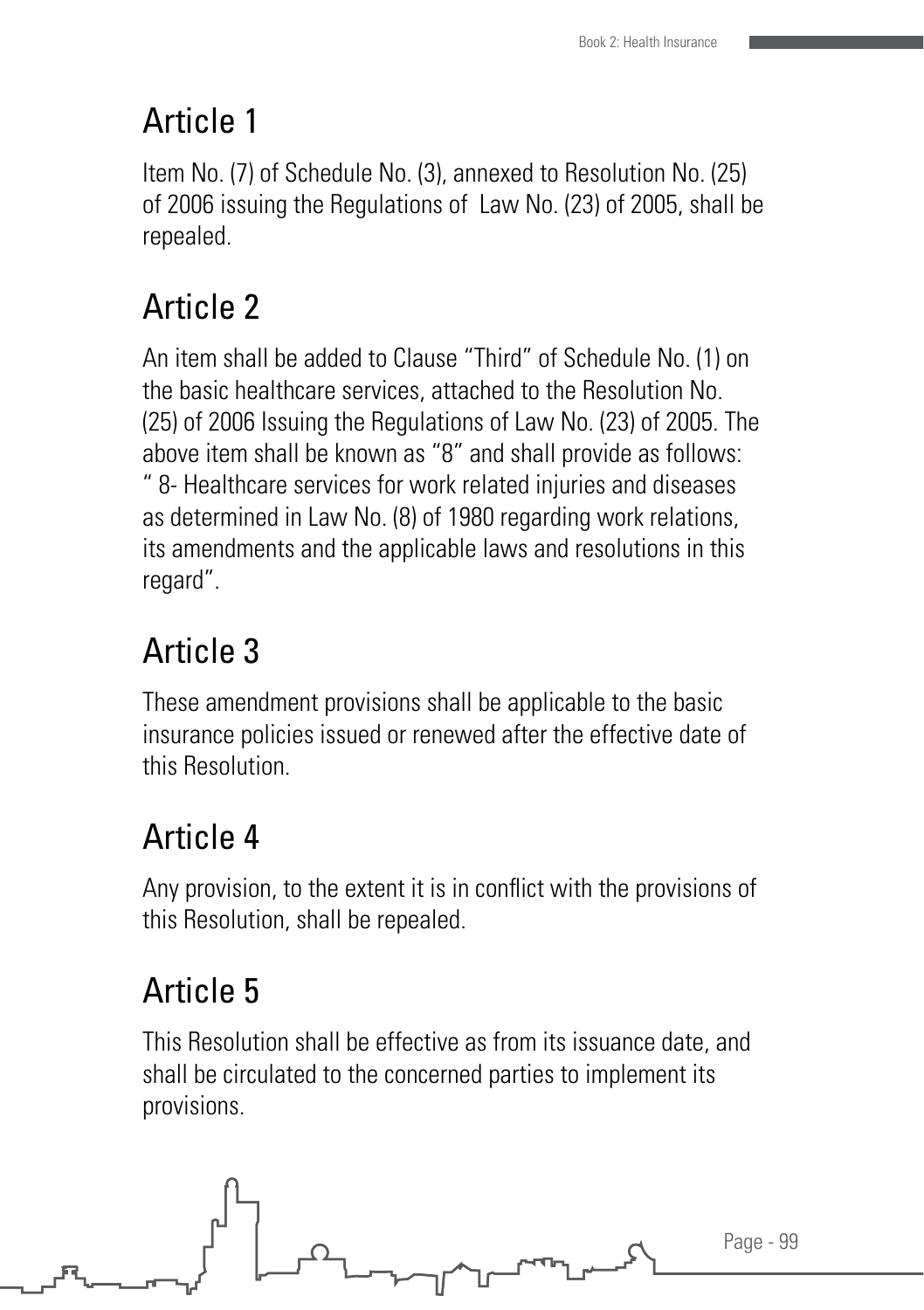Issued on 22/03/2010

### Dr. Ahmed Mubarak Al Mazrooi Chairman Health Authority – Abu Dhabi

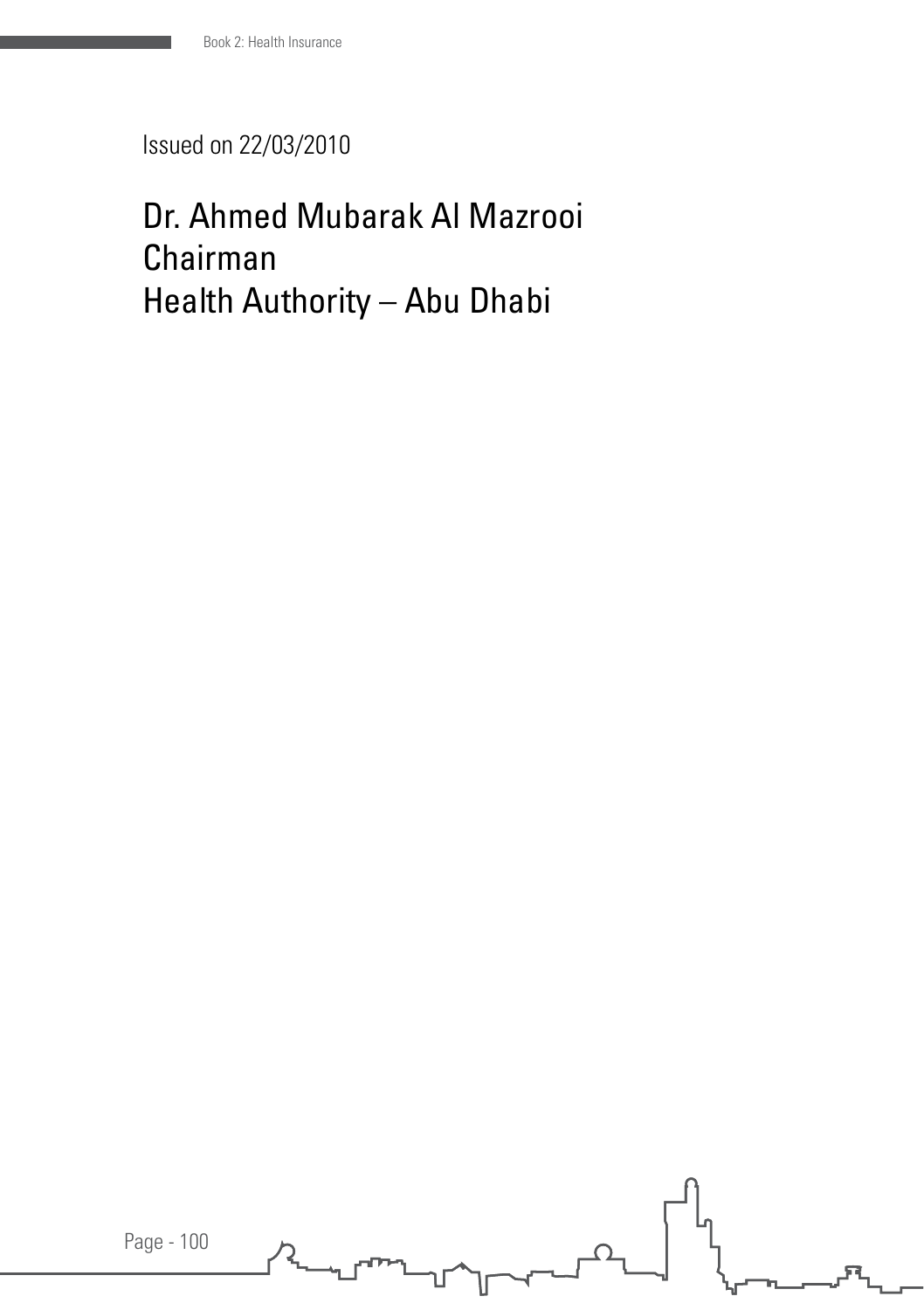Resolution No. (CO-19/10) Amending Certain Provisions of Resolution No. (25) of 2006 Issuing the Regulations of Law No. (23) of 2005 Regarding Health Insurance in The Emirate of Abu Dhabi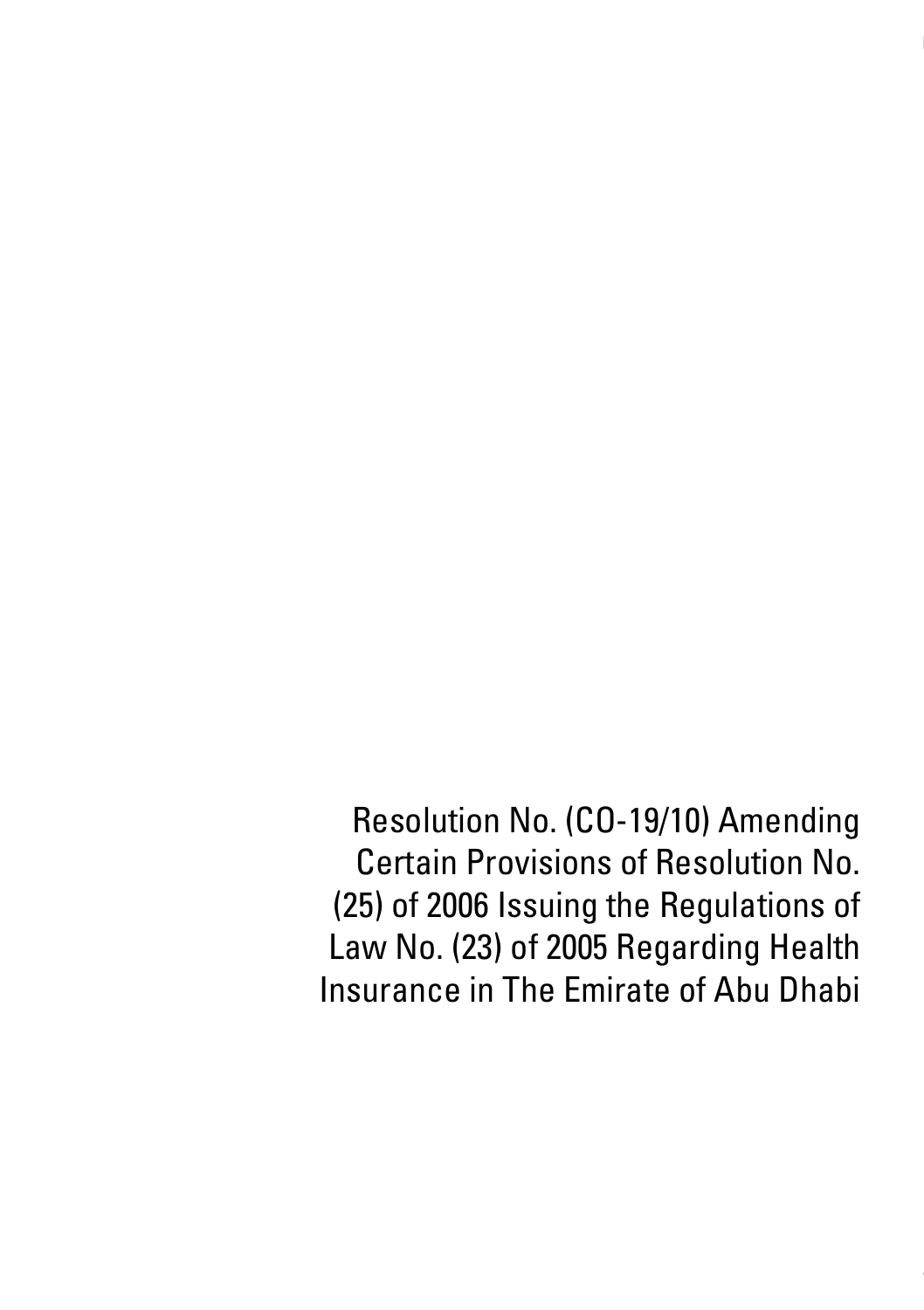### Resolution No. (CO-19/10) Amending Certain Provisions of Resolution No. (25) of 2006 Issuing the Regulations of Law No. (23) of 2005 Regarding Health Insurance in The Emirate of Abu Dhabi

### Chairman/ Health Authority – Abu Dhabi

Having reviewed:

Law No. (1/2007), Establishing Health Authority – Abu Dhabi;

Law No. (23) of 2005, regarding Health Insurance in The Emirate of Abu Dhabi;

Amiri Decree No. (8/2008)

The Executive Council Chairman's Resolution No. (25) of 2006, Issuing the Regulations of Law No. (23) of 2005, regarding Health Insurance in The Emirate of Abu Dhabi;

Resolution No. (4C/2010) issued on 24/02/2010 by the Executive Committee at The General Secretariat of The Executive Council, regarding the Addition of Healthcare Services for Work Related Injuries and Diseases to the Benefits of the Basic Health Insurance Policy;

Resolution No. (CO-014-2010) dated 22/03/2010, Adding Healthcare Services for Work Related Injuries and Diseases to the Basic Health Insurance Policy; and

For the Public Good

Page - 102